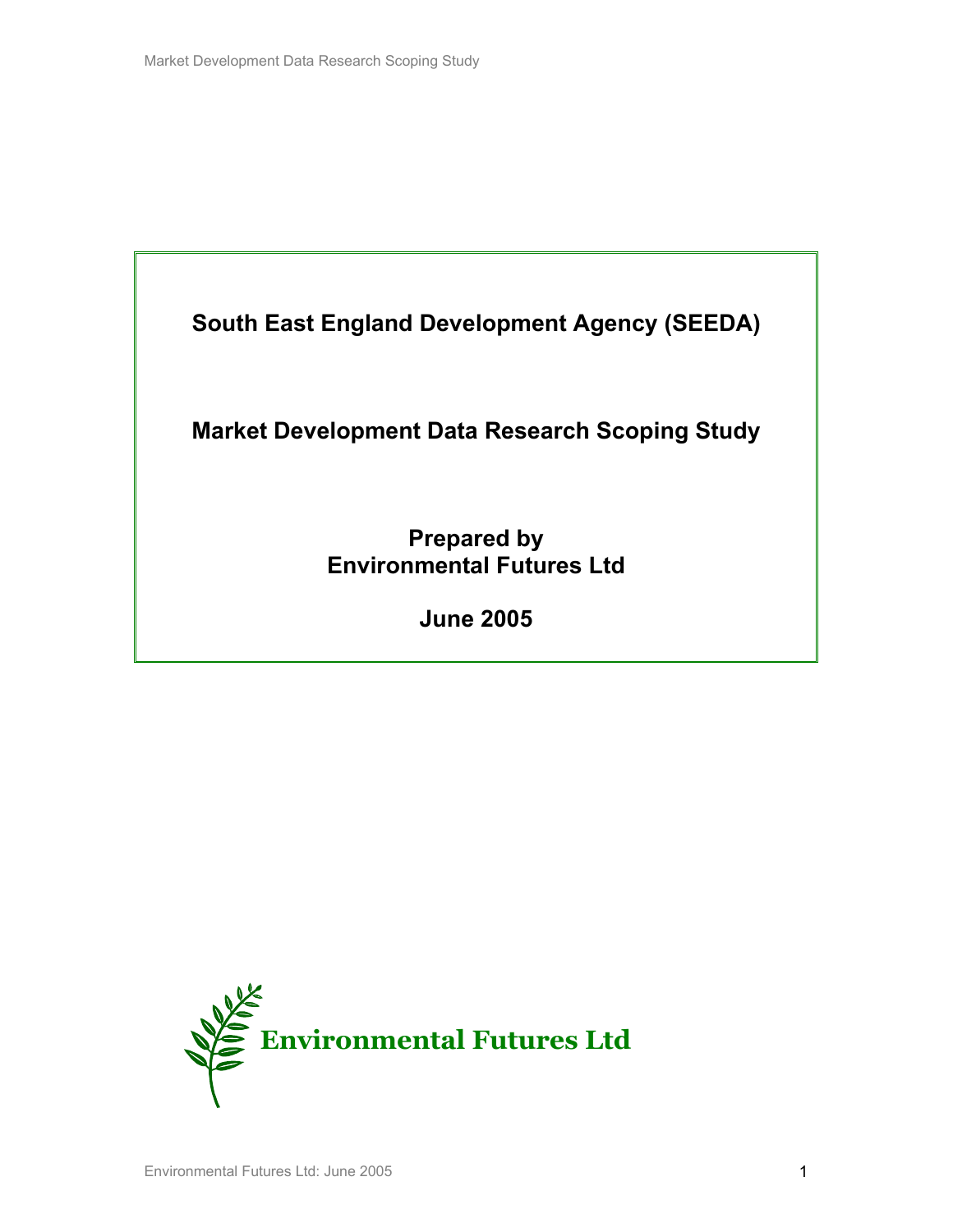# **Contents**

| $\mathbf{2}$                                                     |  |
|------------------------------------------------------------------|--|
|                                                                  |  |
|                                                                  |  |
|                                                                  |  |
|                                                                  |  |
|                                                                  |  |
|                                                                  |  |
|                                                                  |  |
|                                                                  |  |
|                                                                  |  |
| 4                                                                |  |
|                                                                  |  |
|                                                                  |  |
|                                                                  |  |
|                                                                  |  |
|                                                                  |  |
|                                                                  |  |
|                                                                  |  |
|                                                                  |  |
|                                                                  |  |
| 5.4 Construction, Demolition and Excavation Waste (CD&EW)  46    |  |
|                                                                  |  |
|                                                                  |  |
|                                                                  |  |
|                                                                  |  |
|                                                                  |  |
|                                                                  |  |
|                                                                  |  |
|                                                                  |  |
|                                                                  |  |
|                                                                  |  |
|                                                                  |  |
| 6.5 Further actions to support regional reprocessing capacity 55 |  |
|                                                                  |  |
|                                                                  |  |
|                                                                  |  |
|                                                                  |  |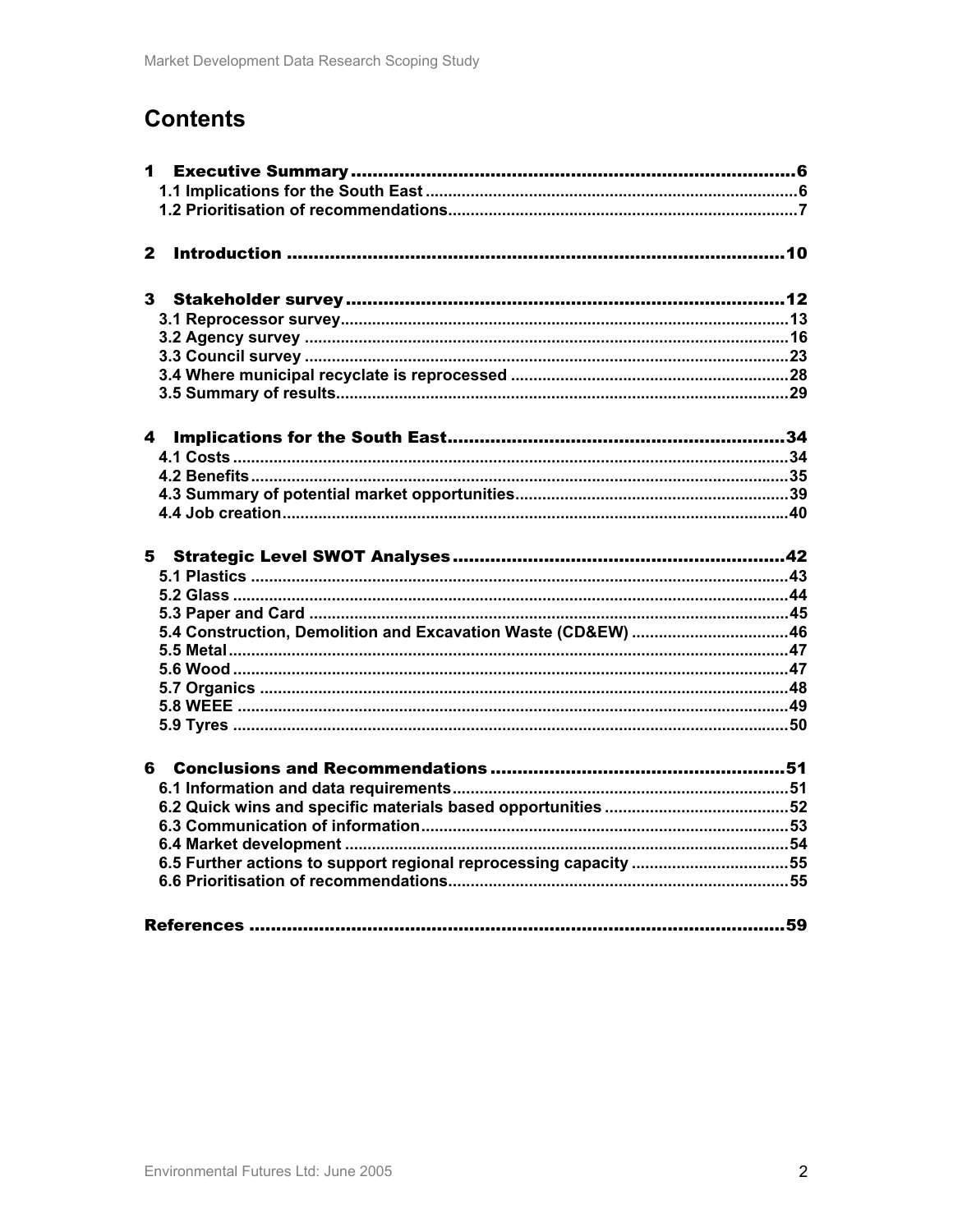| <b>Appendix 1 - Priority Waste Streams: Data and Market Review </b> | 62   |
|---------------------------------------------------------------------|------|
|                                                                     | .62  |
|                                                                     | .64  |
|                                                                     | .68  |
|                                                                     | . 73 |
|                                                                     |      |
|                                                                     | .78  |
|                                                                     | .80  |
|                                                                     | .86  |
|                                                                     | .88  |
|                                                                     | .90  |
|                                                                     | .94  |
| 1.12 Textiles                                                       | .96  |
|                                                                     |      |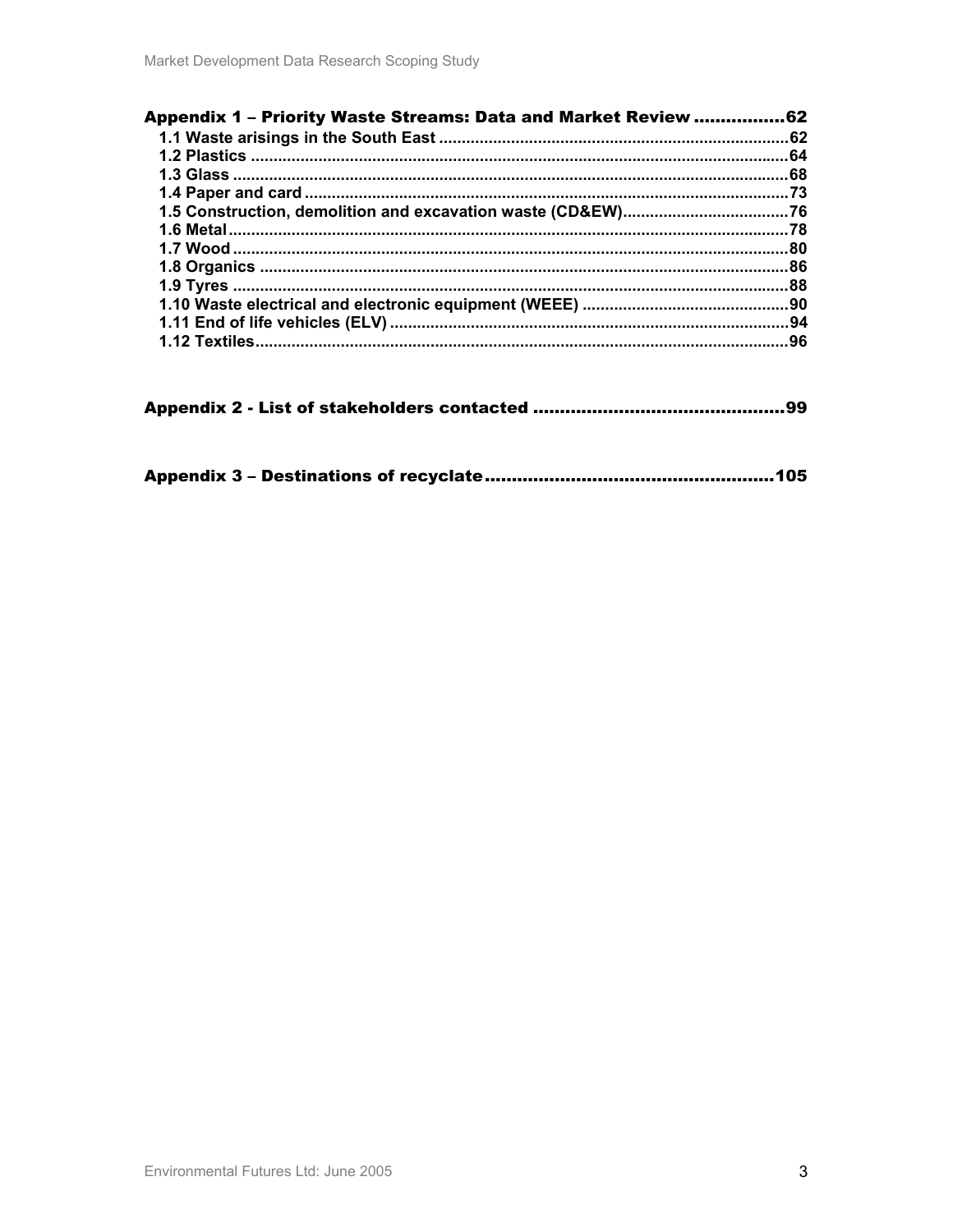# **List of tables**

## **Main report**

| Table 1.1: Summary of estimated values of current levels of recycling in the South  |     |
|-------------------------------------------------------------------------------------|-----|
| East and potential levels of recycling.                                             |     |
|                                                                                     |     |
|                                                                                     | 12  |
|                                                                                     |     |
|                                                                                     |     |
| Table 3.4: Summary of which waste streams councils identified as most important 27  |     |
| Table 3.5: Importance of specific waste streams.                                    | .32 |
| Table 3.6: Indicative summary of destinations of municipal waste recyclate          | .33 |
| Table 4.1: The cost of waste collection.                                            | .35 |
| Table 4.2: Cost of waste collection, transport and disposal (£/tonne)<br>35         |     |
| Table 4.3: Net benefits of increasing plastic bottles recycling to 50% in the South |     |
| East (tonnes/year)                                                                  | 36  |
| Table 4.4: Summary of estimated values of current levels of recycling in the South  |     |
| East and potential levels of recycling.                                             | .40 |
| Table 4.5: Estimate of UK job creation based on 30% recycling target for municipal  |     |
| waste by 2010.                                                                      | 41  |
|                                                                                     | .56 |

## **Appendices**

| Table A1: Quantities of waste arising for the UK and South East region (000s tonnes) |      |
|--------------------------------------------------------------------------------------|------|
|                                                                                      |      |
| Table A3: Quantities of waste plastics in different waste streams (0000s tonnes)64   |      |
| Table A4: Estimated composition of plastic waste in UK municipal waste streams       |      |
|                                                                                      |      |
|                                                                                      |      |
| Table A6: Prices paid for plastic bottles delivered to a reprocessor in the UK or    |      |
| overseas<br>                                                                         | .66  |
| Table A7: Prices paid for clean, uncontaminated, baled plastic film delivered to an  |      |
|                                                                                      |      |
| Table A8: Quantities of waste glass in different waste streams (tonnes) 68           |      |
|                                                                                      |      |
|                                                                                      |      |
| Table A11: Quantities of glass collected for recycling (tonnes) 69                   |      |
|                                                                                      |      |
| Table A13: Estimated end uses of flat glass recyclate (tonnes/year)70                |      |
| Table A14: Glass containers delivered to a collector (£ per tonne)71                 |      |
| Table A15: Projected UK glass recycling by end use application72                     |      |
| Table A16: Quantities of waste paper and card in different waste streams (000s       |      |
|                                                                                      | . 73 |
| Table A17: Composition of paper and card in UK municipal waste stream applied to     |      |
|                                                                                      |      |
| Table A18: Types of paper recovered and the recycled products 74                     |      |
| Table A19: UK prices paid for paper and card (£ per tonne, Jan 2005) 74              |      |
| Table A20: Composition of construction, demolition and excavation waste delivered    |      |
|                                                                                      | .76  |
| Table A21: Estimated recycled aggregate and soil production in 2001 (000s tonnes)    |      |
|                                                                                      |      |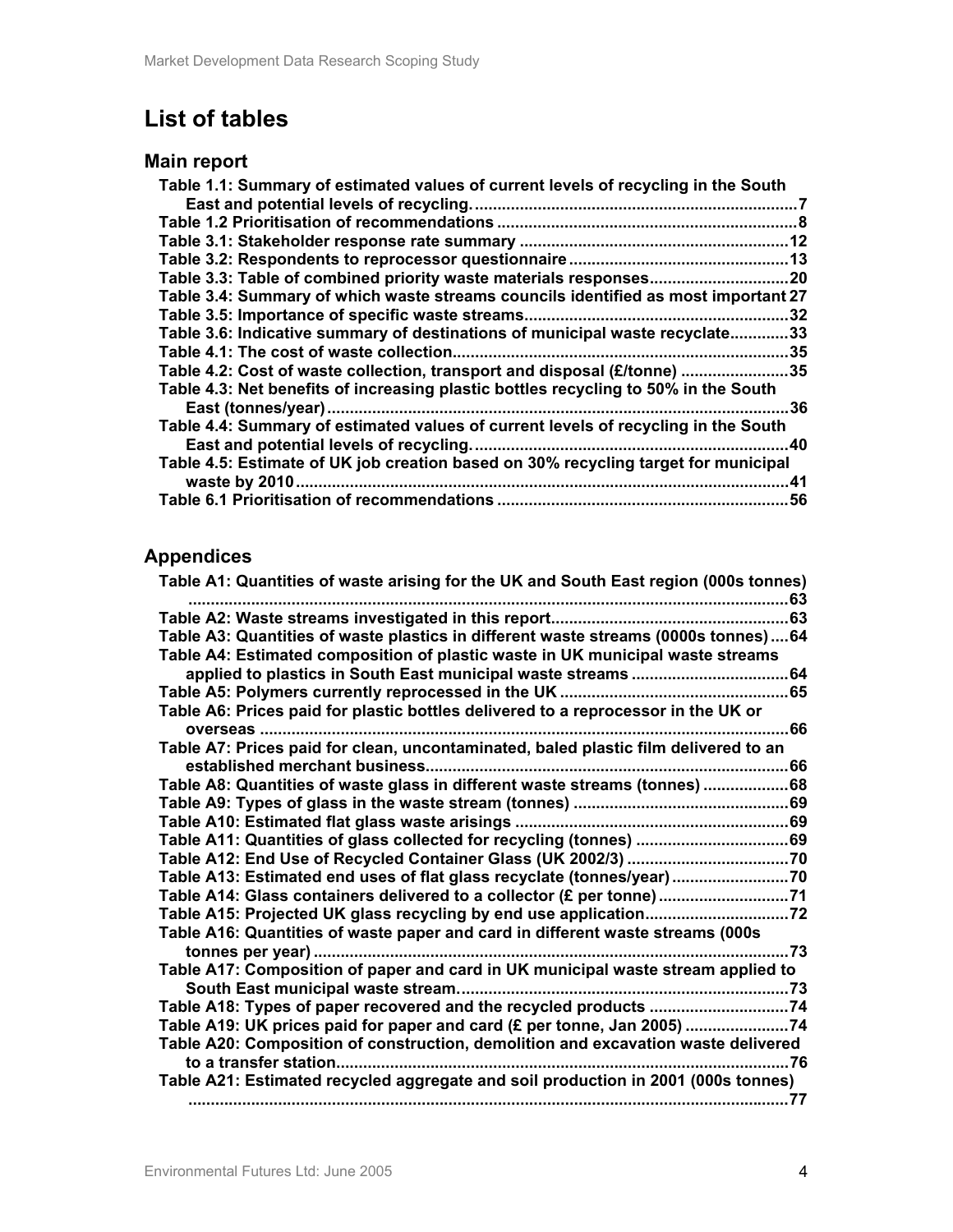|                                                                                   | .79  |
|-----------------------------------------------------------------------------------|------|
| Table A23: Quantities of wood in different waste streams (000's tonnes)81         |      |
| Table A24: Estimated municipal wood waste in the South East.                      | ….81 |
| Table A25: Categories of wood waste                                               | .81  |
| Table A26: Current and potential wood waste reuse, recycling and recovery 82      |      |
| Table A27: Variety of estimates for construction and demolition wood waste        | .83  |
| Table A28: Waste management method for different wood waste streams (%) 83        |      |
| Table A29: Estimated end of life furniture reuse and recycling rates              | .83  |
| Table A30: Potential to increase the reuse and recycling of end of life furniture |      |
| arisings in the UK                                                                | 84   |
| Table A31: Barriers to wood recycling, as identified by local authorities         |      |
|                                                                                   | 87   |
|                                                                                   | …89  |
|                                                                                   | .91  |
| Table A35: Costs of treating WEEE.                                                | .93  |
| Table A36: End uses for plastic recyclate from WEEE.                              | 94   |
| Table A37: Estimated quantities of ELV materials in the South East                | .95  |
| Table A38: Breakdown of recovered post-consumer textiles                          | 97.  |
| Table A39: Prices paid for textile recyclate                                      | .97  |
|                                                                                   |      |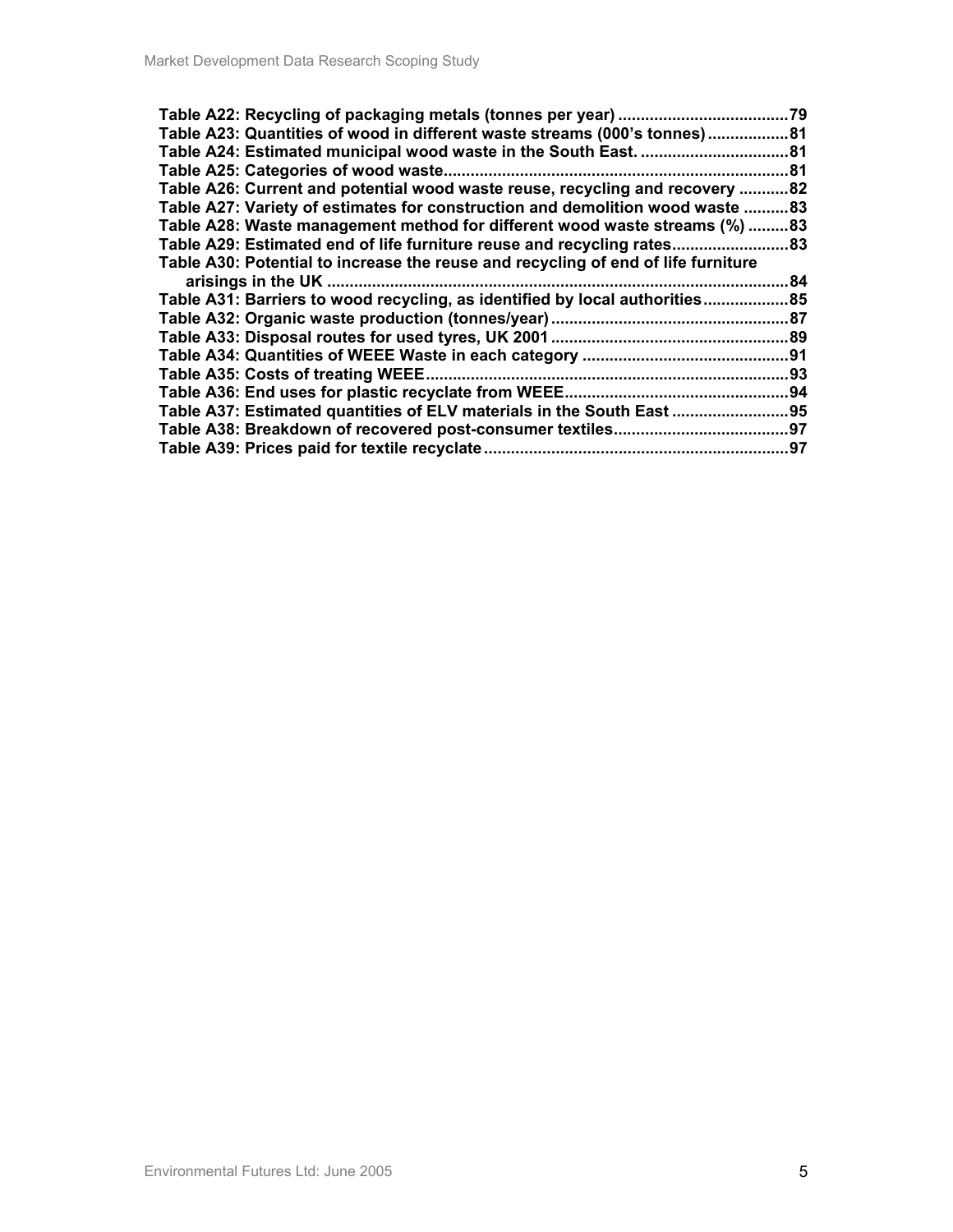## **1 Executive Summary**

This report represents the results of a Data Research Scoping Study to collate, review and analyse existing data and determine how adequate it is for strategic planning in the South East in line with the objectives of the SEEDA Waste Market Development group. As a scoping study this research is, by its nature, incomplete. It's purpose being to identify what information is needed to aid decision making and to identify gaps in that information rather than to provide the information needed to make such decisions.

The research and analysis on which this study is based consisted of:

- A survey of stakeholders in the reprocessing and waste management sector (chapter 3)
- A detailed desk based literature and data review to ascertain the extent of current information and data (appendix 1)
- An assessment of the implications of these data findings and potential costs and benefits arising from reprocessing in the Region (chapter 4)
- Strategic level SWOT analyses for each priority waste stream (chapter 5)
- Recommendations and conclusions arising from the data scoping assessment, data and information needs identified by stakeholders and market SWOT analyses (chapter 6)
- A prioritisation exercise as to the relative importance of the recommendations in terms of importance, urgency and scale.

The waste streams explored in the report were prioritised based on the priorities of *No Time to Waste* - the SEERA Regional Waste Management Strategy - European Commission prioritisation based on potential environmental threat, and, the results of the stakeholder survey. The streams examined are: plastics, paper & board, construction and demolition, fe metal, aluminium, wood, organics, tyres, WEEE, ELV & textiles.

## **1.1** *Implications for the South East*

The lack of regional data makes it difficult to accurately assess the potential for increased recycling in the South East, with data gaps occurring for all waste streams, particularly nonmunicipal waste, include waste composition, quantities of different types of waste, the costs of collection and processing and the value and size of the potential markets. Despite these problems, it has been possible to provide broad estimations of the potential of some of the waste streams, and to provide an idea of the type of data improvements needed.

In total the current level of recycling is estimated to have a net value of £41.4 to £110.4 million/year (table 1.1). The greatest potential values are from the recovery of commercial and industrial plastics and aggregates, however there is considerable uncertainty surrounding the quantities of these materials.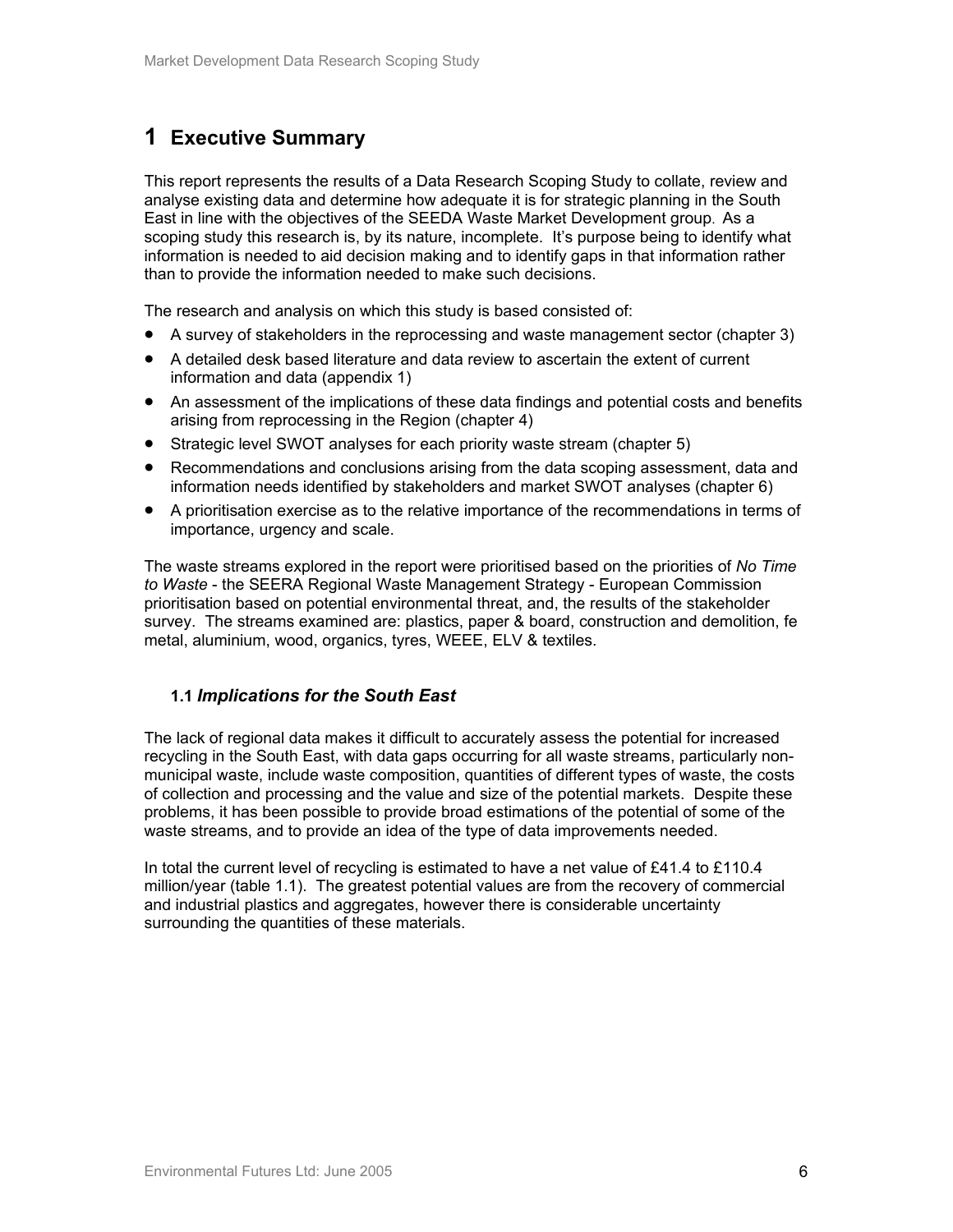|                                  | <b>Quantity in</b><br>waste | <b>Current</b><br>recycling | Current<br>value  | <b>Potential</b><br>recycling | <b>Potential</b><br>value | <b>Net value</b><br>£m/year <sup>1</sup> |
|----------------------------------|-----------------------------|-----------------------------|-------------------|-------------------------------|---------------------------|------------------------------------------|
|                                  | stream<br>tonnes/year       | ℅                           | £m/year           | ℅                             | £m/year                   |                                          |
| Plastic<br>bottles<br>(PET/HDPE) | 100,536                     | 5.5                         | 0.48              | 50                            | 4.33                      | $0.33 - 3.95$                            |
| C&I<br>plastics                  | 1,368,200                   | 22.4                        | 15.32             | 50                            | $34.21^2$                 | 34.21                                    |
| Glass                            | 438,600                     | 36                          | 2.60              | 50                            | 3.62                      | $3.62^{3}$                               |
| Newspaper<br>& mags              | 547058                      | 65                          | 16.00             | 80                            | 19.69                     | $-14.00 -$<br>$+17.51$                   |
| C& I board                       | 194308                      | 65                          | 1.07-5.05         | 80                            | $1.32 -$<br>$6.22^{2}$    | $1.32 -$<br>6.22                         |
| Mixed<br>paper                   | 783002                      | 65                          | $3.05 -$<br>13.49 | 80                            | $3.76 -$<br>16.6          | $-13.94 -$<br>$+15.03$                   |
| Aggregates                       | 13,444,000                  | 43.4                        | $5.83^{1}$        | 60                            | 29.04 <sup>1</sup>        | 29.04 <sup>4</sup>                       |
| Wood (CA)                        | 229,998                     | ?                           |                   | 10                            | 0.34                      | 0.34                                     |
| Total                            |                             |                             | 44.35-            |                               |                           | $41.4 -$                                 |
|                                  |                             |                             | 58.77             |                               |                           | 110.4                                    |

**Table 1.1: Summary of estimated values of current levels of recycling in the South East and potential levels of recycling.** 

 $1$  Net value is calculated from the potential value plus the savings from final disposal to landfill, less the cost of collection and sorting. Further details are provided in appendix 1.<br><sup>2</sup> Beased an the not soote

Based on the net costs

<sup>3</sup> Based on 80% bring and 20% kerbside collection

<sup>4</sup> Only includes savings from landfill tax and the aggregate tax.

## **1.2** *Prioritisation of recommendations*

The conclusions arrived at by this research have been considered in terms of recommended outcomes (needs) and processes (actions) by which the 'needs' could be addressed. They have been prioritised according to their relative importance (1=high), urgency (A=high) and scale (**L**ocal, **R**egional & **N**ational). **Importance** is based on the ease of addressing the issue, the potential for increasing recycling or market and likely contribution to the region's economy (and the likely cost of inaction). **Urgency** addresses how critical is the issue in terms of current or imminent environmental, social and economic impacts and meeting new or emerging legislation. The '**scale**' identifies whether the issue or action can be effectively addressed at the sub-regional, regional or national scale.

However, SEEDA also needs to consider:

- a) whether its role is to develop markets for materials that have the greatest economic value, even though the markets will develop commercially without any assistance; or
- b) whether they should be supporting waste streams that are less likely to develop through natural market forces due to their low economic value, low volume or high costs of recovery.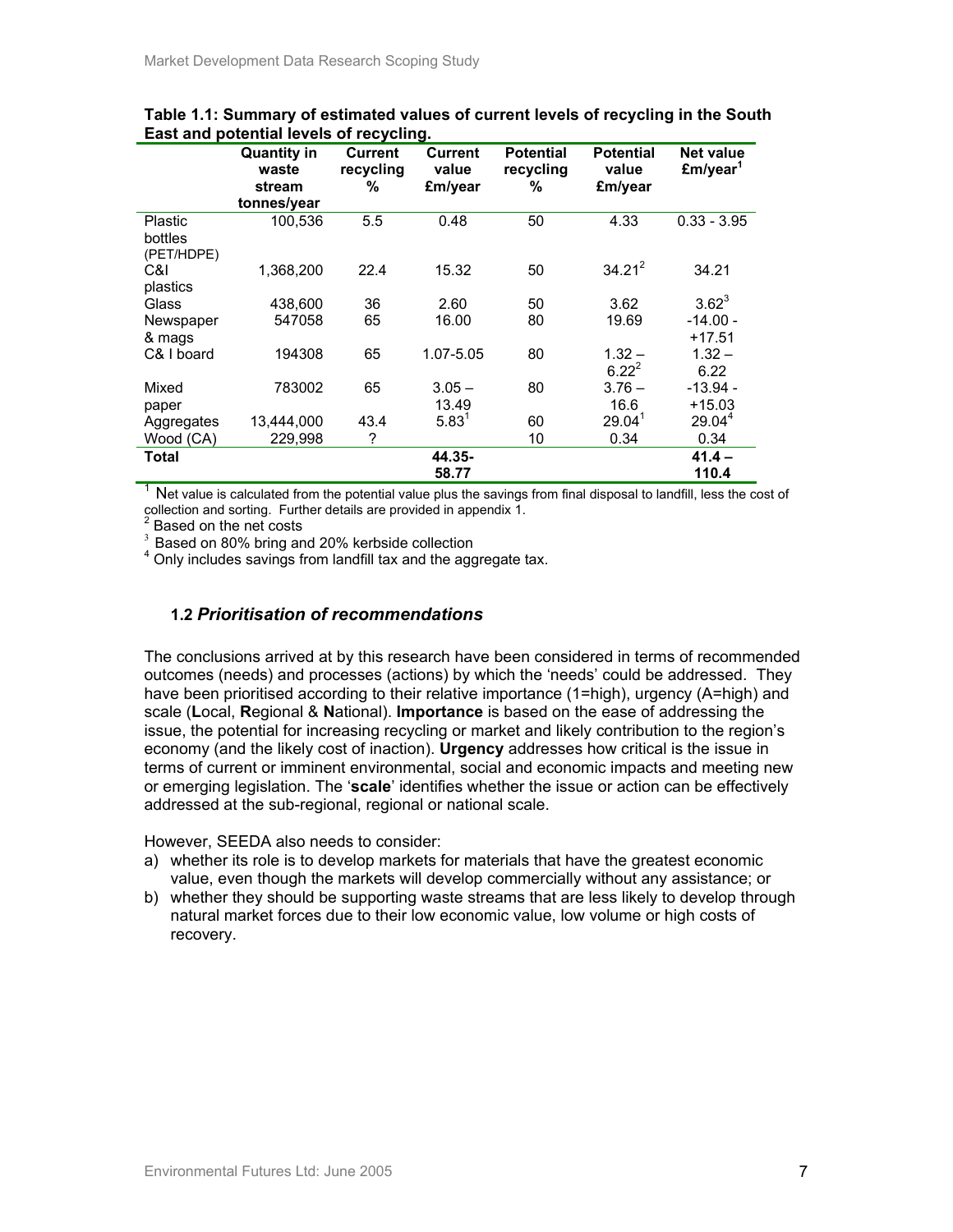**Table 1.2 Prioritisation of recommendations** 

| <b>Needs</b><br><b>Actions</b>                                                                                                                                                         |                                                                                                                                                                                                                                     | <b>Prioritisation</b> |                           |                         |
|----------------------------------------------------------------------------------------------------------------------------------------------------------------------------------------|-------------------------------------------------------------------------------------------------------------------------------------------------------------------------------------------------------------------------------------|-----------------------|---------------------------|-------------------------|
| 1.<br>Data and information gaps                                                                                                                                                        |                                                                                                                                                                                                                                     | Importance<br>(1,2,3) | <b>Urgency</b><br>(A,B,C) | Scope<br><u>(L,R,N)</u> |
| <b>Waste composition &amp;</b><br>quantities<br>Identify opportunities for<br>recycling by obtaining<br>current data on the quantity<br>and composition of<br>recyclable waste streams | Municipal waste survey: SEEDA<br>to work with local authorities to<br>initiate waste surveys to gather<br>composition data on municipal<br>waste.                                                                                   |                       | A                         | R/L                     |
|                                                                                                                                                                                        | Waste survey of C&I and C&D<br>businesses to collect data on<br>quantities and composition                                                                                                                                          | 1                     | A                         | R/L                     |
| Establish if national data<br>represents the situation in<br>the South East and if any<br>variation is significant                                                                     | Statistical comparison between<br>regional and national composition<br>data                                                                                                                                                         | $\overline{2}$        | B                         | R                       |
| enough to make a<br>difference to the waste<br>streams                                                                                                                                 | Socio-economic analysis of<br>municipal waste arisings                                                                                                                                                                              | $\overline{2}$        | $\mathsf{C}$              | R                       |
| <b>Determine the</b><br>processing and re-<br>processing capacity of<br>the region                                                                                                     | A regional mapping exercise to<br>identify the scale and location of<br>current and planned reprocessing<br>capacity This could be undertaken<br>as one project or as part of the<br>material specific studies identified<br>below. | 1                     | A                         | $\mathsf{R}$            |
| Develop markets for<br>recyclate and processed<br>waste materials.<br>Especially materials likely<br>to have higher economic<br>return (refer to chapter 4)                            | Material specific market studies to<br>include current and future<br>reprocessing, markets and<br>economics.                                                                                                                        | 1                     | A                         | R                       |
| Develop markets for<br>potential but more difficult<br>recyclate.                                                                                                                      | Focus, through research and<br>market studies (as above) on<br>identifying and removing barriers<br>to development in SE                                                                                                            | $\mathbf{1}$          | A                         | R                       |
| Economics.<br>Establish cost of collecting<br>and sorting municipal<br>recyclate and monitoring<br>the value of the markets                                                            | Local authorities encouraged to<br>provide cost data on waste<br>collection and sorting, and the<br>current sale prices.                                                                                                            | 1                     | A                         | R/L                     |
| 2. Other market support actions                                                                                                                                                        |                                                                                                                                                                                                                                     |                       |                           |                         |
| <b>Stabilise markets</b>                                                                                                                                                               | Encourage local authorities and<br>businesses to form groups and<br>make contracts directly with large<br>scale reprocessors.                                                                                                       | 1                     | B                         | R                       |
| Identify and monitor<br>potential markets                                                                                                                                              | Monitor markets for WEEE, ELVs<br>and farm plastics particularly as<br>new legislation is adopted.                                                                                                                                  | $\overline{2}$        | B                         | R                       |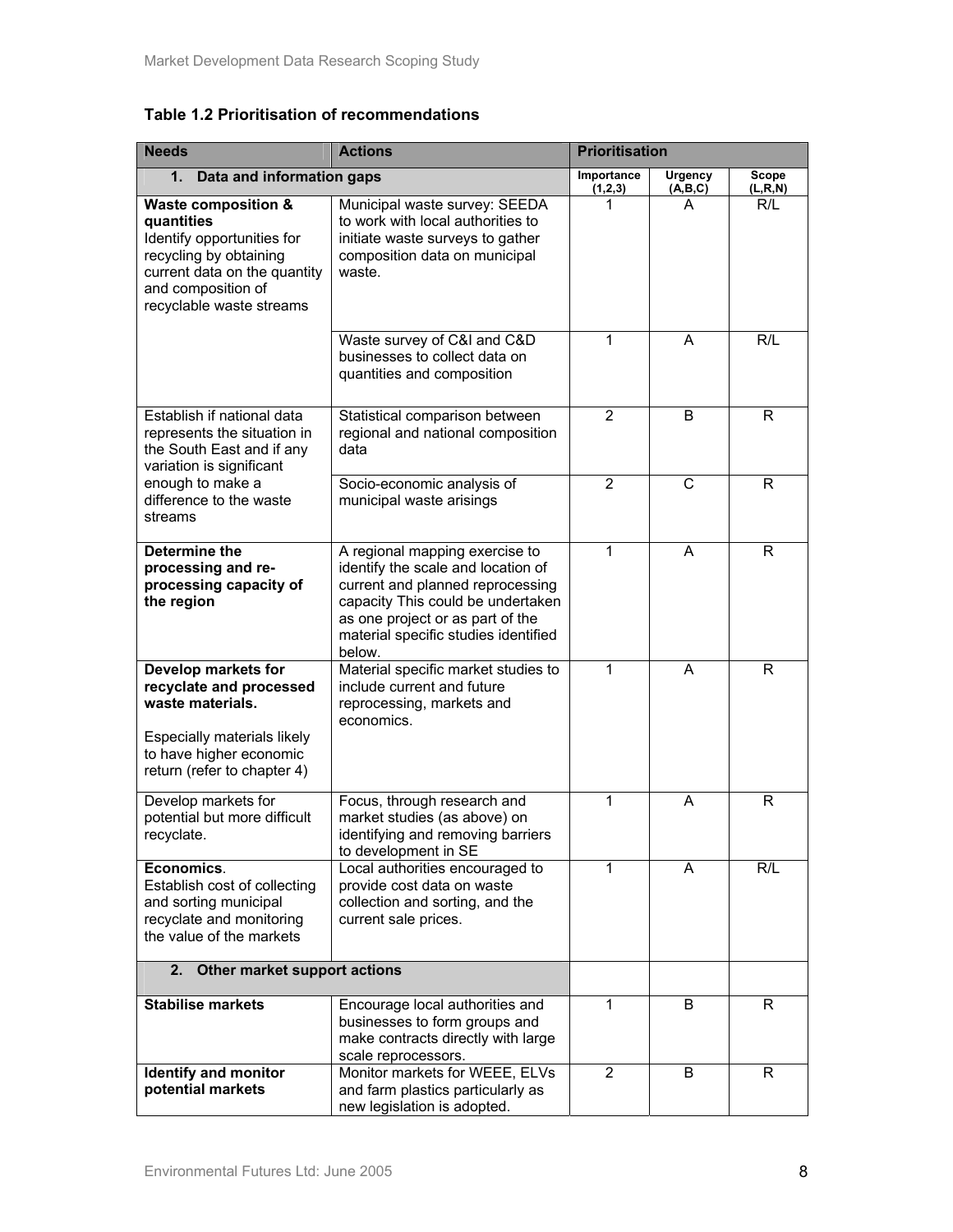| <b>Needs</b>                                                                                                                                                                                             | <b>Actions</b>                                                                                                                                                                                                                                | <b>Prioritisation</b> |   |     |
|----------------------------------------------------------------------------------------------------------------------------------------------------------------------------------------------------------|-----------------------------------------------------------------------------------------------------------------------------------------------------------------------------------------------------------------------------------------------|-----------------------|---|-----|
| Localise the recycling<br>process where possible:<br>Develop local reprocessing<br>facilities and markets.                                                                                               | Work with regional partners to<br>develop a region wide green<br>procurement programme to<br>stimulate regional business<br>development                                                                                                       | 1                     | A | R/L |
|                                                                                                                                                                                                          | Regional and local planning<br>should consider a greater<br>emphasis on sustainable<br>construction practices.                                                                                                                                | 2                     | B | R/L |
| <b>Optimise the economic</b><br>benefits from<br>reprocessing. Identify the<br>optimal geographic location<br>for large scale<br>reprocessing within or<br>outside region.                               | This could be undertaken as part<br>of the specific materials analyses<br>identified above.                                                                                                                                                   | 1                     | A | R/N |
| 3.<br><b>Other research priorities</b>                                                                                                                                                                   |                                                                                                                                                                                                                                               |                       |   |     |
| <b>Regional training and</b><br>employment creation                                                                                                                                                      | Monitor the training and<br>employment opportunities<br>generated by increased recycling<br>and reprocessing in the region.                                                                                                                   | 3                     | C | R   |
|                                                                                                                                                                                                          | The development of a user-<br>friendly guide to current and<br>emerging waste legislation.                                                                                                                                                    | 3                     | C | R/N |
| <b>Communication of information</b><br>4.                                                                                                                                                                |                                                                                                                                                                                                                                               |                       |   |     |
| Support market<br>development by providing<br>information on the quality<br>and quantities of recyclate<br>and marketing<br>opportunities. Plus provide<br>opportunities for exchange<br>of information. | Co-ordinate seminars for council<br>staff, waste management<br>companies & businesses involved<br>in recycling and reprocessing.<br>Ensure opportunities for<br>discussions                                                                   | 1                     | A | R   |
| Provide material specific<br>information on markets,<br>emerging technologies and<br>the development of new<br>products                                                                                  | Organise material specific<br>seminars to promote process and<br>product R&D and information on<br>innovations, new technologies<br>and products. These could be<br>provided in collaboration with<br>organisations such as WRAP or<br>CIRIA. |                       | В | К   |
| Provide an effective means<br>of providing current<br>information on waste<br>streams, recyclate,<br>processors and<br>reprocessors, markets and<br>R&D opportunities.                                   | Establishment of a dedicated web<br>site that is regularly monitored<br>and kept up to date.                                                                                                                                                  | $\overline{2}$        | A | R.  |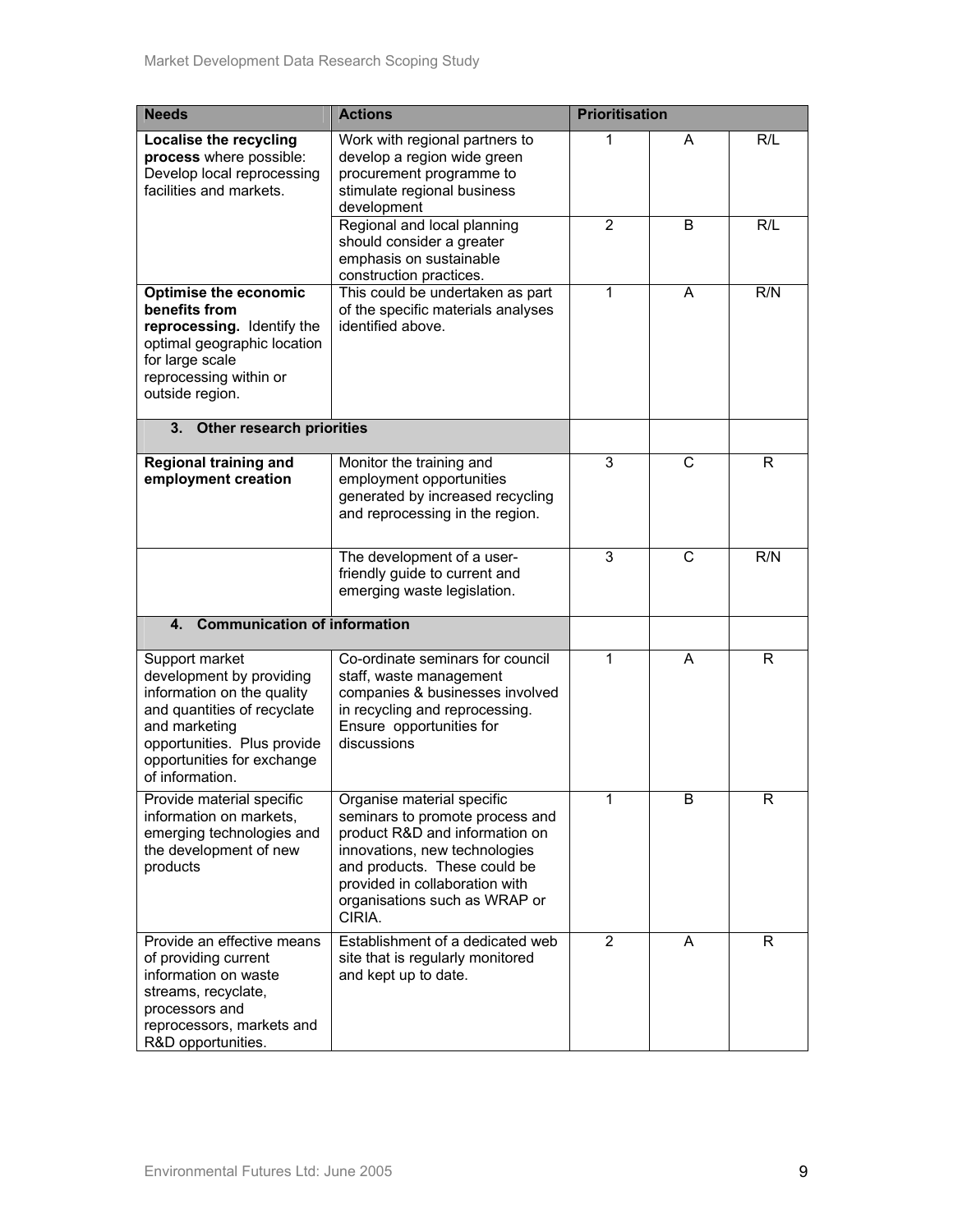# **2 Introduction**

This research based report has been produced by Environmental Futures Ltd in response to a project brief from the Waste Market Development Group of the South East England Development Agency (SEEDA). The brief called for a Data Research Scoping Study to collate, review and analyse existing data and determine how adequate it is for strategic planning in line with the Groups' objectives. These objectives are:

- Quantifying the characteristics of the key resource streams and flows;
- Establishing the regional and local dimensions in processing and market terms;
- Determining what changes are needed to maximise recovery potential (e.g. processing capacity, scope for expanding outputs, need for new product development);
- Quantifying the potential for new jobs, sustainable transport linkages, etc; and
- Identifying priorities and opportunities for quick wins.

In line with the brief, the focus of this scoping study has been on the data and information needs of potential businesses and investors who may be considering entry or expansion into the reprocessing / recycling sector. The methodology used included a combination of deskbased data and literature assessment and a postal, email and phone survey of selected stakeholders.

The literature and data review sought to identify and analyse the following information for eight priority waste streams (plastics, glass, paper, card, metals, wood, organic, construction and demolition wastes).

- The quantity of waste both nationally and (where available) locally;
- Current levels of recycling, and an assessment of recycling and reprocessing potential;
- A breakdown and assessment of specific sources of recyclate and analysis of their properties in terms of reprocessing and recycling;
- An assessment of the market value of the stream; and
- Identification of key barriers, opportunities and where relevant potential future markets for the stream.

The aim of the survey was to identify current and emerging stakeholder priorities, the data and information needs of reprocessing companies, and barriers and opportunities for the expansion of capacity both in specific waste sectors and streams and for the development of the Regional reprocessing market in general.

In addition the 'final destination' of reprocessing routes for each waste stream and related recyclate was sought in order to build an understanding of the flows of waste within and beyond the Region and help in the assessment of potential reprocessing market opportunities for the South East.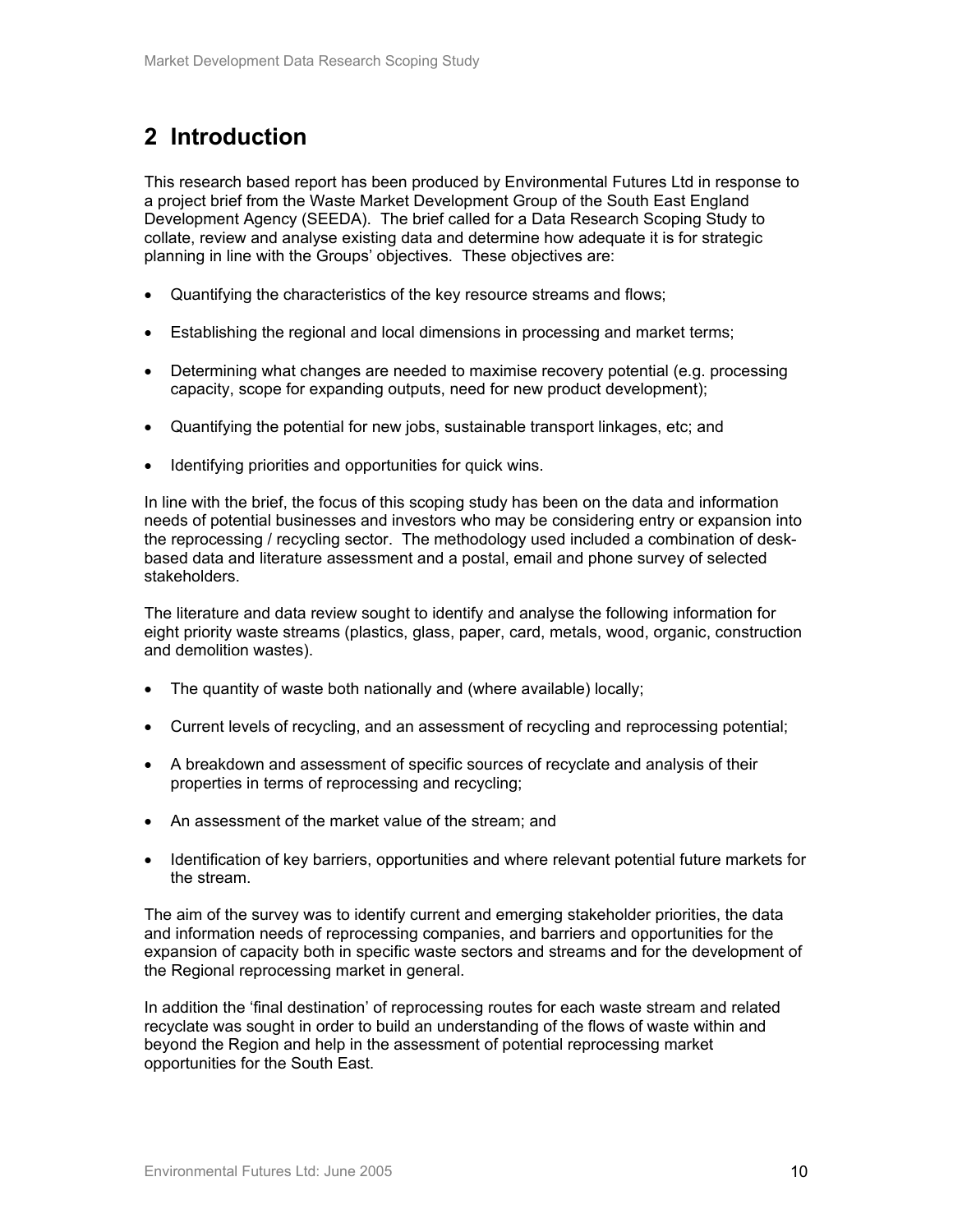The questionnaire was tailored to focus on three key stakeholder groups:

- Existing local and regional reprocessing companies;
- The seven County Councils, who play a key role in the regional waste market as Waste Disposal Authorities; and
- A number of agencies and organisations who have a leading role in the promotion of and research into waste market development nationally and in the South East.

It needs to be emphasised that this is a scoping study and therefore, by its nature, is incomplete. The aim is to identify what information is needed for decision making purposes and to identify gaps in that information rather than to provide the information needed to make the decisions.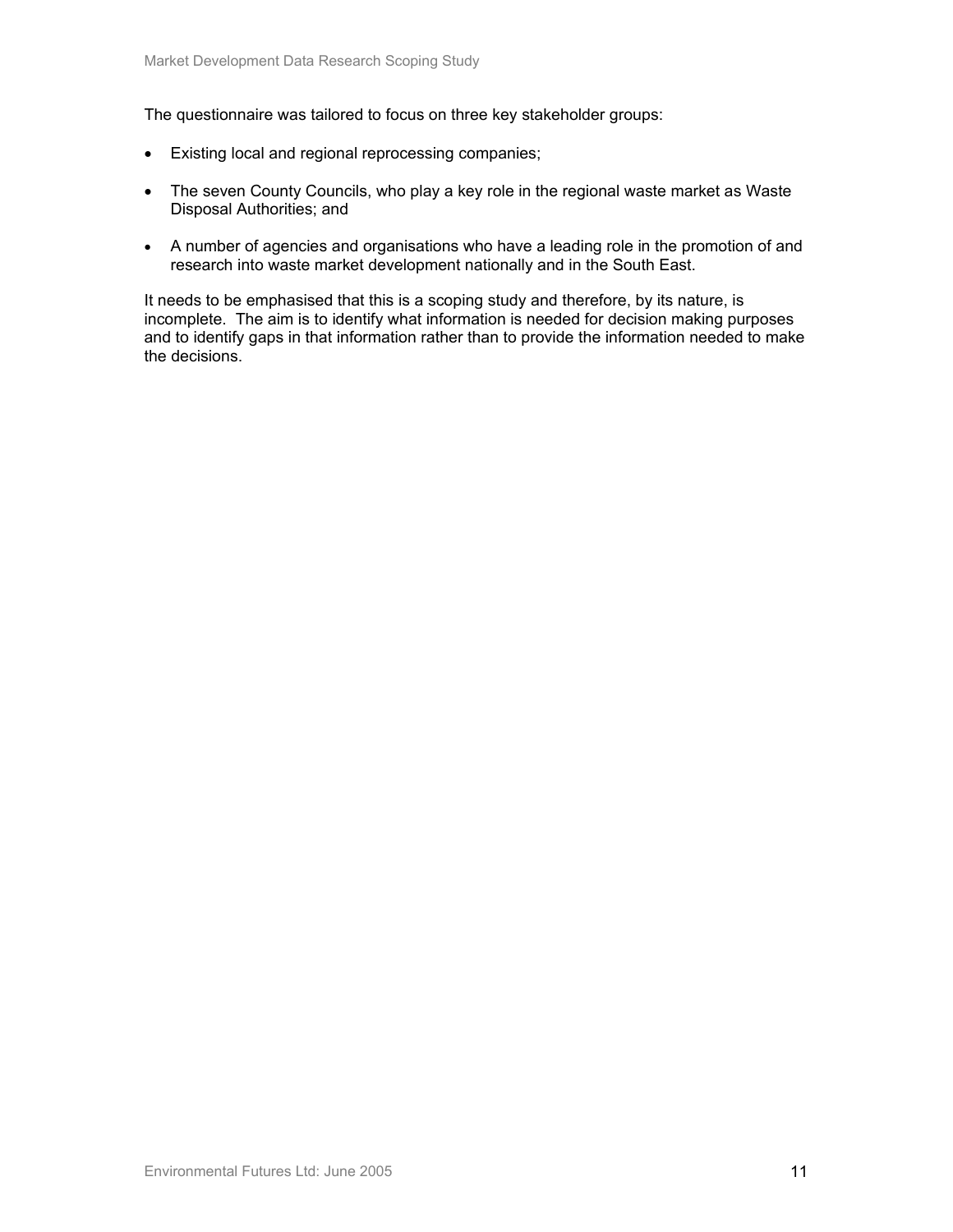## **3 Stakeholder survey**

The aim of this survey was to obtain a general idea of what information various stakeholders involved in recycling were aware of, what information they considered they need to make decisions, and to identify the barriers and opportunities to increased recycling and reprocessing. This small survey is not intended to be representative of all the stakeholder groups. To meet this requirement a larger survey involving greater numbers of stakeholders would be needed.

With the aim of gaining a balanced and informative range of input, ideas and views to guide and inform this study, contacts were made with stakeholders from three main groups:

- Regionally based waste reprocessing companies representing the full range of priority waste streams
- Agencies with a role in waste management and recycling promotion (including a national waste management company)
- County Councils with responsibility as the Waste Disposal Authorities for the Region.

A number of national waste management companies were also contacted, but only one response was received. As noted above the single response received was included for reporting purposes with the waste agency responses.

In total 52 stakeholders were contacted. Details are provided in Appendix 2. Response rates are summarised in table 3.1. Following initial high refusal of telephone interviews, local reprocessing companies were sent a postal questionnaire, while the waste agencies, companies and the County Council responses were collected through a combination of telephone interviews and email correspondence. The total number of completed questionnaires received by email and post or completed over the phone was eighteen, an overall positive response rate of 35%, which is about average for this kind of survey work.

| Group                                            | <b>Initial</b><br>contact | <b>Responses</b> | Positive response rate |
|--------------------------------------------------|---------------------------|------------------|------------------------|
| <b>Local Reprocessing</b><br>Companies           | 35                        | 9 positive       | 26%                    |
| Agencies with role in<br>waste management        | 6                         | 4 positive       | 66%                    |
| <b>County Councils</b><br>(WDAs)                 | 6                         | 4 positive       | 66%                    |
| <b>National Waste</b><br>Management<br>Companies | 5                         | 1 positive       | <b>20%</b>             |

## **Table 3.1: Stakeholder response rate summary**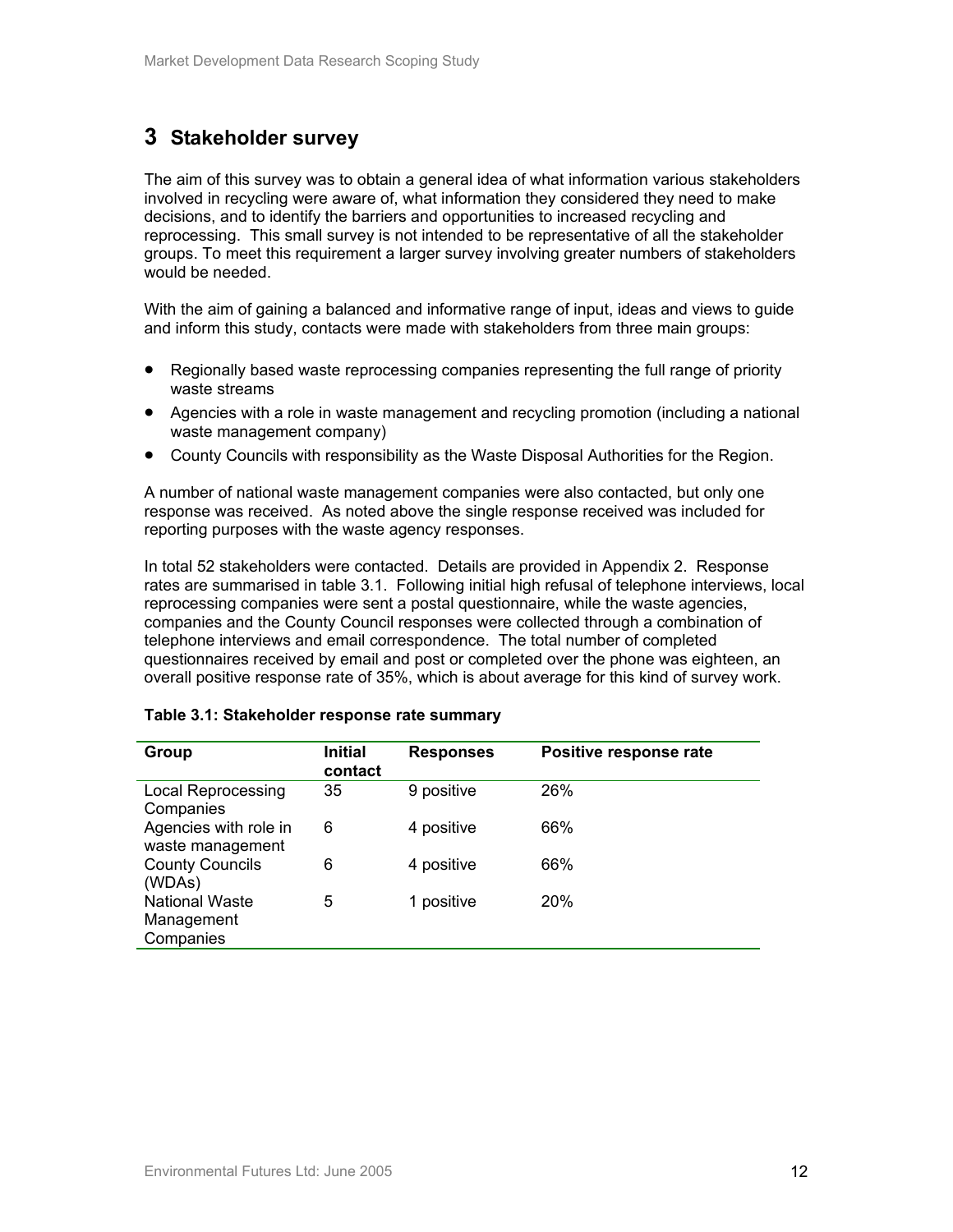## **3.1** *Reprocessor survey*

Initially a telephone-based survey of reprocessors was undertaken. However this was unsuccessful as potential respondents felt unable to respond to our questions over the phone. Stakeholders were identified from the South East Environmental Suppliers Directory, and were chosen to provide coverage of all the major waste streams, as well as broad geographical scope. All but one of the responses received were from small and medium sized enterprises (SMEs).

The discussion below focuses on the key issues and responses arising from the questionnaires returned by reprocessors. Sections 3.2 and 3.3 cover the waste promotion agencies and County Council responses respectively. The identification of barriers and opportunities is central to this research and in each section it is this we seek to highlight.

|                | Sector / Stream                  | Location              | <b>Description / Size</b>                                                                   |
|----------------|----------------------------------|-----------------------|---------------------------------------------------------------------------------------------|
| 1              | Glass                            | Kent                  | SME. Accredited reprocessor.<br>Reprocessing bottle glass suitable for re-melt              |
|                |                                  |                       | and aggregate uses.                                                                         |
| $\overline{2}$ | Furniture                        | Kent                  | Community enterprise and SME.                                                               |
|                | LT.                              |                       | Provides collection and sorting service to                                                  |
|                | Paints                           |                       | facilitate reuse and reprocessing. Furniture and                                            |
|                | Aluminium (cans)                 |                       | IT equipment refurbished for re-use.                                                        |
|                |                                  |                       | Cans/metals sorted for reprocessing elsewhere.                                              |
| 3              | Paper, Card                      | <b>West Berkshire</b> | SME. Provide small-scale collection facilities to                                           |
|                | <b>Fluorescent Tubes</b>         |                       | businesses to facilitate recycling and re-use.                                              |
|                | I.T. Equipment and<br>Electrical |                       | Do not reprocess in house but offer collection,<br>sorting and reselling of broad range of  |
|                | Appliances                       |                       | commercial and domestic wastes.                                                             |
|                | Cans, Cups                       |                       |                                                                                             |
|                | Furniture                        |                       |                                                                                             |
| 4              | Soils                            | <b>Berkshire</b>      | SME.                                                                                        |
|                | Aggregates                       |                       | Collection, screening and crushing of soil,                                                 |
|                | Construction and                 |                       | hardcore, concrete and brick from all sectors                                               |
| 5              | Demolition wastes                | Oxfordshire           | (commercial, industrial and domestic).                                                      |
|                | Green waste                      |                       | SME. Accredited reprocessor.<br>Reprocesses all forms of clean,                             |
|                |                                  |                       | uncontaminated green waste. Municipal and                                                   |
|                |                                  |                       | domestic.                                                                                   |
| 6              | Oil (food oil)                   | Surrey                | SME. Collection of waste cooking oil for                                                    |
|                |                                  |                       | reprocessing. Currently reprocessing                                                        |
|                |                                  |                       | conducted outside of South East due to lack of                                              |
| 7              | <b>Plastics</b>                  | Kent                  | facilities.                                                                                 |
|                |                                  |                       | SME. Accredited reprocessor.<br>Plastics in the form of car bumpers and plastic             |
|                |                                  |                       | food barrels are sorted a reprocessed for sale                                              |
|                |                                  |                       | and reuse in the car industry and other                                                     |
|                |                                  |                       | commercial uses.                                                                            |
| 8              | Demolition waste                 | Kent                  | Accredited reprocessor.                                                                     |
|                | <b>Bulky earthworks</b>          |                       | Segregation, screening and crushing of wastes                                               |
|                | and soil remediation             |                       | arising from demolition and excavation in                                                   |
|                | Asbestos                         |                       | relation to redevelopment of sites. Remedial<br>activities. Product - aggregates recycled / |
|                |                                  |                       | reused in construction.                                                                     |
|                |                                  |                       |                                                                                             |

#### **Table 3.2: Respondents to reprocessor questionnaire**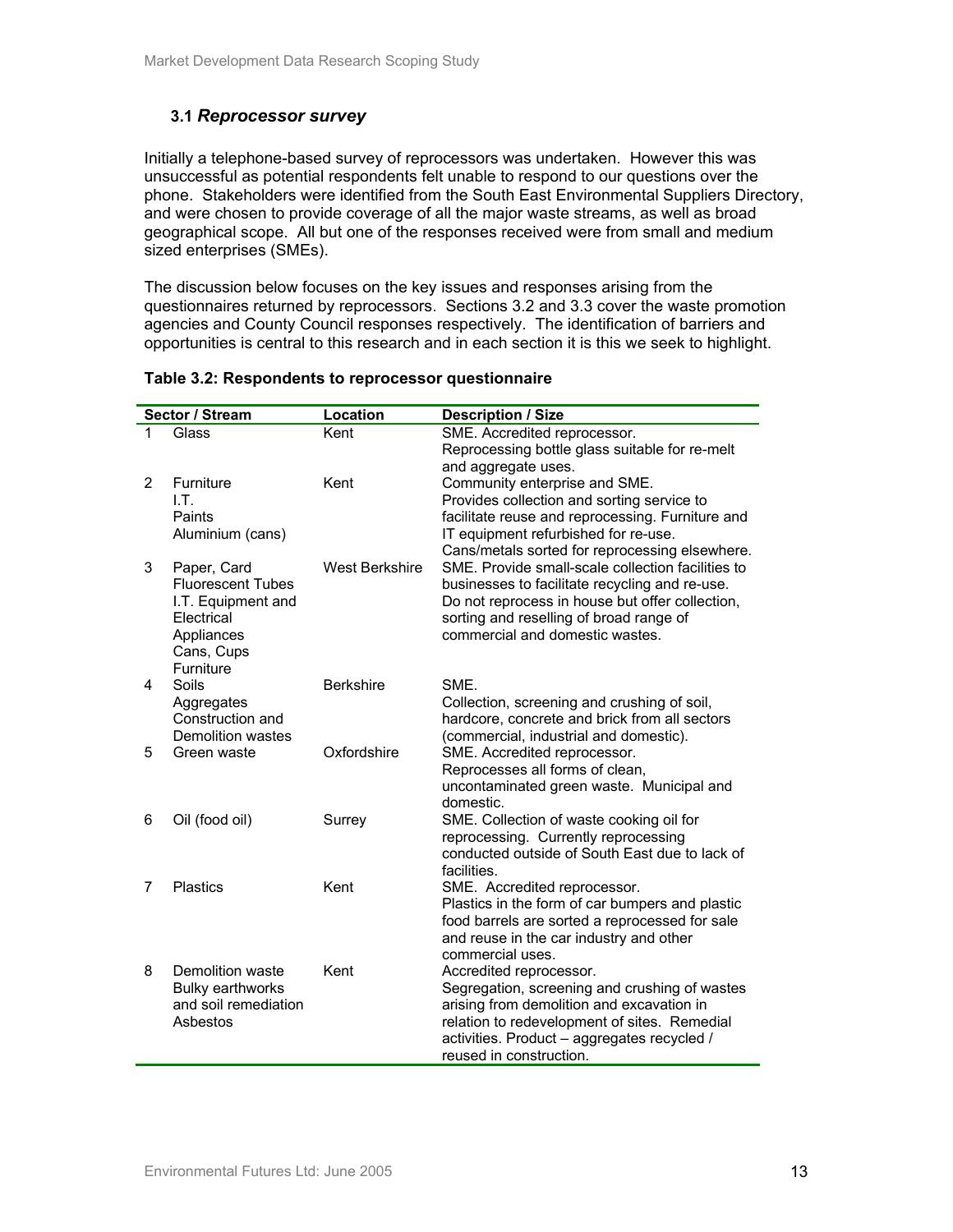## **3.1.1 Material Requirements**

All respondents stressed the vital importance of clean, uncontaminated, good quality and consistent supplies of recyclate. For glass reprocessing it was noted that the process itself can remove many impurities, however for many streams (such as plastics and construction waste) mechanical separation is either difficult or costly. This clearly influences the economic viability of recycling, and quality also limits or hinders the possible end uses of recyclate.

Though not specifically stated by the respondents, this may also contribute to prevailing attitudes that products containing recyclate are of inferior quality to virgin products.

## **3.1.2 Information and Data Needs**

Data and information are key for all businesses – for planning and decision making as well as market assessment. This was reflected by responses to questions concerning data and information in the questionnaire.

Information identified as vital at both ends of the reprocessing cycle were:

- More detailed, specific and up-to-date data on the supply (quantity, quality reliability and location) of recyclate; and
- Real-time market information such as the likely scale of demand for the final product of reprocessing.

Respondents also saw as key the need for market information such as the identification of potential purchasers and the likely scale of demand for recycled products:

- One respondent suggested that the Region requires a major recycling information webpresence, suggesting that existing web resources remain too fragmented and partial in terms of market information.
- The need for data relating to the end uses and market for recyclate products was also emphasised.

One respondent noted that their process was 'closed-loop' in that they took industrial waste (plastics) and after reprocessing sold the product back to the original source (in this case bumper plastics for the car industry). The respondent felt that developing other markets / applications of such technology would be possible, but that little or not information was available to support this assertion / proposition.

Intuitively, the potential for win-win outcomes from such processes seems large. Increasing the amount of material recycled through closed-loop processes may be of major benefit to the Region.

## **3.1.3 Capacity and Feedstock Sufficiency Issues**

Two respondents reported that they are currently operating at full capacity, although both also stated that they had plans for expansion. This appears to indicate that capacity constraints are not the primary limiting factor in developing many existing reprocessing streams within the Region. These streams included glass, plastics, furniture, paper, card, cans, IT equipment, electrical equipment and food oil. As this survey considered responses from current reprocessors it is not possible to draw conclusions about streams not currently reprocessed.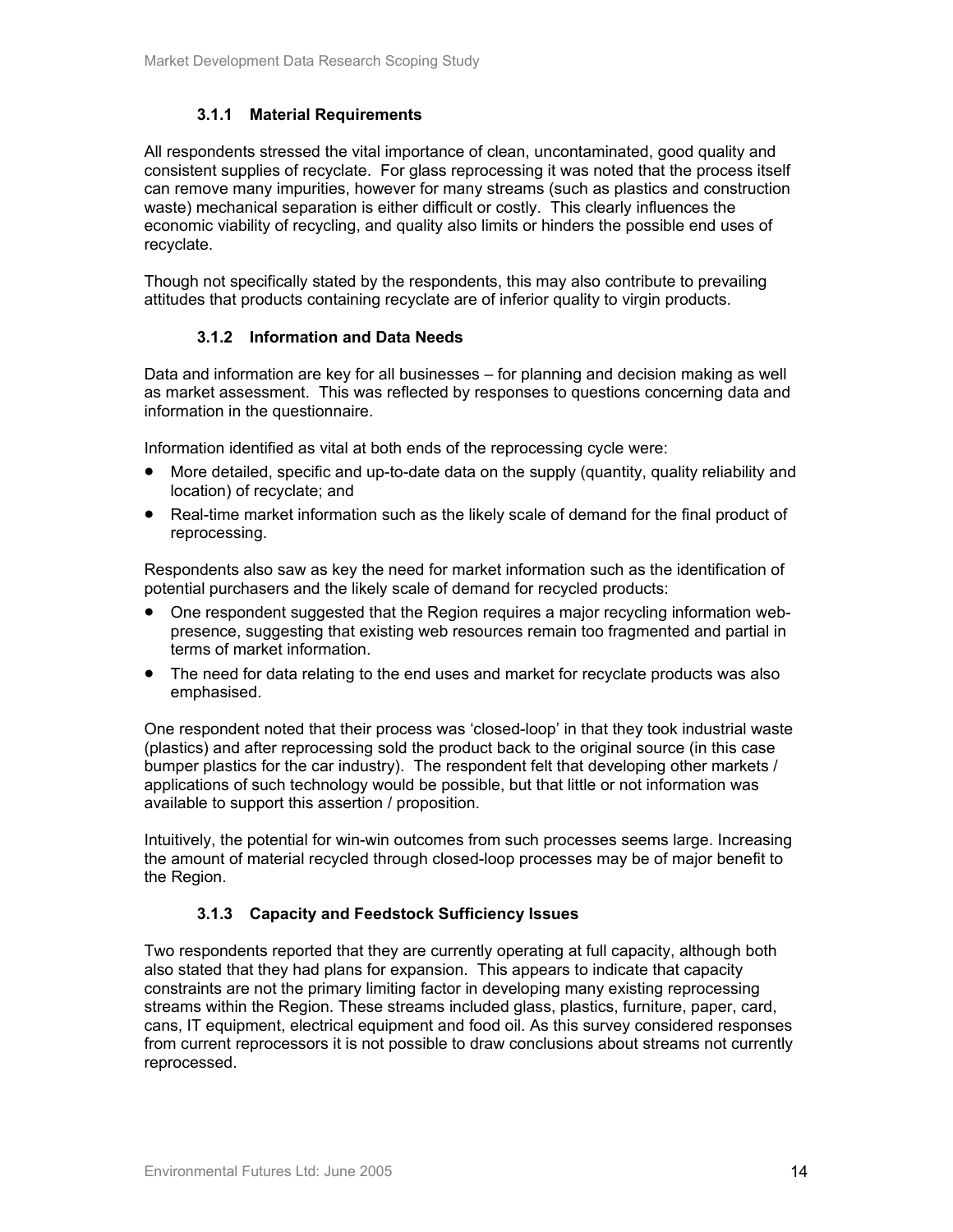A number of issues / barriers were noted surrounding the availability of sufficient feedstock:

- Finding sufficient, good quality feedstock at viable prices is also a major issue: the cost of acquiring such feedstock can limit the viability of reprocessing.
- Unpredictability of supply due to market conditions was noted by respondents. Recyclate arising for example from re-development projects or construction will depend to a large extend on prevailing market conditions in the housing sector. This in turn makes strategic planning for expansion based on known levels of feedstock difficult. This view was supported by a respondent who reprocesses / composts green waste for resale as soil improver, stating that tonnages of green waste are unpredictable and not guaranteed.
- Perception of recyclate suppliers was seen as an important issue by one respondent (PPR WIPAG – Plastics), who noted that there is at times reluctance, or lack of 'willingness' to provide materials for reprocessing.
- The community re-use scheme was concerned that while the potential for suitable feedstock is very large, it often encounters problems as suppliers perceive it as a waste disposal route as opposed to a refurbishment, re-sale and re-use service and therefore often provide waste which is unsuitable, contaminated or un-segregated.

## **3.1.4 Expansion Plans and Future Market Potential**

Only one respondent stated categorically that they were not seeking to expand their throughput / business, though the reason stated was lack of desire for expansion, stated simply as *'we're happy as we are'*, rather than lack of opportunity. Some expressed that expansion plans were unclear or remained largely dependent on sufficient feedstock (see above), market conditions and the availability of suitable and predictable waste arisings.

The majority view is that the future market for reprocessing and related products was potentially huge. However a number of issues were raised relating to this. To reflect the aims of this study these are divided into barriers and opportunities.

## **Barriers:**

- Legislative uncertainty or inconsistency [perhaps due to insufficient information]:
	- One respondent revealed how previous plans to expand (into bio-remediation of soils) had failed due to the granting of a landfill tax exemption for historically contaminated soils. The importance of legislation and regulation in dictating market conditions is of particular relevance to the waste industry. Knowledge of, and changes in such factors may act as a significant barrier to future market potential.
	- A plastics reprocessor considered that where a reprocessing route for a material is available and viable, landfilling should be made illegal, or at the very least very costly, to support the market for alternatives:

"To us that would be the ultimate assistance, i.e. if there were an alternative to landfilling materials that was cost effective and environmentally correct. It should be illegal to landfill. That's the barrier – it's not illegal for most of these manufacturers to landfill their waste. Although we can offer them a saving on money they don't necessarily want the extra hassle…we need legislation to avoid landfill where there is an alternative and landfill costs to rise dramatically by hundreds of pounds a tonne, not by three pounds a tonne every year or so."

- Lack of information on and promotion of new products and technology:
	- One respondent expressed interest in producing new products and new end uses for their reprocessed outputs, but stated that lack of knowledge, research and information on these possibilities remained a major barrier.
	- Another respondent, from the construction and demolition sector, felt that the market for some recycled building materials could overtake that for virgin materials, but that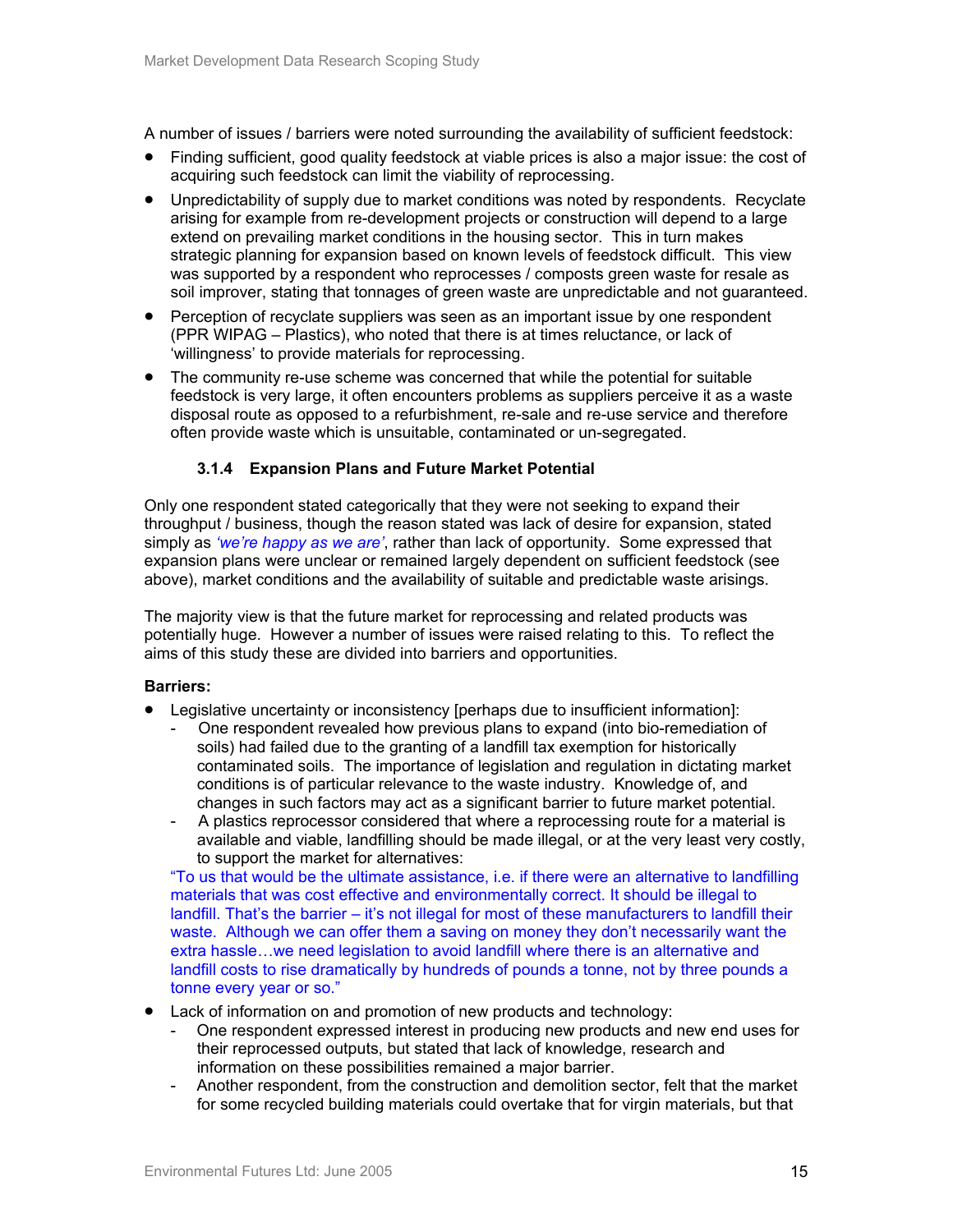this was currently prevented by a combination of client expectations / specifications and a lack of research into the uses of recyclate.

- Culture and prevailing attitudes remain a major barrier to the success of reprocessing businesses:
	- Two respondents felt that some purchasers of products containing recyclate still perceive them as being of inferior quality.
	- One of these respondents also noted that labelling recyclate as 'waste' immediately influenced opinions and stigmatised the business of reprocessing. Industry perception must be changed so that buyers view recycled products as of same quality as virgin.
- Two respondents considered that the ability to plan or expand was often influenced by planning problems and council approval / permission for sites and facilities. One stated simply that their most important barriers were *"location options, site availability and skills.*"
- A post consumer plastics reprocessor stated that the density of certain wastes makes it very hard to build up viable volumes, thus once there are a few 'players' in the market it is very hard to enter. For certain streams therefore, product / recyclate characteristics can act as a barrier to entering and competitiveness in the market.

## **Opportunities:**

- All respondents felt that the potential regional market is very large. Some also considered that international markets offered great potential as well – one respondent expressed interest in links with China, Africa and Europe, expressing that the potential scale of these markets was *"very large indeed".*
- There is a genuine desire among regional reprocessors to exploit opportunities and increase both capacity and range of processes. A number of respondents expressed the desire to expand by entering new sectors related to their current expertise. Exploiting such interest among existing regional reprocessors, and the possible process / market expertise synergies, may offer major opportunities for rapid expansion of reprocessing activity in the Region.
- The localisation of reprocessing is perceived as a possible major opportunity, however this is reliant on overcoming barriers in planning and the siting of new facilities. One respondent thought that their model of small scale, on-site collection of a broad range of commercial and industrial waste streams could have potentially huge impact nationally, supporting the importance of SMEs and localisation of materials management wherever possible.
- Research into uses of recyclate in order to 'open' new market opportunities. Many respondents felt that there exists considerable un-exploited market potential, but that a lack of market intelligence is preventing these markets from developing. Research and improved product information is seen as a major step towards exploiting potential opportunities.

## **3.2** *Agency survey*

For this part of the research interviews were carried out with representatives from the following key 'stakeholder' organisations:

- The Environment Agency;
- CIRIA (Construction Industry Research and Information Association);
- GOSE (Government Office for the East of England); and
- WRAP (Waste and Resources Action Programme).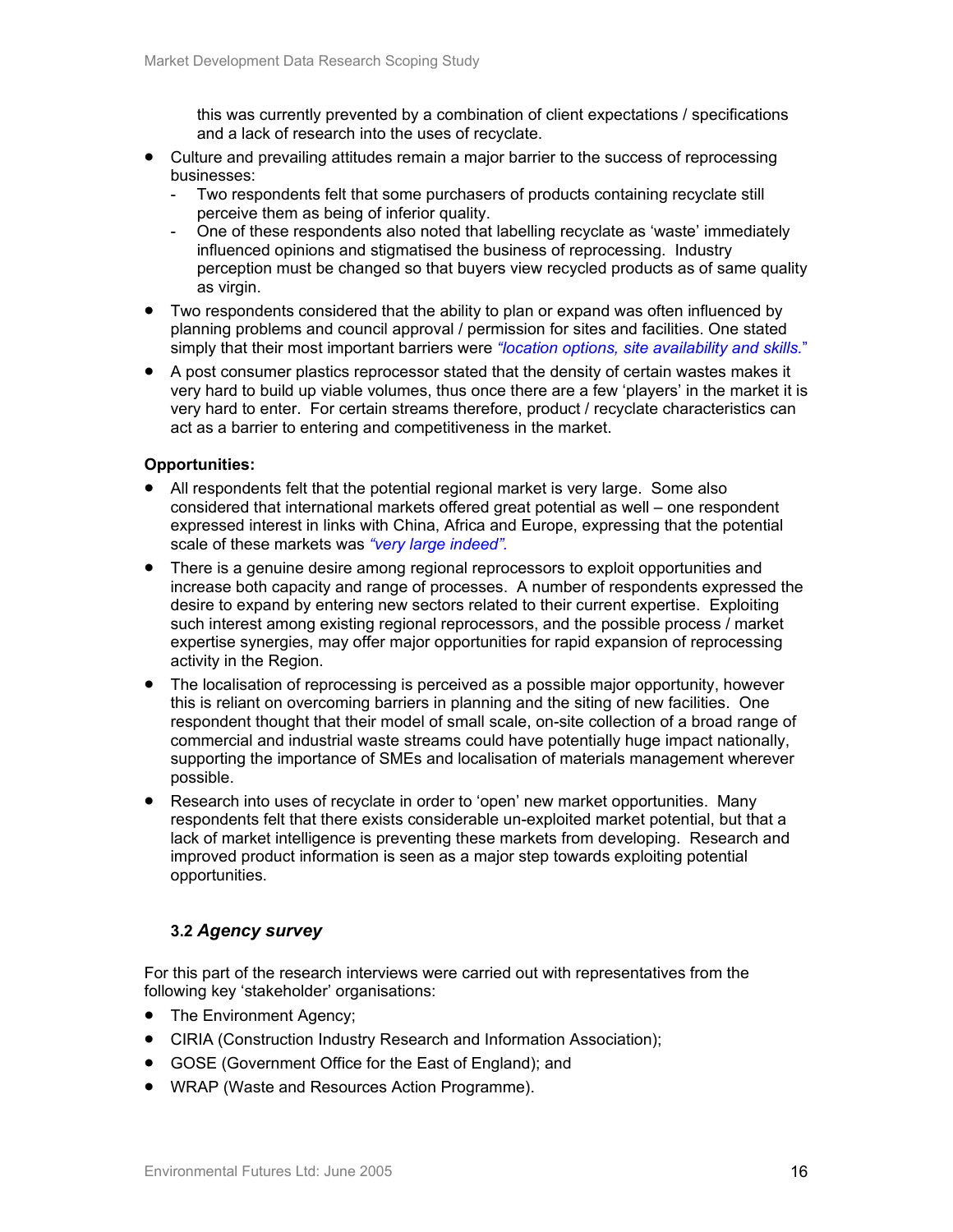## **3.2.1 Key issues for materials reprocessing in the South East**

Respondents were asked to identify three key issues relating to the current situation for reprocessing and recycling industries and markets in the region. In addition they were asked to describe how these barriers and opportunities related to waste market development and the expansion of current reprocessing capacity. Interestingly no single issue was given more than once. Some of these issues are clearly outside the scope of SEEDA's individual influence, however many could be tackled, at least in part, through co-ordinated strategic effort and co-operation between organisations within the region.

Each respondent cited different 'key issues', as follows:

- **Stability of markets**. In the opinion of one respondent the main barrier is the uncertainty of the market. If the market is unstable it can discourage enterprise and private individuals in the industry from investing in new facilities. Conversely if the market can be stabilised there are prospects for significant development and financial opportunities.
- **Waste strategies** for the collection and disposal authorities the Municipal Waste Management Strategies. One respondent considered that problems are likely arise when a coherent strategy has not been formulated:

*"If you haven't got a strategy then it's going to be very difficult to let a contract to allow collection, recycling and re-use of materials within the market. Or you can let a contract but it will cost you lots of money."*

Therefore without the strategy less innovative contracts are likely to arise especially if there is an attempt to drive the prices down.

By contrast a clear strategy can enable the development of more innovative contracts leading to greater opportunities for recycling and reprocessing. There are opportunities for collection and disposal authorities to work together more, seeking larger markets and therefore increasing market stability.

• **Permitting** – once the need has been identified for a facility a key issue involves planning consent and a waste management license or a PPC permit. The barriers include the need for a review of the exemptions that are currently taking place at by DEFRA which the Environment Agency are involved in:

*"We need to get the review out, we need to get the new exemptions out i.e. new guidance on permitting – what's going to need a permit, what's going to need an exemption? Once you've done that you can then make it straightforward and simple."* 

This will facilitate the establishment of new facilities. The respondent considered that although planning will continue to be an issue, once planning consent has been granted, and provided the facility complies with regard to environmental pollution, a permit will be given. The only remaining issue being the cost. How much will it cost to put the controls in place to ensure that problems do not arise? Key issues here include collection, storage, and simple pre-treatment which are not going to involve too many pollution control issues and 'fairly straightforward things' such as making sure there is proper surface drainage.

- Increases in **infrastructure and processing technologies** related to recycling facilities.
- **Cultural change within the industry.** Providing targeted information to those individuals capable of bringing about change within organisations could facilitate cultural change. The information should focus on the possibilities and capabilities of managing materials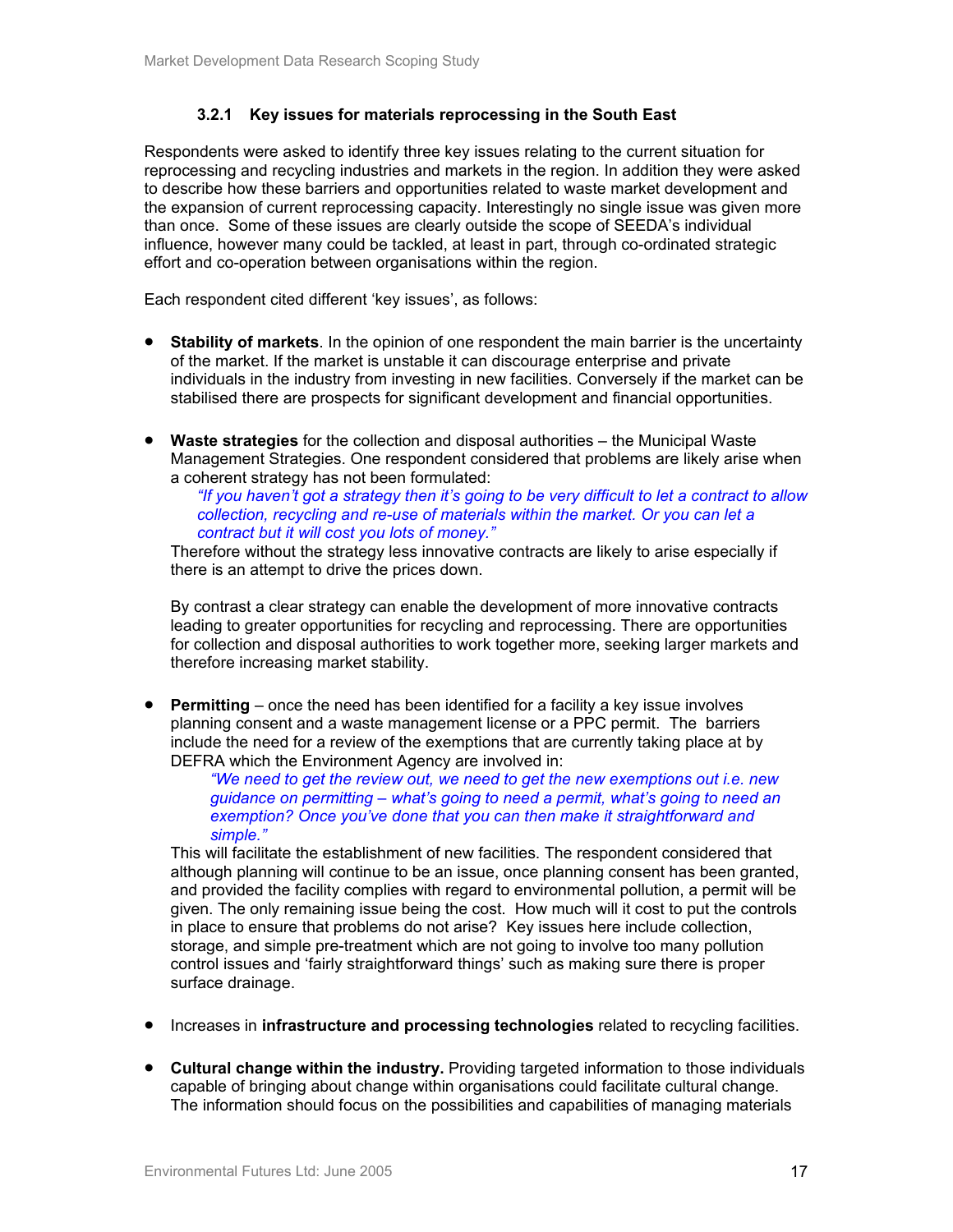better, recycling and getting value out of waste materials. The cultural change might result in improvements to on-site materials separation and a renewed sense of considering

- **Targeted support** for the market and the industry.
- Provision of **many more new facilities** to enable compliance with the new regulations and to meet increasingly demanding targets. The facilities need to be planned soon due to fairly long lead times, but that will be affected by the new planning laws.
- **Procurement**. The creation of demand through public sector purchasing.
- A need to review **composting capacity** and if necessary to promote and encourage further market development.
- The region has significant **wood waste arisings** that are currently mainly being landfilled. This issue needs to be addressed.

## **3.2.2 Quality of waste streams:**

*"In your experience do reprocessors require the waste streams to be of a high quality? e.g. low levels of contamination"* 

Responses to this question were divided between those who thought materials entering the reprocessing system need to be of high quality and those who were less certain about the necessity for high levels of purity.

## **3.2.3 Responses advocating the need for high quality waste streams**

Materials with lower levels of contamination realise a better value in the market place, and this provides one of the main reasons for trying to achieve better separation rates or less contamination.

*"If you've got good clean paper it's fairly easy to separate it into various grades. If it's mixed up in municipal refuse and is contaminated with food and worse bits and pieces, it is almost impossible to separate it out and it has to be disposed of rather than recycled."* 

It was also recognised that recyclate needs to be of the right quality for the reprocessor in question. This will be material specific and dependent upon the degree of decontamination undertaken by the reprocessors.

One of the respondents who discussed the need for quality waste streams described how WRAP has developed publicly available specifications for certain collected recyclables. For instance, PAS 103 is a classification and grading system for the quality of collected waste plastics packaging intended for recycling. Through this system it is anticipated that the value of materials being bought and sold will increase, markets for waste will expand and the trading process will be simplified through the adoption of a common language.

A central issue in this regard is information; the better the information a supplier can provide to a potential buyer about the waste plastics being offered for sale, the easier it is for the buyer to value the consignment. The plastics waste is also likely to have a higher value and greater market opportunities.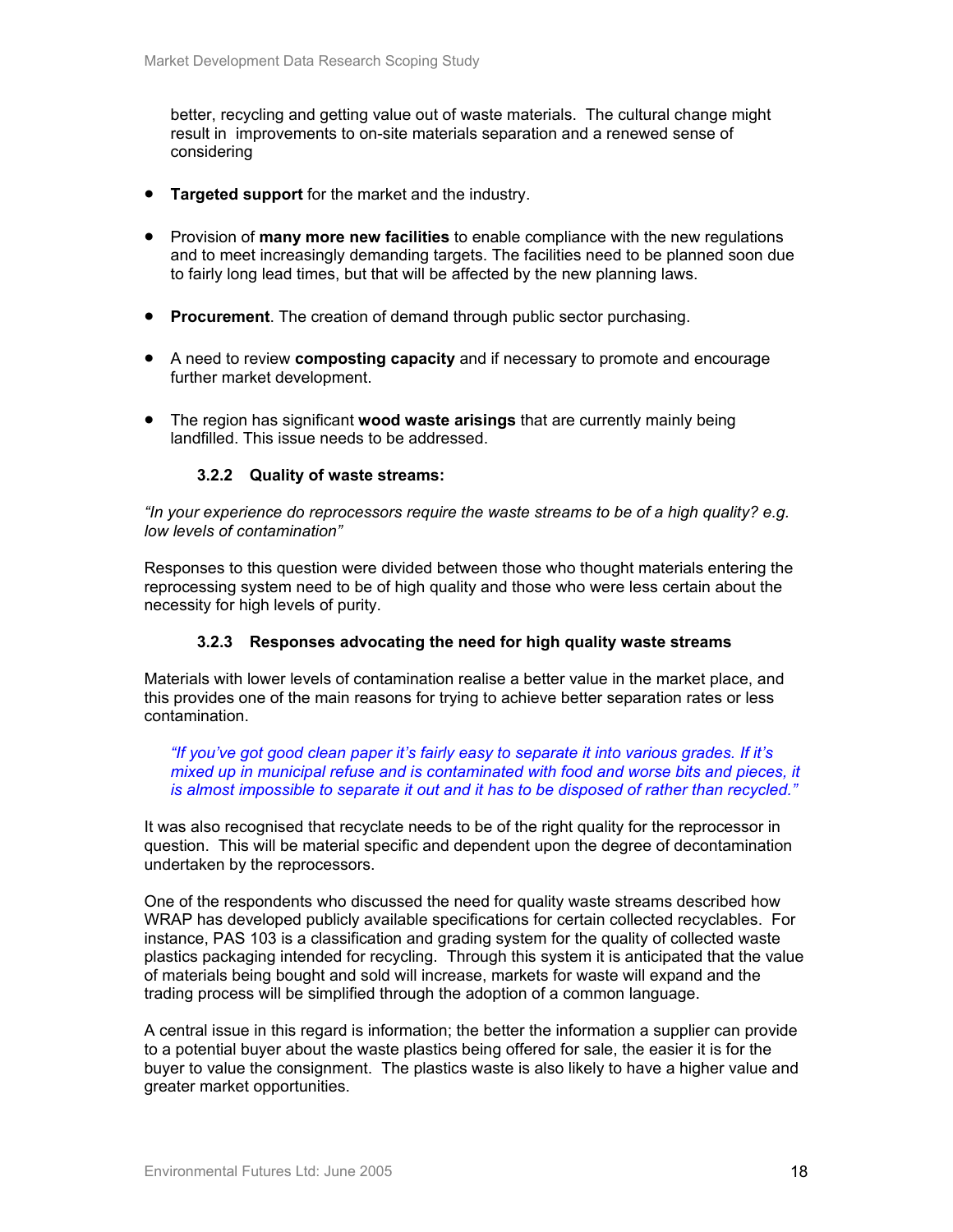Another respondent emphasised the opportunity for improving the quality of plastic waste before it enters the reprocessing cycle. A number of ways in which the quality of plastics could be improved was suggested, including washing and cleaning domestic and commercial waste. However this could have resource and cost implications.

An underlying message here is the clarity of information; if it could be made clearer to plastic waste processors how clean plastics need to be, this might present a greater opportunity to realise high grade streams and subsequently greater flexibility to do more with it, moving forward to a situation of less processing and more reuse.

The viability of collection systems was another important aspect that was discussed. It was felt that this is dependent upon the value of the material collected, the cost of collection and separation, whether materials are collected separately or co-mingled and the scale of the operation. Other factors identified included:

- Are additional materials and separation being added to an existing collection or are the scheme a new start up?
- The need for collection authorities and organisations to consider the end markets for the collected material when designing their collection scheme.

## **3.2.4 Responses not advocating the need for high quality waste streams**

Responses in this vein focused on the ability of available technologies to cope with contaminated waste streams, as the following quotation illustrates:

 *"I think you can do something with most waste streams even if they are not of a particularly high quality. You can put in stages of processing and take out contaminants. The message is you can do something with everything. The cleaner you keep it (i.e. the more segregated and less contaminated you maintain it) the better."* 

It was recognised however that although many options are available it is better for higher quality materials to go to high value applications. The way in which materials are used needs to be taken into consideration, as there are probably many more possibilities than are currently realised, particularly with regard to aggregates material. It was pointed out that there are certain streams of aggregate construction and demolition wastes that are particularly difficult to deal with, especially very messy, mixed and contaminated wastes. This problem can be avoided to some extent by better on-site management.

## **3.2.5 Priority Waste Materials:**

"*What waste materials do you consider to be the most important to recycle, in terms of* 

- *a) Environmental damage*
- *b) Ease of recycling?*
- *c) Which materials provide the greatest recycling opportunity in the SE?"*

This question elicited a range of responses with virtually all listed waste streams being cited as a priority under the three key headings, summarised in Table 3.3.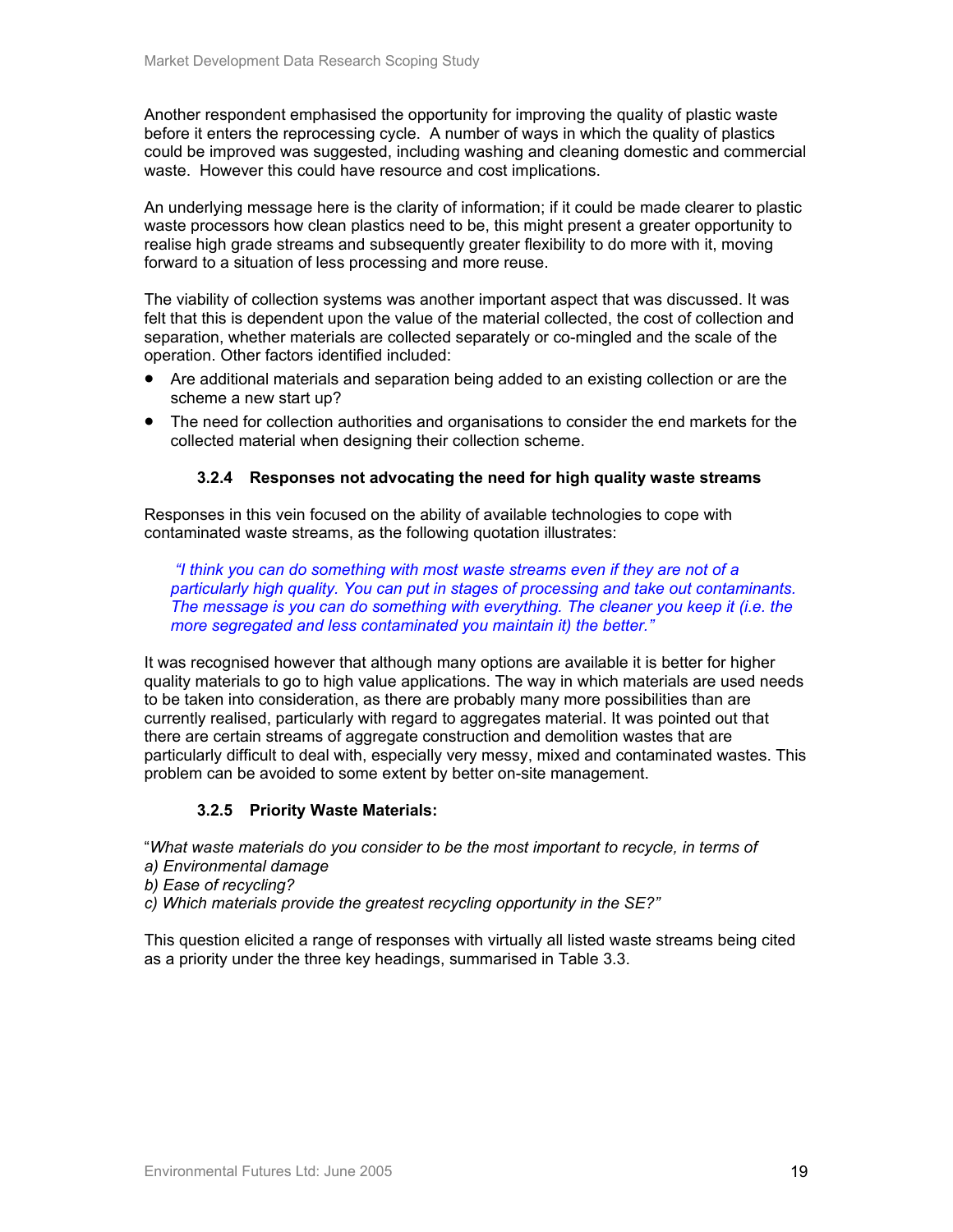|                  |                                | Importance        |                                          |
|------------------|--------------------------------|-------------------|------------------------------------------|
|                  | <b>Environmental</b><br>damage | Ease of recycling | <b>Greatest opportunity</b><br><b>SE</b> |
| Glass            | ✔                              | ◡                 | ✔                                        |
| Paper            | ✔                              |                   | v v                                      |
| Cardboard        | ✔                              |                   |                                          |
| Plastic - film   | v v                            |                   | ✔                                        |
| Plastic - rigid  | v v                            |                   | ✔                                        |
| Fe cans          | ✔                              |                   |                                          |
| Aluminium        | ✔                              |                   |                                          |
| Kitchen waste    | ✔                              |                   |                                          |
| Garden waste     | ✔                              | ✔                 | ✔                                        |
| <b>Textiles</b>  |                                |                   |                                          |
| <b>Batteries</b> | ✔                              |                   |                                          |
| Oil              |                                |                   |                                          |
| Aggregates       |                                | v v               | ◡◡                                       |
| PVC (windows)    | ✔                              |                   |                                          |
| Wood             |                                |                   |                                          |

## **Table 3.3: Table of combined priority waste materials responses**

Note: the 'scores' given in this table are an indicative assessment of importance based on a simple summing of responses given during our survey.

The respondents also gave further details on their understanding of the three headings in relation to particular waste streams. Highlights from these details are listed below.

#### **Priority waste materials and the environment**

- Recycling has to be considered in the context of a life cycle approach. There will be environmental costs from the impacts of collecting material, but when compared with the total environmental benefits of avoided resource use, reduced energy use and avoided disposal, the overall benefit may be greater in most cases.
- Glass recycled through a melt process significantly reduces energy use. Recycling plastic significantly reduces fossil fuel use through both conserving the resource and reducing energy use compared with creating polymers from a crude oil source. There are also energy savings with paper, iron and aluminium recycling. Recovering garden and kitchen waste to create a quality compost product avoids production of carbon dioxide and methane from landfill<sup>1</sup> and can reduce peat and fertiliser use and lead to less soil erosion.

#### **Priority waste materials and ease of recycling**

- Understanding of the term 'ease of recycling' was broken down into proven collection/recovery systems; materials reprocessed within the UK; and markets that are readily available and/or further opportunities that exist to expand and diversify.
- There is a need to look at both large volume waste types (like aggregates) and low volume, high impact wastes (e.g. paints, adhesives and PVC). With regard to PVC it is a waste stream that is low in mass but problematic in terms of disposal.

*"What are we going to do with all the PVC windows in twenty years time when they are beyond their life and need to be replaced? Also paints and adhesives – very relevant to construction – low volume but potentially high impact from contaminants."*

 $\overline{a}$ 

<sup>1</sup> Composting that uses an aerobic system does not produce methane but it does produce carbon dioxide.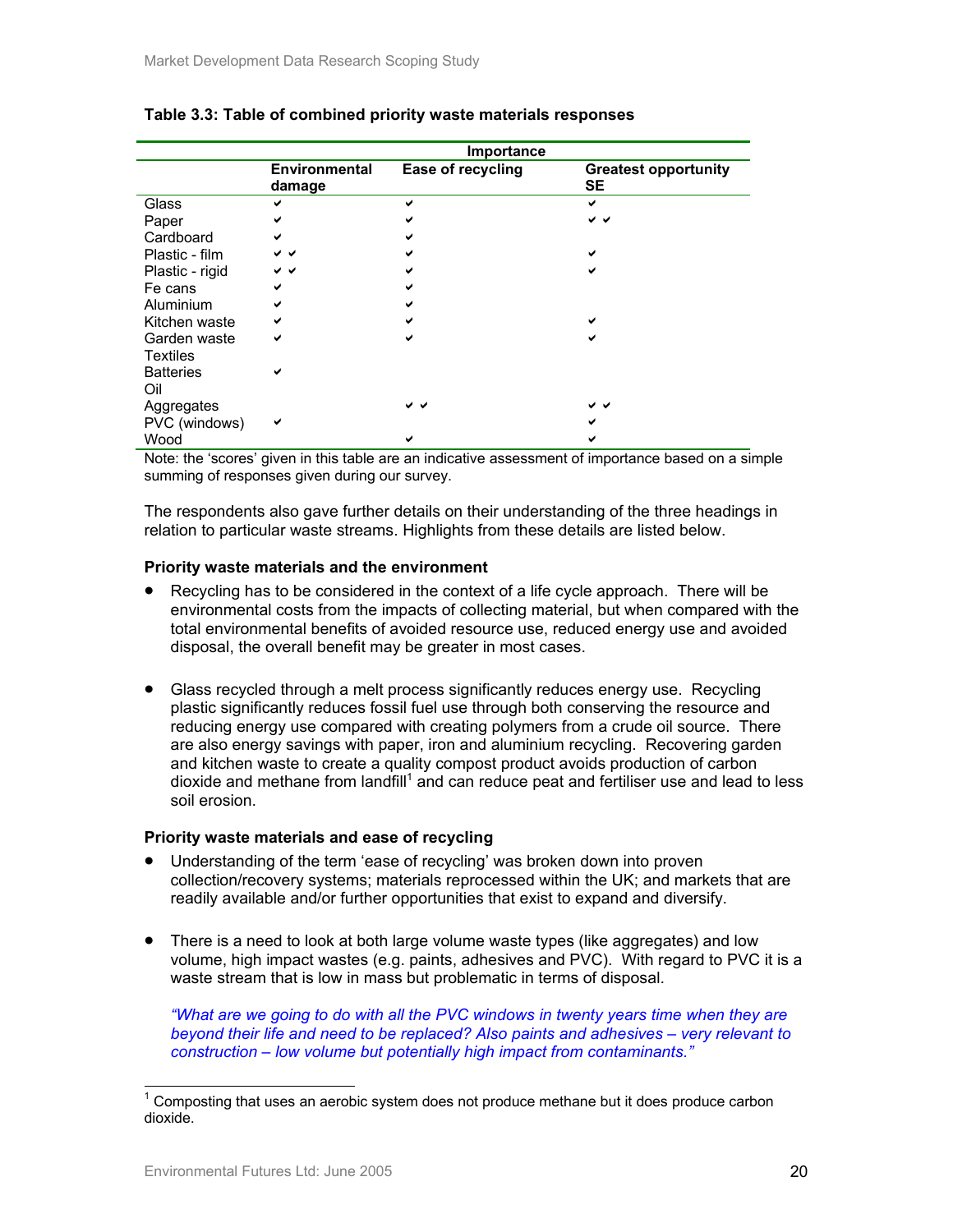#### **Priority waste materials and opportunities in the South East**

- Increasing the recycled content in development projects was highlighted as a key area to be addressed with the greatest opportunity lying in the public sector. It was suggested, for example, that a minimum requirement for developments financed by SEEDA could be adopted, such as 10% of the project materials to be derived from recycled resources (including mainstream products with recycled content as well as re-used, reclaimed and innovative products). This would establish a specific requirement for using recycled materials and products that in turn might help to create a demand for recycled material in construction products.
- Mainstream products such as blocks and board containing recyclate are widely available and should be promoted in addition to innovative products. It was stated that a requirement of 10% is achievable, has substantial benefits in terms of resource efficiency and diversion from landfill, and allows for other sustainability criteria to be met simultaneously.
- Two respondents thought that there are further opportunities to examine construction and demolition waste arisings and the potential to establish and expand regional recycled aggregates production. It was suggested that this could be linked to public sector use and the creation of a supply network.
- One respondent outlined currently un-exploited opportunities for the reuse of glass. It was acknowledged that this would need *"a great mind to change in the industry"*, but could involve a move from recycling to reuse for glass containers (including bottles, jars etc.). Bottle deposit schemes and milk collection were cited as an example of how this might work enabling the reuse of containers rather than relying solely on the more energy intensive recycling approach. This approach is quite common in other EU countries. It was suggested that consideration of the financial markets and the incentives to encourage supermarkets and major retailers to develop take back systems could be an important step forward. The cultural and societal dimensions to this opportunity are considered very important.

## **3.2.6 Data availability and reliability:**

This area of questioning was split into two parts:

*i) "In your opinion has expanding the recovery and reprocessing of waste been hampered by a lack of reliable data?"*

Respondents initially expressed a great deal of uncertainty in answering to this question (three replied 'unsure' and one 'no'). However, the majority of follow-up discussion proved that on the whole respondents felt that there is some good data available but that more is required. The following initial comments given in response to the question provide a useful summary to the respondents' position on this issue.

*"I wouldn't say hampered. It's not been helped. There is a lack of reliable data, there's no doubt about that."*

*"My feeling is that things have really moved on quite a lot."*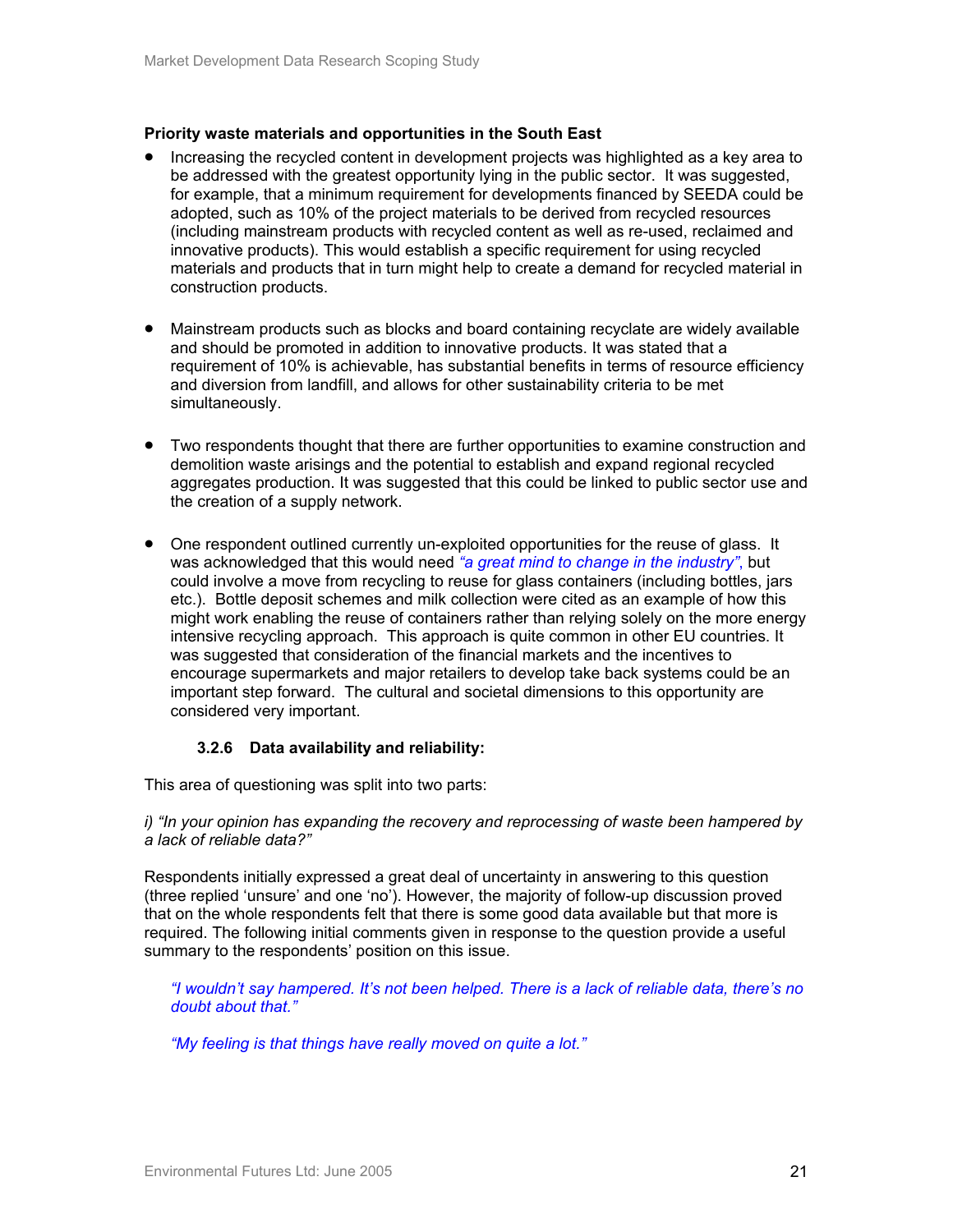*"While some people clamour for as much detail of data as possible there are others who are suggesting that what we have got is probably enough to base decisions on. The truth lies somewhere between the two I suspect."* 

"*In particular, the data on commercial and industrial waste arisings is very poor."* 

*ii)* "Does the lack of reliability have an impact in terms of data on commercial, industrial, *municipal and construction & demolition waste?"* 

This part of the question received three 'no' replies and one 'yes'. The respondent who replied 'yes' thought that there is an impact for all the waste streams included in the question. It was generally agreed that there is currently insufficient data on the waste being produced. Although the UK undertakes national waste surveys it was considered that there needs to be more effort put into the monitoring approach. It was suggested that there are examples of other European countries where the analysis and collection of data receives substantially more attention and higher levels of resources than is currently the case in the UK.

A more structured and thorough approach to data collection and assessment would enable a far greater level of detail and timeliness in data, which corresponds to the data needs expressed by reprocessors in the Region.

There may therefore be benefit to SEEDA in exploring best practice from elsewhere in data collection and dissemination as an aid to the development of waste market potential in the South East.

## **3.2.7 Maximisation of recovery potential:**

"*What changes are needed to maximise recovery potential? (In terms of processing capacity, scope for expanding outputs and need for product development)."* 

Responses to this question are summarised in the bulleted list below.

- Establishment of waste strategies and development of markets.
- More research on the reuse and recycling of materials from industry. Ongoing work needs to be drawn together more quickly to better inform and prepare people to invest in new facilities.
- A need to reduce the amount of movement of waste is one of the most important issues to address.
- Cultural change, an increase of infrastructure and processing technologies and targeted support for the market and industry.
- A clearly defined regional market development plan needs to be developed with input from WRAP. This should map out what support is available for market development activities and what opportunities arise to exploit regional and local variations, such as regional economics, markets and infrastructure.

## **3.2.8 The Future**

"*How would you like to see reprocessing develop over the coming months and years in the South East?"* 

The following bullet points and quotations summarise each respondent's key points: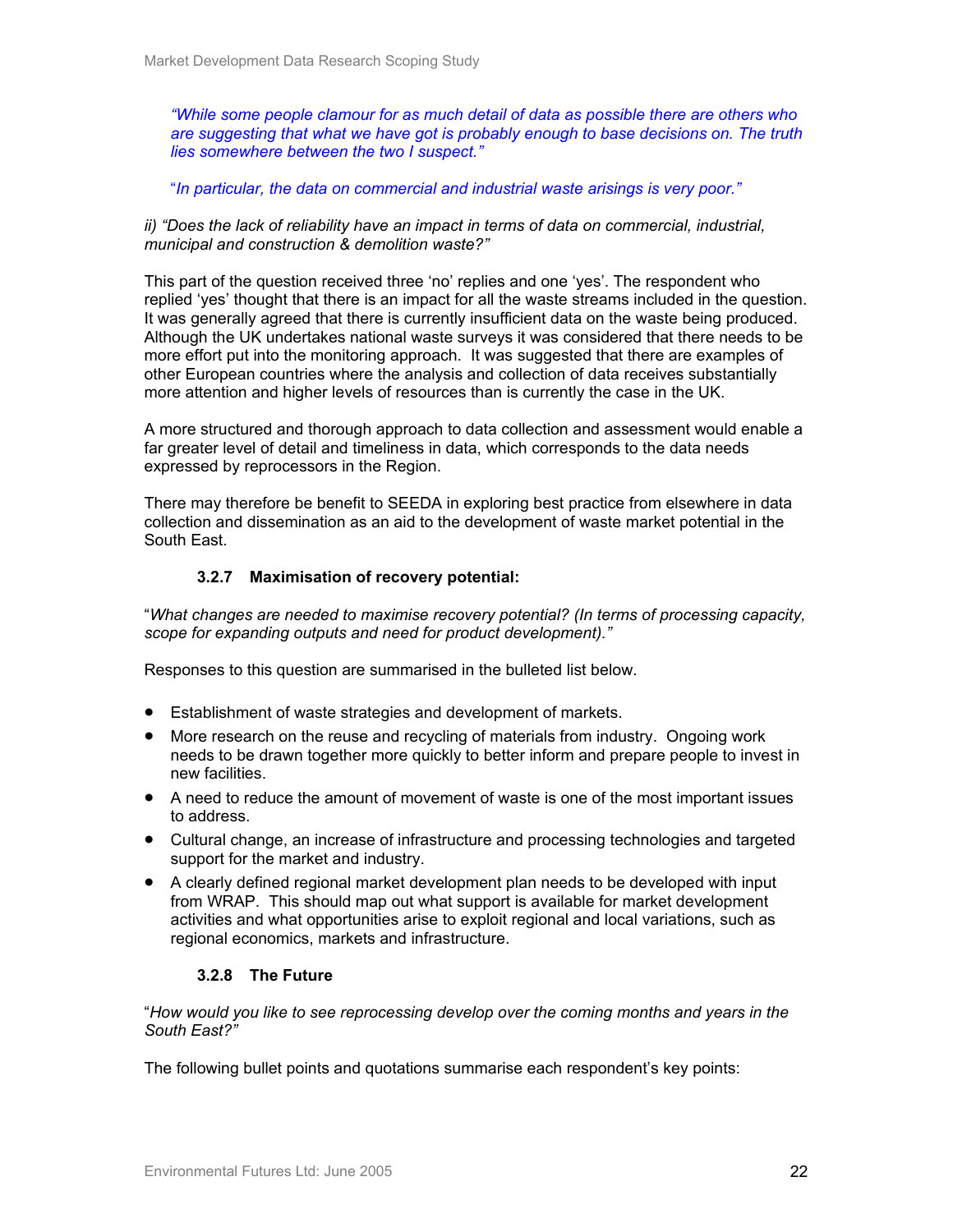## **Respondent 1:**

- Considerably more stable markets for plastics in particular.
- Reuse of glass containers. The establishment of a 'pump priming' scheme to encourage manufacturers to take back materials (e.g. jam jars, beer bottles and wine bottles) encouraging reuse with a deposit system.

*"It's a question of trying to get more out of the container as it is without it having to go through the transformation stages involved in the recycling process."* 

## **Respondent 2:**

- Increased confidence in recycled products.
- Develop the capacity of the markets and really address the nature of the demand.
- The size of some of the 'players' needs to grow and there needs to be some consolidation.
- Greater consideration as to the role of primary materials.

*"Sometimes primary materials are the most appropriate materials in the particular circumstance, so let's not get too hung up on the rhetoric around recycled and secondary."*

#### **Respondent 3:**

*"It's not so much how, it's that it [reprocessing] needs to develop – obviously we need to move forward on it. The whole gamete from minimising the arisings of all waste streams, to using, recovering and recycling that which we still do produce. It all needs to be addressed.* 

#### **Respondent 4:**

*"With assistance from the support and activities identified through the Regional Market Development Plan."*

## **3.3** *Council survey*

The region consists of the seven County Councils: Buckinghamshire, East Sussex, Hampshire, Kent, Oxfordshire, Surrey and West Sussex, which act as Waste Disposal Authorities (WDAs) plus twelve Unitary Authorities: Milton Keynes, West Berkshire, Reading, Wokingham, Slough, Windsor and Maidenhead, Bracknell Forest, Medway, Brighton and Hove, the Isle of Wight, Portsmouth and Southampton.

Six of the seven County Councils acting as WDAs within the South East Region agreed to participate in the questionnaire. Despite many attempts, no contact was established with Surrey.

## **3.3.1 Commercial and Industrial waste surveys**

Councils were initially asked if they have carried out recent commercial and industrial waste market surveys or scoping studies. With the exception of Hampshire and Oxfordshire commercial and industrial waste studies have not been conducted.

There was however general consensus that local authorities would in future need to be more aware of, and involved in commercial and industrial waste management, particularly as part of more integrated 'materials' as opposed to simply 'waste' management processes.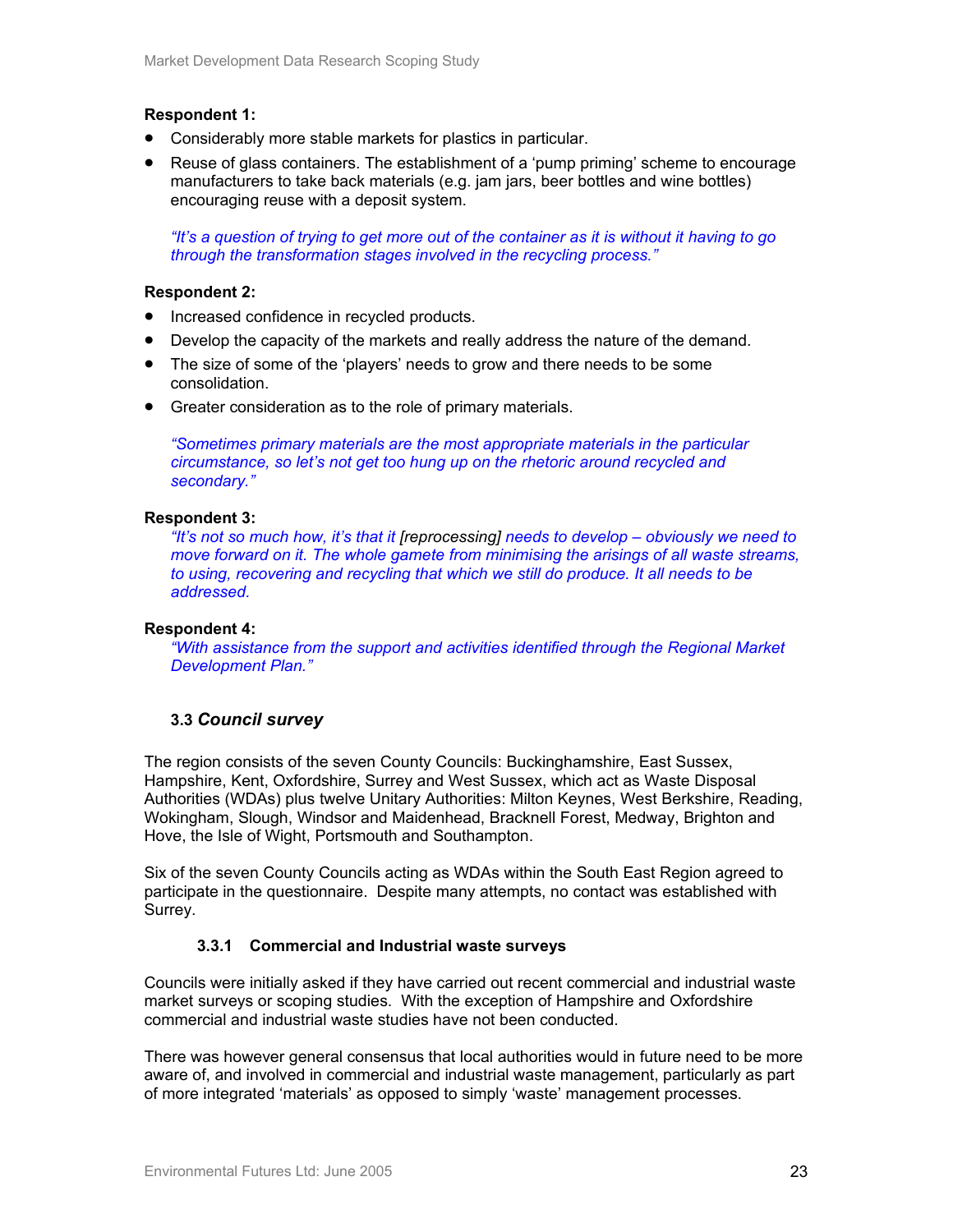Hampshire Council has established an integrated waste management initiative entitled Project Integra which centres around an internet-based resource and information tool which supports the vision and goals of the Hampshire Waste Strategy.

In addition Hampshire has recently produced *More from Less – How to Make Better Use of Hampshire's Material Resources,* which sets out a framework for the effective and sustainable management of material resources that can be achieved by the environment, the economy and the local community.

The report is the result of an active, stakeholder led process involving community and industry representatives, working in partnership with Hampshire County Council, Portsmouth and Southampton City Councils, and Project Integra. It is intended as a primary reference point to guide and integrate three key work areas:

- Production of the statutory joint minerals and waste development framework
- Development of plans for managing municipal waste under Project Integra
- Implementation of societal change objectives via the Hampshire Natural Resources Initiative

Oxfordshire has just completed a large scale commercial recycling questionnaire based study, involving over 15,000 Oxfordshire based businesses, that seeks to understand their recycling and waste practices, priorities and needs. This project is still in progress (questionnaire return deadline was 28<sup>th</sup> January 2005) and full results are expected to be published later in the year.

## **3.3.2 Key issues for materials reprocessing in the South East**

Respondents were asked to identify key issues relating to the current reprocessing market in the South East. In particular views on barriers and opportunities were sought with respect to waste market development and expansion of current reprocessing capacity in the Region.

## **Barriers:**

- Costs associated with reprocessing and the transport / logistics of materials were frequently identified by respondents as the main barrier for the development of reprocessing facilities.
- Conflict between alternative land-uses and the availability of land for waste facilities is seen as another key barrier. In particular the pressure on land availability in the Region, as a result of the increasing demand for housing and related infrastructure, has meant that making land available for waste facilities is not perceived as a high priority. It is unclear whether this response related to the granting of planning permission, or simply the limited availability of land, however one respondent also noted that the current planning system mitigates *against* sustainable waste management, though it was felt that forthcoming statutory changes may amend this.
- Lack of clear information:
	- Poor knowledge of funding opportunities among business
	- Confusion among stakeholders over which agencies offer which services and support (i.e. WRAP, SEEDA, CIRIA)
	- Lack of link up between demand and supply in relation to waste and recycled products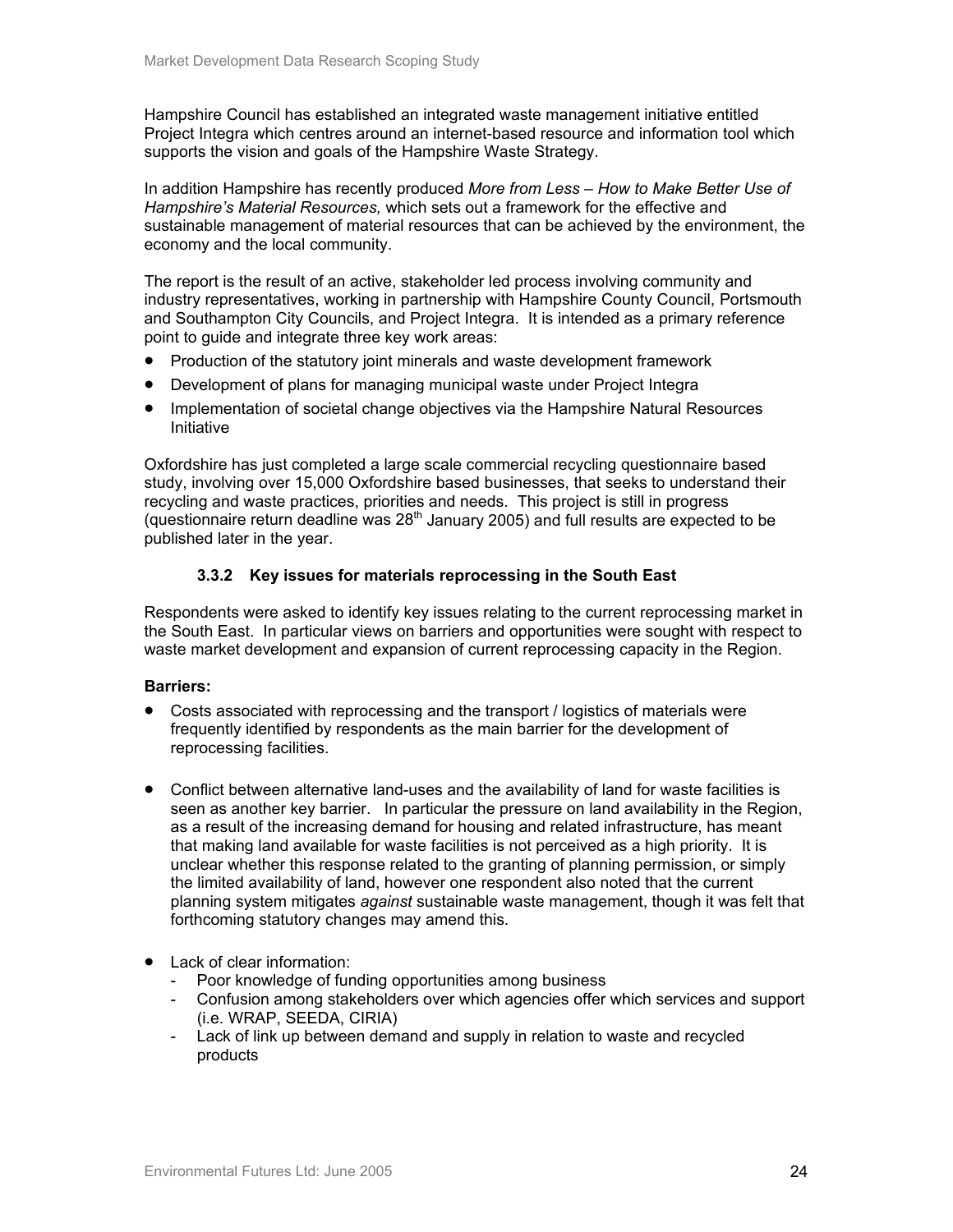- Government bodies' failure to provide serious co-ordinated effort in the area of resource efficiency, particularly DTI and the Treasury.<sup>1</sup>
- Education is required to change behaviour and attitudes to waste management and recycled / reprocessed materials, both for the general public and in terms of business acceptance of green procurement and recycling behaviour

Other barriers noted in questionnaires were:

- Lack of local markets for recyclate and waste reprocessing end products and integrated communication systems.
- The need to recognise the value of stronger enforcement of the segregation of waste.
- The process of awarding contracts for waste collection and disposal can lead to uncertainty in the medium to long term planning for investments and reprocessing facilities.
- The contamination of waste acting as a barrier to reprocessing.

#### **Opportunities:**

The opportunities identified all relate to developing a reprocessing / materials market which reflects the broad sustainability agenda. The overall message seems to be that waste management / reprocessing can be encouraged and supported through community initiatives and public sector action.

Specific opportunities identified were:

- Promoting understanding of the environmental footprint of certain industries and waste streams in the Region or local areas, to aid the promotion of reprocessing and the acceptance of facilities.
- Linking waste market development to existing regional strengths by promoting material reuse and recycling within and between existing SMEs in the region.
- The potential for a demand-pull process led by comprehensive public procurement in the South East, whereby local-authorities and regional organisations co-ordinate efforts to purchase recycled and green products and thus give both a clear message that such purchasing patterns are acceptable practice and provide a substantial and reliable market for the reprocessing sector. The introduction of comprehensive public procurement is seen as a fundamental opportunity for the development of local markets. Furthermore, as part of a broad public procurement programme, the development of local markets is seen as a critical opportunity.
- Developing and encouraging an integrated approach to resources (linking waste with water, energy etc.)
- Linking the promotion of a broader sustainable communities agenda with opportunities to develop reprocessing facilities in the South East. What is required is leadership from government and public bodies.

 $\overline{a}$ 

 $1$  This was a specific comment raised by a respondent to our survey and does not necessarily reflect the views of the authors.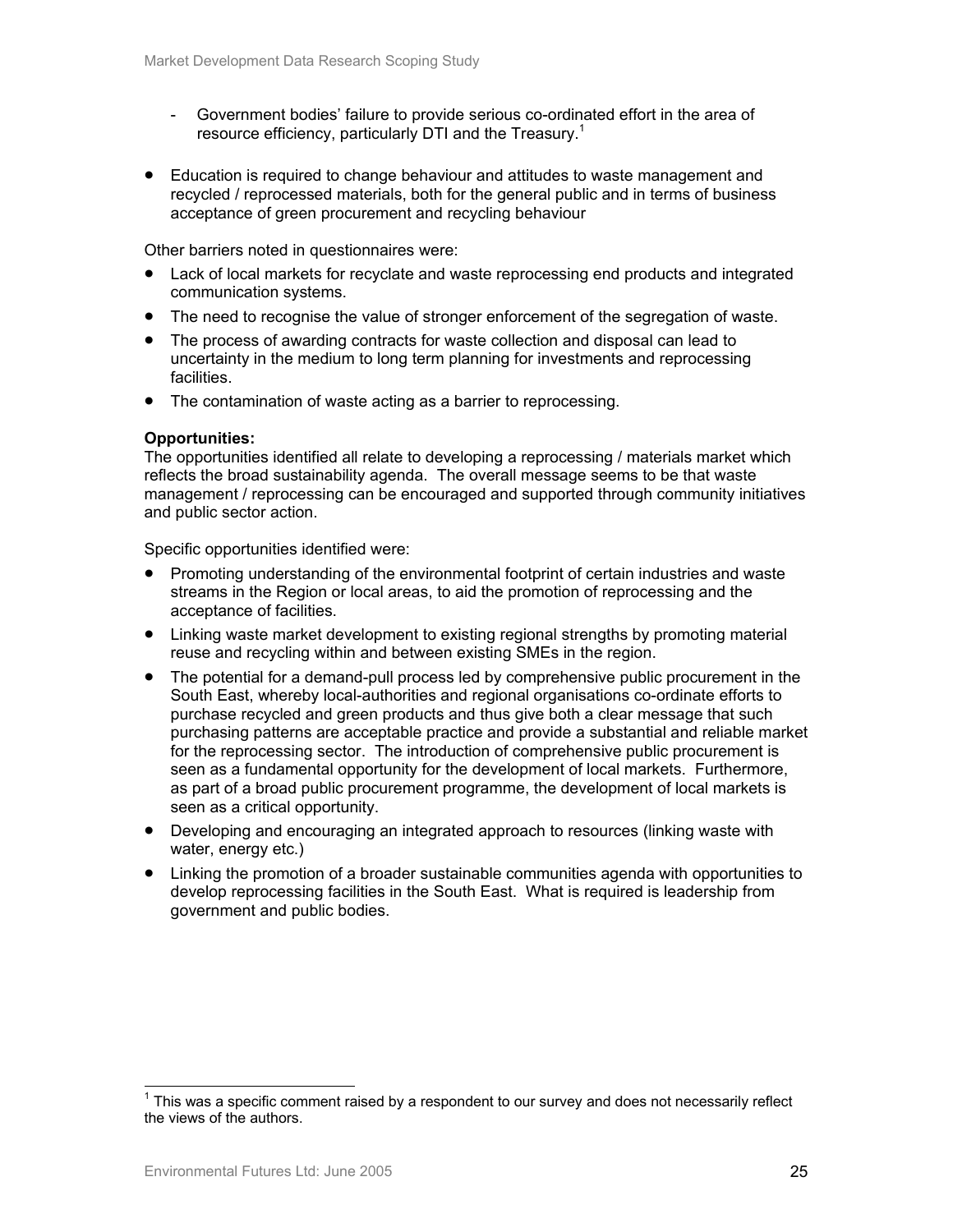## **3.3.3 Quality of waste streams**

The quality (cleanliness / purity) of waste was felt by all respondents to be an issue in terms of potential for reprocessing and in particular the cost implications of poor quality waste.

It was also noted that once a waste material has become contaminated it may well become too expensive for companies to reprocess cost-effectively. This was supported by other respondents noting that contaminated waste streams, and related products will clearly attract a lower price. This is turn may influence the commercial viability of reprocessing. Taking the example of plastics one respondent noted that low-grade plastics will inevitably have lowgrade (or even "no-grade") uses.

To improve knowledge and understanding of these quality issues, and their effects on the potential market, one respondent suggested cost-benefit studies are needed to examine the delivery of high quality and accredited products. This could help understand and promote the economic issues surrounding material recovery.

## **3.3.4 Priority waste materials**

Councils were asked to consider which waste materials they perceived as most important to recycle based on environmental damage, ease of recycling and in terms of opportunities for market development in the South East.

Responses are summarised in table 3.4, with ticks indicating consensus over environmental damage, ease of recycling and opportunity for the Region.

A general comment was that while these considerations are important, the significance of meeting statutory / local authority Best Value Performance Indicator targets in driving waste management should not be overlooked. For example the Landfill Directive requirement to reduce bio-degradable waste to landfill, and the necessity to meet national recycling targets, are significant drivers for local authorities. This has fostered the focus of service delivery on composting and paper collection, which contribute significantly to meeting these targets.

Identifying priority waste streams (meaning those causing the greatest environmental damage, being easy to recycle or that will provide the greatest economic opportunities for the Region) was felt by some respondents to over-simplify the issue. For example Oxfordshire County Council noted that *"all waste streams will have an environmental impact, which is why as a County Council we have a proactive focus on waste reduction: all streams can and should be recycled."* This was supported by another respondent: short-term focus can be on particular niches, but in the long-term the issue requires a holistic approach.

One respondent felt that a big opportunity for the South East would be to develop wood and 'kitchen waste' processing facilities, and their associated markets.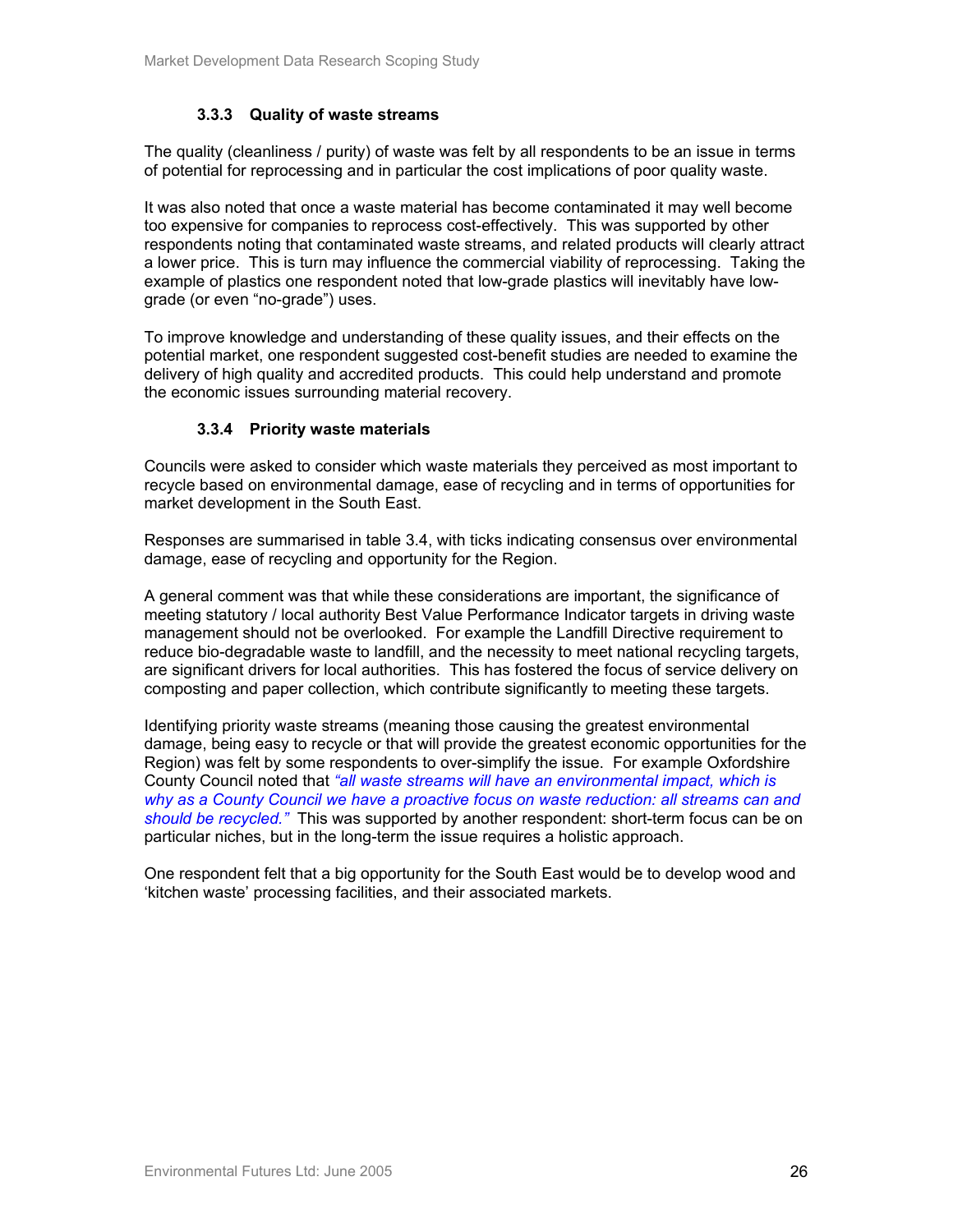|                  | Importance                     |                          |                           |  |  |
|------------------|--------------------------------|--------------------------|---------------------------|--|--|
|                  | <b>Environmental</b><br>Damage | <b>Ease of Recycling</b> | <b>Opportunity for SE</b> |  |  |
| Glass            | ✔                              | v v                      | ✔                         |  |  |
| Paper            | ✔                              | v v                      | ✔                         |  |  |
| Cardboard        | ✓                              | v v                      | ✔                         |  |  |
| Plastic - film   | ✔                              |                          |                           |  |  |
| Plastic - rigid  | ✔                              |                          |                           |  |  |
| Fe cans          | ✔                              | ✓                        |                           |  |  |
| Aluminium        | ✔                              | ✔                        |                           |  |  |
| Kitchen waste    |                                | ✔                        | v v                       |  |  |
| Garden waste     |                                | ✔                        | v v                       |  |  |
| <b>Textiles</b>  |                                |                          | $\checkmark$              |  |  |
| <b>Batteries</b> | v v                            | ✔                        |                           |  |  |
| Oil              | v v                            |                          | ✔                         |  |  |
| Wood             |                                | ✔                        | ✔                         |  |  |

|  | Table 3.4: Summary of which waste streams councils identified as most important |  |  |
|--|---------------------------------------------------------------------------------|--|--|
|--|---------------------------------------------------------------------------------|--|--|

**Note:** the 'scores' given in this table are an indicative assessment of importance based on a simple summing of responses given during our survey.

Only three respondents completed this table, of these one ticked every box – expressing that all materials should be viewed as a priority so was omitted from this summary.

## **3.3.5 Data availability and reliability**

Councils were asked if they considered a lack of reliable data hampered the development of sustainable waste management. The response was that commercial and industrial waste data is extremely limited. While local authorities often hold a large amount of information regarding household waste arising, collection and progress towards targets, such information is lacking in the commercial, industrial and construction and demolition sectors.

It was felt that in general the availability and relevance of data on municipal solid waste was improving, particularly driven by Defra's Waste Implementation Programme (WIP), though it was also noted that there is current uncertainty as to how much commercial and industrial waste is contained in the MSW stream.

One respondent emphasised the importance of data specifically in relation to the expansion of reprocessing facilities, noting that it is difficult to put together business cases if you do not have baseline data.

Two specific data-related needs identified were the need for better data collection in relation to waste arisings and the need for information on which materials originate from which Standard Industrial Classification (SIC) listed industries.

As noted above two Councils have commissioned research into commercial waste data and markets (Oxfordshire and Hampshire). The aim of these surveys is to try and develop some form of baseline to assist planning for and management of commercial waste.

## **3.3.6 Maximisation of recovery potential**

The councils provided a variety of responses when asked what changes are needed to maximise recovery potential, in terms of processing capacity, scope for expanding outputs and other issues such as product development.

• There needs to be a greater link between government funded bodies and local authorities to provide the necessary support for SMEs to improve their product designs, as well as improving processing capacity.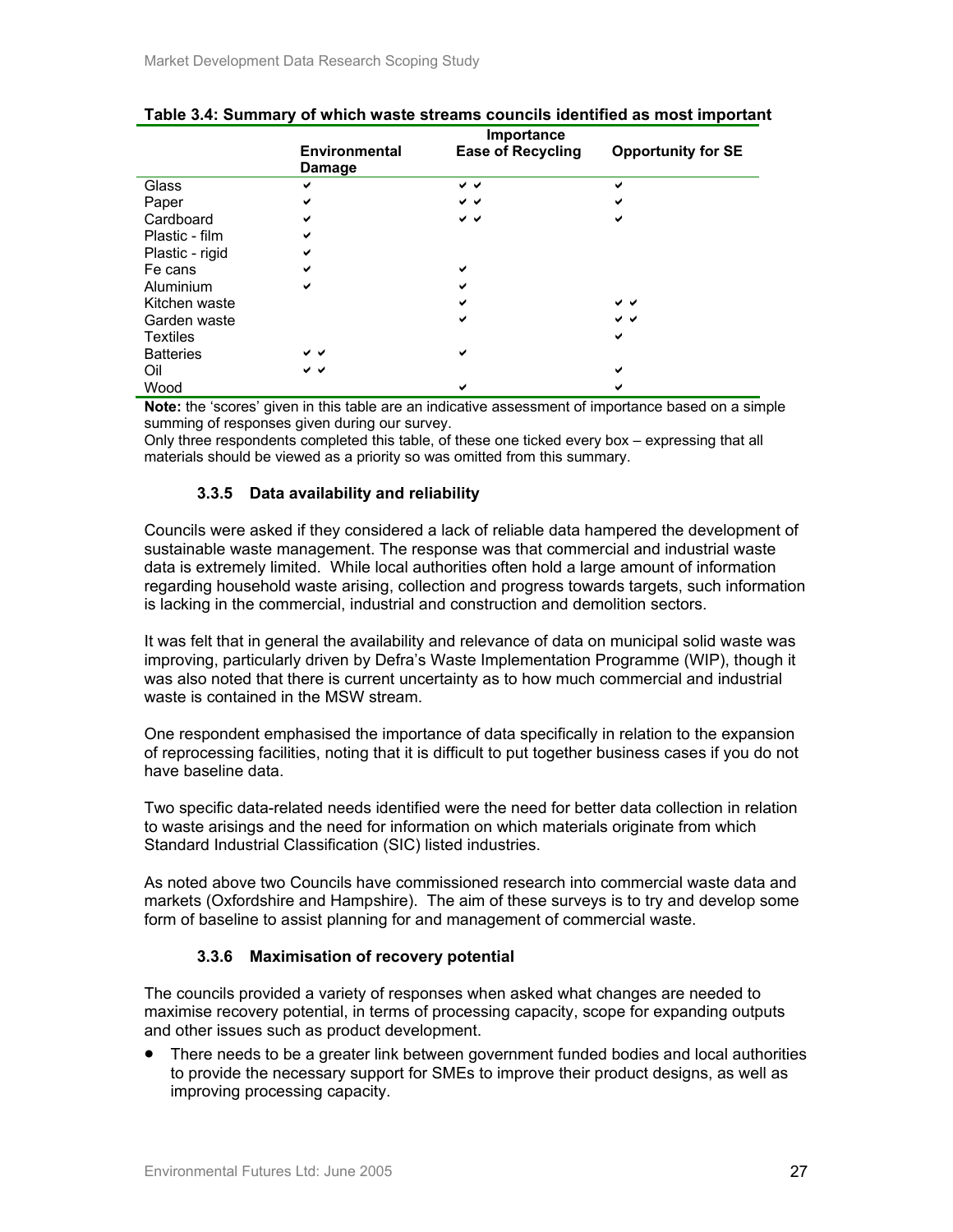- Financial and legislative changes are required to favour the use of recyclates over raw materials.
- Greater emphasis on stimulating markets in particular the need to develop market demand for products containing recyclate.

A number of respondents felt this question related directly to the key issues for materials reprocessing (see above), as the optimisation of materials recovery will be achieved through tackling these key issues.

## **3.3.7 The future**

Finally, councils were asked to consider how they would like to see reprocessing develop over the coming months and years in the South East. Again a broad variety of responses were received, however clear themes and priorities emerge from these.

Future themes:

- Reduce the need to transport waste and encourage the localisation of reprocessing. Ensure that local companies use the recyclates available i.e. ensuring local facilities are suitable for local companies. Where successfully implemented there can be a virtuous cycle of local demand, local markets and local employment.
- A more prominent role for local authorities in promoting better waste management facilities for SMEs, such as enabling multi-business on site waste storage and sorting facilities to encourage / allow small companies to collect economically viable quantities of materials.
- More partnership working with government funded bodies and local authorities in developing markets for recycled materials.
- Development of industrial resource recovery parks, where good practice in energy efficiency, water use and the management of material resources are combined, providing exemplars in waste management and reprocessing (education and awareness) and incubator opportunities for fledgling / innovative reprocessing companies.
- $\bullet$  A move towards 'true sustainability' by reflecting the broader sustainable development agenda, in particular building on the prominence given to sustainable consumption and production in the Governments' new Sustainable Development Strategy (HM Government, 2005).

## **3.4** *Where municipal recyclate is reprocessed*

Four Councils returned information on the destination of municipal recyclate (collected from kerbside schemes, bring sites and recycling banks). None of the Councils could provide information on the routes or destinations of commercial and industrial recyclate.

The picture that emerges is one of a high degree of waste mobility particularly within the UK. The summary table (Table 3.6 in section 3.5 below) lists the end destinations for each stream arising in the Southeast based on an overview of the responses received.

Individual Council destination overview are provided in Appendix 3.

Councils were also asked whether (to their knowledge) the current destination reprocessors had excess capacity available to meet increased recycling / collection and diversion from landfill. Only Buckinghamshire provided a clear response to this question. All other respondents stated that capacity was dictated by market demand, and that capacity was available "as far as they were aware" at present reprocessors.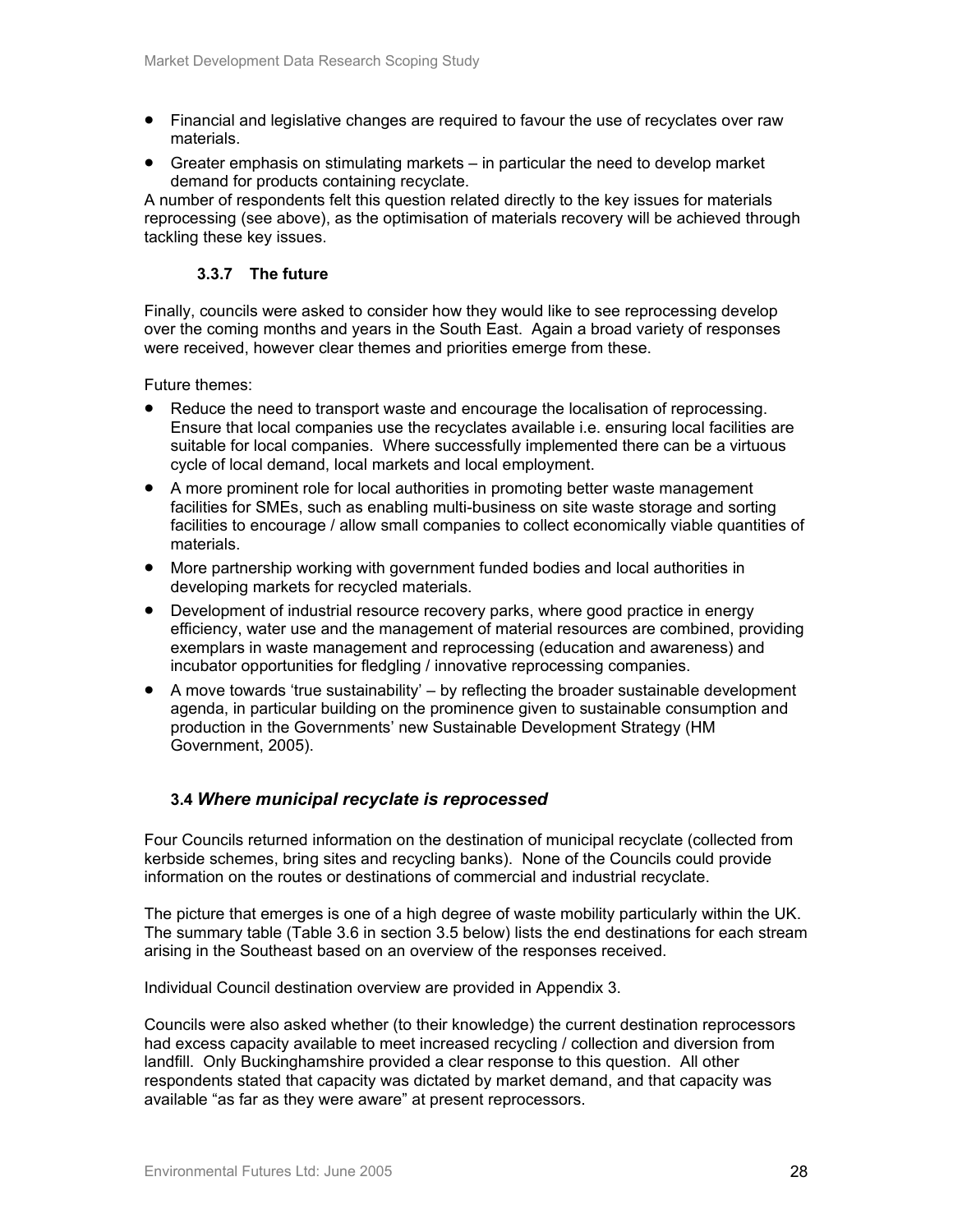Kent has an active policy to seek to use recycling facilities within its county boundaries wherever possible. Their achievement of this aim, by and large, would seem a very positive model for other counties – especially given the important role the public sector can play.

## **3.5** *Summary of results*

A summary of the survey results is provided followed by detailed write-ups of the results from each stakeholder group. The summary is arranged as follows:

- barriers and opportunities
- waste stream importance
- destination of recyclate

## **3.5.1 Barriers and opportunities**

The following summary draws out the key comments on barriers to and opportunities for the expansion of reprocessing capacity and markets in the South East from all respondents. There was a large degree of overlap between the barriers and opportunities identified by the three groups. As a result they are grouped here by nature of barrier / opportunity rather than by stakeholder group.

Opportunities suggested by survey respondents are all at a relatively high, strategic level. This was true both of Council and individual reprocessor responses.

#### **Barriers**

#### **Market and material barriers (supply)**

- Costs associated with reprocessing and the transport / logistics of materials were frequently identified as the main barrier for the development of reprocessing facilities.
- Lack of local markets for recyclate and reprocessing products
- Inadequate enforcement of waste segregation
- Contamination of recyclate which has both cost and end-use implications
- Market instability: Unpredictable supply of materials suitable for recycling / reprocessing

#### **Market and material barriers (demand)**

- Current culture and prevailing attitudes to recyclate and recycled products suppresses potential demand. Need for education and cultural change both within businesses and among general public, to see recyclate as 'materials' rather than waste, so that the stigma attached to 'waste' is avoided
- Lack of market intelligence leading to 'information failure' within the market: there is little link between demand and supply in relation to waste and recycled products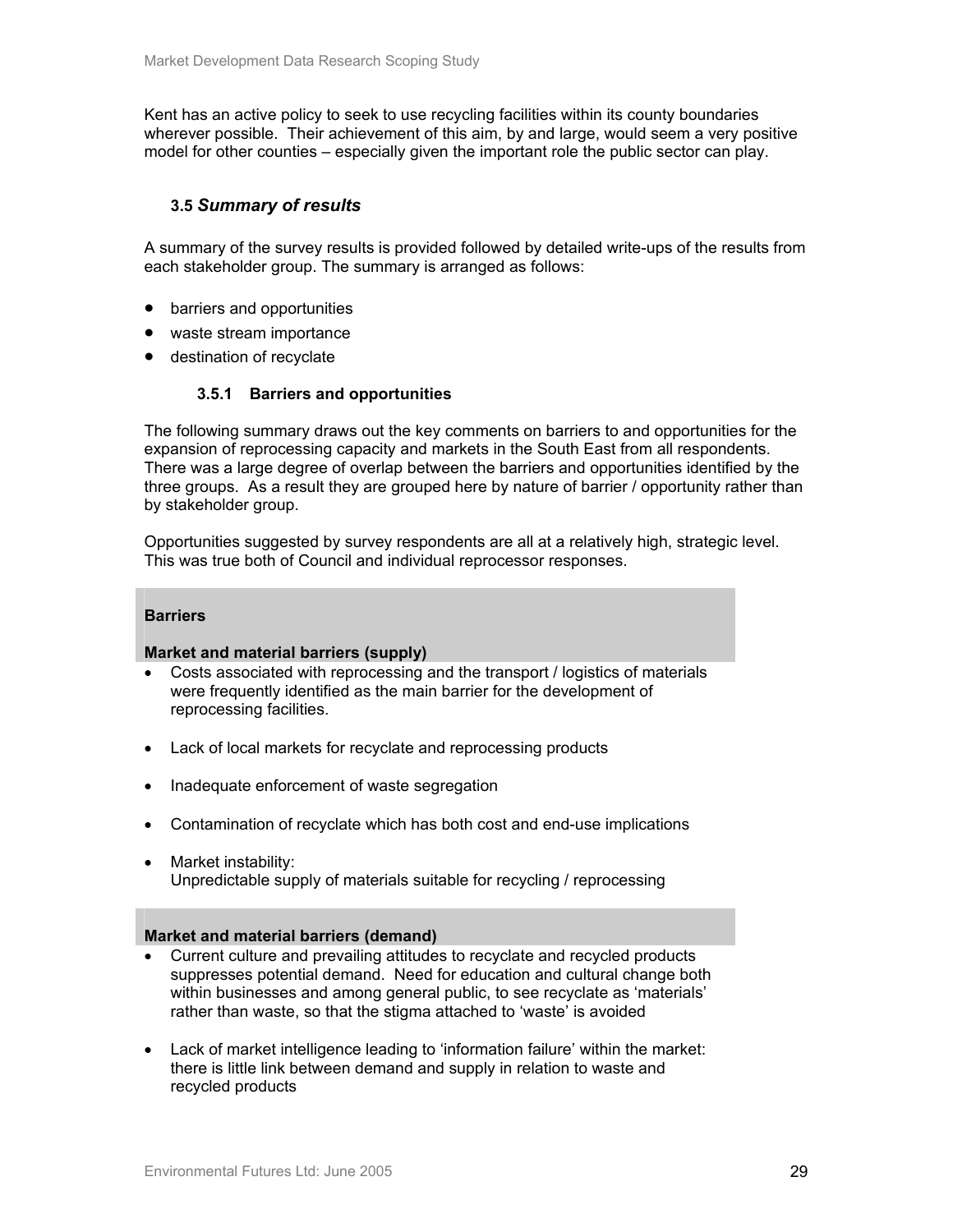#### **Data and information barriers**

- Related to the bullet above, there is a need for market information suppliers need to know who potential purchasers are and what is the scale of demand at any given time?
- Need for good information about the cleanliness and quality of materials and the quantity and reliability of supply
- Current web-based waste market information / data resources fragmented / not user friendly
- Poor knowledge of funding opportunities among business
- Confusion among stakeholders over which agencies (i.e. WRAP, SEEDA, CIRIA) offer which services and support
- Lack of research and development tailored to waste markets, particularly relating to new technologies and innovative products. Poor dissemination of results of existing R&D.

#### **Planning and legislative barriers**

- Conflict between alternative land-uses and the availability of land for waste facilities. Planning approval for sites and facilities was identified by both Councils and Reprocessors as a major barrier. Typically due to lengthy and complex proceedings with little certainty over results.
- Lack of coherent waste strategies (waste collection and disposal authorities)
- Government bodies' failure to provide serious co-ordinated effort in the area of resource efficiency, particularly DTI and the Treasury<sup>1</sup>.
- Financial and legislative changes are required to favour the use of recyclates over raw / virgin materials. Legislative 'uncertainty and inconsistency' was identified by reprocessors as a key barrier.
- Co-ordinated regional or sub-regional green procurement does not currently occur. Comprehensive public procurement programme could have a strong demand-pull effect on the development of local material reprocessing markets.
- A lack of stability in the market which is required to provide more attractive investment proposition and opportunities.
- Developing a reprocessing / materials market which reflects the broad sustainability agenda. The need for an integrated approach to resources – linking waste with water, energy and so on.
- Further development of 'closed-loop' reprocessing manufacturing waste is reprocessed and sold back to original source and fed back into production.

 1 This was a specific comment raised by a respondent to our survey and does not necessarily reflect the views of the authors.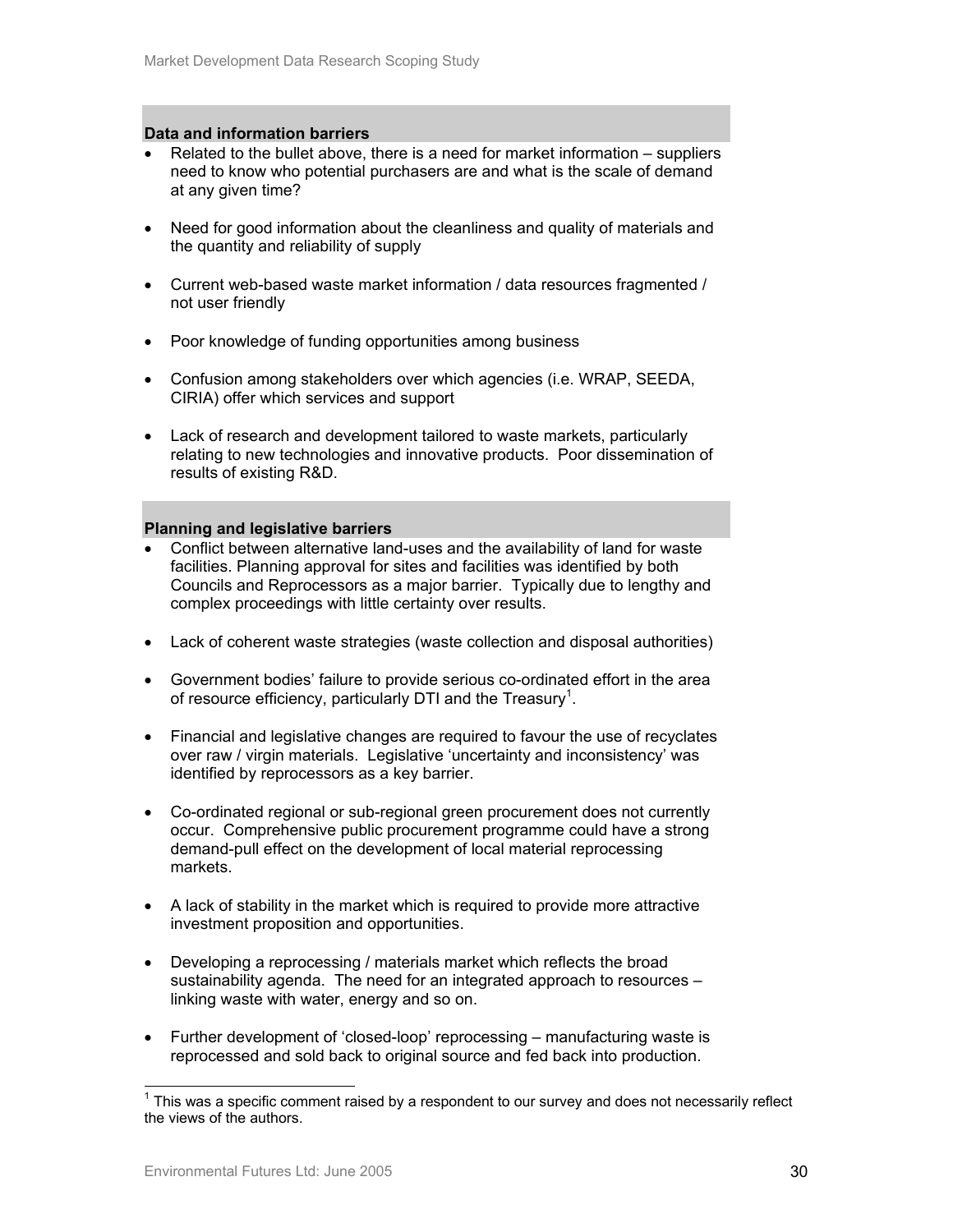#### **Opportunities: a view of the future**

Expectations and hopes for the future development of the materials reprocessing market in the South East

• There is genuine desire among local reprocessors to exploit opportunities and 'be involved'. The majority of reprocessors interviewed expressed having excess capacity

and plans to expand current capacity – the potential for reprocessing within the region is not being fully exploited

- There was agreement between the groups of respondents that there is generally excess capacity for reprocessing most recyclate streams.
- Reduce the need to transport waste and encourage the localisation of reprocessing activities and facilities
- A more prominent role for local authorities particularly through co-ordinated procurement programmes
- More partnership between government funded bodies, local authorities and businesses
- The development of integrated resource recovery industrial 'parks' where energy, water and material resources are all linked
- Research leading to identification of new market opportunities for existing recyclate
- Expansion abroad of market for end-use products (note – this seems to contradict other comments concerning the need to localise materials markets)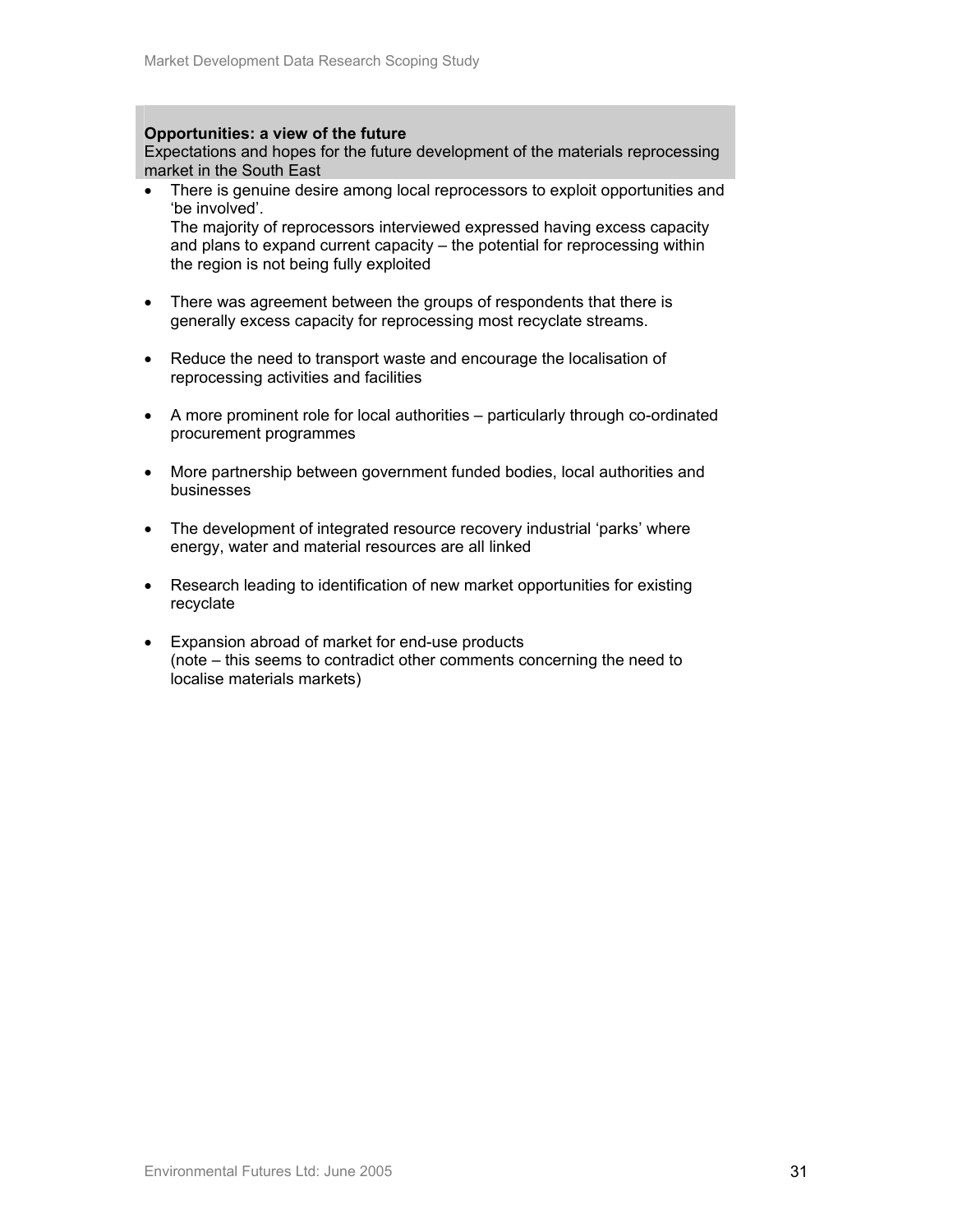## **3.5.2 Waste stream importance**

Table 3.5 combines responses from the Waste Disposal Authorities and organisations / agencies with a role in waste management when asked which they considered the most important waste streams in terms of environmental damage, ease of recycling and opportunity for the South East.

|                                       | Importance                            |                          |                           |  |
|---------------------------------------|---------------------------------------|--------------------------|---------------------------|--|
| <b>Stream</b>                         | <b>Environmental</b><br><b>Damage</b> | <b>Ease of Recycling</b> | <b>Opportunity for SE</b> |  |
| Glass                                 | レッシ                                   | シンシン                     | シンソ                       |  |
| Paper                                 | v v                                   | ひひひび                     | ひひひび                      |  |
| Cardboard                             | v v                                   | シンシン                     | v v                       |  |
| <b>Plastic - film</b>                 | シンソン                                  | ✔                        | ✔                         |  |
| Plastic - rigid                       | シンソン                                  | ✔                        | ✔                         |  |
| Fe metals                             | マママ                                   | シンジ                      |                           |  |
| <b>Aluminium</b>                      | <b>↓ ↓ ↓</b>                          | シンシ                      | ✔                         |  |
| <b>Kitchen waste</b>                  | ✔                                     | v v                      | v v                       |  |
| <b>Garden waste</b>                   | $\checkmark$                          | v v                      | ひひひび                      |  |
| <b>Textiles</b>                       |                                       |                          | v v                       |  |
| <b>Batteries</b>                      | — →                                   | ✔                        | ✓                         |  |
| Oil                                   | いびび                                   |                          | v v                       |  |
| <b>Tyres</b>                          |                                       | ✔                        | ✔                         |  |
| Wood                                  |                                       | v v                      | v v                       |  |
| <b>Aggregates</b>                     |                                       | v v                      | v v                       |  |
| <b>End of Life Vehicles</b><br>(ELVs) |                                       | ✔                        | ✔                         |  |
| <b>PVC</b> (windows)                  | ✔                                     |                          | ✔                         |  |

#### **Table 3.5: Importance of specific waste streams**

Note: the 'scores' given in this table are an indicative assessment of importance based on a simple summing of responses given during our survey.

## **3.5.3 Destination of recyclate**

Table 3.6 summarises the destinations of recyclate identified by those councils responding, showing that there is considerable transport of waste, and that a proportion of all the major streams is reprocessed outside the Region.

Mapping complete material flows would require an in-depth survey of all regional administrative bodies, as well as a far more detailed picture of commercial and industrial waste data and disposal routes than is currently available.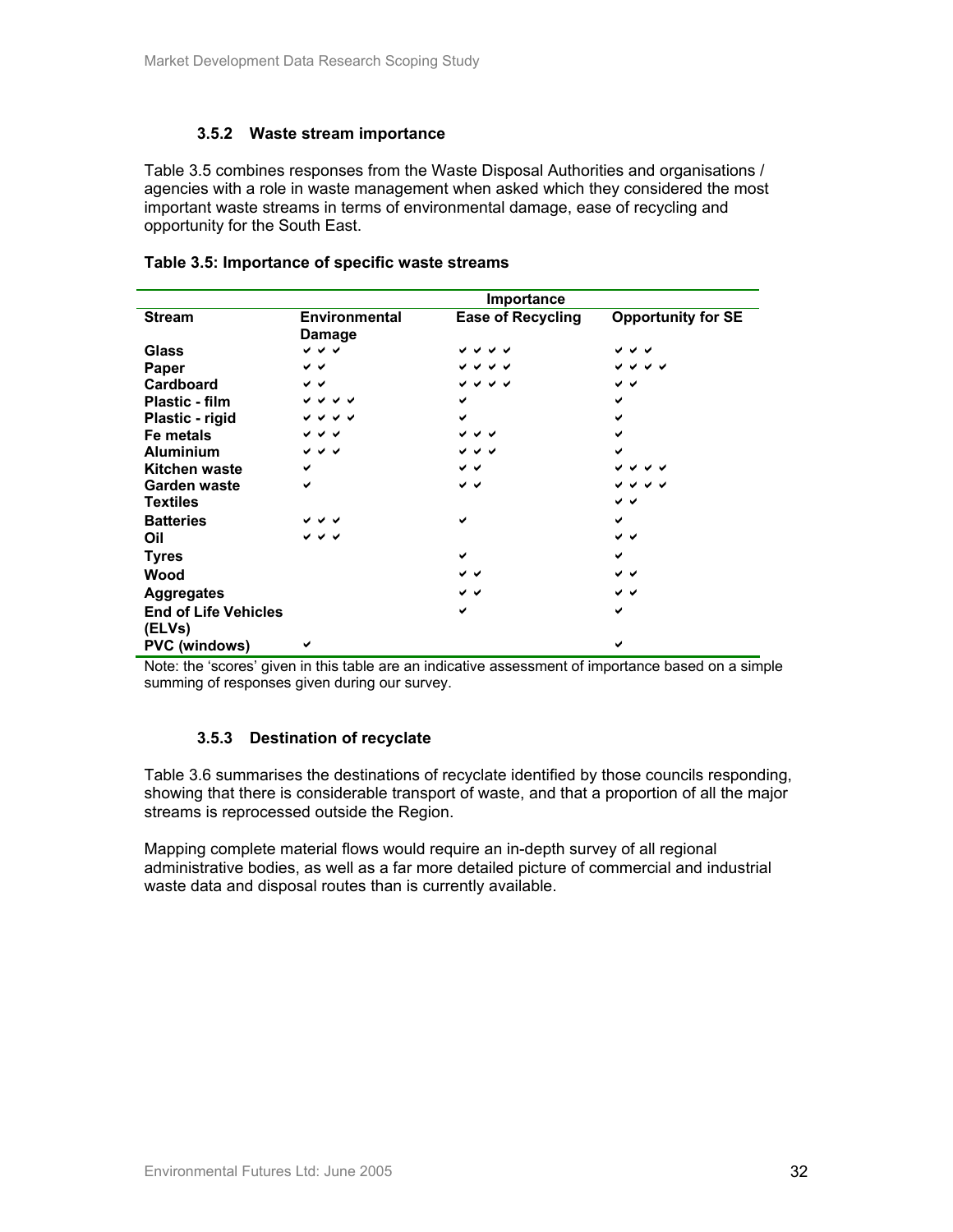| <b>Material</b>           | <b>Destinations</b>        |                                  |
|---------------------------|----------------------------|----------------------------------|
|                           | Within region              | Outside region/<br>international |
| Glass                     | East Sussex (Battle)       | Essex                            |
|                           | Kent (Faversham)           | Southampton                      |
| Paper                     | Kent (Aylesford)           | <b>Belgium</b>                   |
| Cardboard                 | Kent (Rochester)           | Deeside (Cheshire)               |
| <b>Plastics</b>           | Kent (Crayford)            | Merseyside                       |
|                           |                            | Essex (Stratford)                |
| Fe metal                  | Kent                       | Wales (Port Talbort)             |
|                           | Sussex                     |                                  |
| <b>Aluminium</b>          | Kent (Crayford)            | Wales                            |
|                           |                            | <b>Bedfordshire</b>              |
|                           |                            | Warrington                       |
|                           |                            | Cheshire                         |
| Kitchen waste             | Local composting / windrow |                                  |
| Garden waste              | Local composting / windrow |                                  |
| Textiles / shoes          | Local facilities           | Wellingborough,                  |
|                           |                            | Northamptonshire                 |
|                           |                            | Southampton                      |
|                           |                            | Export to developing             |
|                           |                            | countries (Africa)               |
| <b>Batteries</b>          | Kent                       | Avonmouth                        |
|                           |                            | France                           |
| <b>Fridges / Freezers</b> | Kent                       |                                  |
| <b>ELV</b>                | Kent                       |                                  |
| <b>Car tyres</b>          | Kent                       |                                  |
| <b>Fluorescent tubes</b>  |                            | Manchester                       |

## **Table 3.6: Indicative summary of destinations of municipal waste recyclate**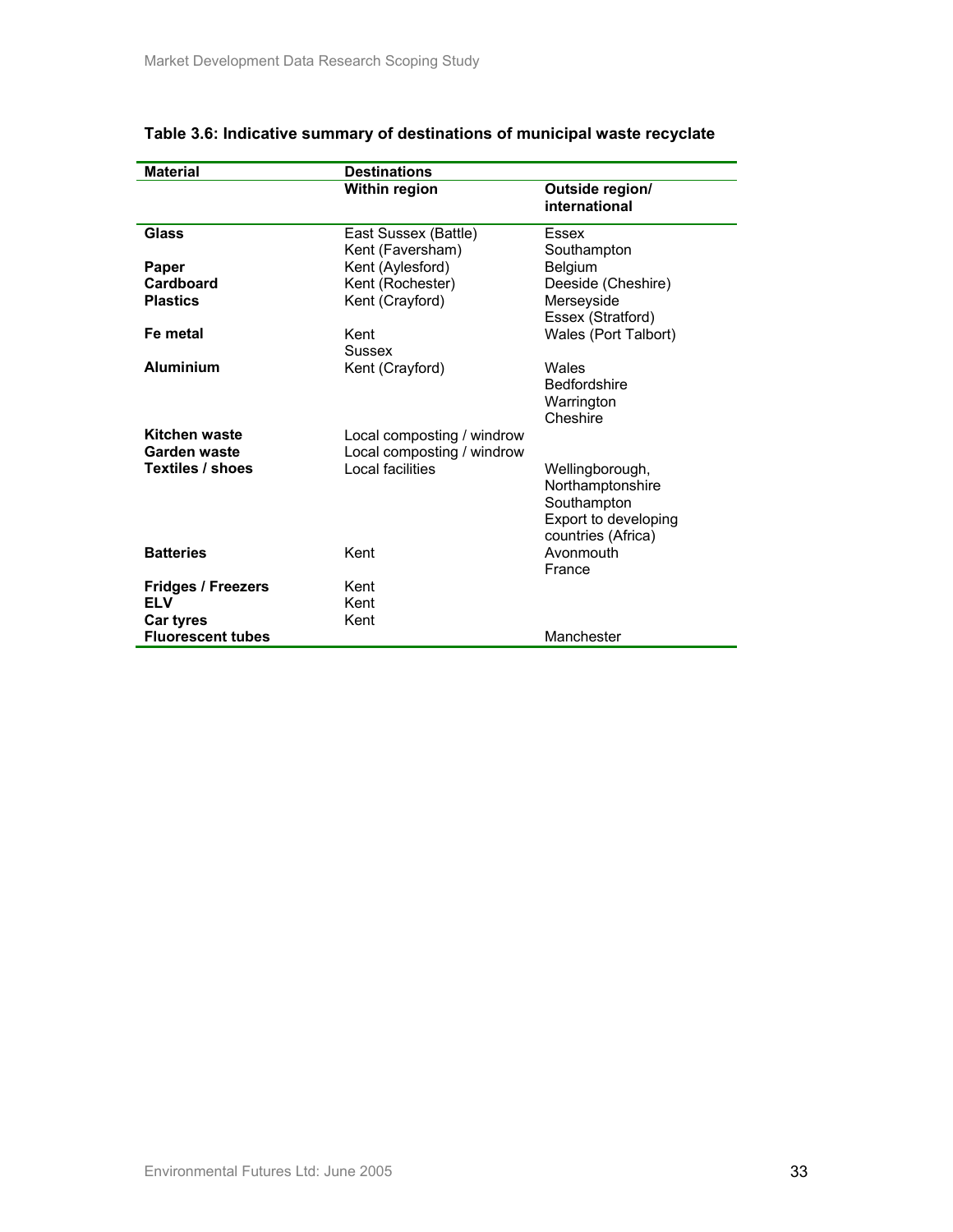## **4 Implications for the South East**

The lack of regional data, identified by the survey of stakeholders, and detailed assessments of each priority waste stream (appendix 1) makes it difficult to accurately assess the potential for increased recycling in the South East.

The data gaps occurring for all waste streams, particularly non-municipal waste, include waste composition, quantities of different types of waste, the costs of collection and processing and the value and size of the potential markets. Despite these problems, it has been possible to provide broad estimations of the potential of some of the waste streams, and to provide an idea of the type of data improvements needed.

The current prices paid for recyclate are available on the Letsrecycle web site (www.letsrecycle.co.uk) but these values vary over time. For this assessment Jan 2005 data has been used. A more precise assessment would require an examination of the historical data and a prediction of future markets, which is outside the scope of this study. Also our estimates do not consider any impact on the price of recycled materials arising through increase volumes of recycling. While it may be true that recycling levels in the SE have little impact on prices where there is an international or even national market for recyclate, this is not true where the markets are more local. In addition, it must be assumed that recycling in other UK regions and other international competitors will not be static. Greater volumes of recyclate might be expected to reduce values. On the other hand, greater reliability of recyclate streams, and related changes such as new technologies and improved acceptability of recycled products, might expand markets and increase demand. Overall the changes could be rather complex and require a study of considerably greater scope than the current one. What must be noted here is that we have assumed prices for recyclate which are likely to change over time in ways which we cannot predict easily, so the figures should be read with this caveat in mind.

## **4.1** *Costs*

The cost of collection and sorting of recyclable materials varies considerably and to some extent is confidential, as it is part of a competitive tendering process. Also what is included in the costs available in the literature is often unclear. The variation in costs depends on the type of collection (e.g. blue box, co-mingled, kerbside sort, weekly or fortnightly collection), the quantity collected, transport distances and the local cost of disposal to landfill and incineration. Much of the research that has been done is out of date, with even recent studies quoting data from the 1990s. The cost of recycling needs to include capital costs (vehicles, bins etc), collection, sorting, disposal of contraries, transport to reprocessing, savings of disposal to landfill or incineration (including landfill tax saved), and income from sales of recyclates.

Ideally the marginal and average cost of collection needs to be calculated for each material recovered and each type of collection system, but for this scoping study an average collection and sorting cost for all recycled materials has been calculated from the limited data that are available. The cost of collection varies with the methods used and the frequency of collection. Hummel (2002) undertook a study on domestic waste collection costs for the Strategy Unit of the Cabinet Office. It appears that the costs (table 4.1) are for additional collections; alternate weekly collections of refuse and recyclate would be cheaper.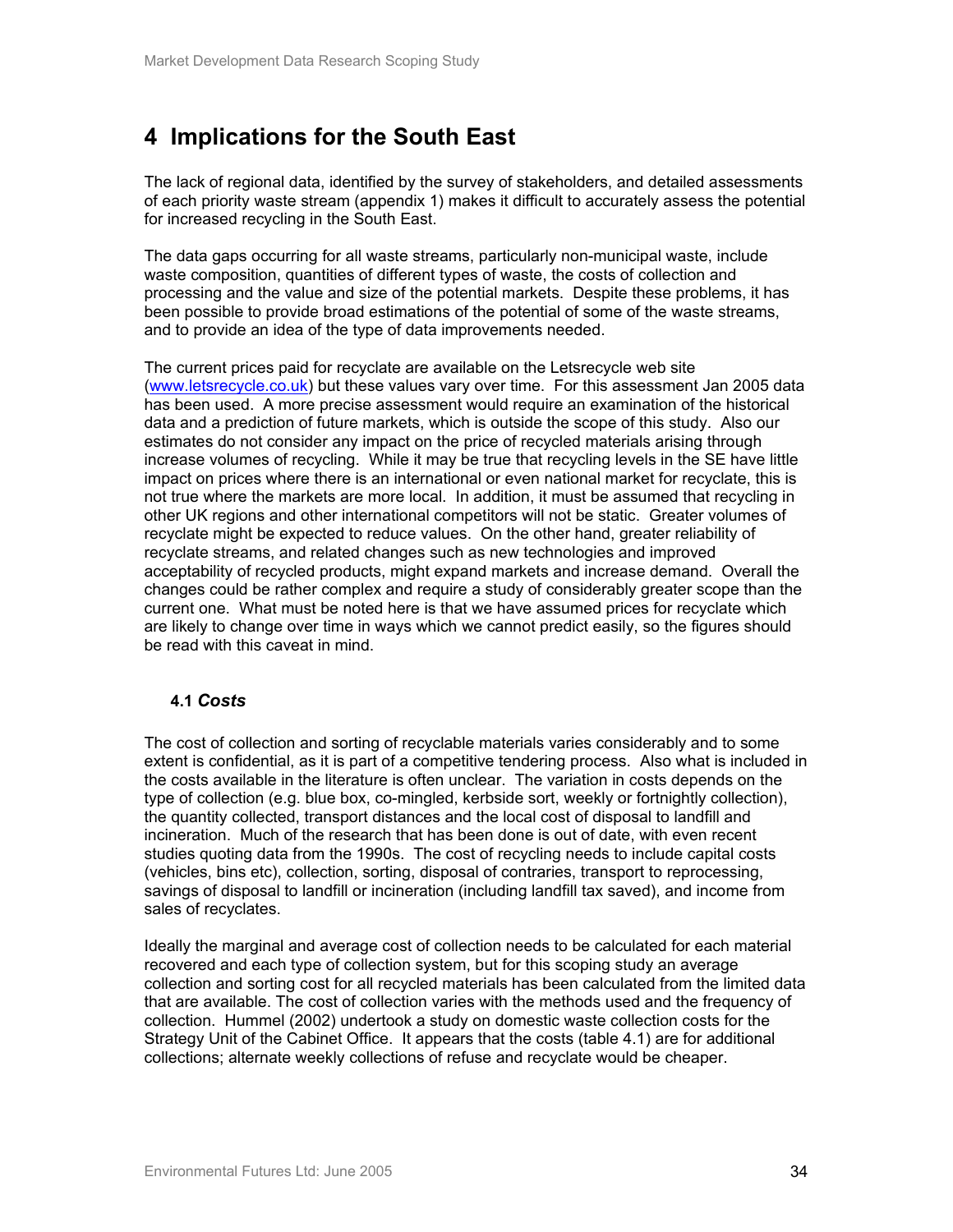## **Table 4.1: The cost of waste collection**

|                     | £ per tonne |
|---------------------|-------------|
| Refuse              | 22          |
| Kerbside - total    | 146         |
| Kerbside – paper    | 132         |
| Kerbside sorted     | 165         |
| Kerbside co-mingled | 87          |
| Kerbside - compost  | 67          |
| Bring (excl CA)     | 22          |

Source: Hummel, 2002

The cost of sorting and processing at a MRF was estimated as £40/tonne for co-mingles and £10.26/tonne for kerbside sorted (Hogg, 2002).

In their analysis of the future of the waste industry Biffa (2002) provide costs that are similar to Hummel (2004) for collection (logistics) but lower for recycling and sorting (£55/tonne) (Hogg, 2002) but it is not clear what type of collection this is based on or if the value of the recovered materials is included. For the present analysis, to take into consideration the range of costs the Hummel (2003) data have been used as maximum estimates of the cost of kerbside recycling, while the Biffa (2002) data (table 4.2) are taken as the minimum estimates. Therefore the maximum value is based on co-mingled collection (£87/tonne) plus MRF sorting of £40/tonne, a total of **£127/tonne**, while the minimum value considered is **£55/tonne**.

## **Table 4.2: Cost of waste collection, transport and disposal (£/tonne)**

|                        | <b>Logistics</b> | Logistics &<br>sorting | <b>Disposal</b><br>(2002) | Landfill tax | <b>Total</b> |
|------------------------|------------------|------------------------|---------------------------|--------------|--------------|
| Landfill               | 25               |                        | 13                        | 15           | 53           |
| Compost                | 25               |                        | 20                        |              | 45           |
| Incineration           | 25               |                        | 40                        |              | 65           |
| Municipal<br>recycling |                  | 55                     |                           |              | 55           |
| C&I recycling          |                  | 25                     |                           |              | 25           |
| Construction           |                  | 10                     |                           |              | 10           |

Source: Biffa (2002)

## **4.2** *Benefits*

The benefits of recycling include the savings from not having to landfill or incinerate the recyclate as well as the value of the materials. For this analysis the total cost of disposal to landfill is assumed to be £22/tonne for collection, £13/tonne for disposal, plus £15/tonne landfill tax, a total of **£50/tonne**.

Arguably, the landfill tax should be included in a financial assessment for the WDAs, but not in a social cost-benefit calculation. This is because it is a transfer payment from one agent to another (in this case, WDA to government) and so is cost-benefit neutral for society overall. However the tax might be seen as a proxy for the difference between market and true landfill cost, in which case inclusion is acceptable, provided care is taken to avoid double counting.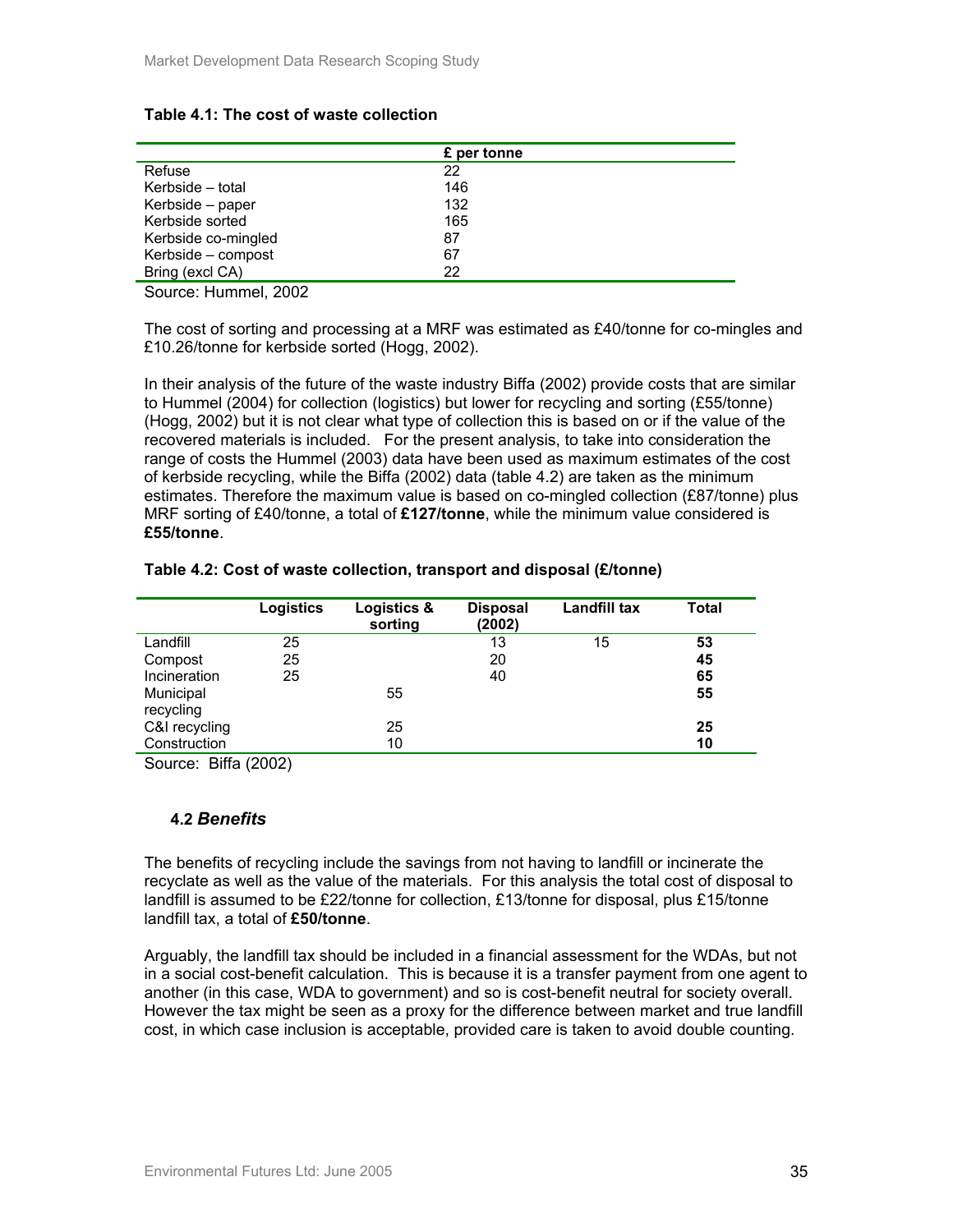## **4.2.1 Plastic bottles**

The costs and benefits of recycling plastic bottles from household waste in the South East (table 4.3) have been estimated for both the currently level of recycling and for 50% recovery (assuming the national composition of household waste and 5% contamination). The net benefit of the current level of recycling is calculated to be £36,614 to £434,736 and for 50% recycling between £332,852 and £3,952,143 per year depending on the cost of collection and sorting.

The recycling of other plastic waste streams is more difficult to estimate as it is not known what proportions of polymers are in the C & I waste. However if the Biffa collection data of £10/tonne is used, plus saving half the municipal landfill cost (£25/tonne), then a saving is possible of £15/tonne, although additional transport costs (to the reprocessors) plus the costs of storage, sorting and baling will reduce or eliminate this. However the costs will easily be absorbed by the value of clean baled plastic recyclate. LetsRecycle give a range of values (table A7), averaging £195/tonne for HDPE and £220/tonne for LDPE. However some polymers will have a lower value, and contamination will also reduce the value. To take this and the unknown costs into consideration a value of £50/tonne has been assumed.

With a total quantity of 1,792,200 tonnes of plastic packaging in the South East, less 424,000 tonnes in the municipal waste stream, the current recycling level of 22.4% (including exports) has a value of £15.3 million. If this were increased to 50% it would represent a potential £34.2 million for the region. It must be emphasised that this is just an estimate and further data is needed for more accurate calculation.

|                         | <b>Polymers</b><br>(%) | <b>Polymers</b><br>(tonnes) | 50%<br>recycling | Less 5%<br>contam. | <b>Value/cost</b><br>(£/tonne) | £/year    |
|-------------------------|------------------------|-----------------------------|------------------|--------------------|--------------------------------|-----------|
| <b>Total SE plastic</b> |                        | 424000                      |                  |                    |                                |           |
| <b>Bottles</b>          |                        |                             |                  |                    |                                |           |
| PET- clear              | 8.60                   | 36474                       | 18237            | 17325              | 100.00                         | 1732521   |
| PET-                    | 1.76                   | 7471                        | 3736             | 3549               | 52.50                          | 186312    |
| coloured                |                        |                             |                  |                    |                                |           |
| HDPE-                   | 7.83                   | 33203                       | 16601            | 15771              | 100.00                         | 1577123   |
| clear                   |                        |                             |                  |                    |                                |           |
| HDPE - mix              | 5.52                   | 23388                       | 11694            | 11109              | 75.00                          | 833197    |
| Total                   |                        |                             | 50268            | 47755              |                                | 4329152   |
|                         |                        |                             |                  |                    |                                |           |
| Landfill savings        |                        |                             |                  | 47755              | 50                             | 2,387,726 |
|                         |                        |                             |                  |                    |                                | 6,716,878 |
| less recycling costs    |                        |                             |                  |                    |                                |           |
| £127/tonne              |                        |                             | 50268            |                    | 127                            | 6,384,026 |
| <b>Net benefits</b>     |                        |                             |                  |                    |                                | 332,852   |
|                         |                        |                             |                  |                    |                                |           |
| £55/tonne               |                        |                             |                  |                    | 55                             | 2,764,736 |
| <b>Net benefits</b>     |                        |                             |                  |                    |                                | 3,952,143 |

#### **Table 4.3: Net benefits of increasing plastic bottles recycling to 50% in the South East (tonnes/year)**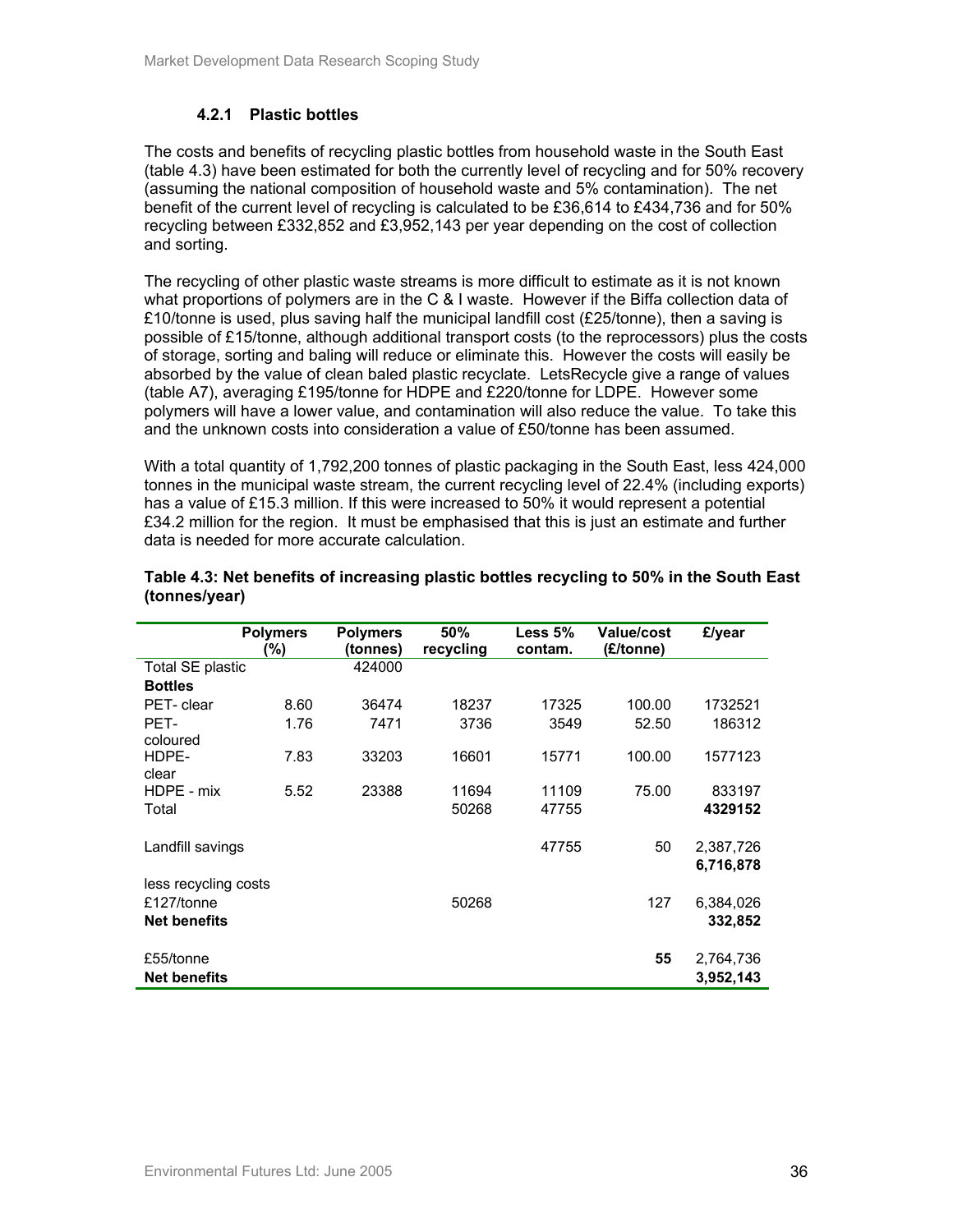## **4.2.2 Glass**

The majority of waste glass arises in the municipal waste stream, with an estimated 438,600 tonnes in the South East municipal waste stream, and a current national recycling rate of 36% of glass containers and 30% flat glass (appendix 1).

Concentrating on glass containers, and assuming the national level of recycling, approximately 219,300 tonnes of glass is currently recycled in the South East. The national mix of glass recyclate is 49% green, 11% amber and 40% clear, however a proportion of the glass would be mixed, thus reducing its value. If 20% of the clear glass stream is mixed, the value of the glass recyclate is £2.6 million, £16.49/tonne. However this does assume there is a market for the green and mixed glass. If the level of recycling increased to 50% this represents a value of £3.62 million per year.

The cost of collecting this glass depends on the method used. Glass is often collected in bring schemes instead of kerbside due to problems of contamination. Hummel (2004) assumes a bring collection rate of £22/tonne, while Enviros (2004) estimates £10-20/tonne. If a range of £15 -22/tonne is used plus the landfill saving rate of £50/tonne, the net regional benefit is £9.7 million to £11.3 million. However this value could be reduced through transport costs.

In contrast, if the glass were collected through a kerbside scheme, and were sorted at the kerbside to avoid contamination, a net loss of around £108 tonne would occur. If it is assumed that 20% of glass is collected by kerbside collection and the remainder via bring sites, a 50% level of recovery would represent a net profit to the region of £3.62 million.

## **4.2.3 Paper**

Two examples of recycling paper and board have been calculated, newsprint and magazines from the municipal waste stream, and board from the commercial waste stream. With 547,058 tonnes newspapers & magazines in the SE municipal waste stream (table A17) and a national recycling rate of 65%, 355,588 tonnes are currently recycled with a value of £16M if sold to the mills (£45/tonne) but less from merchants. If the recycling rate increased to 80%, this would increase to 437,646 tonnes/year with a potential value of £19.7 million/year.

Using a recycling cost of £127/tonne, combined with landfill savings, this would result in a net loss of £11.38 million for current levels of recycling and £14 million for 80% recycling. However the lower cost of collection (£55/tonne) would produce a potential profit of £14.22 million for current recycling and £17.51 million/year for 80% recycling. This illustrates how important it is for local and regional data to be collected.

In 1998 the quantity of paper and board in the South East commercial waste stream was estimated to be 1.94 million tonnes. It is not known what proportion of this is board, but if 10% is assumed (194,308 tonnes) and the current national recycling rate of 65% packaging is applied, the current value of recycling is £1.07 - £5.05 million depending on whether it is sold to a merchant (£8.50/tonne) or to a mill (£40/tonne). Increasing the level of recycling to 80%, the value would increase to £1.32 million from a merchant to £6.22 million from a mill. The collection costs and avoided landfill (£25/tonne) are thought to be broadly similar so the net benefits remain the same.

Apart from newspapers, 'other recyclable paper' in the municipal waste stream is estimated to be 30% of the municipal paper waste stream, 391,501 tonnes/year in the South East that could be sold to merchants and the mills as mixed paper. In addition at least a similar amount, if not more, is likely to be recoverable from the commercial waste stream. It is not known what proportion is currently recycled although there is a 65% recovery for paper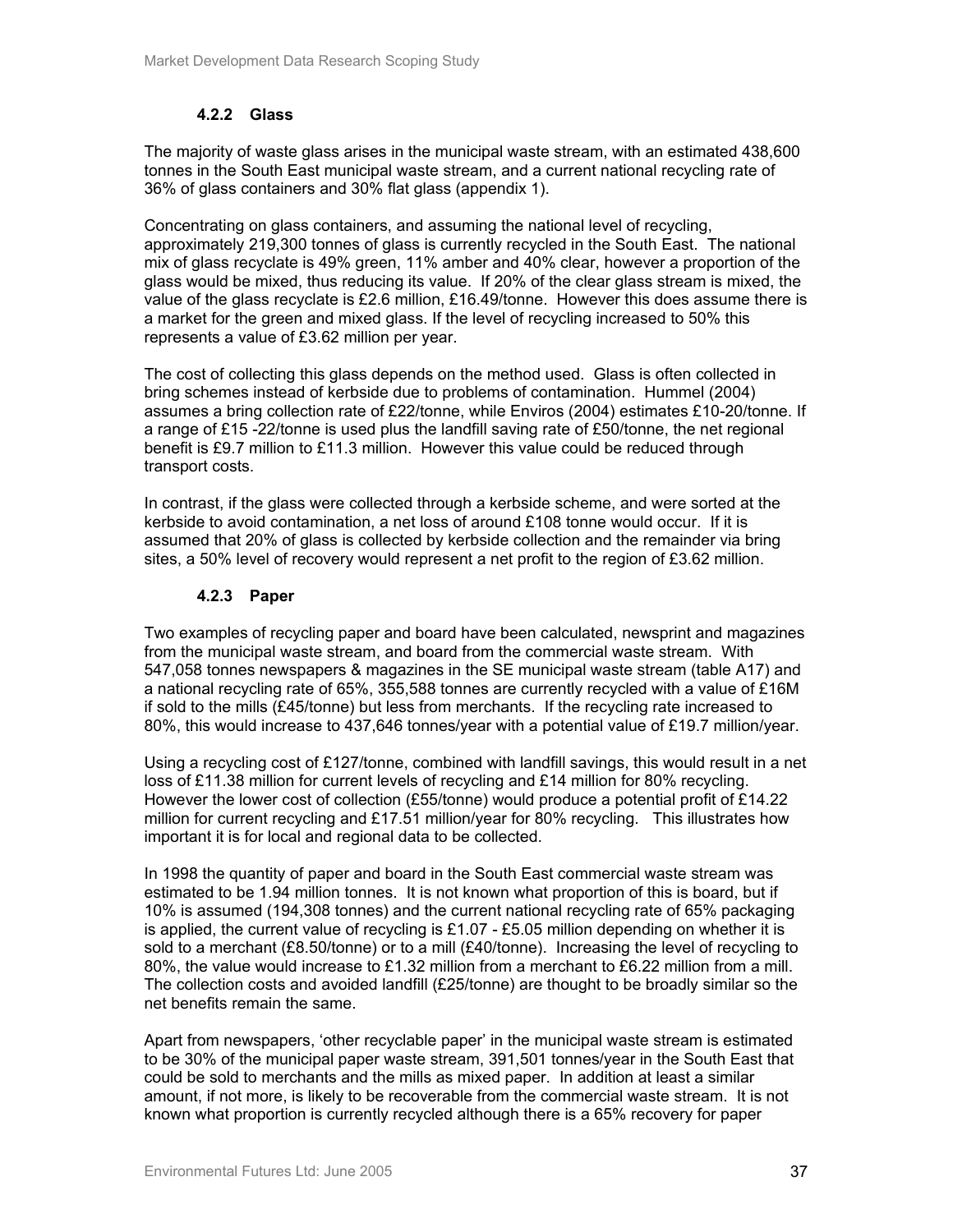packaging. If 65% recovery is assumed and the paper is sold as mixed papers for £6/tonne from merchants, and £26.50/tonne from paper mills, its value would be £3.05 million to £13.49 million. If this proportion was increased to 80% the value would increase to £3.76 to £16.6 million. The cost of collection less the savings from landfill are assumed to be of a similar order for commercial waste, while for the municipal paper the cost would vary according to the type of collection scheme. Overall, if the high collection cost is assumed a net loss could occur of £7.52 to £20.36 million/year, whereas if the cheaper collection cost is used a profit results of £2.19 - £15.03 million/year. Although this is an approximate estimation it is clear that the cost of collection is highly important, and also that support is needed to develop new markets for mixed paper (identified in appendix 1) that will provide a more valuable market.

One of the advantages for individual or groups of local authorities or businesses to increase the quantity of recovered paper is that they have more potential to be able to deal directly with the mills thus obtaining a better price for the recyclate. In the case of municipal waste this is good for the tax-payer but not so good for local merchants

## **4.2.4 Recycled aggregates**

The South East produces approximately 13.44 million tonnes of aggregate and soil waste per year of which 43.4% is recycled and 26.8% is landfilled or disposed at a registered exempt (table A21). The savings from the current level of recycling are £5.83 million based on the savings of landfill tax and the aggregates levy. If recycling were increased to 60% the tax savings would be £29 million for the South East. If it is assumed that the cost of collection, crushing and screening is broadly similar to the value of the material this would be a net saving (to the South East taxpayer, though not to UK society as a whole, since the Exchequer receipts fall by the same amount). However high transport costs could reduce this benefit. A more detailed study needs to be carried out to determine more accurate estimates.

## **4.2.5 Wood recycling**

The wood waste arising in the South East is estimated to be on average 67,984 tonnes/year in household waste, 229,998 tonnes/year from CA sites, plus 5,111 tonnes from trade waste, a total of 303,093 tonnes. However a cost for collecting wood from the municipal and trade waste streams is not available and could be considerable. Therefore only the CA waste has been considered assuming a recycling rate of 50%. The 'logistics and sorting' cost of £10/tonne (Biffa, 2002) and an avoided landfill cost of £28/tonne was used in the estimation. Although the value of wood is negative (£-3 - £15/tonne) an overall net benefit of £340,589/year was estimated for the South East from the landfill savings.

## **4.2.6 Composting**

In the South East a total of 1,171,000 tonnes of garden and food waste is estimated to be in the municipal waste stream, 258,000 tonnes of which is composted (22%). Using national waste composition data approximately 500,000 tonnes of the total is garden waste. The cost of collection of garden waste is £67/tonne, the cost of composing £23/tonne and avoided landfill costs are £50/tonne, a net cost of £40/tonne, nearly £2 million for 10% recycling. The value of compost is about £28/tonne but it is assumed that this is included in the cost of composing. Therefore the cost of composting municipal waste would appear not to be viable on a strictly financial basis, using the Hummel (2002) data. However using the Biffa (2002) value of £25/tonne for collection would result in the cost of composting to break even.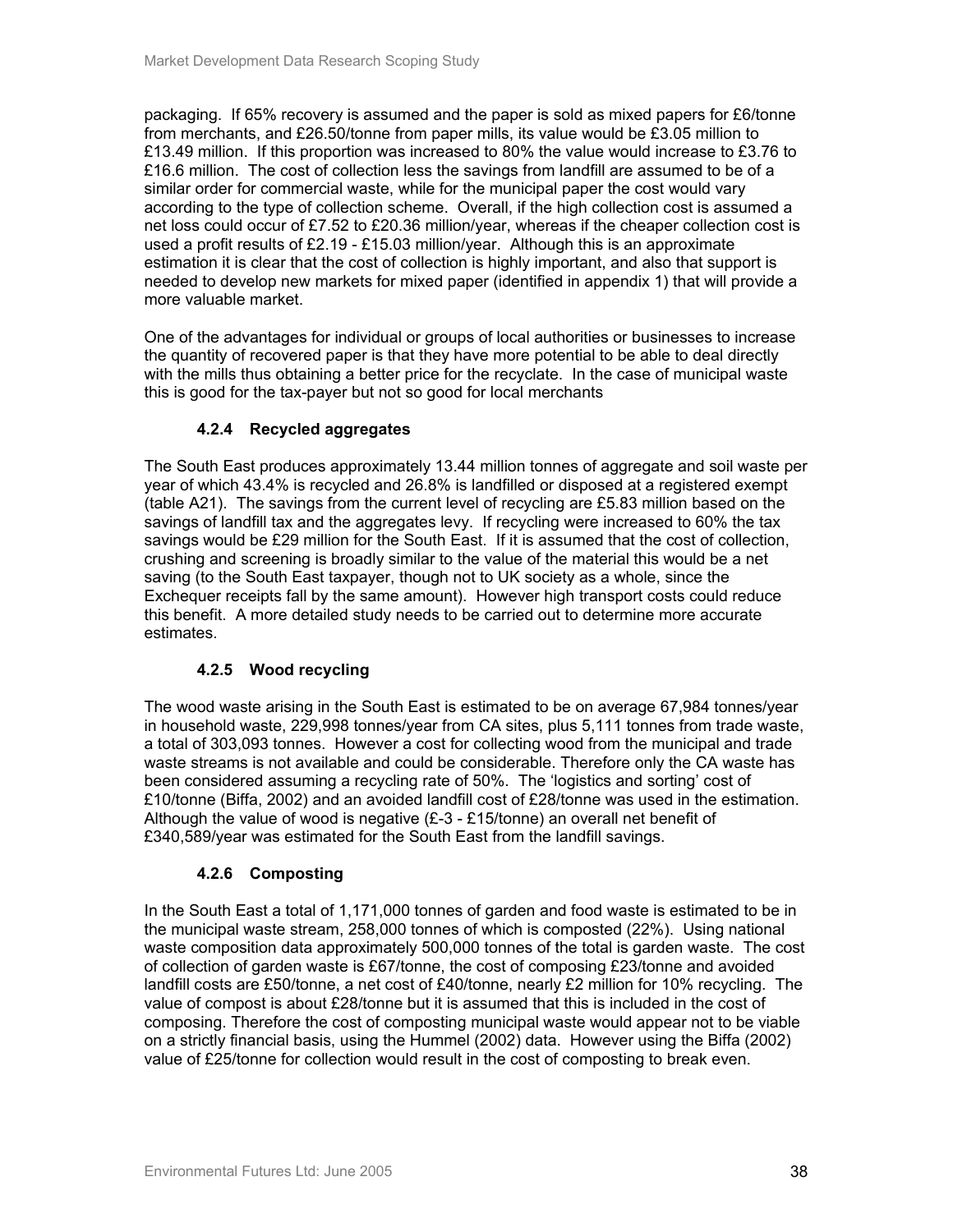The cost of recycling green waste from a CA site results in a net benefit of £7/tonne if a CA cost of £20 is used, a net benefit of nearly £60,000 for the South East. This would be greater if the cost of operating the CA site were lower, however, high transport costs could reduce the benefit.

The cost of in-vessel anaerobic digestion costs between £40 and £60/tonne. Therefore the disposal of the nearly 300,000 tonnes of Commercial and Industrial food waste in the South East would cost approximately £15 million plus collection and transport costs. This is similar to the avoided landfill cost of municipal waste, however the collection cost of municipal waste is likely to be higher than Commercial and Industrial waste. Currently the Landfill Directive only applies to municipal waste, but this is likely to extend to other waste streams in the future, thus providing an opportunity.

## **4.3** *Summary of potential market opportunities*

The previous examples of potential benefits to the South East illustrate the detail of data required if more robust estimates are to be calculated. In addition they show the sensitivity of the data to variations in costs, particularly where large quantities of low value wastes are being considered. Numerous other waste streams, particularly commercial and industrial waste, have value as secondary resources but it has not been possible to make many estimates of their value because data on the quantities of waste, its composition and in some cases the value of the recyclate are not available.

For the waste streams for which it is possible to estimate the current and potential value of the recycling market, a summary is provided in table 4.4. In total the current level of recycling is estimated to have a value of £44.35 – £58.77 million/year, while the potential market has a net value of £41.4 to £110.4 million/year. The greatest potential values are from the recovery of commercial and industrial plastics and aggregates, however there is considerable uncertainty surrounding the quantities of these materials. In case of plastics the quantity currently recycled and the potential markets are uncertain. In the case of aggregates the levels of contamination and the proximity of markets are unknown.

Although this is just a broad estimate of the potential value of the recyclate market it gives some indication of the potential opportunities that are available to the waste recovery and reprocessing sectors. Detailed studies based on individual materials will provide more accurate information of potential levels of recycling, values and markets.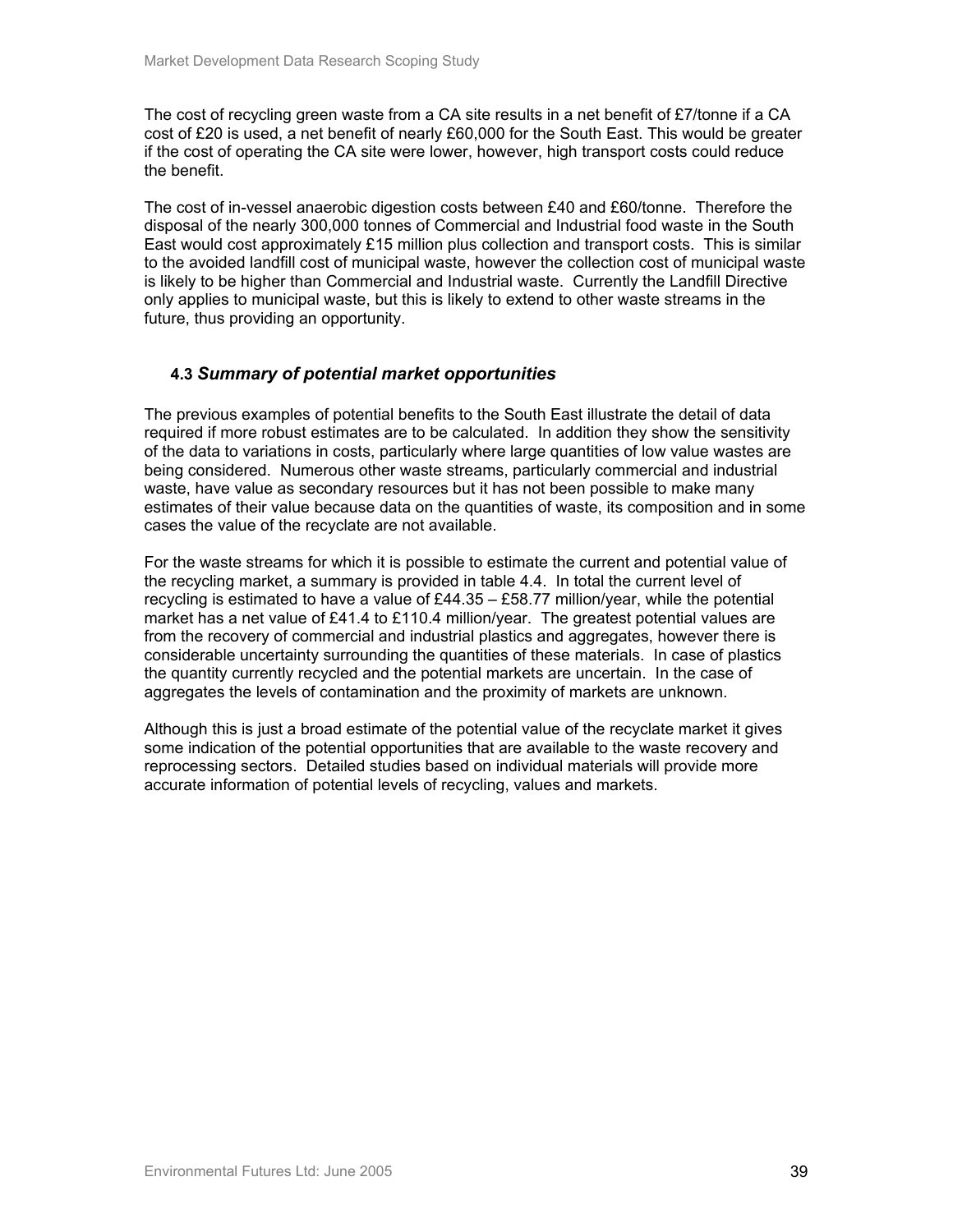|                                  | <b>Quantity in</b><br>waste<br>stream | <b>Current</b><br>recycling<br>% | Current<br>value<br>£m/year | <b>Potential</b><br>recycling<br>% | <b>Potential</b><br>value<br>£m/year | Net value<br>£m/year <sup>1</sup> |
|----------------------------------|---------------------------------------|----------------------------------|-----------------------------|------------------------------------|--------------------------------------|-----------------------------------|
|                                  | tonnes/year                           |                                  |                             |                                    |                                      |                                   |
| Plastic<br>bottles<br>(PET/HDPE) | 100,536                               | 5.5                              | 0.48                        | 50                                 | 4.33                                 | $0.33 - 3.95$                     |
| C&I<br>plastics                  | 1,368,200                             | 22.4                             | 15.32                       | 50                                 | $34.21^2$                            | 34.21                             |
| Glass                            | 438,600                               | 36                               | 2.60                        | 50                                 | 3.62                                 | $3.62^3$                          |
| Newspaper<br>& mags              | 547058                                | 65                               | 16.00                       | 80                                 | 19.69                                | $-14.00 -$<br>$+17.51$            |
| C& I board                       | 194308                                | 65                               | 1.07-5.05                   | 80                                 | $1.32 -$<br>$6.22^{2}$               | $1.32 -$<br>6.22                  |
| Mixed<br>paper                   | 783002                                | 65                               | $3.05 -$<br>13.49           | 80                                 | $3.76 -$<br>16.6                     | $-13.94 -$<br>$+15.03$            |
| Aggregates                       | 13.444.000                            | 43.4                             | $5.83^1$                    | 60                                 | 29.04 <sup>1</sup>                   | 29.04 <sup>4</sup>                |
| Wood (CA)                        | 229.998                               | ?                                |                             | 10                                 | 0.34                                 | 0.34                              |
| Total                            |                                       |                                  | 44.35-                      |                                    |                                      | $41.4 -$                          |
|                                  |                                       |                                  | 58.77                       |                                    |                                      | 110.4                             |

**Table 4.4: Summary of estimated values of current levels of recycling in the South East and potential levels of recycling.** 

 $1$  Net value is calculated from the potential value plus the savings from final disposal to landfill, less the cost of collection and sorting. Further details are provided in appendix 1.<br><sup>2</sup> Beased an the not soote

Based on the net costs

Based on 80% bring and 20% kerbside collection

<sup>4</sup> Only includes savings from landfill tax and the aggregate tax.

The economic value of recycling is not limited to the sale of recovered materials and savings associated with final disposal. Other benefits include increased employment and training, while community schemes are also thought to contribute to social cohesiveness and development. In this scoping study it is not possible to study the full range of costs and benefits but the potential benefits of job creation are explored in the next section.

## **4.4** *Job creation*

Changing patterns of waste management and reprocessing can create regional benefit through the creation of jobs. There is limited recent information on employment creation in recycling and reprocessing, however two studies have been conducted, *Jobs from Waste* (Waste Watch 1999) and *Estimating Job Creation from Recycling and Reprocessing* (London Remade 2002).

The reports identify that there are limitations to the predictive estimations of employment creation due to a lack data. However they do make broad judgements of the number of jobs likely to be created by changes in the quantity of waste recycled and the new employment sectors this would imply (i.e. jobs in sorting waste).

Waste Watch (1999) estimate that in 1997 there were 17,339 jobs in the UK collection, sorting and reprocessing of municipal waste, from collection and civic amenity sites to reprocessing of individual materials. The total figure for all recycling and reprocessing related industries is likely to be considerably higher than this, though accurate estimation of this is not possible.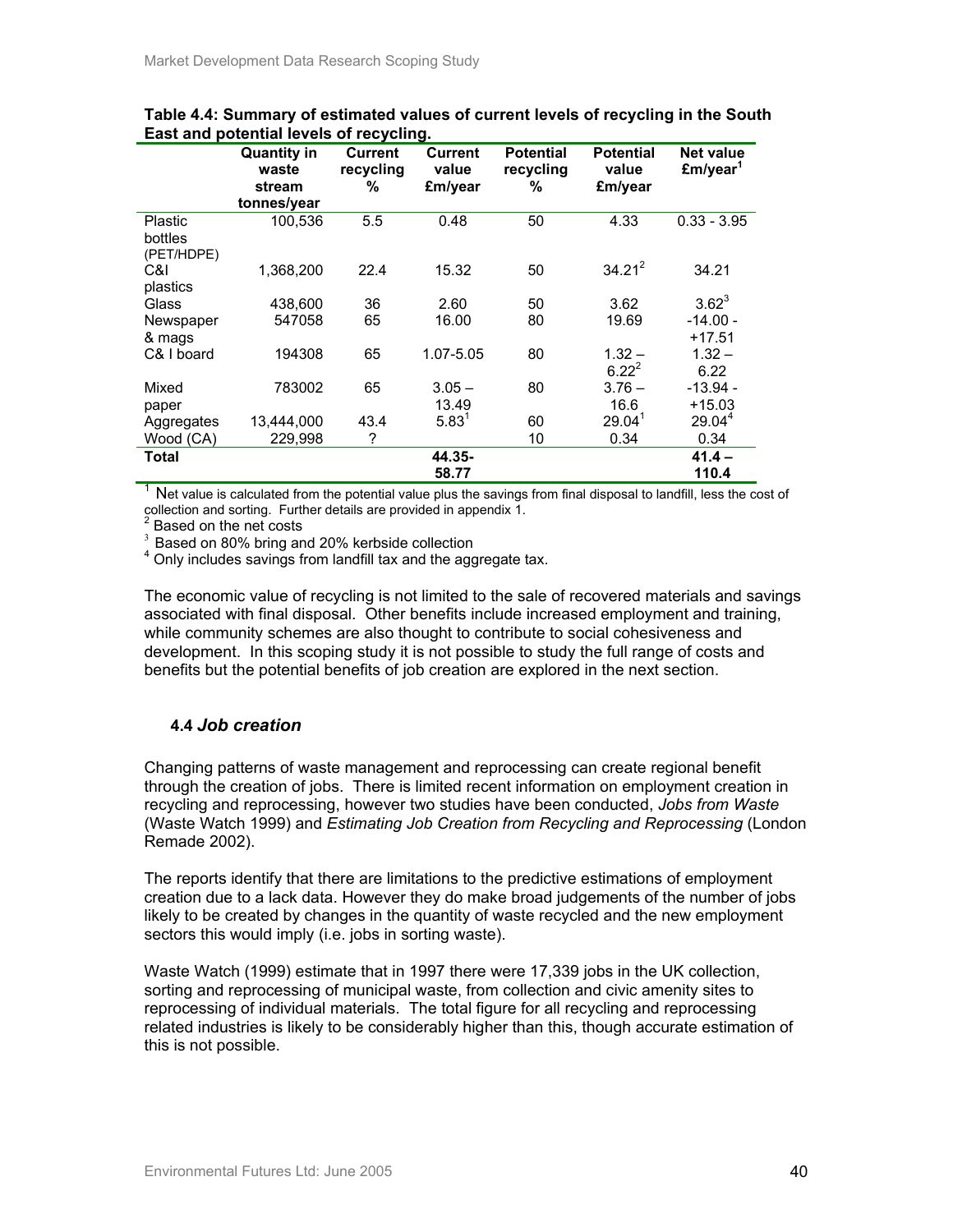The same report predicts that if the current 30% recycling target (for municipal waste) is met by 2010 there is potential for 45,000 jobs to be created (9,200 in collection, 26,000 in sorting and 9,300 in reprocessing: Table 4.5).<sup>1</sup>

These data are based on calculations made using an assessment of current waste industry employment against current tonnage in each material as a rule of thumb for future employment creation. This is clearly not accurate but is indicative of the potential scale of employment creation, and the importance of the reprocessing sector in the future. Based on the current proportion of national municipal waste produced in the South East it can be estimated that this could lead to the creation of just under 7000 jobs in the South East region.

| <b>Material</b>                                   | <b>Estimated</b><br>tonnes for<br>recycling<br>2010                                                                            | <b>Estimated</b><br>re-<br>processing<br>capacity    | <b>Extra</b><br>capacity<br>required                     | Sorting job<br>creation                  | Re-<br>processing<br>iob creation  | <b>Total job</b><br>creation             |
|---------------------------------------------------|--------------------------------------------------------------------------------------------------------------------------------|------------------------------------------------------|----------------------------------------------------------|------------------------------------------|------------------------------------|------------------------------------------|
| Paper<br>Glass<br>AI.<br>Steel<br><b>Plastics</b> | 4.710.751<br>2.612.794<br>122,730<br>1.282.283<br>553.485                                                                      | 1,840,000<br>670.000<br>75.000<br>144.000<br>150.000 | 2.870.751<br>1.942.794<br>47.730<br>1.138.283<br>403.485 | 13.421<br>7.444<br>350<br>3,653<br>1.577 | 5.417<br>607<br>51<br>542<br>2,690 | 18.838<br>8.051<br>401<br>4.195<br>4,267 |
| Totals                                            | 9.282.042<br>6.403.042<br>2.879.000<br>26.445<br>9.307<br>Employment in collection of waste (cannot be segregated by material) |                                                      |                                                          |                                          |                                    | 35.752<br>9.280                          |
|                                                   |                                                                                                                                |                                                      |                                                          |                                          | Total                              | 45,032                                   |

## **Table 4.5: Estimate of UK job creation based on 30% recycling target for municipal waste by 2010**

#### Source: Waste Watch 1999

These data are only based on municipal waste. It is likely that far more jobs could be created in the recycling of the other waste streams.

l  $1$  These estimates do not account for possible 'job displacement' and the possible influence of technology changes.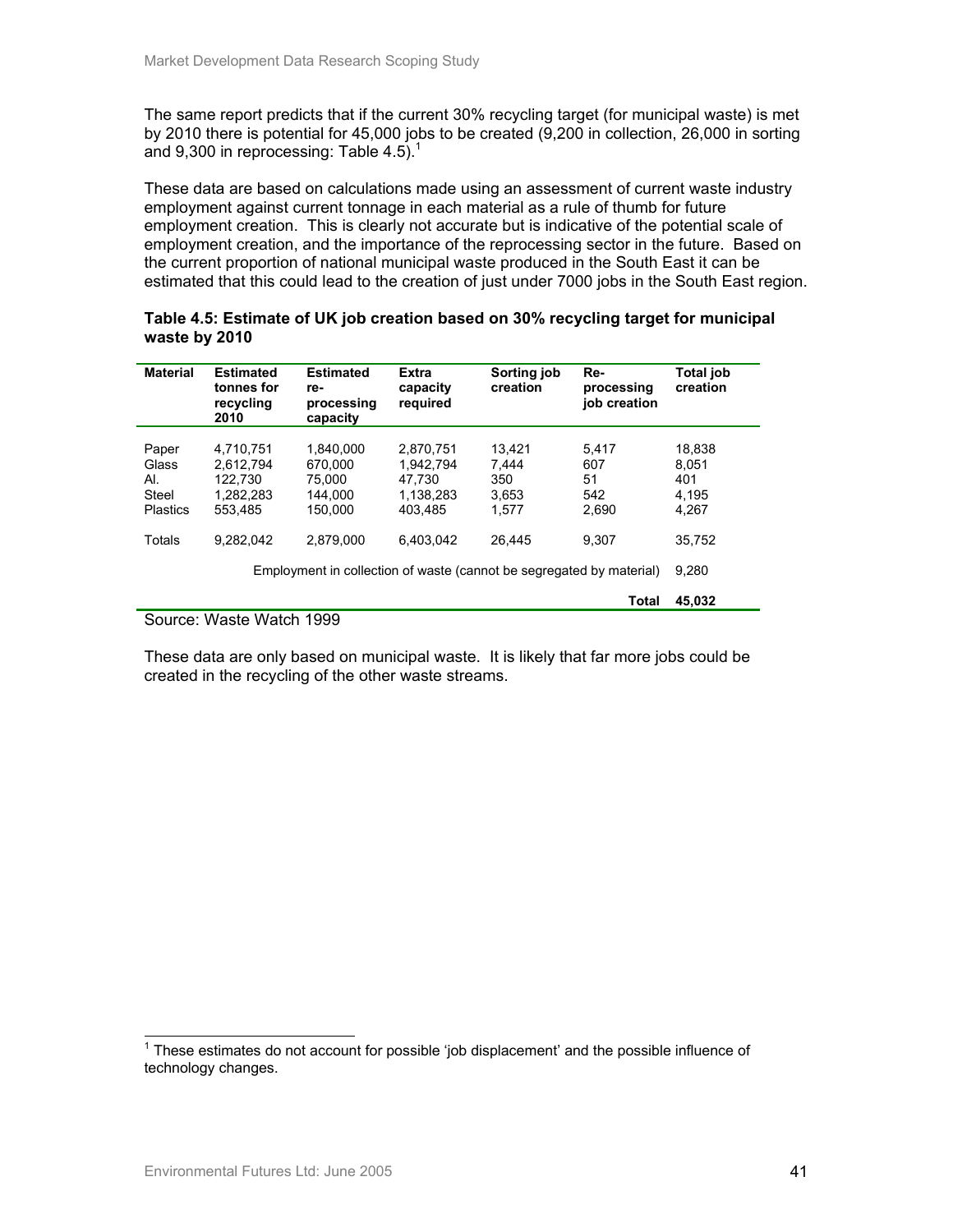# **5 Strategic Level SWOT Analyses**

Chapter 4 and the detailed data and market assessment (appendix 1) emphasise the incomplete nature, uncertainty and estimation, which characterises much of the current data for most priority waste streams.

Given these data deficiencies a SWOT (strengths, weaknesses, opportunities and threats) analysis has been undertaken of the priority waste streams in the South East with the aim of highlighting key characteristics and identifying critical further research and information needs for the development of reprocessing capacity in the Region. A recent study by the London Development Agency (2003) entitled Green Alchemy was also referred to in this analysis.

Due to the current level of information available on specific streams this SWOT analysis concentrates at the overarching material stream level. For example we consider plastics as one material for the purposes of this analysis rather than carrying out multiple SWOTs for specific types of plastics.

In future, if particular materials are considered a regional priority it is recommended that similar analysis is conducted at the sub-stream level, as reprocessing characteristics, needs, costs and thus potential value can differ widely.

The lack of reliable and accurate regional data and information for many waste streams, particularly in the case of commercial and industrial waste, identified by this scoping study, means this SWOT analysis relies on estimates drawn from multiple sources and / or extrapolated from nationally available data. A more detailed data based assessment of waste arisings and reprocessing nationally and in the region is contained in appendix 1.

These SWOT analyses are based on a combination of these data assessments as well as information on such factors as emerging legislation and policy.

ELV has been omitted from the following analyses as most end products fall into other priority streams. Textiles have also been omitted due to the established re-use network through international aid organisations and charity shops.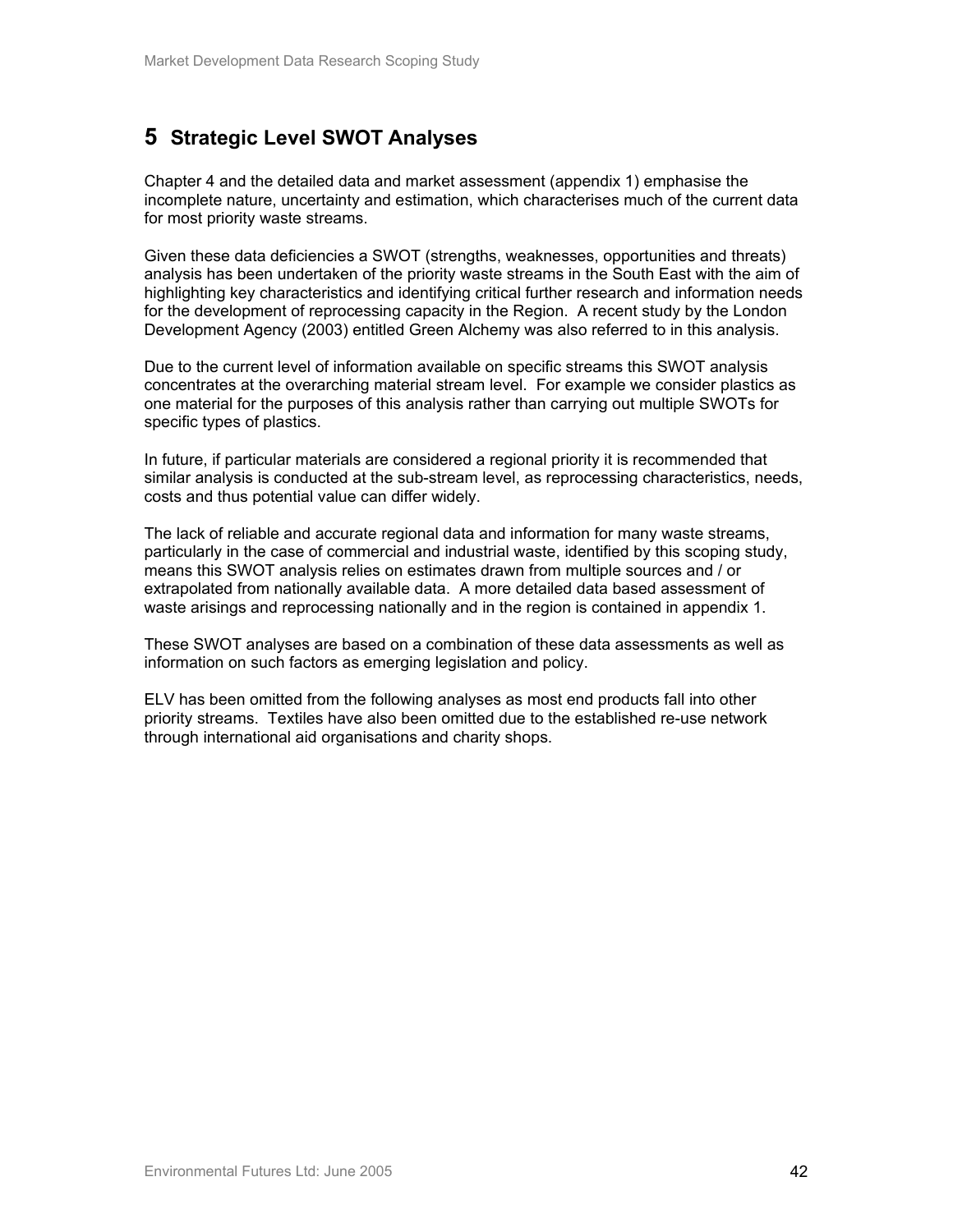## **5.1** *Plastics*

## *Strengths*

- Large quantities of plastics in waste stream
- Relatively established and accepted collection and recycling processes
- Commercial and industrial plastics most likely to be uncontaminated and consistent
- Public support / awareness of plastics recycling

#### *Weaknesses*

#### Market

- Different polymers need specific treatment and are recycled into different products
- Different polymers represent different investment and market challenges
- Costs of collection, sorting and marketing
- Much of the 'easy' plastic waste streams are already being recycled

#### Data

• Lack of information on specific polymers particularly in the commercial and industrial waste streams

| <b>Opportunities (including drivers)</b>                                                                                                                                                             | <b>Threats</b>                                      |
|------------------------------------------------------------------------------------------------------------------------------------------------------------------------------------------------------|-----------------------------------------------------|
| Excess of demand over supply of plastic<br>(PET) bottles provides opportunity to<br>increase recovery from municipal and<br>business waste.                                                          | <b>Price fluctuations</b><br>Perceptions of quality |
| Potential for mixed plastics markets due<br>to new technologies, such as wood-<br>polymer composites in construction                                                                                 |                                                     |
| Innovative / new collection techniques<br>$\bullet$<br>and practices                                                                                                                                 |                                                     |
| Regional / sub-regional procurement<br>programmes                                                                                                                                                    |                                                     |
| Packaging waste targets and PRN<br>support                                                                                                                                                           |                                                     |
| Development of small scale reprocessing<br>operations possible in SE                                                                                                                                 |                                                     |
| Agricultural plastics (changes to landfill<br>requirements). A farm plastics scheme<br>could present specific market<br>opportunities for the SE depending on<br>how the new legislation is drafted. |                                                     |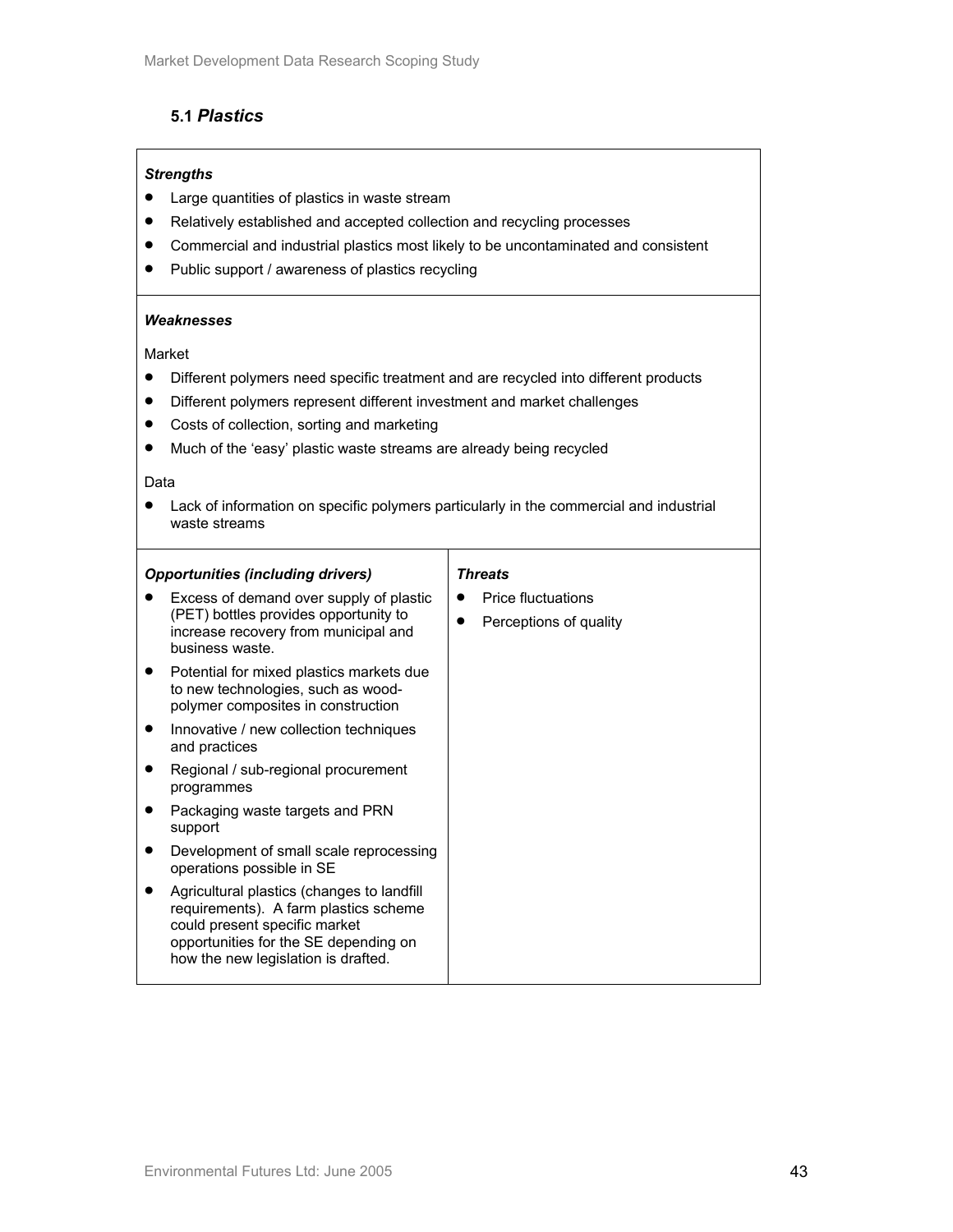## **5.2** *Glass*

## *Strengths*

- Large amounts of glass cullet in the regional waste stream
- Established collection and sorting processes particularly municipal and hospitality sectors

### *Weaknesses*

Market

- Contamination and mixed glass may act as barrier
- Excess green glass
- Need for investment in collection infrastructure
- Dominance of low value sectors

#### Data

- Lack of commercial and industrial and specific type data at regional level
- Lack of regional data on reprocessing facilities

| <b>Opportunities (including drivers)</b> |                                                                                                                          | <b>Threats</b>                                                                              |
|------------------------------------------|--------------------------------------------------------------------------------------------------------------------------|---------------------------------------------------------------------------------------------|
|                                          | Excess demand over supply - especially<br>for post consumer glass. Indication is<br>that far greater re-use is possible. | Easiest uses (in construction) that are<br>close to markets tend to be lower value<br>uses. |
|                                          | Predicted surplus of green glass in<br>stream                                                                            |                                                                                             |
|                                          | Emergence of new markets requiring<br>large amounts of cullet                                                            |                                                                                             |
|                                          | WEEE obligations may increase viability<br>of CRT and lighting glass                                                     |                                                                                             |
|                                          | Separation and recovery from ELV and<br>construction and demolition sectors                                              |                                                                                             |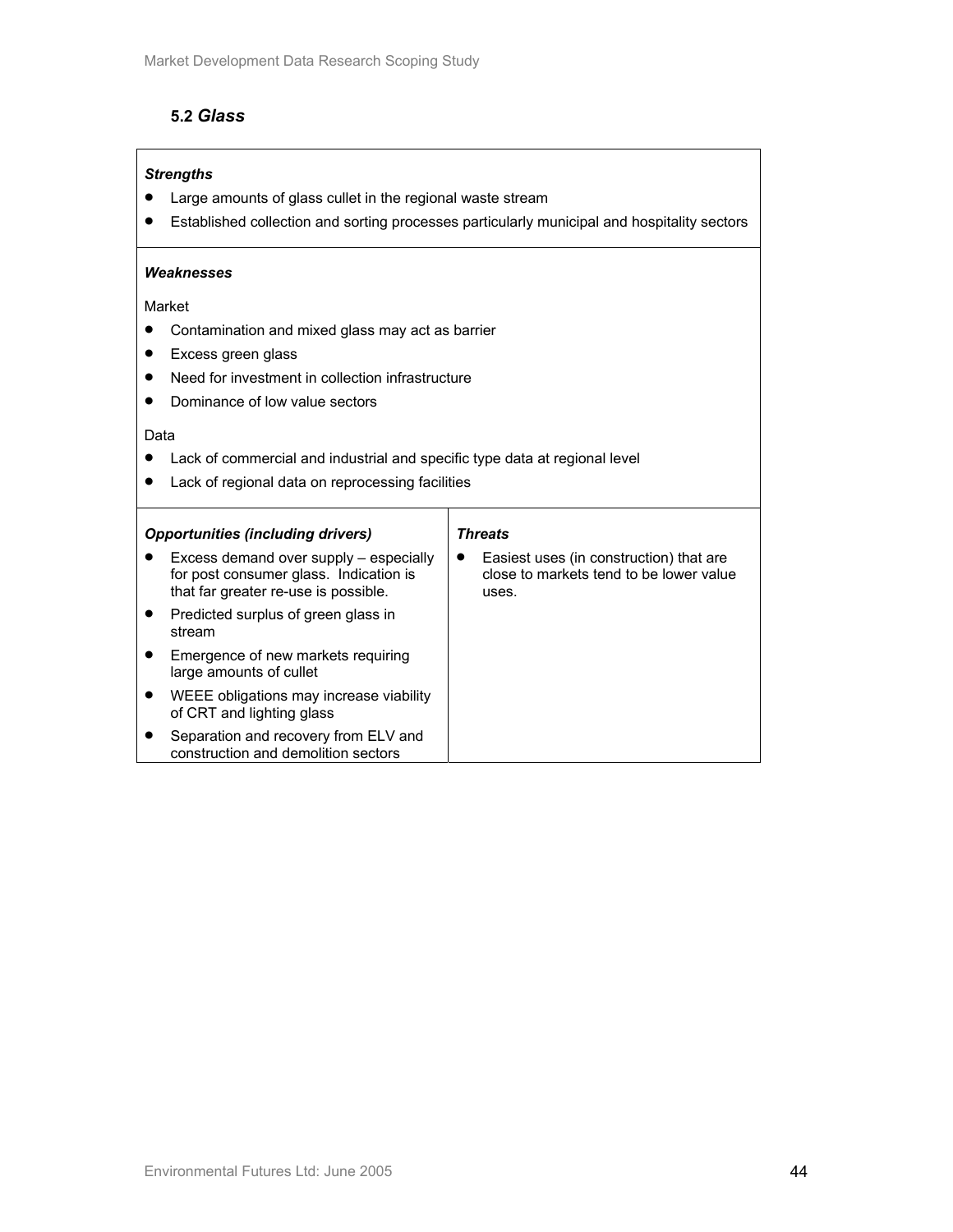## **5.3** *Paper and Card*

### *Strengths*

- Regional strength in paper production and recycling (Aylesford)
- Established collection infrastructure
- Maturity of markets for recyclates

#### *Weaknesses*

### Market

- Price fluctuations and uncertainty
- Contamination, lack of segregation and lack of markets for mixed paper

#### Data

• Lack of regional data, particularly for different paper and card types

| <b>Opportunities (including drivers)</b>                                                                                  | <b>Threats</b>                                                                              |  |  |  |
|---------------------------------------------------------------------------------------------------------------------------|---------------------------------------------------------------------------------------------|--|--|--|
| Value to be gained from better<br>segregation practices                                                                   | Public and business perceptions of<br>$\bullet$<br>recycled paper products                  |  |  |  |
| Newsprint Bill (80% recycled content by<br>2010)                                                                          | International demand from buoyant Asia<br>$\bullet$<br>market                               |  |  |  |
| New technological innovations present<br>possible regional opportunities - such as<br>use of paper / card in construction | Over specification of paper products in<br>$\bullet$<br>design, graphic and printing sector |  |  |  |
| Public sector green procurement<br>programmes to increase purchase of<br>recycled paper                                   |                                                                                             |  |  |  |
| Encourage increased collection of high<br>quality paper from businesses                                                   |                                                                                             |  |  |  |
| Concentration in top-end of market -<br>would support investment in better<br>sorting facilities for the SE               |                                                                                             |  |  |  |
| Landfill Directive                                                                                                        |                                                                                             |  |  |  |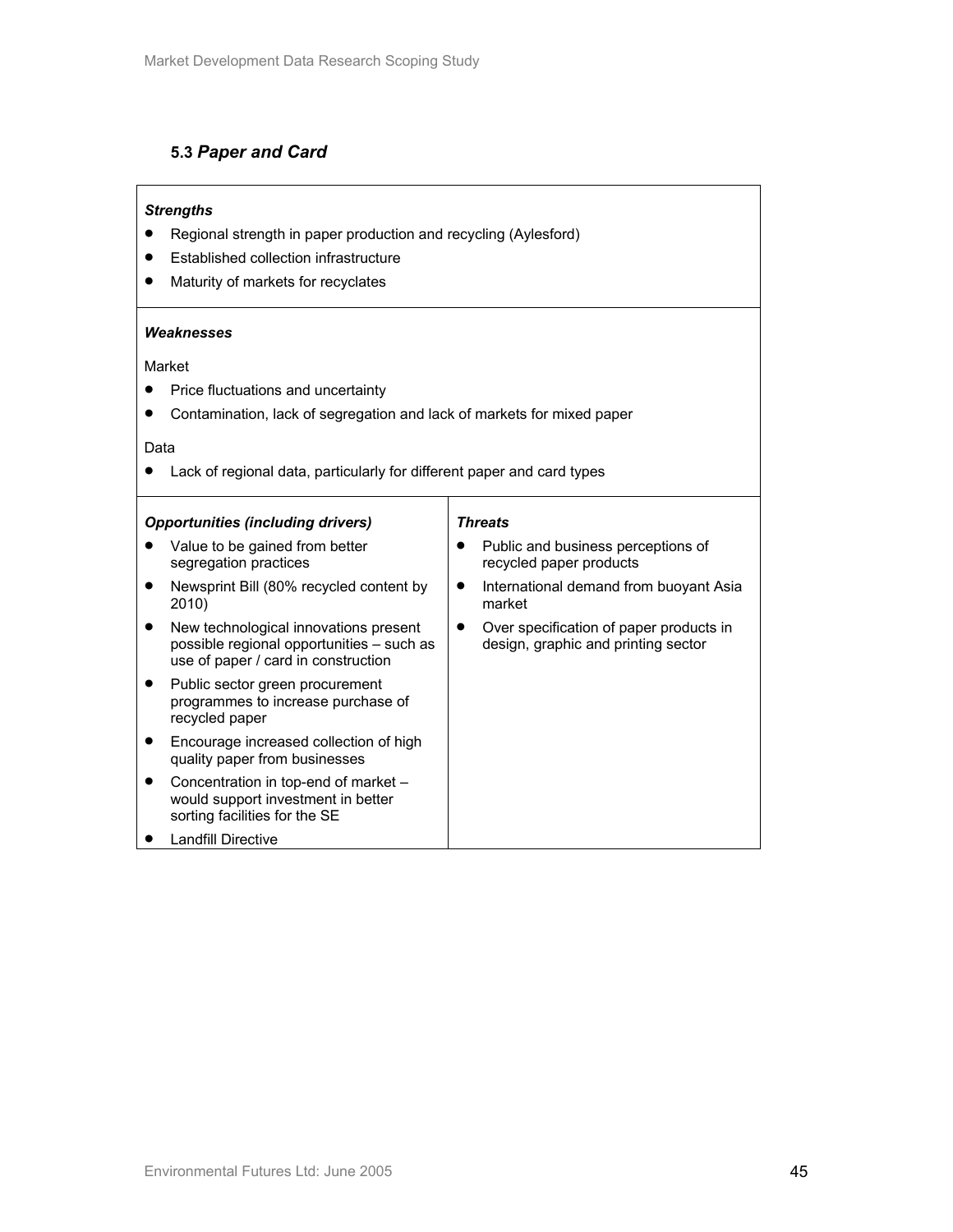## **5.4** *Construction, Demolition and Excavation Waste (CD&EW)*

## *Strengths*

- Proximity to London (both supply and demand strength)
- Very active construction market in the SE

#### *Weaknesses*

Market

- Complex composition and contamination
- Low levels of on-site separation
- Low value of recyclate
- Transport costs and logistics
- Need for storage, crushing and sorting facilities
- Fragmentation of market and number of small independent businesses / builders

#### Data

• Critical lack of regional and local market and recyclate data

#### *Opportunities (including drivers)*

## *Threats*

sector

• Mechanisation of demolition has led to difficulties in material separation • Business perceptions of quality • Conservative nature of construction

- Education of all C&D stakeholders
- Local supply of secondary aggregates
- Emerging aggregates information services, particularly web-based (but need to raise awareness)
- Development of data collection methodologies
- Links to other streams, particularly plastics, wood and paper
- Considerable highway maintenance and concrete applications
- Legislation pushing for use of reclaimed C&D materials
- Aggregates Tax & Landfill tax
- Window replacement sector (WRAP study)
- Public sector green procurement of secondary aggregates (highways and construction)

Note – many elements of C & D waste are also considered in other streams (glass, plastics, wood etc)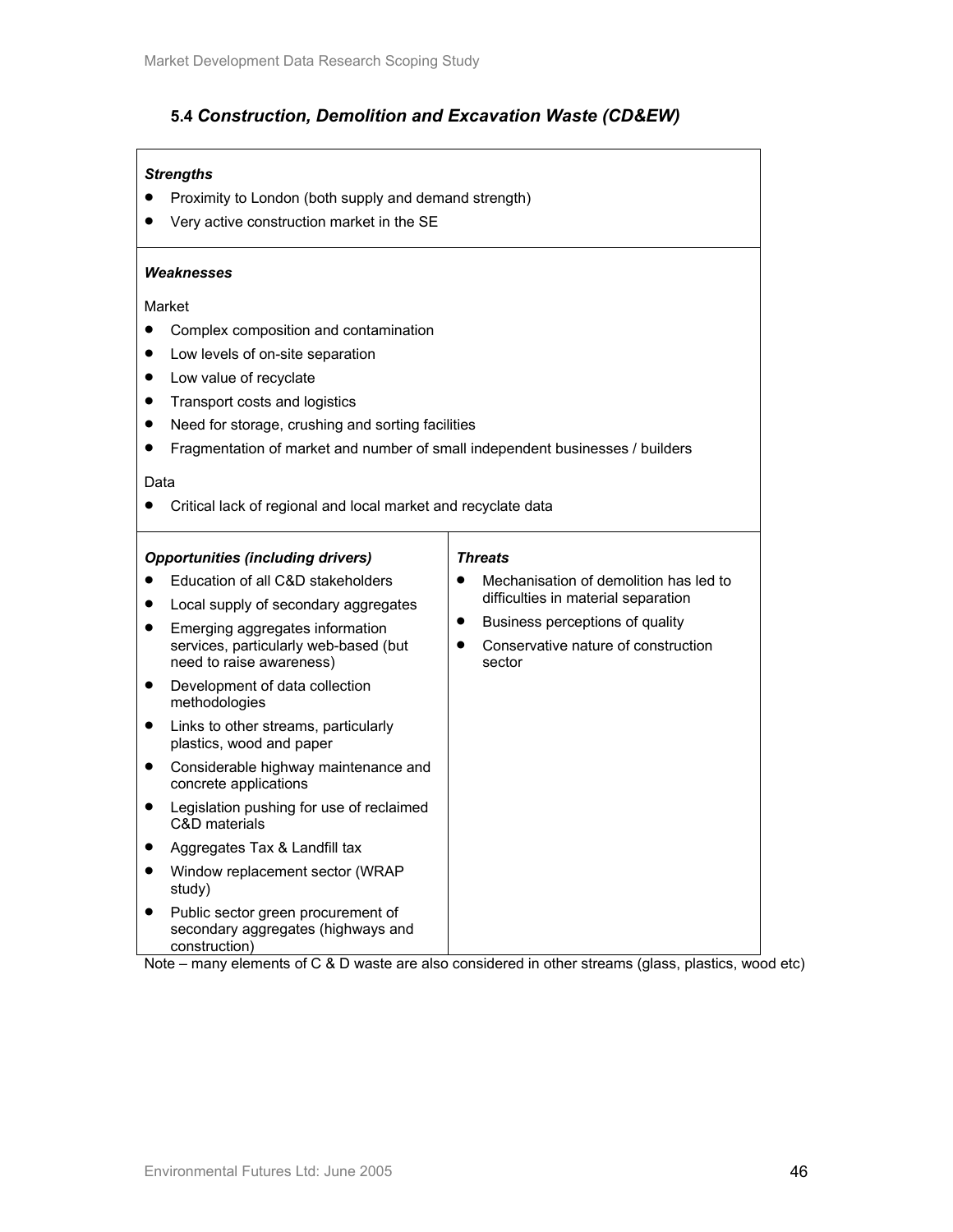## **5.5** *Metal*

## *Strengths*

- Established collection and processing market
- Significant value added possible
- Main limiting factor to market development is the quantity collected

#### *Weaknesses*

Market

• Large scale reprocessing facilities concentrated outside SE region

### *Threats*

• Export markets in Asia, especially for aluminium • Aluminium and steel can collection and • Export markets susceptible to exchange rate fluctuations (esp. high value of pound)

recovery (driven by PRNs)

## **5.6** *Wood*

#### *Strengths*

- Variety of end-use opportunities / potential markets
- Relatively homogeneous product

#### *Weaknesses*

#### Market

- Complex supply chain and variety of waste streams
- Limited collection infrastructure from the municipal waste stream
- Contamination and supply fluctuations
- Storage and segregation costs and logistics
- Lack of cross-industry classifications / standards for wood waste
- Lack of local outlets for recycled wood

#### Data

• Critical lack of detailed regional data and of specific streams within the wood sector

| <b>Opportunities (including drivers)</b> |                                                                                                                               | <b>Threats</b> |                                                                                                                          |  |  |
|------------------------------------------|-------------------------------------------------------------------------------------------------------------------------------|----------------|--------------------------------------------------------------------------------------------------------------------------|--|--|
|                                          | Large volume of wood waste in waste<br>stream and current low reuse / recycling<br>levels represents an opportunity in itself |                | Mixed effects of legislation, such as<br>Packaging Waste Regulations (recycling<br>but NOT recovery) on pallets actually |  |  |
|                                          | Awareness and education raising among<br>wood users / stakeholders                                                            |                | encouraging disposal through<br>incineration over re-use                                                                 |  |  |
|                                          | Development / encouragement of local<br>markets                                                                               |                |                                                                                                                          |  |  |
|                                          | Landfill Directive & Tax                                                                                                      |                |                                                                                                                          |  |  |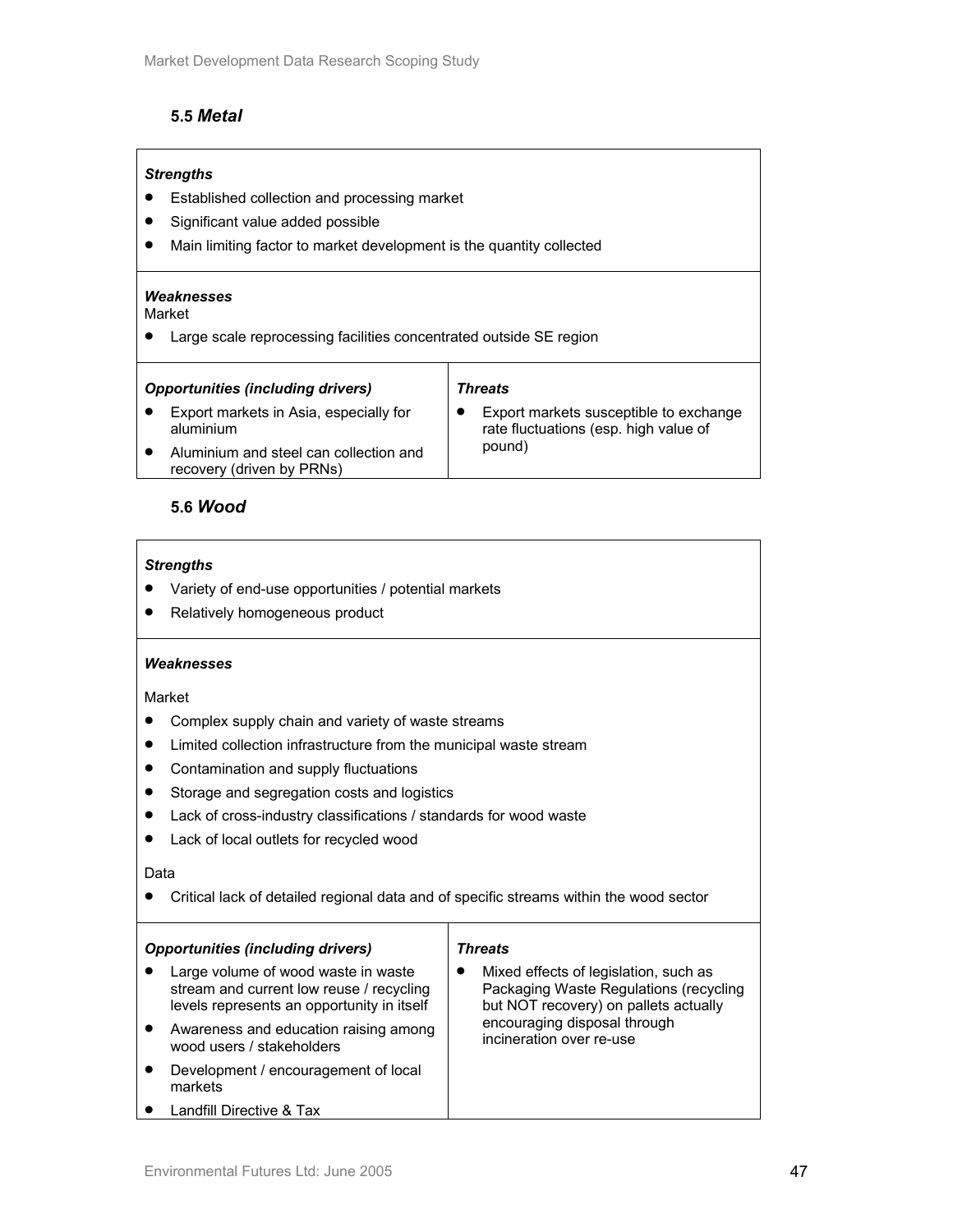# **5.7** *Organics*

| <b>Strengths</b><br>Considerable scope to increase green waste composting                        |                                                                                                    |  |  |  |  |
|--------------------------------------------------------------------------------------------------|----------------------------------------------------------------------------------------------------|--|--|--|--|
| Weaknesses                                                                                       |                                                                                                    |  |  |  |  |
| Market                                                                                           |                                                                                                    |  |  |  |  |
| Relatively low value products                                                                    |                                                                                                    |  |  |  |  |
| Transport costs relative to product value                                                        |                                                                                                    |  |  |  |  |
| Land / space requirements                                                                        |                                                                                                    |  |  |  |  |
| Data                                                                                             |                                                                                                    |  |  |  |  |
| Very limited data at regional level                                                              |                                                                                                    |  |  |  |  |
| <b>Opportunities (including drivers)</b>                                                         | <b>Threats</b>                                                                                     |  |  |  |  |
| Development of local suppliers networks<br>/ markets                                             | Legislative - Animal By-Products order<br>Difficulties in gaining planning permission<br>$\bullet$ |  |  |  |  |
| Potential large demand in organic<br>٠                                                           | for new sites                                                                                      |  |  |  |  |
| farming, horticultural, landscaping and<br>Perceptions of low quality<br>bio-remediation sectors |                                                                                                    |  |  |  |  |
| Phasing out of peat in larger garden / DIY<br>stores likely to increase demand for<br>compost    |                                                                                                    |  |  |  |  |
| EU Landfill Directive - expansion of<br>anaerobic digesters                                      |                                                                                                    |  |  |  |  |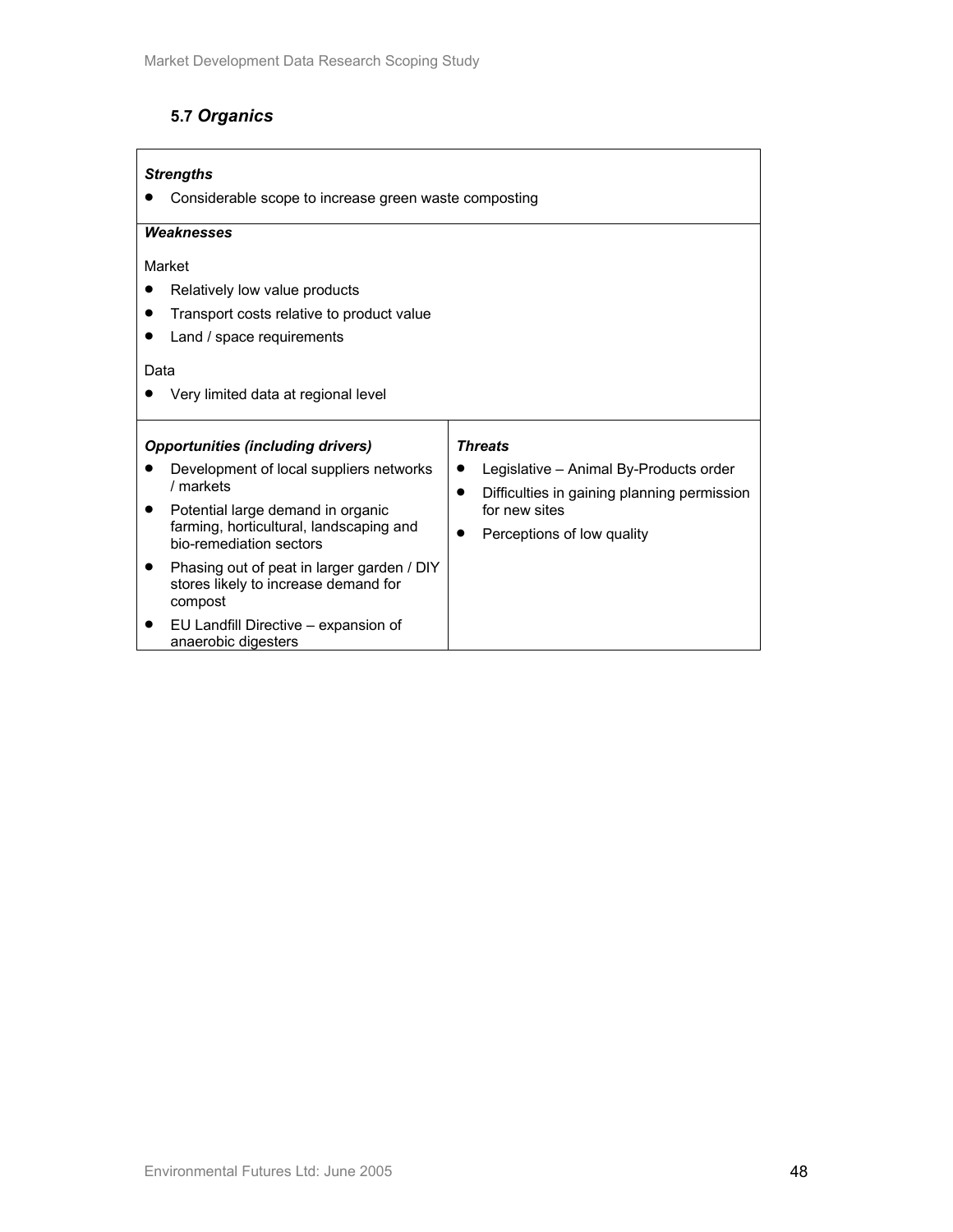## **5.8** *WEEE*

## *Strengths*

Market

• Established network / process among a number of charity and not-for-profit organisations involved in WEEE refurbishment

#### *Weaknesses*

Market

• Complexity of stream and reprocessing requirements

Data

• Very limited data at regional level and for individual streams within the WEEE sector

| <b>Opportunities (including drivers)</b> |                                                                                                         | <b>Threats</b>                                                                                                |  |  |  |
|------------------------------------------|---------------------------------------------------------------------------------------------------------|---------------------------------------------------------------------------------------------------------------|--|--|--|
|                                          | Legislation rising out of the WEEE<br>directive will lead to market opportunities<br>in the medium term | Uncertainty on timing of regulatory<br>change<br>Lower cost reprocessing possible in Asia<br>/ Eastern Europe |  |  |  |
|                                          | Opportunities in specific areas such as<br>CRTs and WEEE plastics                                       |                                                                                                               |  |  |  |
|                                          | Sub-regional need for dismantling,<br>disassembly and re-manufacturing<br>facilities                    |                                                                                                               |  |  |  |
|                                          | Export demand for used electrical<br>appliances                                                         |                                                                                                               |  |  |  |
|                                          | Refurbishment and disassembly of<br>WEEE is labour intensive                                            |                                                                                                               |  |  |  |
|                                          | High value / skill opportunities in design<br>and technology to develop easy to<br>recycle products     |                                                                                                               |  |  |  |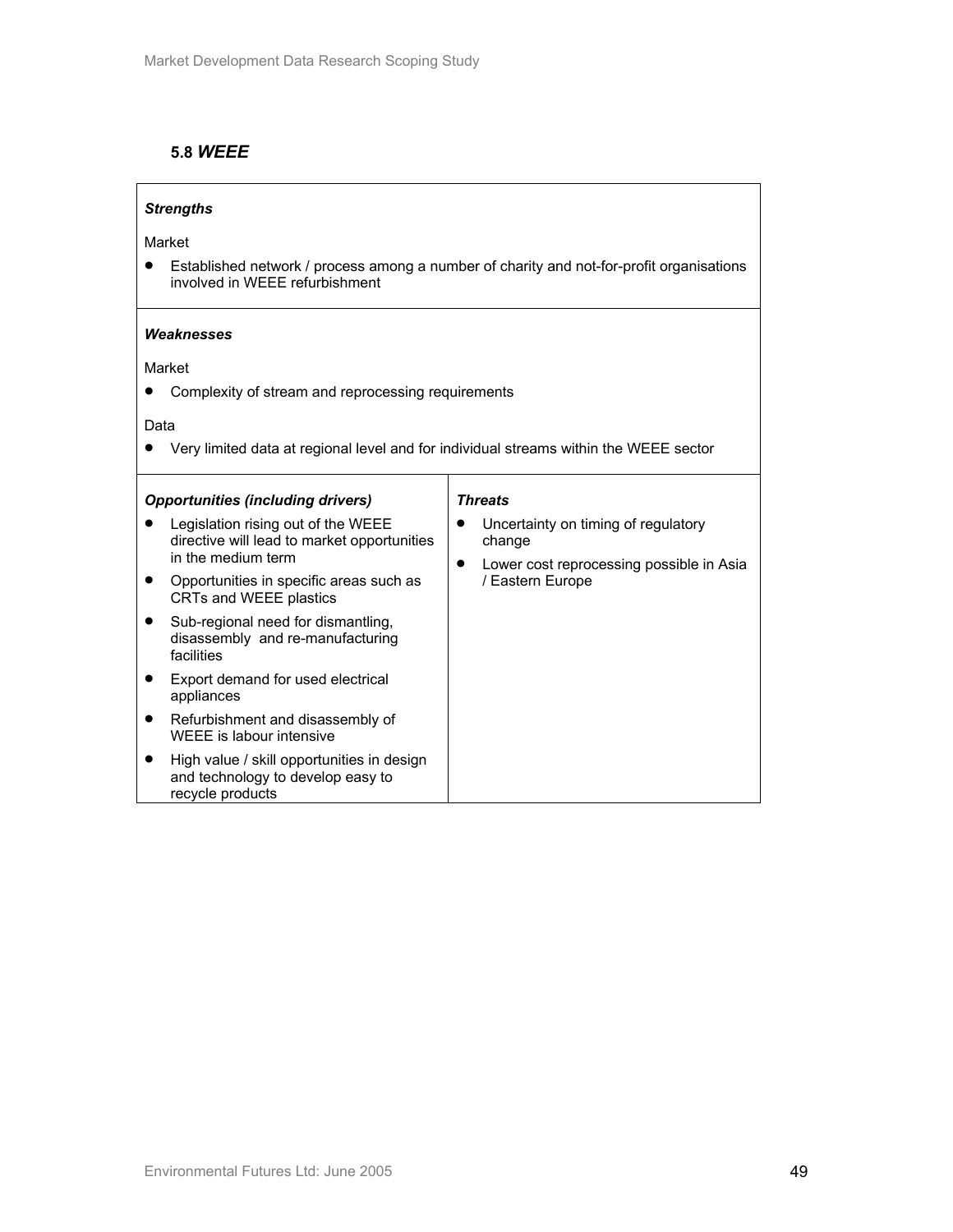## **5.9** *Tyres*

| <b>Strengths</b>                                                                                                            |                                                                                        |  |  |  |
|-----------------------------------------------------------------------------------------------------------------------------|----------------------------------------------------------------------------------------|--|--|--|
| Market                                                                                                                      |                                                                                        |  |  |  |
| Large and reliable regional supply due to nature of product                                                                 |                                                                                        |  |  |  |
| Predicted increases in road traffic would lead supply rising over time                                                      |                                                                                        |  |  |  |
| Weaknesses<br>Market                                                                                                        |                                                                                        |  |  |  |
| Logistics: costs of storage and transport                                                                                   |                                                                                        |  |  |  |
| Opportunities (drivers) will require new facilities within the Region                                                       |                                                                                        |  |  |  |
| Data                                                                                                                        |                                                                                        |  |  |  |
| Lack of regional and sub-regional data                                                                                      |                                                                                        |  |  |  |
| <b>Opportunities (including drivers)</b><br><b>Threats</b>                                                                  |                                                                                        |  |  |  |
| <b>FU Landfill Directive and related</b><br>regulations (landfill ban on whole tyres in<br>2003 and shredded tyres by 2006) | Current processing capacity shortfall<br>(threat – where capacity shifts<br>elsewhere) |  |  |  |
| ELV Directive will also increase recovery                                                                                   | Lack of extent infrastructure to handle                                                |  |  |  |
| large amounts of tyre waste<br>Current processing capacity shortfall<br>(opportunity)                                       |                                                                                        |  |  |  |
| Non-traditional end-uses emerging (e.g.<br>construction and road building)                                                  |                                                                                        |  |  |  |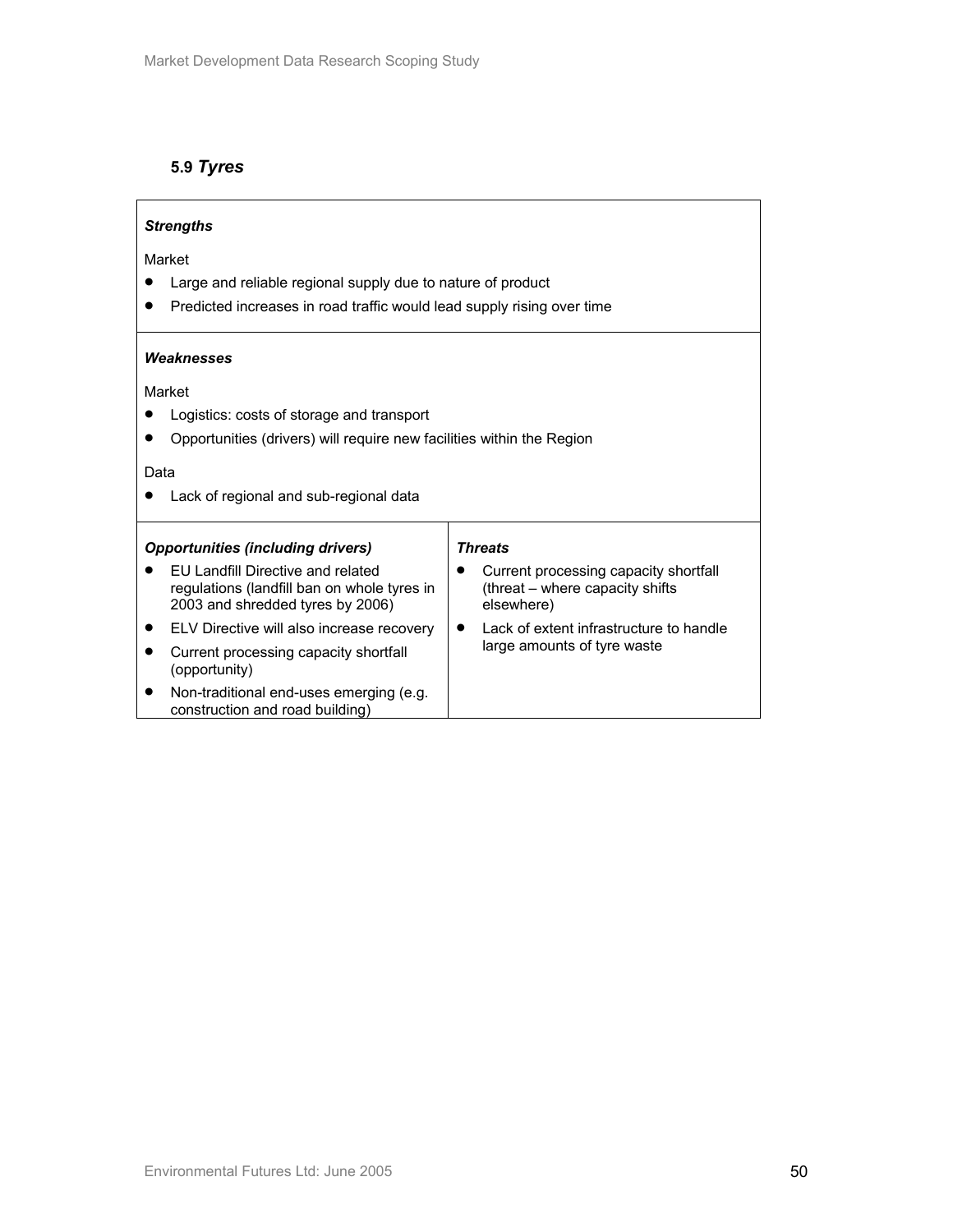# **6 Conclusions and Recommendations**

This scoping study has:

- Explored the data available for the South East on waste streams, current levels of recycling and reprocessing
- Identified the data needs of a range of stakeholders
- Assessed the economic costs and benefits of recycling
- Identified the strengths, weaknesses, opportunities of and threats to increased recycling in the Region

Gaps in this information have been identified and recommendations are made in this chapter concerning how to fill these gaps. A prioritisation exercise has been carried out as to the relative importance of the recommendations in terms of importance, urgency and scale (table 6.1).

## **6.1** *Information and data requirements*

One of the main aims of this scoping study is to determine what data are required to help businesses develop markets for recycled materials in the South East. From our research it seems that four categories of information are needed:

- the quantity and composition of recyclable waste streams;
- scale and mapping of current processing and re-processing capacity;
- the size of new and alternative markets;
- the cost of collecting and processing the material and the value of the markets.

Different data gaps occur for different waste streams. Composition analysis is needed for municipal waste while data on both quantities and composition is needed for the other waste streams, especially commercial and industrial waste. Some of this information is available but either not specifically for the South East, is out of date and/or includes insufficient detail. The Environment Agency is due to publish an update to the current (1999) Strategic Waste Management Survey in 2005. However it is unlikely to include sufficient detail for the purpose of identifying future waste markets.

To use national data as a proxy for the region it is necessary to establish if the national data represents the situation in the South East and if any variation is significant enough to make a difference to the waste streams. For example, if the average quantities of specific municipal waste components (e.g. PET bottles) in the South East are similar to the national average? This may not be the case due to differences in the average socio-economic structure of this region, compared with the national average, which has a strong relationship with waste arisings.

If there are sufficient regional composition studies, a statistical comparison between regional and national composition data could be undertaken. Alternatively detailed national data on the relationship between waste arisings and socio economic groups (Parfitt, 2002) could be applied to the socio-economic structure of the regional population. Regional local authorities need to be encouraged to carry out detailed surveys on the composition and quantities of the waste they collect and to provide cost data for collection and sorting.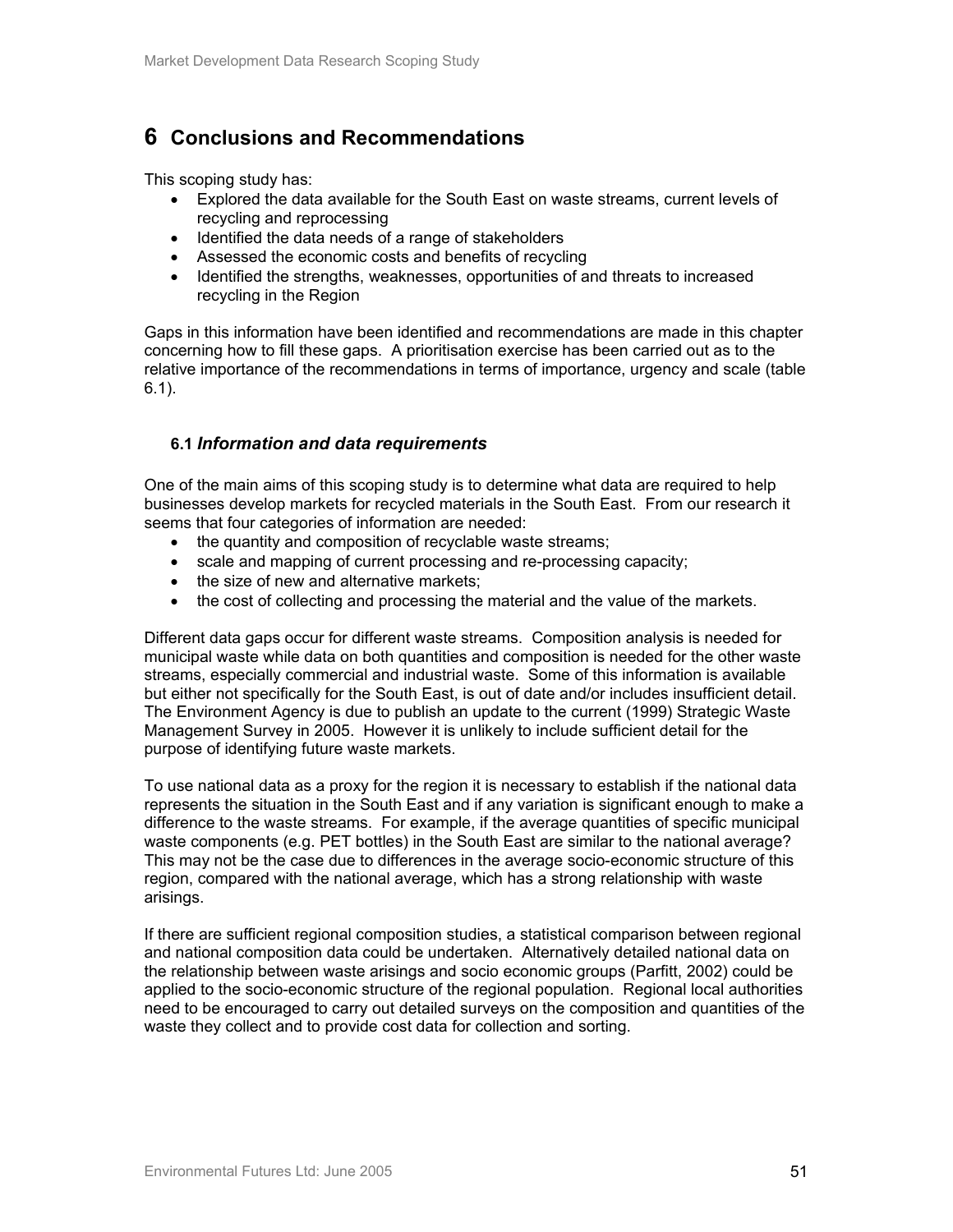Current regional and national data for commercial and business waste are based on a 1998/9 survey, so it is necessary to obtain primary data based on surveys, such as that currently being carried out by Oxfordshire County Council. It is important to ensure that the surveys include all types of businesses in the region, including construction and demolition firms, and that sufficiently detailed information is requested rather than broad categories such as 'paper and board'.

There are a number of waste management facilities in the Region but limited information is available on flows and capacity of these facilities. A regional mapping exercise to identify the scale and location of current waste management / reprocessing capacity could play a crucial role in the future strategic management and planning of market development. Identifying current gaps in capacity and facility provision would highlight potential market opportunities.

Recyclate reprocessing, markets and economics needs to be analysed through individual waste stream studies, i.e. looking at all three categories for one waste material such as 'plastics'. The materials with the most potential are clean, uncontaminated waste streams (offcuts from industry) or those that are collected separately (clear glass) or are easy to separate (Fe metal) or have a high value (aluminium cans). There is a strong demand for some low value materials (secondary aggregates) provided they have low levels of contamination or are used for low value recycling. Within a broad category of waste there are often waste products that are easy to collect and there is already a demand for (e.g. PET bottles) and items that are less easy to recycle (e.g. mixed plastics). Therefore it is important that any future market analysis includes all the different types of waste material within one category.

## **6.2** *Quick wins and specific materials based opportunities*

For some materials, such as steel, aluminium, glass and paper, large scale reprocessing is well established. In some instances the recycling system operates though a network of merchants that may undertake a sorting and initial processing stage before the waste is transported to the reprocessors or manufacturers. In some cases, however, councils have the opportunity to form groups and make contracts directly with, for example, the paper mills. This can lead to longer contracts and higher, more stable prices.

For many materials spare reprocessing capacity is available, although not usually within the region, and some materials (such as metals) are exported depending on the global market. However, initial processing stages are often located within the region and so still provide business opportunities in the South East. The demand for processing and reprocessing facilities will increase, particularly with the higher targets of the Packaging Directive.

Overall waste materials likely to have a higher economic return in the South East are:

- newspapers, high quality office paper and board
- municipal and commercial and industrial plastic bottles & commercial and industrial plastics.
- clear and amber glass
- aggregates
- metals

Materials that have potential but are currently more difficult to market include:

- mixed paper
- mixed plastics
- organics
- green glass
- wood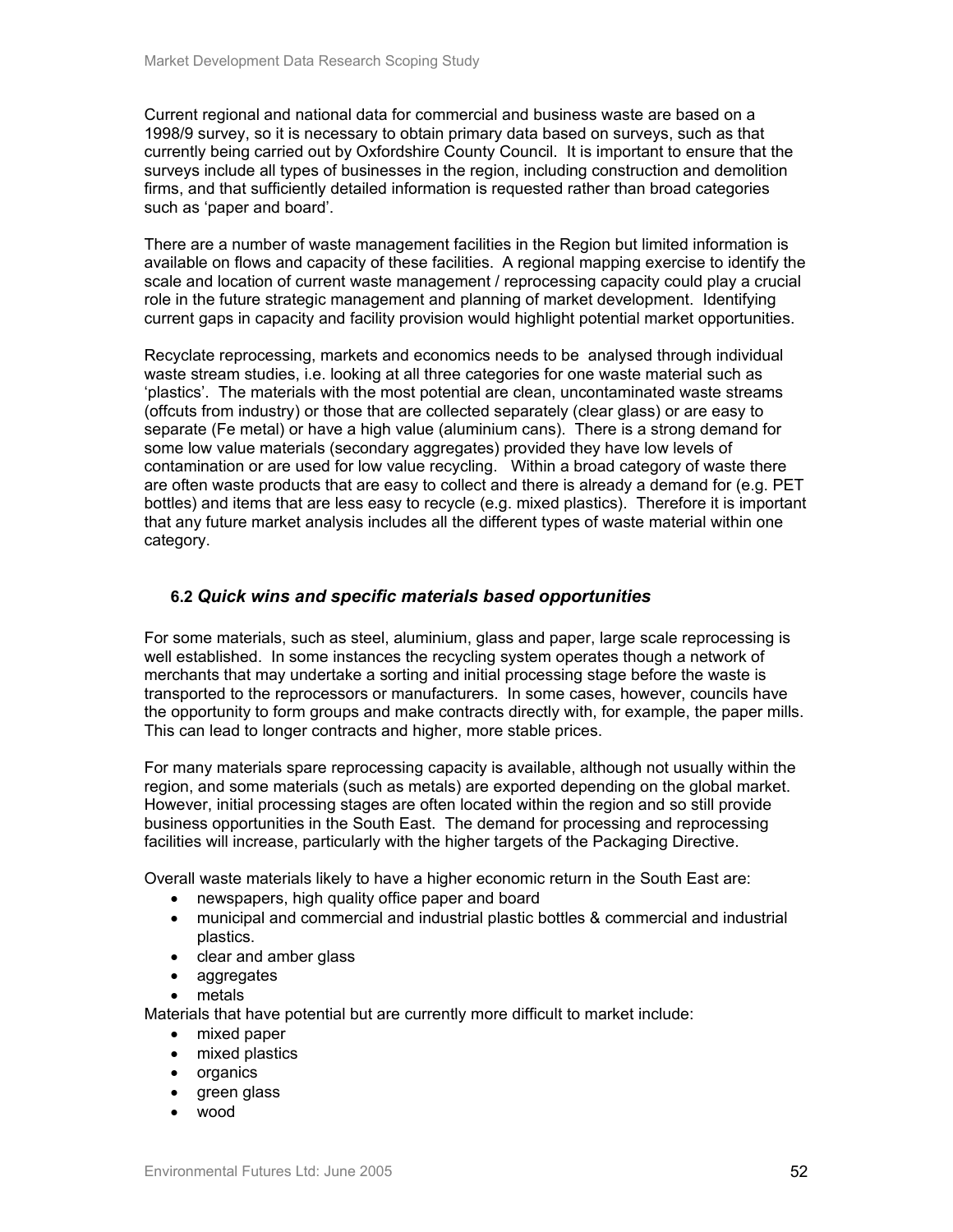Reprocessing and markets for Waste Electrical and Electronic Equipment (WEEE) and End of Life Vehicles (ELVs) may continue to develop commercially, and by community groups for WEEE, particularly as the legislation is adopted. However this needs careful monitored in case barriers to development occur in the South East. This is also the case for the management of farm plastics for which the legislation is currently being developed.

Existing estimates of employment creation related to recycling and reprocessing suggest that further developing regional capacity in paper, glass, plastics and metals could produce a significant net increase in employment for the region. Training opportunities, particularly for unskilled workers are likely to be linked to this employment.

## **6.3** *Communication of information*

Market intelligence is vital to support businesses wishing to enter or expand in the reprocessing sector. The identification of suppliers (of recyclate) and purchasers (of end product) was cited as a critical barrier to market potential in the Region. Equally information on the quality and quantities of recyclate is key in business decisions, and market uncertainties present a major obstacle.

Many companies in the reprocessing sector are relatively new or have traditionally specialised in specific reprocessing methods. Support for market expansion could be aided by providing specific sectors with clear information on the application of new and emerging technologies and the development of new products with market potential.

It has also been suggested that some waste management and recycling council staff, being focused on the collection of recyclate and the achievement of targets, lack knowledge about recyclate markets and more specially the need for well-sorted waste streams. The provision of seminar groups that include council staff, waste management companies involved in recycling and local reprocessors could both inform and stimulate new and improved recycling.

Seminars and/or information packs could also be provided to promote process and product R&D and providing access to information on innovations, new technologies and products. These could be material specific and provided in collaboration with organisations such as WRAP and/or trade associations such CIRIA.

A method of improving access to recyclate market information, and at the same time raising awareness, would be the establishment of a dedicated web site that would include up-to-date information on waste streams and processing/reprocessing facilities and markets. It would be important for the web site to be kept up to date and where possible to provide information on the quantities and composition of waste streams. Links could be provided to relevant reports and important web sites, such as the price information provided by Letsrecycle and the guide to waste legislation (NetRegs) provided by the Environment Agency (www.environment-agency.gov.uk/netregs/). The site could also include further information on the waste legislation aimed at the key reprocessing sectors in the South East, identifying any local opportunities.

## Remade Kent & Medway have a good web site (http://www.remade-

kentmedway.co.uk/remade/index.html) containing locations and contact details of reprocessors and some useful information on specific materials reprocessing. However for marketing and business development purposes much more detailed information is needed for the whole region.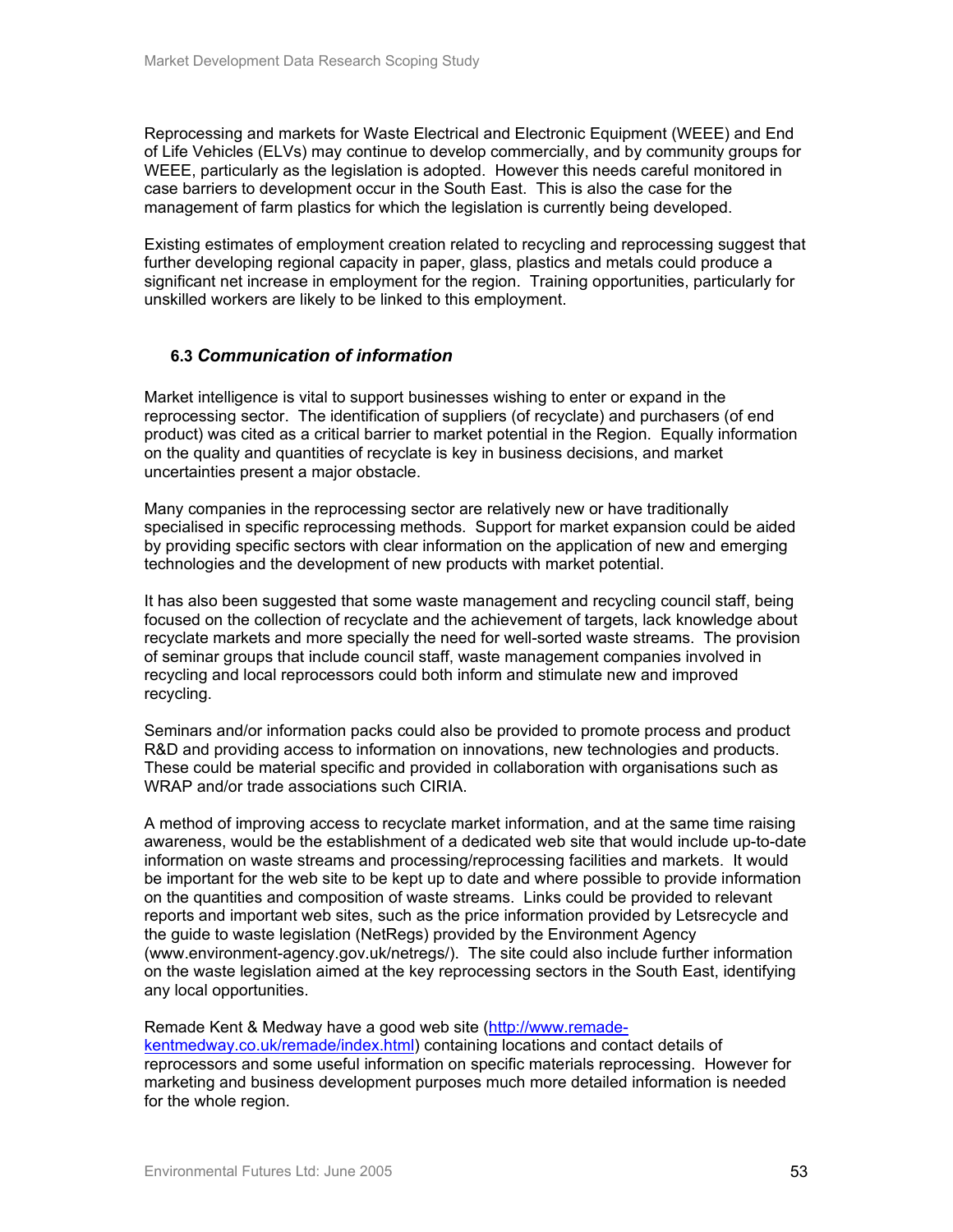The web site could be an output of a commissioned project to bring current reprocessing information together and work with regional and national partners to improve the 'resource' value of information and data sources.

There are already several web based waste exchanges sites for the region but most are under utilised or contain limited information in spite of well designed and structured interfaces / pages. This indicates that it is not sufficient just to create web sites, they also need effective promotion possibly using workshops or through demonstrations at conferences and trade events, and need to be maintained with up-to-date information and data.

An actively managed waste exchange is provided by the National Industrial Symbiosis Project (NISP) that also holds seminars and meetings to encourage the exchange and marketing of 'waste' materials. After a successful introduction in the Midlands and Humberside NISP is currently being 'rolled out' to other regions. SEEDA could usefully link up with NISP to encourage businesses to both minimise their waste and to identify new markets for their waste streams.

Improved communication can also help stimulate markets by changing attitudes towards recycled materials and products. All stakeholders noted that current perceptions of recyclate and recycled products being inferior to 'new' materials and products remain a barrier to expanding the market.

## **6.4** *Market development*

Strategic decisions will be required at the regional level as to the nature of the future reprocessing market for the South East. Some streams (such as WEEE) will necessarily be reprocessed largely in the Region, however for other streams (such as large scale glass reprocessing) the Region may realise more economic benefit from establishing consolidation, sorting and initial processing facilities, with the physical act of 'reprocessing' occurring outside the region. Value can be added to waste materials at a number of stages of the reprocessing cycle. Research into the benefits of specific stages for individual materials could assist SEEDA in its strategic planning for regional market development.

Legislation and planning factors have a considerable influence on the market in both positive and negative ways. While regulation such as the Packaging Regulations have supported and promoted the development of many markets, reprocessors were concerned that legislation and regulations often made the market uncertain and unpredictable, suggesting that the development of a user-friendly guide to current and emerging waste legislation may be of benefit.

SEEDA as the RDA also needs to consider carefully whether its role is to develop markets for materials that have the greatest economic value, even though the markets will develop commercially without any assistance, or whether they should be supporting waste streams that are less likely to develop through natural market forces due to their low economic value, low volume or high costs of recovery.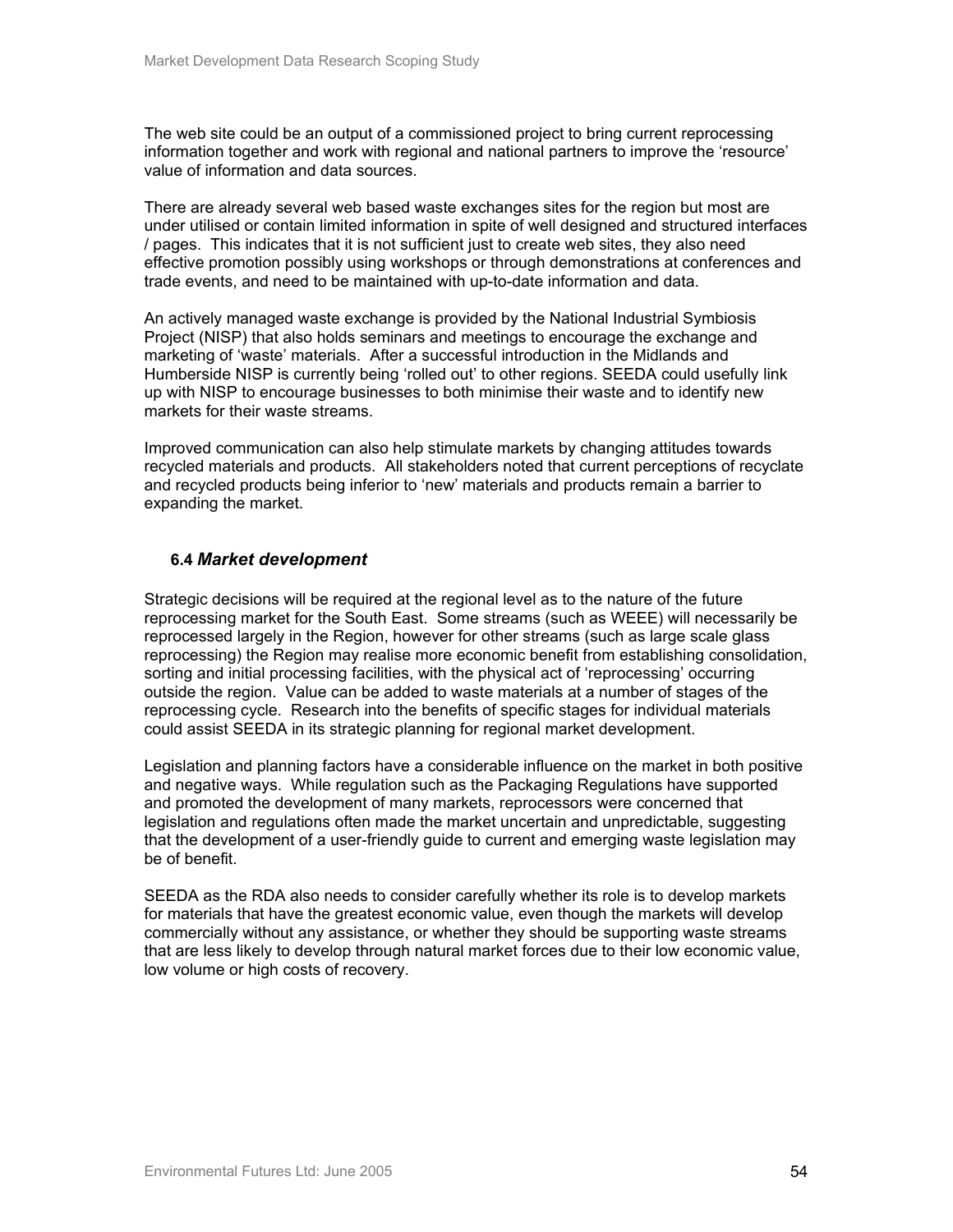## **6.5** *Further actions to support regional reprocessing capacity*

Green procurement of products was identified as a significant driver to increase markets for products made from secondary (recycled) materials. A public sector green procurement programme can play a key role in supporting the reprocessing sector in the South East. As part of the National Procurement Strategy for Local Government (2003), SEEDA may wish to work with local authorities and other agencies to co-ordinate such procurement initiatives and to ensure that they provide opportunities for local and regional businesses. Although not primarily focused on environmental issues or the use of recyclate in products and projects, the Strategy does call for the inclusion of "environmental requirements in the user needs and specification at the earliest stages of the procurement process." Such an approach is also a key element of the new UK Government Sustainable Development Strategy, Securing the Future (HM Government, 2005).

There may also be a role for SEEDA to assist in the procurement of contracts for the sale of larger quantities of recovered materials from several local authorities.

All stakeholders noted that planning for new waste facilities and sites is one of the key barriers to the further expansion of some reprocessing sectors in the region. A key opportunity (and challenge) for the Region is the localisation of reprocessing wherever possible. Co-ordinated local waste collection and recovery, recyclate supply, reprocessing and then demand for end products is a common sense model. However it is also one which remains elusive both for the UK and the Region.

Planning can also play a key role in encouraging industry to use recycled or re-used resources. In particular regional and local planning should consider a greater emphasis on sustainable construction practices. Combined with a co-ordinated procurement strategy such elements could help the Region realise a virtuous cycle of demand and supply of recycled material, encouraging and supporting markets while helping to change attitudes and behaviour.

## **6.6** *Prioritisation of recommendations*

The conclusions arrived at by this research have been considered in terms of recommended outcomes (needs) and processes (actions) by which the 'needs' could be addressed. They have then been prioritised according to their relative importance, urgency and scale by providing a comparative assessment of the actions identified through our research. The scores given here are based on the judgement of the authors in light of the data and literature assessment carried out and the results of stakeholder survey.

The **'importance'** or 'payoff, is based on the ease of addressing the issue, the potential for increasing recycling or market and likely contribution to the region's economy (and the likely cost of inaction). Scores:

- $1 =$ High
- **2** = Medium
- $3 = Low$

However, SEEDA also needs to consider:

- a) whether its role is to develop markets for materials that have the greatest economic value, even though the markets will develop commercially without any assistance; or
- b) whether they should be supporting waste streams that are less likely to develop through natural market forces due to their low economic value, low volume or high costs of recovery.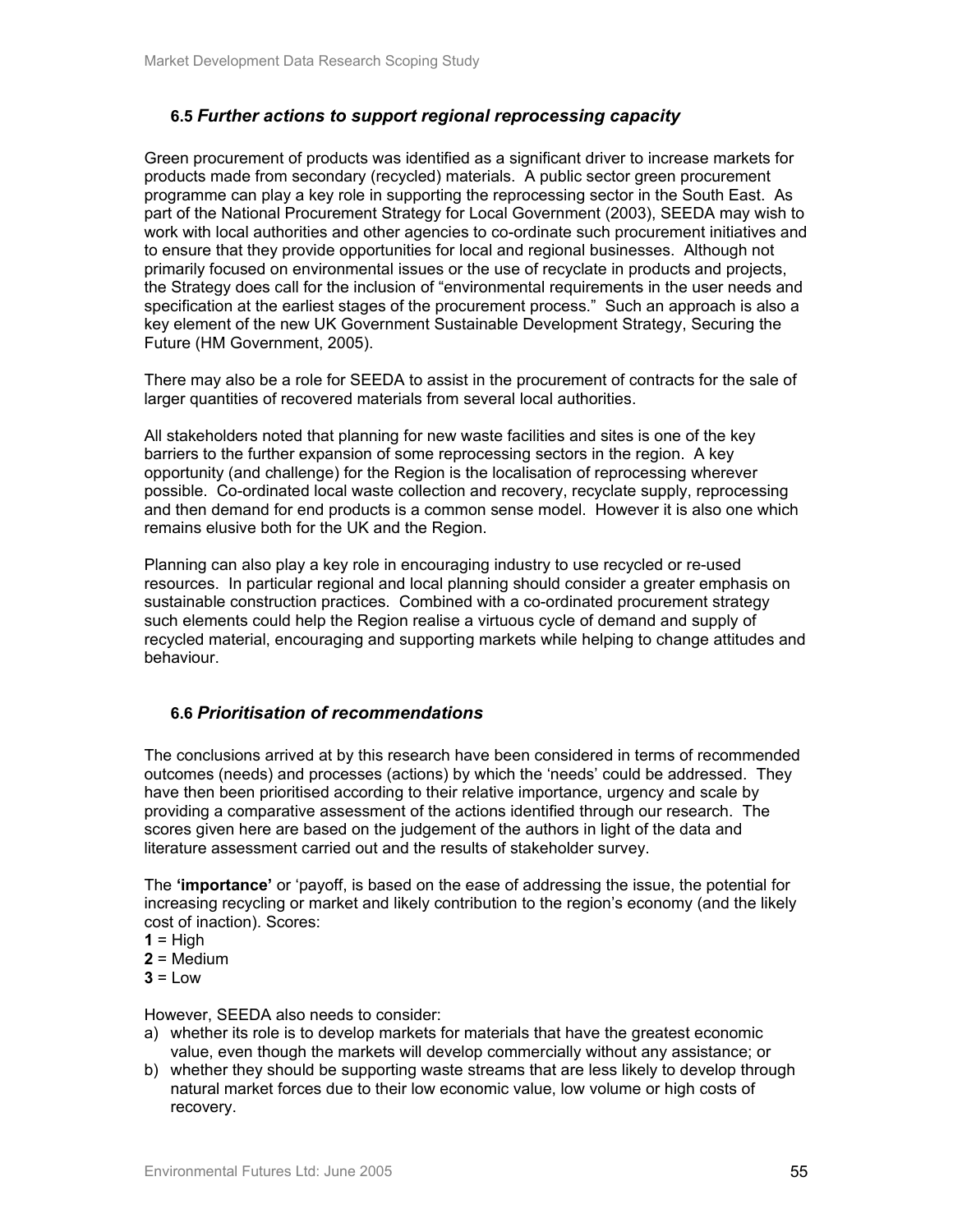The **'urgency'** addresses how critical is the issue in terms of current or imminent environmental, social and economic impacts and meeting new or emerging legislation. Scores:

 $A = High$ 

 $B = \text{Medium}$ 

 $C = Low$ 

### *'Scale'*

The 'scale' identifies whether the issue or action can be effectively addressed at the regional or sub-regional scale, or if it is a National issue (i.e. that SEEDA should work with stakeholders / partners to achieve / influence). Categories (can be combination)

**L** = Local (sub-regional)

**R** = Regional

**N** = National

|  | Table 6.1 Prioritisation of recommendations |
|--|---------------------------------------------|
|--|---------------------------------------------|

| <b>Needs</b><br><b>Actions</b>                                                                                                                                                            |                                                                                                                                                                                                                                     | <b>Prioritisation</b> |              |                |  |
|-------------------------------------------------------------------------------------------------------------------------------------------------------------------------------------------|-------------------------------------------------------------------------------------------------------------------------------------------------------------------------------------------------------------------------------------|-----------------------|--------------|----------------|--|
| 1. Data and information gaps                                                                                                                                                              |                                                                                                                                                                                                                                     | Importance            | Urgency      | <b>Scope</b>   |  |
| <b>Waste composition &amp;</b><br>quantities<br>Identify opportunities for<br>recycling by obtaining<br>current data on the<br>quantity and composition<br>of recyclable waste<br>streams | Municipal waste survey: SEEDA<br>to work with local authorities to<br>initiate waste surveys to gather<br>composition data on municipal<br>waste.                                                                                   | (1,2,3)               | (A,B,C)<br>А | (L,R,N)<br>R/L |  |
|                                                                                                                                                                                           | Waste survey of C&I and C&D<br>businesses to collect data on<br>quantities and composition                                                                                                                                          | 1                     | A            | R/L            |  |
| Establish if national data<br>represents the situation in<br>the South East and if any<br>variation is significant                                                                        | Statistical comparison between<br>regional and national<br>composition data                                                                                                                                                         | $\overline{2}$        | B            | R              |  |
| enough to make a<br>difference to the waste<br>streams                                                                                                                                    | Socio-economic analysis of<br>municipal waste arisings                                                                                                                                                                              | $\overline{2}$        | $\mathsf{C}$ | R              |  |
| Determine the<br>processing and re-<br>processing capacity of<br>the region                                                                                                               | A regional mapping exercise to<br>identify the scale and location of<br>current and planned<br>reprocessing capacity This could<br>be undertaken as one project or<br>as part of the material specific<br>studies identified below. | 1                     | A            | R              |  |
| Develop markets for<br>recyclate and processed<br>waste materials.<br>Especially materials likely<br>to have higher economic<br>return (refer to chapter 4)                               | Material specific market studies<br>to include current and future<br>reprocessing, markets and<br>economics.                                                                                                                        | 1                     | A            | R              |  |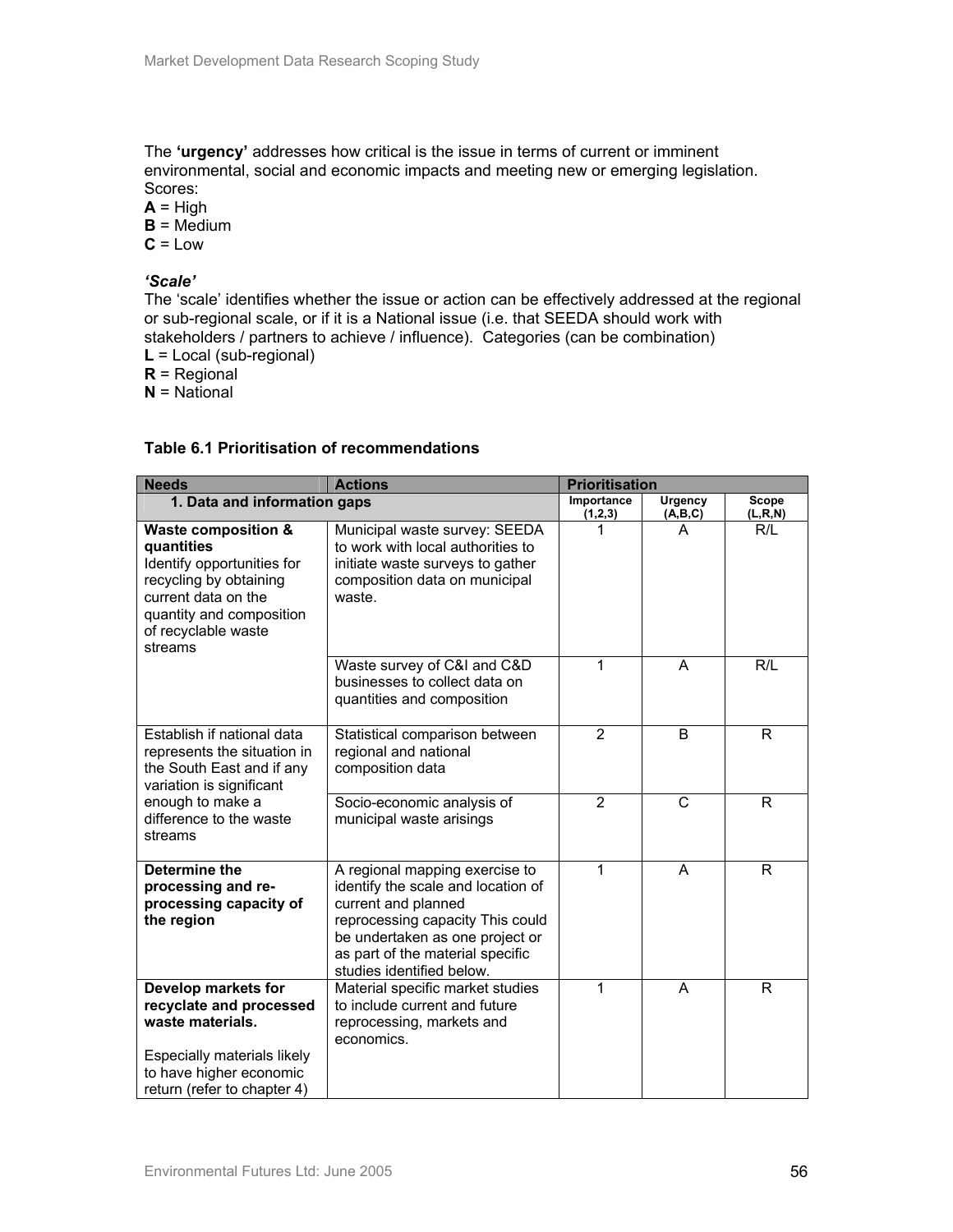| <b>Needs</b>                                                                                                                                                                                             | <b>Actions</b>                                                                                                                                                              | <b>Prioritisation</b> |              |     |
|----------------------------------------------------------------------------------------------------------------------------------------------------------------------------------------------------------|-----------------------------------------------------------------------------------------------------------------------------------------------------------------------------|-----------------------|--------------|-----|
| Develop markets for<br>potential but more difficult<br>recyclate.                                                                                                                                        | Focus, through research and<br>market studies (as above) on<br>identifying and removing barriers<br>to development in SE                                                    |                       | A            | R   |
| Economics.<br>Establish cost of collecting<br>and sorting municipal<br>recyclate and monitoring<br>the value of the markets                                                                              | Local authorities encouraged to<br>provide cost data on waste<br>collection and sorting, and the<br>current sale prices.                                                    | 1                     | A            | R/L |
| 2. Other market support actions                                                                                                                                                                          |                                                                                                                                                                             |                       |              |     |
| <b>Stabilise markets</b>                                                                                                                                                                                 | Encourage local authorities and<br>businesses to form groups and<br>make contracts directly with large<br>scale reprocessors.                                               | 1                     | B            | R   |
| <b>Identify and monitor</b><br>potential markets                                                                                                                                                         | Monitor markets for WEEE, ELVs<br>and farm plastics particularly as<br>new legislation is adopted.                                                                          | $\overline{2}$        | B            | R   |
| <b>Localise the recycling</b><br>process where possible:<br>Develop local<br>reprocessing facilities and<br>markets.                                                                                     | Work with regional partners to<br>develop a region wide green<br>procurement programme to<br>stimulate regional business<br>development                                     | 1                     | A            | R/L |
|                                                                                                                                                                                                          | Regional and local planning<br>should consider a greater<br>emphasis on sustainable<br>construction practices.                                                              | $\overline{2}$        | B            | R/L |
| <b>Optimise the economic</b><br>benefits from<br>reprocessing. Identify<br>the optimal geographic<br>location for large scale<br>reprocessing within or<br>outside region.                               | This could be undertaken as part<br>of the specific materials analyses<br>identified above.                                                                                 | 1                     | A            | R/N |
| 3. Other research priorities                                                                                                                                                                             |                                                                                                                                                                             |                       |              |     |
| <b>Regional training and</b><br>employment creation:                                                                                                                                                     | Monitor the training and<br>employment opportunities<br>generated by increased recycling<br>and reprocessing in the region.                                                 | 3                     | $\mathsf{C}$ | R   |
|                                                                                                                                                                                                          | The development of a user-<br>friendly guide to current and<br>emerging waste legislation.                                                                                  | 3                     | C            | R/N |
| 4. Communication of information                                                                                                                                                                          |                                                                                                                                                                             |                       |              |     |
| Support market<br>development by providing<br>information on the quality<br>and quantities of recyclate<br>and marketing<br>opportunities. Plus provide<br>opportunities for exchange<br>of information. | Co-ordinate seminars for council<br>staff, waste management<br>companies & businesses<br>involved in recycling and<br>reprocessing. Ensure<br>opportunities for discussions | 1                     | A            | R   |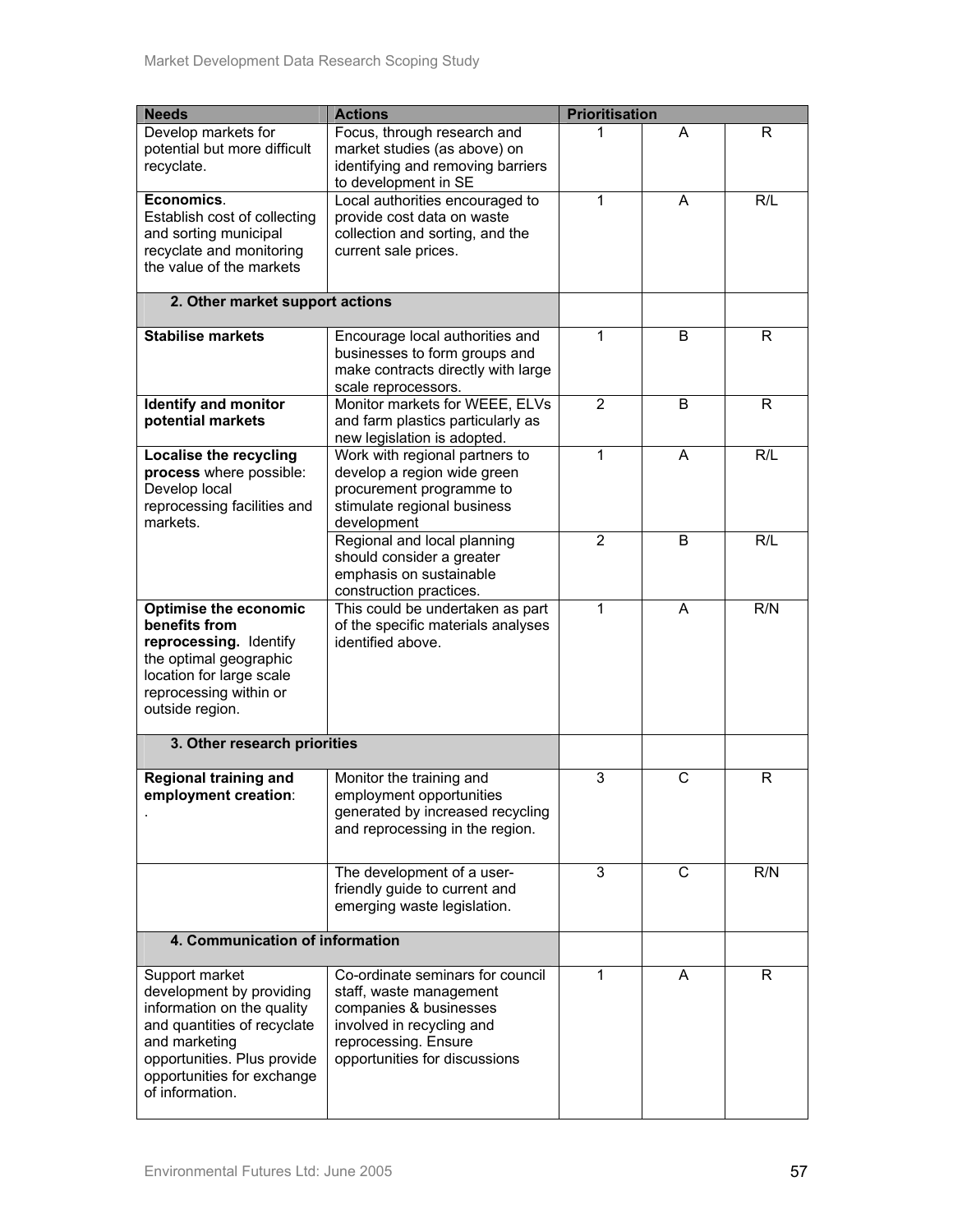| <b>Needs</b>                                                                                                                                                           | <b>Actions</b>                                                                                                                                                                                                                                | <b>Prioritisation</b> |   |   |
|------------------------------------------------------------------------------------------------------------------------------------------------------------------------|-----------------------------------------------------------------------------------------------------------------------------------------------------------------------------------------------------------------------------------------------|-----------------------|---|---|
| Provide material specific<br>information on markets.<br>emerging technologies<br>and the development of<br>new products                                                | Organise material specific<br>seminars to promote process<br>and product R&D and<br>information on innovations, new<br>technologies and products.<br>These could be provided in<br>collaboration with organisations<br>such as WRAP or CIRIA. |                       | B | R |
| Provide an effective<br>means of providing current<br>information on waste<br>streams, recyclate,<br>processors and<br>reprocessors, markets and<br>R&D opportunities. | Establishment of a dedicated<br>web site that is regularly<br>monitored and kept up to date.                                                                                                                                                  | 2                     | A | R |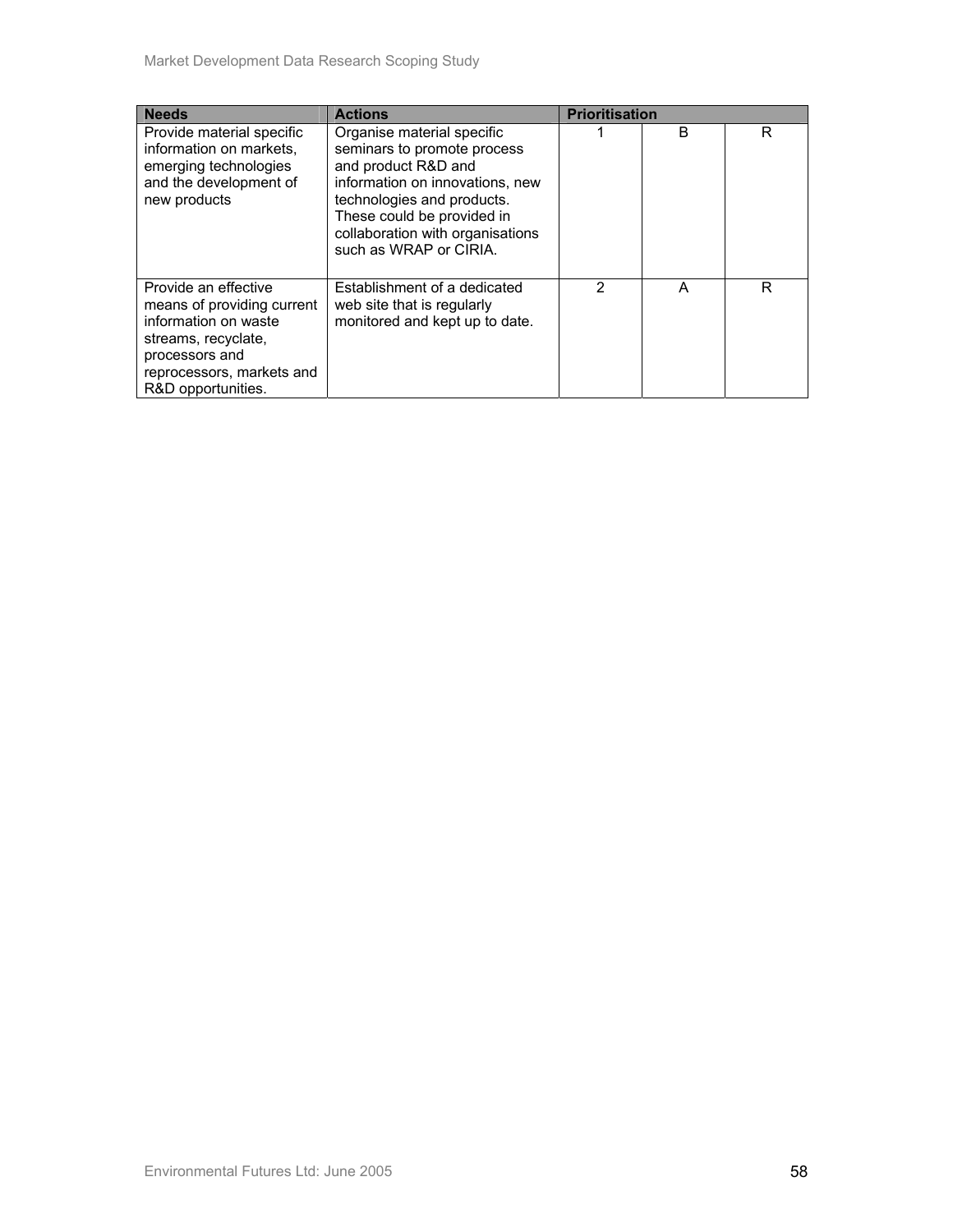# **References**

- AF-QPS & NLK Associates (2002) UK paper mills: review of current recycled paper usage. WRAP, Banbury, UK.
- Aluminium Can Recycling Association (2001) Aluminium can recycling 1989-2001. Table 16, E-digest Statistics, Waste and Recycling.

APT Environmental (2002) A demonstration project to increase the use of recycled resources, in construction, in the Greater Nottingham area. www.apt-env.org.

- Arthur D. Little (2004) Assessment of the demand for green waste compost in the UK landscaping industry, WRAP, Banbury, UK.
- BFM & BRE (2004) Evaluation of the market development potential of the waste wood and wood products reclamation and reuse sector. WRAP, Banbury, UK.
- Biffa (2002) Future Perfect, Biffa Services Ltd.
- Defra (2003) e-Digest of Environmental Statistics,

http://www.defra.gov.uk/environment/statistics/waste/index.htm

Defra (2003) Municipal Waste Management Survey 2002-03, ONS and Defra, 2003

Defra  $(2003^2)$  Packaging waste recovery and recycling targets for 2004-2008, information bulletin.

Defra (2004) Agricultural waste regulations, a consultation paper.

Defra  $(2004^2)$  Agricultural waste regulations: a consultation paper. Summary for farmers and growers. Defra (2005) ELV Guidance Notes, online:

http://www.defra.gov.uk/environment/waste/topics/elvehicledir.htm

DETR (1999) A way with waste, HMSO.

DTI (2001) Wood Recycling Factsheet, http://www.dti.gov.uk/sustainability/downloads/wood.pdf

DTI (2001) Tyre Recycling Factsheet, DTI, January 2001

EcoSys (2000) Taking Stock – Managing our Impact. An Ecological Footprint for the South East Region. Supported by Biffaward and SEEDA.

Environment Agency ELV Directive website (http://www.environment-

agency.gov.uk/business/444217/444663/591015/?version=1&lang=\_e#)

Envrionment Agency, WEEE Directive web page (http://www.environment-

agency.gov.uk/business/444217/444663/602520/?version=1&lang=e#)

Environment Agency (1999) EA National Waste Production Survey. Defra e-Digest of Environmental Statistics.

Environment Agency (2000) Strategic waste assessment 2000 South East, WRc, Swindon.

Enviros (2004) Recycled glass market study & standards review –2004 update. WRAP, Banbury, UK Enviros (2003) Survey of applications, markets & growth opportunities for recycled plastics in the UK, WRAP, Banbury, UK

Enviros (2002) Potential Markets for Waste Electronic and Electrical Equipment (WEEE), Enviros and the Environment Agency for Remade London, June 2002

Enviros (1999) Developing markets for recylable materials in Scotland: a prioritisation study. Enviros Services.

Environmental Resources Management (ERM) (2002) Textile Recycling, Department of Trade & Industry.

EXCELAR Ltd (2002) Wood Market Study – Municipal wood waste arisings, Excelar Ltd for WRAP, December 2002

Forestry Commission (2004) Forestry Facts and Figures 2004, ONS, 2004

Hampshire County Council (2005) More from Less – How to Make Better Use of Hampshire's Material Resources, Draft February 2005

- HM Government (2005) Securing the Future, Delivering UK Sustainable Development Strategy, March 2005
- Hogg (2002) The legislative-driven economic framework promoting MSW recycling in the UK. Final report to the NRWF, Eunomia OBID.

Hummel, J. (2002) Collection cost projections Prepared for Strategy Unit, Cabinet Office, Eco Alternatives.

Hummel, J. (2004) Evaluation of the costs and benefits of collecting metal packaging in multi-material kerbside collection, Eco Alternatives Ltd, DTI.

Hurley, J.W., McGrath,C., Fletcher, S.L. & Bowes, H.M. (2001) Deconstruction and reuse of construction materials. BR418. CRC Ltd, London.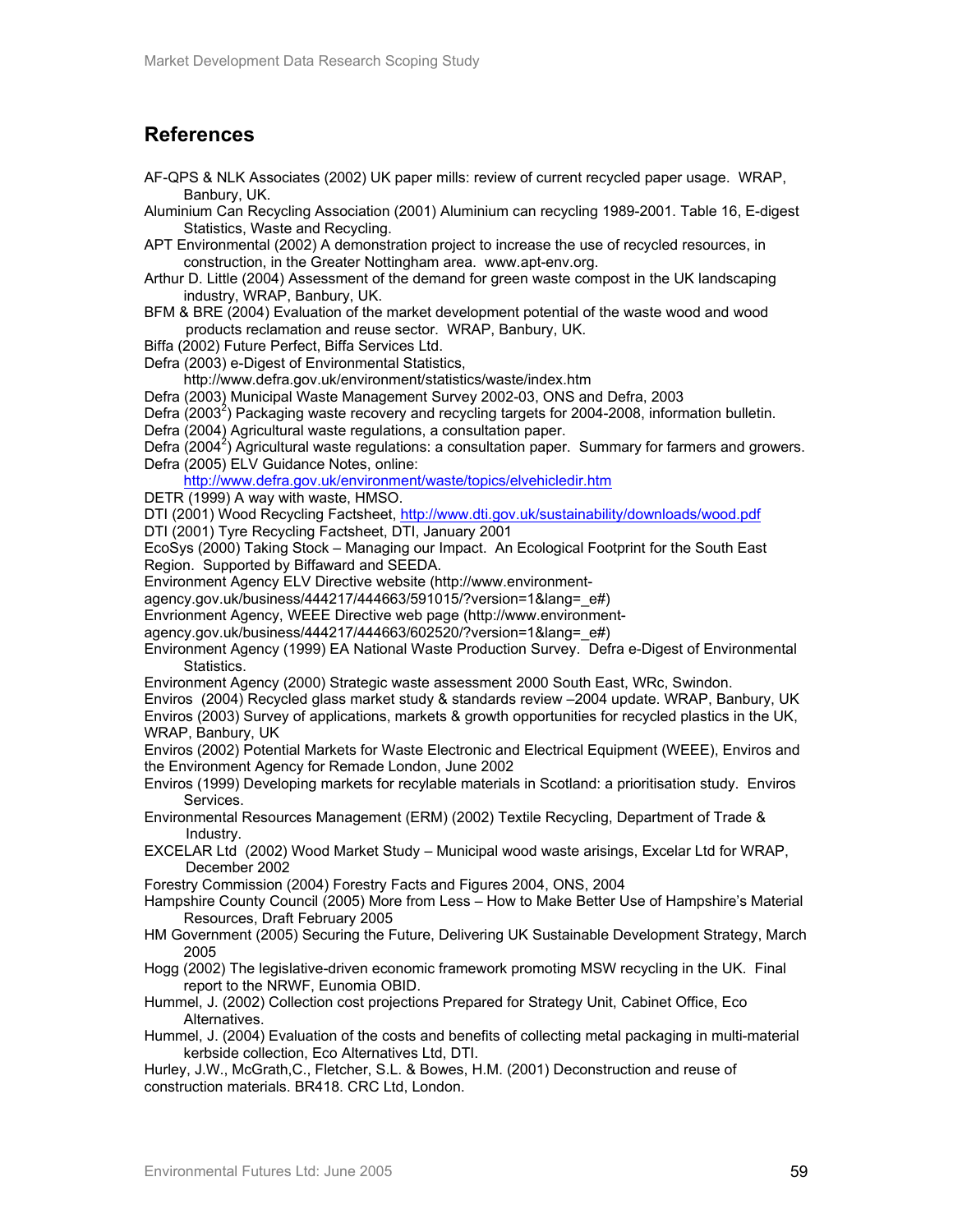ICER (2005) Status Report on Waste Electrical and Electronic Equipment in the UK, Interim Report January 2005.

Lets Recycle (2005) www.letsrecycle.com/index

Letsrecycle (2005) Prices of material waste streams. www.letsrecycle.com/prices.

London Development Agency (2003) Green Alchemy Turning Green to Gold: Creating Resource from London's Waste

London Remade (2002) Estimating Job Creation from Recycling and Reprocessing

Magin (2001) An introduction to wood waste in the UK, Dr G. Magin, Fauna and Flora International, Cambridge

Marcus Hodges Environmental Ltd (2001) Towards sustainable agricultural waste, Resource Recovery, Environment Agency.

NAPD (2005) www.napd.co.uk

National Procurement Strategy for Local Government (2003) ODPM www.odpm.gov.uk/ stellent/groups/odpm\_localgov/documents/divisionhomepage/029685.hcsp

Northants (2002) Waste management strategy.

ODPM (2002) Survey of arisings and use of construction and demolition waste as aggregate in England and Wales, 2001. www.planning.odpm.gov.uk/material

Ogilvie, S.M. & Poll, A.J. (2002) Developing markets for recycled materials, AEA Technology. DTI, London.

Online Resource, sponsored by the Government Offices for the South East, London and Eastern Regions, Friends of the Earth, the Environment Agency and BRE. www.recycle.mcmail.com

Organic Resource Agency Ltd, Soil Association Producer Services Department, Henry Doubleday Research Association & Elm Farm Research Centre (2004) UK market assessment for composted materials in organic farming, WRAP, Banbury, UK.

Parfitt, J. (2002) Analysis of household waste composition and factors driving waste increases. WRAP, Banbury, UK.

Paul Waller & Goldenbrown Consulting (2003) Compost and growing media manufacturing in the UK, opportunities for the use of composted materials, WRAP, Banbury, UK.

PPIC (2004) Pulp and paper Information Centre, Confederation of Paper Industries. www.ppic.org.uk. Project Integra (2004) Press release: It's not rubbish – this is how it is recycled in Hampshire.

Recoup Website: http://www.recoup.co.uk

Recoup (2003) Plastics recycling in Scotland; an outline of the current infrastructure and potential for plastic bottle recycling in Scotland. Remade Scotland.

Recoup (2003<sup>2</sup>) Cost-effective collection of plastic bottles, fact sheet.

Recoup (2004) UK plastic bottle recycling survey. WRAP, Banbury, UK.

Recycle Wood (2005) wood information service from WRAP, http://www.recyclewood.org.uk

Remade Kent & Medway (2004) Pioneering new markets for recyclable materials

Remade Scotland (2000) Barriers to the use of recovered paper and alternative markets.

Remade Scotland (2003) Glass recycling handbook; assessment of available technology,

Remade Scotland (2004) Wood Waste Arisings in Scotland – Assessment of available data on wood waste arisings in Scotland, May 2004

Reward (2001) Regional and Welsh Appraisal of Resource Productivity and Development: Key Industrial Environmental Pressures – Waste Arisings

Scottish Executive (2004) Consulation paper on producer responsibility for non-packaging waste agricultural plastics. www.scotland.gov.uk/consultations/environment/nwapc-04.asp

SEERA (2004) Proposed alterations to Regional Planning Guidance: Regional Waste Management Strategy – No Time To Waste, March 2004

Smith, R.A., Kersey, J.R. & Griffiths, P. (2002) The construction industry mass balance: resource use, wastes and emissions. Viridis Report VR4, Crowthorne, TLR Ltd.

Steel Construction Institute (2004) R&D promoting recycled paper (cellulose) insulants in metallic/modular construction projects, interim report 3. WRAP, Banbury.

Symonds Group (2002) Survey of arisings and use of construction and demolition waste 2001.

Symonds Group (2004) The impacts of planning controls on recycled and secondary aggregates, WRAP, Banbury, UK.

TRL (2003) Data Required to Monitor Compliance with the ELV Directive, report for Defra, Kollamthodi, A B Hird, L Elghali, K Johnstone, M Wayman, and V McColl

A N (TRL Limited), TRL 2003

UTWG (2004) Sixth Report Of The Used Tyre Working Group (August 2001 – July 2003) UTWG (2001) Used Tyre Working Group Statistics Summary 2001. Available at http://www.tyredisposal.co.uk/reports.asp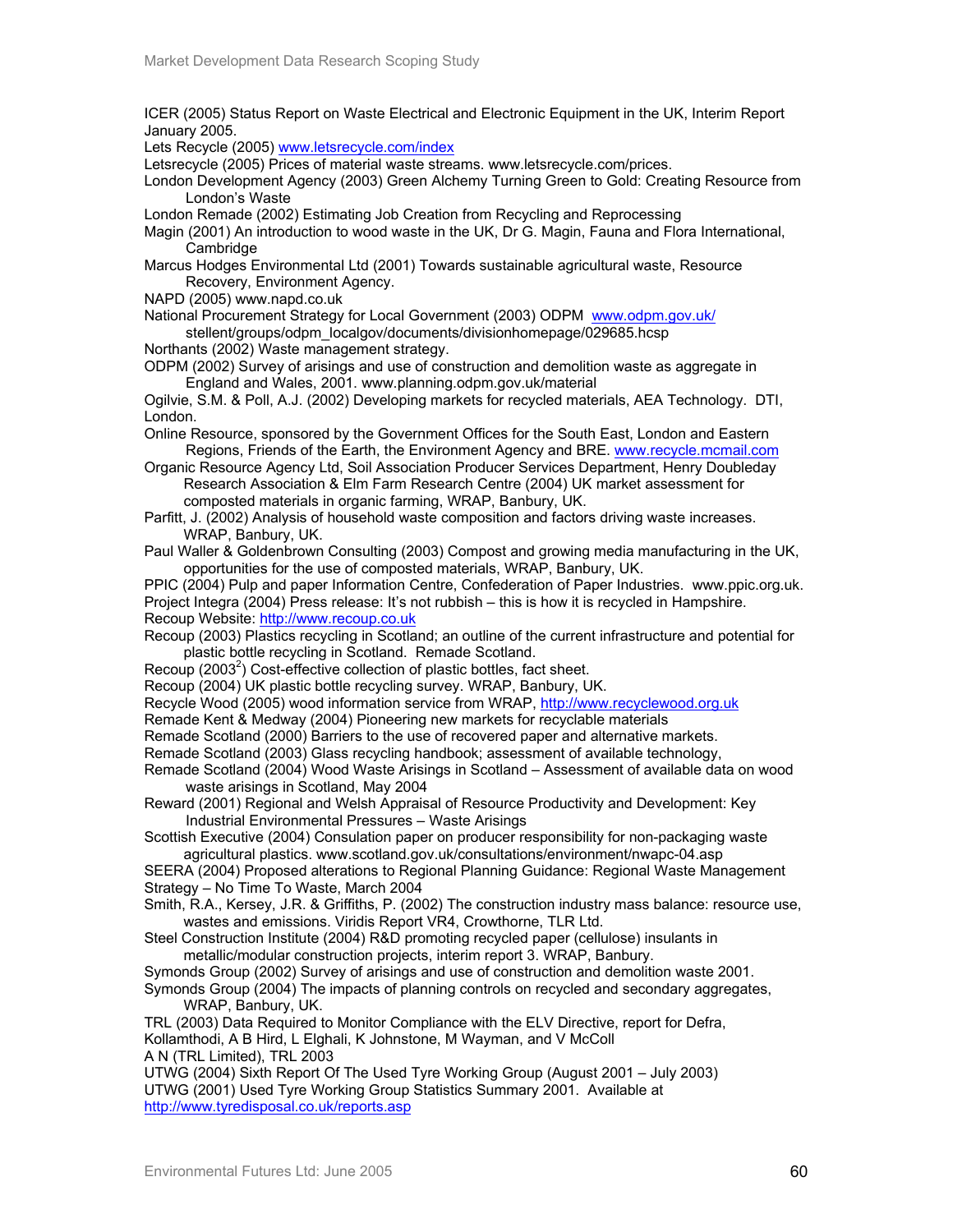- Viridis (2003<sup>2</sup>) A strategy for construction, demolition and excavation waste as recycled aggregates, WRAP, Banbury, UK.
- Viridis (2003) Estimated waste arisings in the South East Region, SEEDA, Guildford.

Waste Book (2005) The Wastebook recycling and waste management guide:

Waste Management Paper 25, HMSO

Waste online (2004) Metals – aluminium and steel recycling.

www.wasteonline.org.uk/resources/informationsheets/metals.

Waste Online, ELV Information Sheet,

http://www.wasteonline.org.uk/resources/InformationSheets/vehicle.htm

- Waste Watch (1999) Jobs From Waste
- Waste Watch (2003) Plastics in the UK Economy
- WRAP (2002) Wood Market Study Municipal wood waste arisings, Excelar Ltd for WRAP, December 2002
- WRAP (2003) Assessment of quality arising from existing paper collection methods against European Recovered Paper Grades listed in BS EN 643. Waste & Resources Action Programme, Banbury, UK.

WRAP (2004) Stakeholder update: paper, WRAP, Banbury, UK.

- WRAP (2004<sup>2</sup>) Stakeholder update: aggregates, WRAP, Banbury, UK
- WRAP (2004<sup>3</sup>) Specifying recycled in local authority contracts for highways maintenance: good practice. WRAP, Banbury.

www.remade-kentmedway.co.uk/remade/docs/materials/paper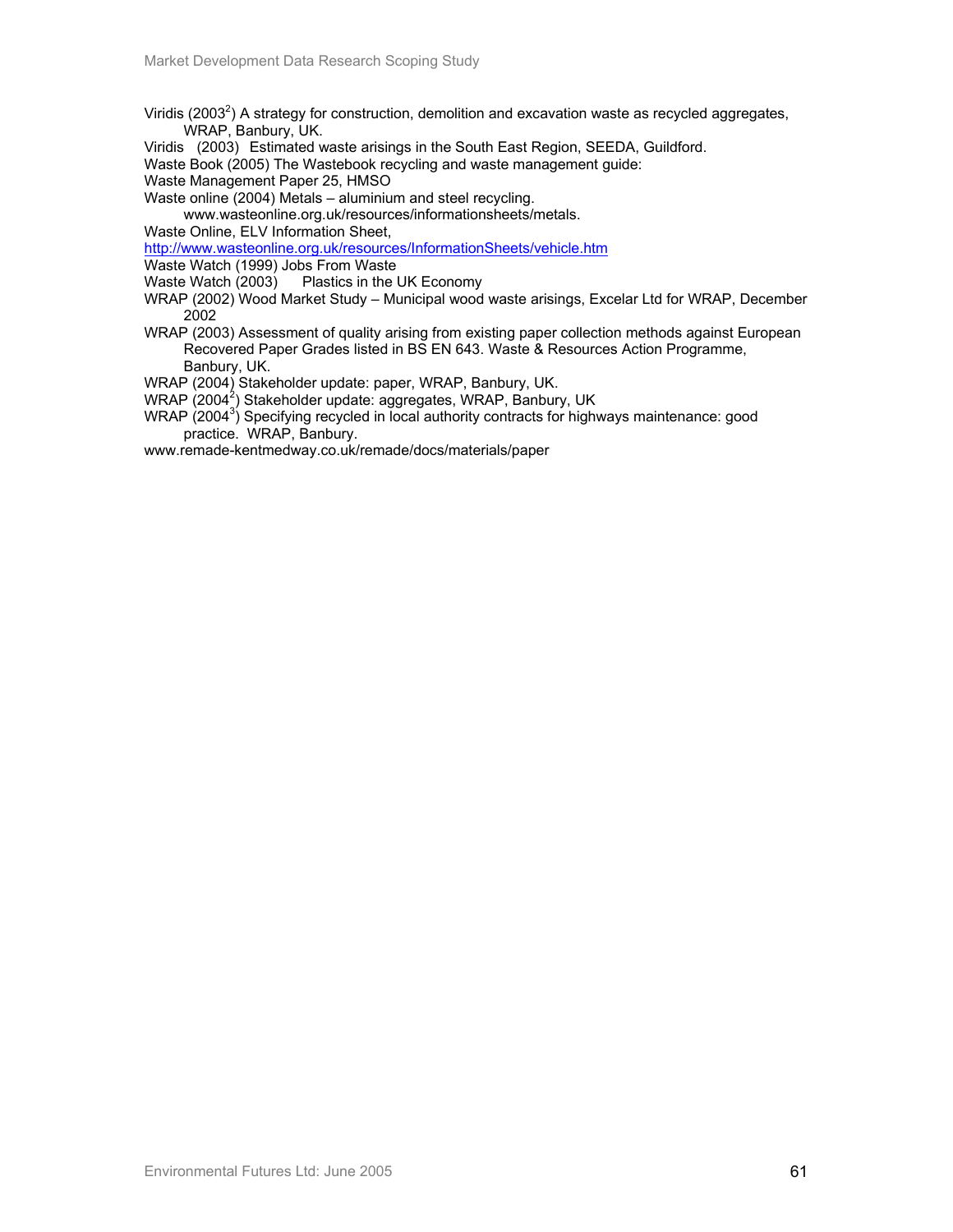# **Appendix 1 – Priority Waste Streams: Data and Market Review**

## **1.1** *Waste arisings in the South East*

The opportunities that arise from the reprocessing of waste depend on the quantities in the various waste streams, levels of segregation, contamination and availability.

The lack of sufficient measurement of the quantities of waste produced and disposed of has been a matter of discussion for many years. The availability of data for municipal waste has improved considerably, but this is not the case for other waste flows, particularly industrial and commercial waste. The Environment Agency National Waste Production Survey for 1998/9 was a significant step forward, but this has not been repeated. The waste streams and methods of management are likely to have changed in the last six years.

In addition, the waste survey, although providing a good overview of waste production, did not provide detailed information on, for example, types of paper and board or plastic. As emphasised by the responses in this survey, this type of detailed information is required by existing reprocessors to enable them to identify specific waste streams they can process, or for planning any expansions of their facilities.

The same would hold for potential investors in the waste reprocessing market. The topic of need for data was addressed as part of the survey carried out for this scoping study, as discussed in chapter 3.

An updated National Waste Management Survey is due to be published by the Environment Agency in spring 2005, however the results have not been available for this study.

The data that are available on the total quantities of waste are summarised in table A1, with details of specific waste streams given in subsequent tables.

Priority waste streams can be defined as those identified by the European Commission as posing a potential threat to the environment. Other waste streams can be recognised as having potential for increased recycling. In the case of this study a survey of regional stakeholders also considered priority waste streams as those representing an opportunity for the South East. This report has also considered the priority streams for the Region as identified in the SEERA Regional Waste Management Strategy – No Time To Waste (2004).

Therefore a comprehensive list of waste streams (table A2) has been identified and investigated in this report to determine if the streams, or part of the streams, have potential for increased recovery and reprocessing.

There is significant national data available for municipal waste and some other waste streams, but this is often not broken down into regional data. Thanks to the Viridis (2003) report some data are available for the South East, but they are generally not sufficiently detailed for identifying specific reprocessing markets. For example, plastics are not broken down into types (e.g. PET, PVC). This becomes significant in making investment or expansion decisions, as different types or sub-streams will often have different applications when recycled, and require different methods of reprocessing. Nationally, the data on packaging are more available than those for other waste streams due to the Producer Responsibility (packaging) legislation.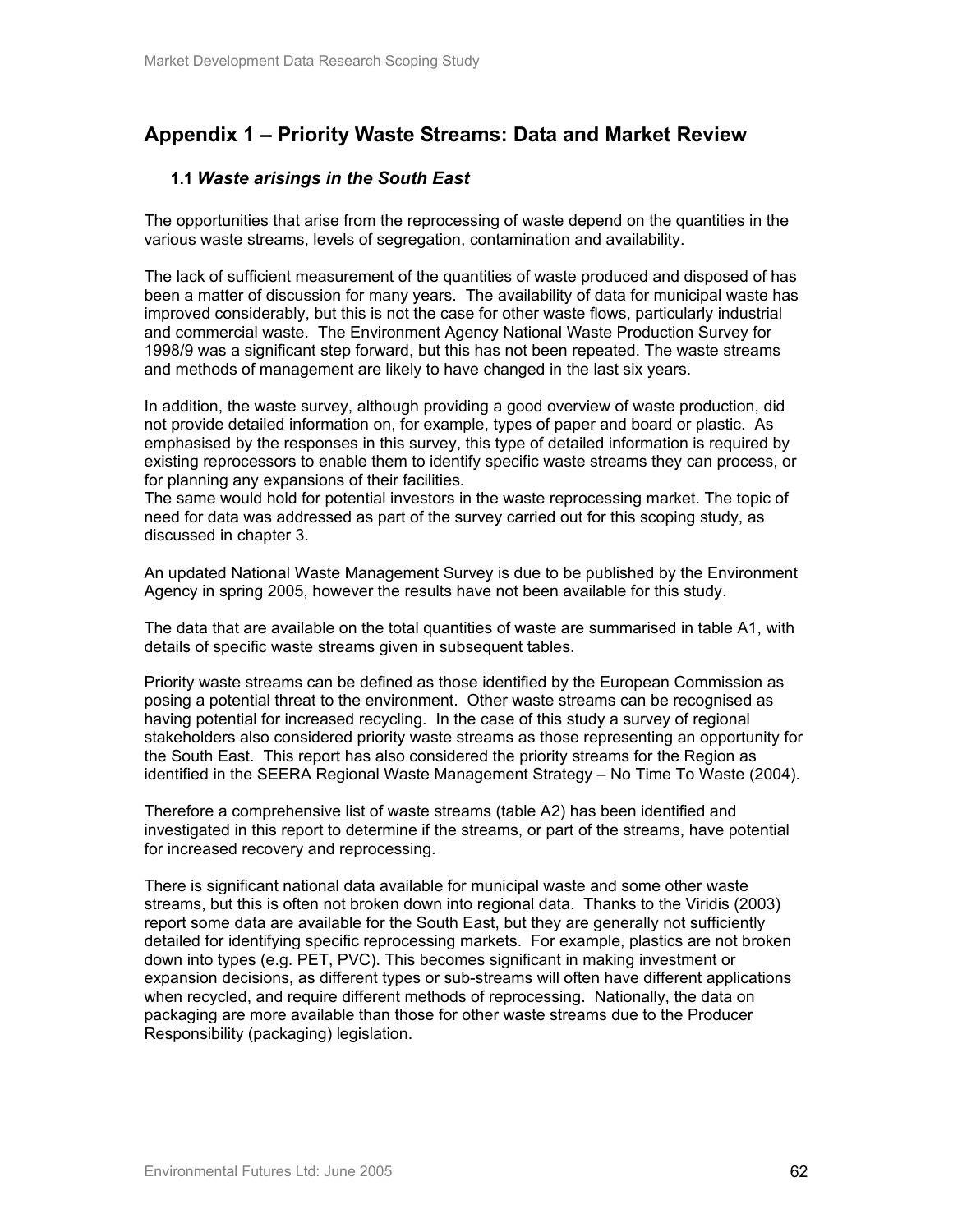| <b>Waste stream</b>                                                              | England &<br>$\overline{\mathsf{W}}$ ales <sup>1</sup> | Data year | <b>SE</b>           | Data year |
|----------------------------------------------------------------------------------|--------------------------------------------------------|-----------|---------------------|-----------|
| Municipal                                                                        | 29,309                                                 | 2002/3    | $4,504^1$           | 2002/3    |
| Municipal recycled <sup>2</sup>                                                  | 4,026                                                  | 2002/3    | $965^1$             | 2002/3    |
| Commercial                                                                       | 24,802                                                 | 1998/9    | $4,043^3$           | 1998/9    |
| Commercial re-used<br>& recycled $2$                                             | 416<br>5,508                                           | 1998/9    | $55^3$<br>$898^{3}$ | 1998/9    |
| Industrial                                                                       | 50,050                                                 | 1998/9    | $4,958^3$           | 1998/9    |
| Industrial re-used                                                               | 5,135                                                  | 1998/9    | $196^3$             | 1998/9    |
| & recycled <sup>2</sup><br>Construction, demolition<br>& excavation <sup>4</sup> | 16,961<br>93,910                                       | 2001      | $1,613^3$<br>13,440 | 2001      |
| C&DW & soil recycled                                                             | 50,920                                                 | 2001      | 5,850               | 2001      |
| & beneficially re-used <sup>4</sup><br>Agricultural                              | 71,860                                                 |           | 3.990<br>$4,957^3$  | 1998      |

## **Table A1: Quantities of waste arising for the UK and South East region (000s tonnes)**

#### **Table A2: Waste streams investigated in this report**

| <b>Plastics</b>                 | Including agricultural plastics |
|---------------------------------|---------------------------------|
| Glass                           |                                 |
| Paper and card                  |                                 |
| Construction and demolition     |                                 |
| Metal                           | Fe metal, aluminium             |
| Wood                            |                                 |
| Organics                        | Green waste, food waste         |
| Tyres                           |                                 |
| Waste electrical and electronic |                                 |
| equipment (WEEE)                |                                 |
| End of life vehicles (ELV)      |                                 |
| <b>Textiles</b>                 |                                 |

<sup>&</sup>lt;sup>1</sup> DEFRA (2003)<br><sup>2</sup> Recycled data included in total arisings for each stream<br><sup>3</sup> Environment Agency (2000)<br><sup>4</sup> ODPM, DEFRA (2003)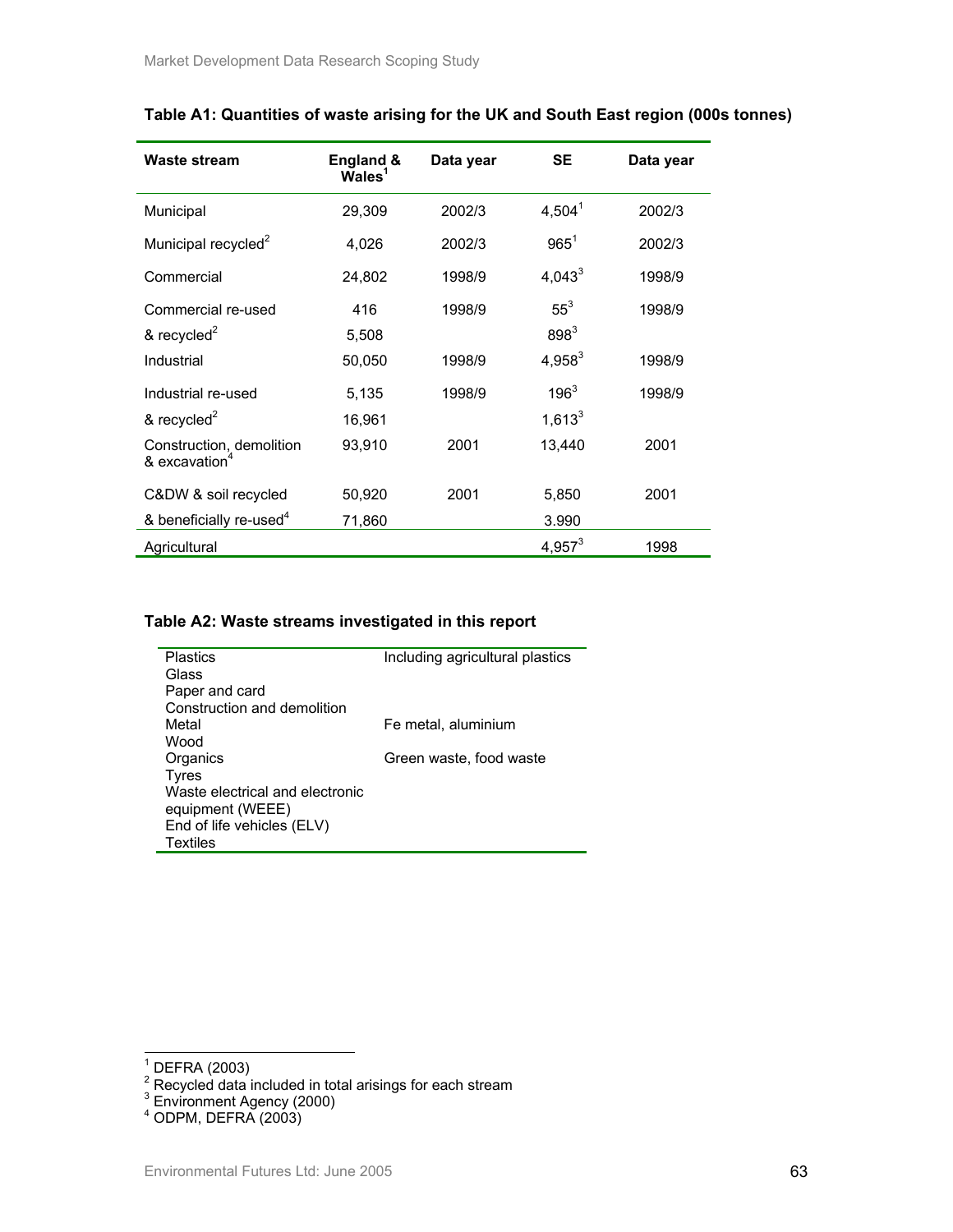## **1.2** *Plastics*

## **1.2.1 Quantities of plastics in the waste streams**

The main source of UK waste plastic is packaging followed by waste from the building and construction sector (Waste Watch, 2003). The quantities of plastics in the waste stream (table A3) are provided by Defra (2005), but, apart from the municipal waste stream, the data are six years old, so the current situation is likely to be different. Also the data only give the total quantities of plastics and are not broken down into polymer types. Using composition data for municipal waste, it is possible to estimate the types of plastics in the municipal waste stream for the South East (table A4) but these data are not available for other waste streams. This is a particular problem for plastics, as different polymers are often recycled into different products, and thus represent different investment and market challenges.

#### **Table A3: Quantities of waste plastics in different waste streams (0000s tonnes)**

|                         | England &<br><b>Wales</b>       | Data year      | <b>South East</b>    | Data year        |
|-------------------------|---------------------------------|----------------|----------------------|------------------|
| Municipal<br>Commercial | $1,833.\overline{7}^{\text{T}}$ | 2003<br>1998/9 | $424^{2}$<br>$896^2$ |                  |
| Industrial              |                                 | 1998/9         |                      |                  |
| C&D waste               | $800^3$<br>58,087 <sup>4</sup>  |                | $243.2^2$            |                  |
| Agricultural<br>Medical |                                 |                | $155^{5}$            | 1998/9<br>1998/9 |

#### **Table A4: Estimated composition of plastic waste in UK municipal waste streams applied to plastics in South East municipal waste streams**

|                          | UK composition<br>municipal plastic<br>waste $(\%)^6$ | <b>Estimated plastics</b><br>in SE municipal<br>waste stream' |
|--------------------------|-------------------------------------------------------|---------------------------------------------------------------|
| Film                     | 42.11                                                 | 178.542                                                       |
| Bottles (PET, HDPE, PVC) | 24.81                                                 | 105,200                                                       |
| Other packaging          | 18.86                                                 | 79.955                                                        |
| Other dense plastics     | 14.22                                                 | 60,303                                                        |
| Total                    |                                                       | 424.000                                                       |

## **1.2.2 Current Recycling**

Post-use recycling of plastics in the UK is made up almost entirely of packaging, apart from 7,000 tonnes polypropylene from battery cases, with approximately 35% of packaging recyclate being recycled back into packaging (Enviros, 2003). The main source of plastic recyclate is the commercial and industrial sector as the waste is more likely to be uncontaminated and consistent in type. The most common recyclate is polythene film that is mainly supplied by large retailers and distributors (Waste Watch, 2003).

The main recyclate sourced from municipal waste is plastic bottles, 51% of which is PET and 44% PE. Other plastic wastes such as plastic wrappers and yoghurt pots are not generally collected, as there are as yet few viable recycling routes. However there is an interest in

 $\overline{a}$ 

 $1$  Defra (2004)

 $2$  Viridis  $(2003)$ 

 $3$  Smith (2002)

<sup>4</sup> Marcus Hodges Environmental Ltd (2001)

<sup>5</sup> Waste Management Paper 25

 $6$  Enviros (2003)

 $7$  Calculated from Enviros (2003) and Defra (2004)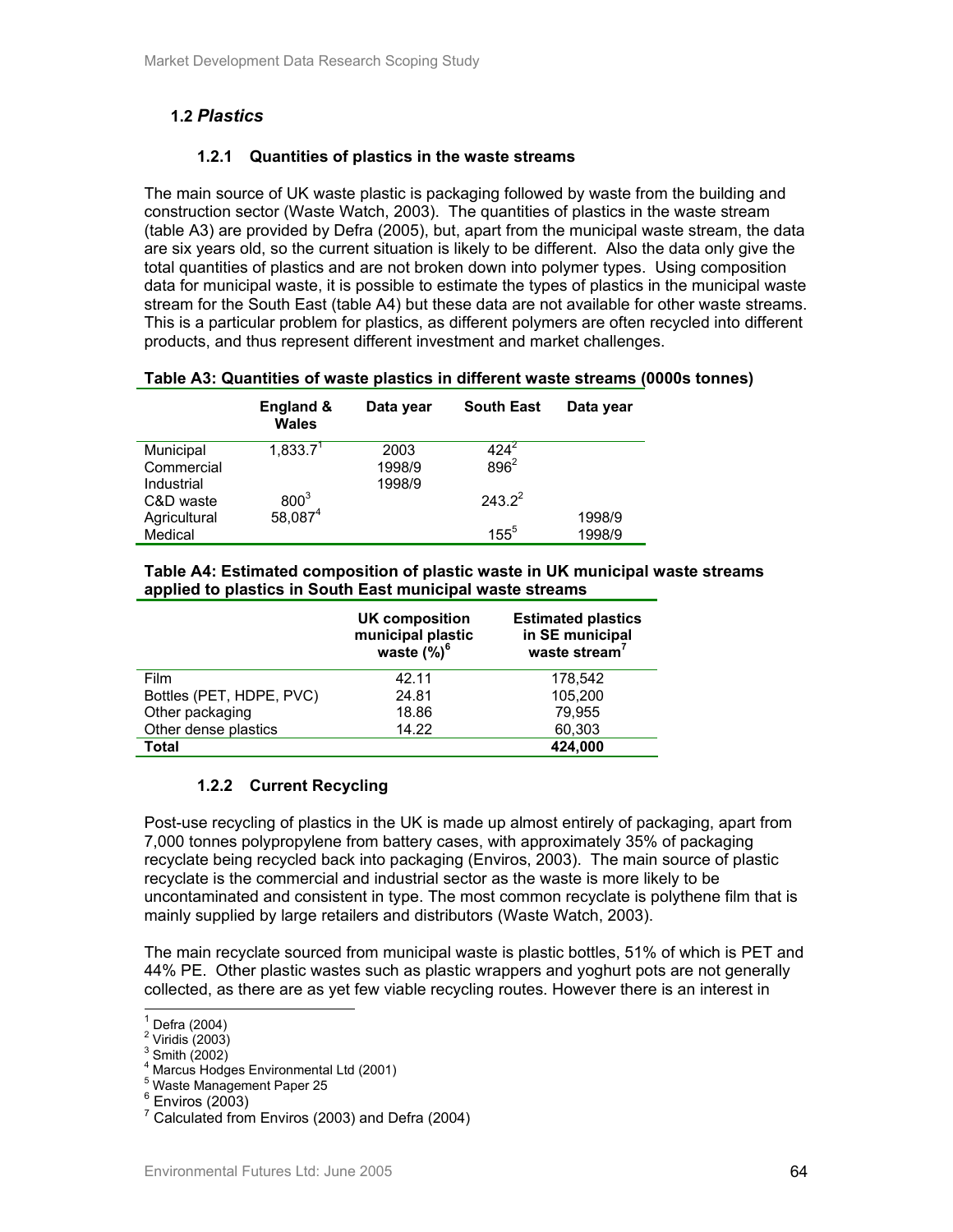developing markets for mixed plastic recyclates. Table A5 provides a summary of the quantities of plastics reprocessed in the UK, the main sources and examples of recyclate uses.

|              | tonnes | %      | material source                                                                             | recyclate uses                                                                                                             |
|--------------|--------|--------|---------------------------------------------------------------------------------------------|----------------------------------------------------------------------------------------------------------------------------|
| <b>LDPE</b>  | 101670 | 46.59  | Film - supermarkets                                                                         | Bin liners, film & damp proof<br>sheeting, rubbish & compost<br>bins, wood/polymer composites                              |
| PP           | 39750  | 18.21  | 48% crates.<br>18% battery casings,<br>10% film,<br>24% car bumpers, reel cores             | Pipes & pipe fittings, bottle<br>crates, injection moulding<br>components,<br>plant trays/pots,<br>picnic tables & fencing |
| <b>PS</b>    | 23226  | 10.64  | 41% EPS packaging - C&D,<br>3% HIPS-cups,<br>20% coat hangers,<br>15% plant pots/seed trays | Packaging, sheeting,<br>plant trays/pots,<br>imitation wood.<br>coat hangers                                               |
| <b>HDPE</b>  | 25340  | 11.61  | 29% bottles & drums.<br>19% crates                                                          | Liquid detergent containers<br>Drainage pipes, water butts<br>Recycling & rubbish bins<br>Picnic tables, fencing           |
| <b>PVC</b>   | 12140  | 5.56   | From used cables                                                                            | Traffic management equipment<br>pipes, sapling protectors                                                                  |
| <b>PET</b>   | 2450   | 1.12   | 90% household<br>10% other packaging                                                        | Fibre, clothing, bottles, furniture,<br>carpet insulation foam,<br>injection moulded components                            |
| <b>Other</b> | 13670  | 6.26   |                                                                                             |                                                                                                                            |
| Total        | 218246 | 100.00 |                                                                                             |                                                                                                                            |

### **Table A5: Polymers currently reprocessed in the UK**

Source: Adapted from Enviros (2003)

## **Packaging waste**

The quantity of packaging waste available in the South East is estimated to be 1,792,200 tonnes, with 287,660 tonnes recycled in 2003 and 114,430 exported for recycling (DEFRA, 2004). These data give a rate of 16.1% for recycling, and 22.4% for recycling and exporting for recycling.

In the UK there are 69 accredited plastic packaging reprocessors, and 35 exporters (Waste Watch, 2003). The Recoup web site (www.recoup.co.uk) identifies 3 plastic reprocessors in the SE, but there are thought to be more.

By the end of 2003 plastic bottle collection levels in the UK had risen to 24,300 tonnes/year, a recycling rate of 5.5%. Bring schemes for plastic bottles are available in 45% of local authority areas, with kerbside collections that include plastic bottles operating in 35% of local authority areas. In England 60% of local authorities offer at least one type of plastic bottle collection.

The recycling of plastic bottles from the municipal waste stream is limited only by the quantity collected so offers specific opportunities for growth. For maximum sale value (table A6) the bottles must be sorted by polymer type. However the key factors for maximising income are the quantity of non-bottle contaminants, tonnage commitment to the reprocessor and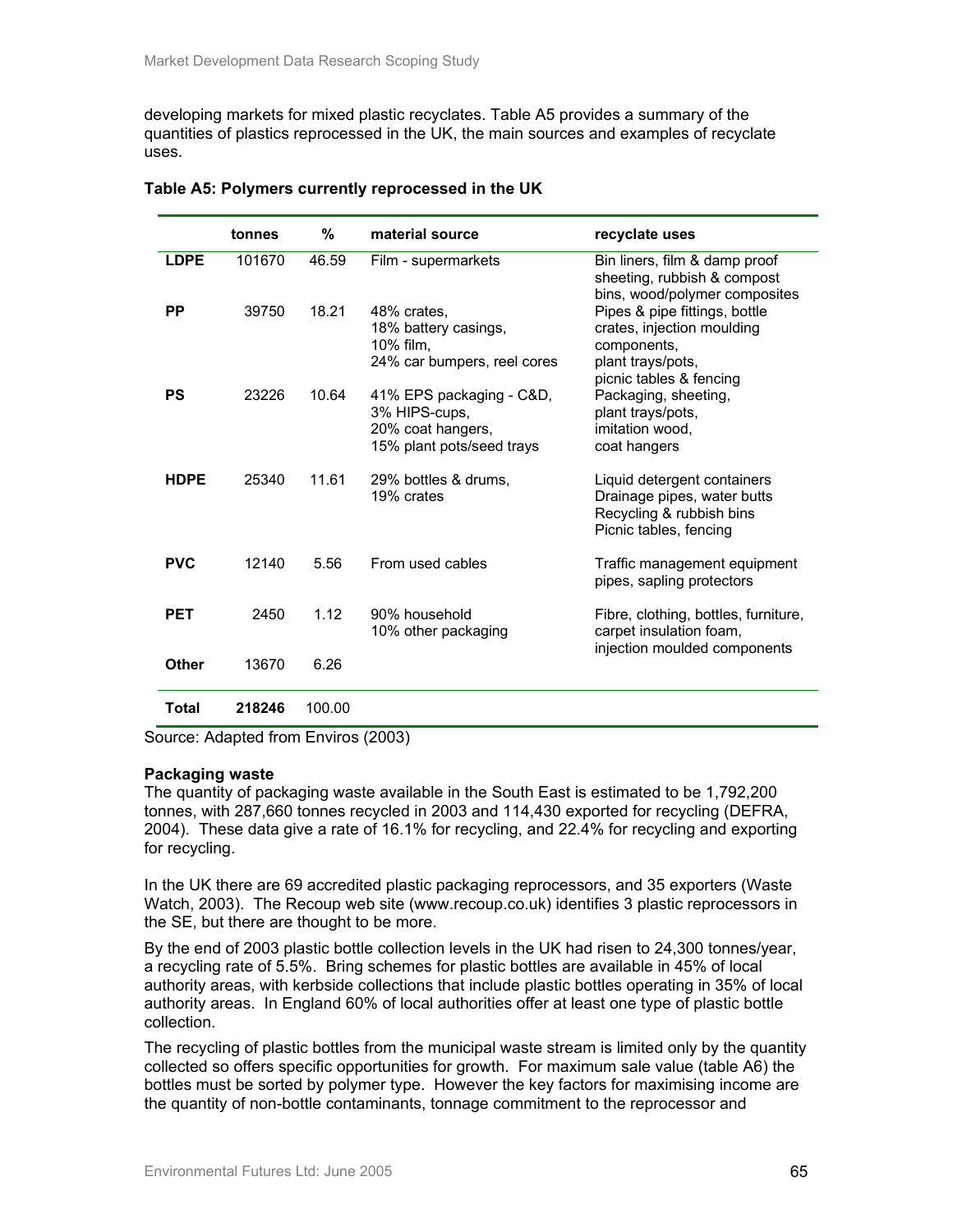tonnage shipped per load, which is a function of bale density and loading arrangements (Recoup, 2003). The main barriers to recycling are the real and perceived costs of plastic bottle collection (Recoup, 2003), however the introduction of an alternate weekly collection of dry recyclables and residual refuse can result in significant levels of recycling at little additional cost (Recoup, 2003<sup>2</sup>). It is important that plastic bottles, which account for 10% of the volume of household waste, are included in the recyclables bin in order to create similar fill rates of the bins (Recoup, 2003<sup>2</sup>). The current prices paid for clean, uncontaminated baled plastic film is given in table A7.

| Table A6: Prices paid for plastic bottles delivered to a reprocessor in the UK or |  |
|-----------------------------------------------------------------------------------|--|
| overseas                                                                          |  |

|                          | £ per tonne (Jan 2005) |
|--------------------------|------------------------|
| clear and light blue PET | $80 - 120$             |
| coloured PFT             | $40 - 65$              |
| HDPE single colour       | 80-120                 |
| HDPE mixed colour        | $60 - 90$              |
| <b>PVC</b>               | $10 - 25$              |
| mixed                    | $20 - 50$              |

Source: Let's recycle (2005)

#### **Table A7: Prices paid for clean, uncontaminated, baled plastic film delivered to an established merchant business**

|                                  | £ per tonne (Jan<br>2005) |
|----------------------------------|---------------------------|
| HDPE (high density polyethylene) |                           |
| mixed colour/printed             | 150 - 210                 |
| single colour/natural            | $200 - 240$               |
| LDPE (low density polyethylene)  |                           |
| mixed colour/printed             | 180 - 220                 |
| single colour/natural            | $230 - 260$               |

Source: Let's Recycle, 2005

## **Construction and demolition plastics**

Of the 800,000 tonnes C&D plastics used, it has been estimated that 575,000 tonnes (72%) are potentially recoverable (Smith, 2002). Currently very little is recycled in the UK, with a European wide recycling rate of less than 5% in 1995 (Waste Watch, 2003). The construction and demolition section is an important growing market for plastics, but the opportunities for recycling are limited due to the lack of separation of waste streams at the building site.

## **Agricultural plastics**

In 2005 agricultural waste will be brought into line with other wastes by the introduction of agricultural waste regulations. Currently agricultural waste is excluded from national waste controls and this contravenes the Waste Framework Directive and the Landfill Directive (Defra, 2004<sup>2</sup>). A consultation processes (Defra, 2004) is taking place seeking comments on the proposed regulations that will include waste plastics. The questions include whether a voluntary or statutory scheme is preferred, who should be the 'producers' obligated under the scheme, and how much farmers will be prepared to pay. The introduction of a farm plastics scheme could provide significant market opportunities for recycling facilities in the South East.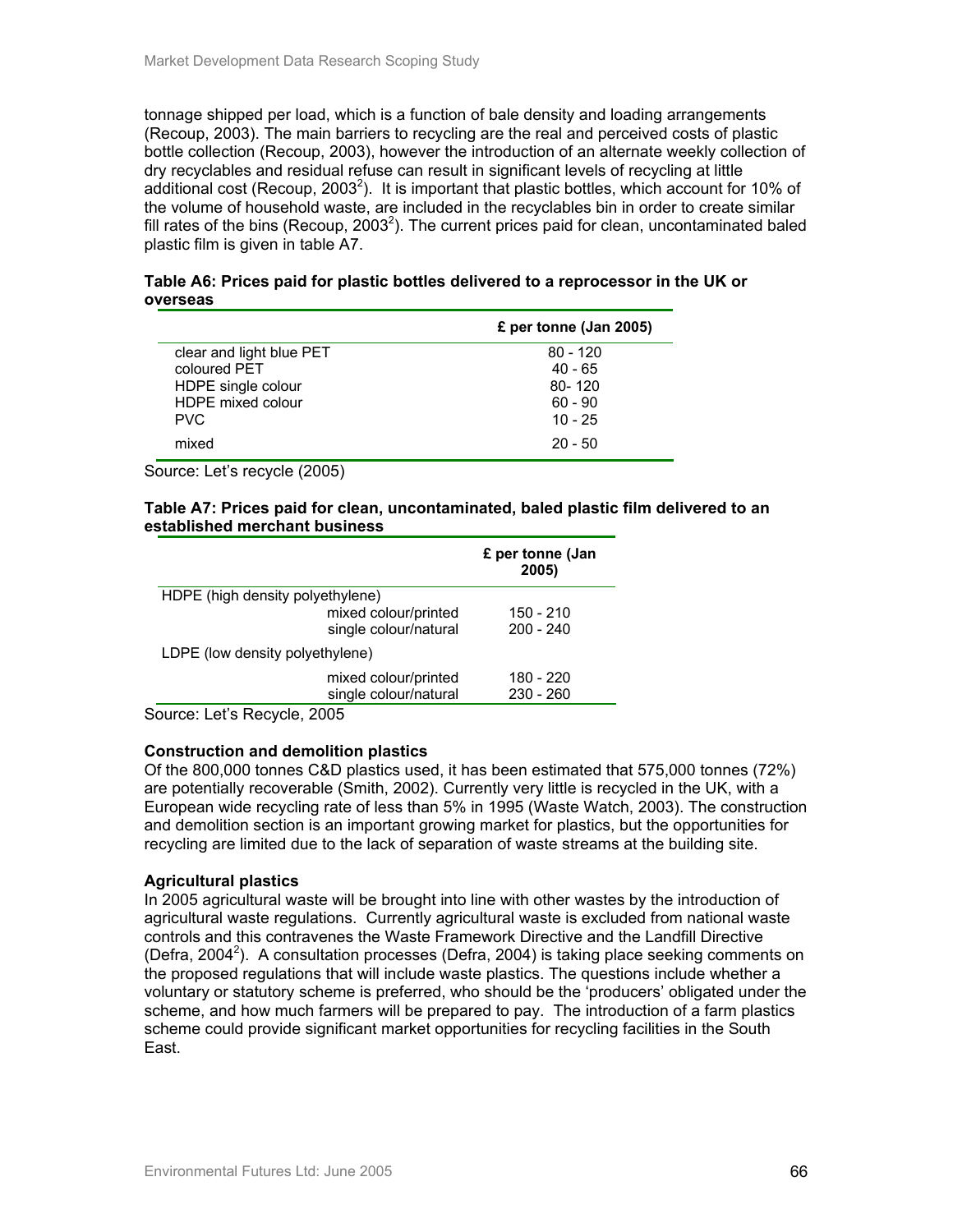In 1998 these were estimated to include 20,734 tonnes packaging, 16,405 tonnes nonpackaging film and 20,948 tonnes of other plastics, a total of 58,087 tonnes (Marcus Hodges Environment Ltd, 2001). More recently, a consultation paper from the Scottish Executive (2004) estimated the UK non-packaging agricultural waste plastics to be 103,006 tonnes per year, 72,500 tonnes to be contaminated film. The consultation paper considers that a majority of this plastic is either illegally buried or burnt (soon also to be illegal) on the farms.

The National Waste Production Survey of 20,000 businesses, carried out by the Environmental Agency in 1998/9, estimated that 6,000 tonnes per year of farm plastics/ polymers waste were produced in the South East region. Recent increases in the use of farm plastics, particularly from wrapping silage, have almost certainly increased this quantity over the last seven years.

Efforts to recycle agricultural plastics have concentrated on film. The main barriers to recycling are that a low quantity is produced per enterprise and there is usually heavy contamination (estimated 57%). There are thought to be two agricultural film reprocessors in the UK that can reprocess contaminated silage wrap. One is operated by British Polyethylene Industries in Dumfries. It has not been possible to obtain details of the second plant. Currently there are three grant subsidised schemes to collect farm films in Wales, Cumbria & Scotland. The Dumfries plant has a capacity to recycle 12,000 tonnes of postuse agricultural plastic waste into 5,000 tonnes of polythene granules. Therefore a considerable increase in capacity is required if more agricultural plastics are to be recycled.

## **Automotive sector**

There is a need for the cost-effective separation of plastics types in sufficient quantities, plus the marketing of the derived products.

## **WEEE waste**

Relatively small quantities can be recovered. 50% plastic WEEE would only amount to 100,000 tonnes nationally (Waste Watch, 2003).

## **1.2.3 Economics of plastics recycling**

The value of plastics recyclate, which is inflated by the PRN system, can vary considerably. The prices given in table 4.6 are a guide price for material delivered to UK merchant businesses that either send plastics for recycling within the UK or export it. Manufacturers that use recycled plastics tend to be located in the North West and central England.

A survey by Enviros (2003) found that the main or only reason manufacturers use recyclate is price as long as the quality is satisfactory. In addition there needs to be a continuous supply and a consistent quality. The survey also showed that 90% of plastic recyclate was used to replace virgin polymers, the remainder replacing wood and paper.

## **1.2.4 Future opportunities**

Higher targets for packaging waste recycling will lead to more plastics being collected from the waste stream. Financially viable commercial and industrial waste stream recycling is already well established with a 50% recovery. However the increasing support of the PRN system will provide additional financial subsidies for new reprocessing and expanded reprocessing facilities. Hopefully this will lead to further plastics waste streams becoming viable to reprocess. This will be particularly important for the more challenging municipal waste stream. Although plastic bottles are already extensively recovered from household waste for recycling, it is the processing of mixed plastics into commercial products that will be more of a challenge. For example, the manufacture of construction industry products from mixed waste that will replace concrete & aggregates.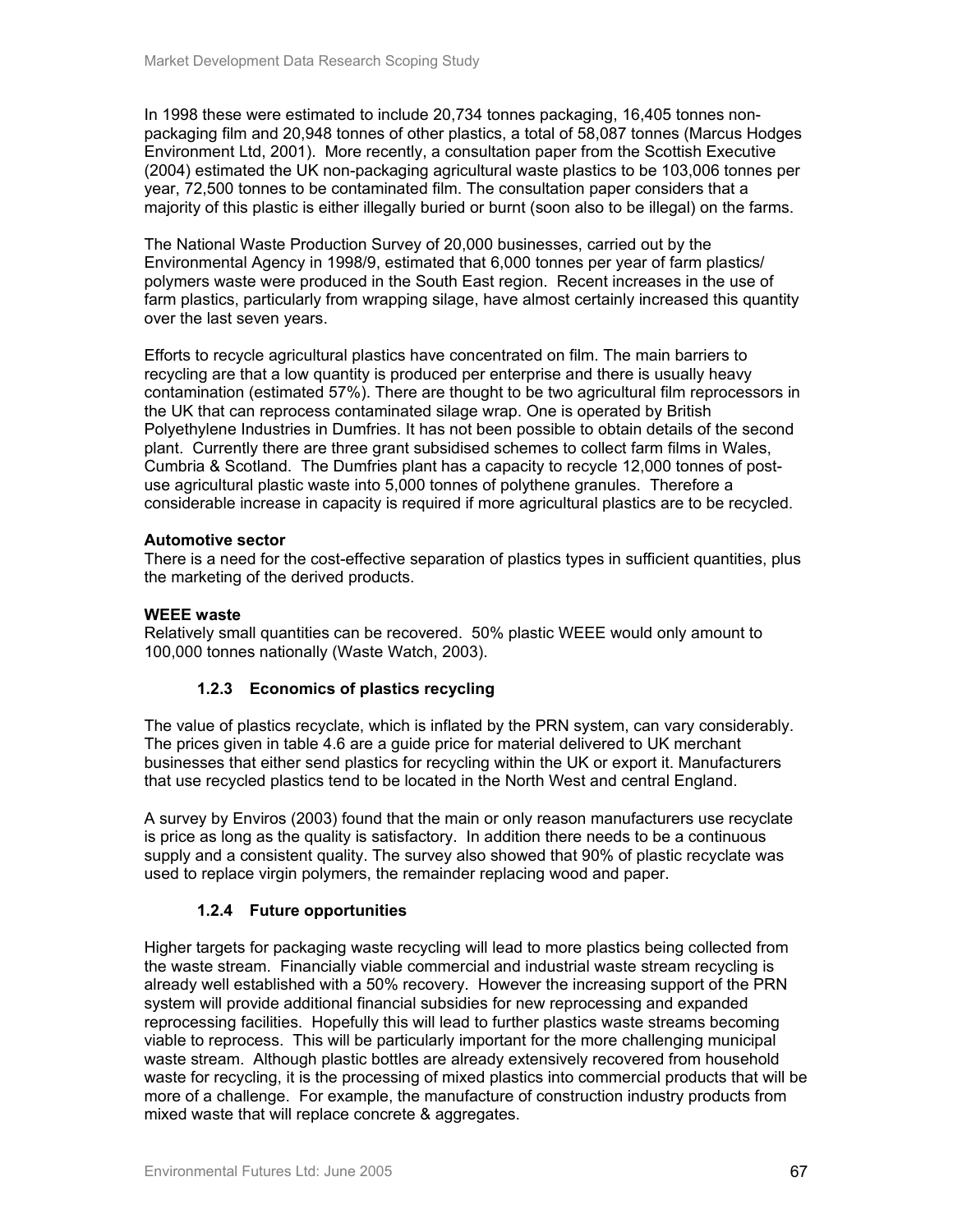Markets that have been identified as growth areas are as follows:

| <b>Stream</b>       | <b>Recyclate Uses / Market</b>                           | <b>Issues</b>                                            |
|---------------------|----------------------------------------------------------|----------------------------------------------------------|
| <b>PET</b>          | street furniture and signage<br>strapping                | currently imported PET                                   |
| <b>HDPE</b>         | refuse and compost bins,<br>recycling boxes, water butts | (mainly from domestic bottles                            |
|                     | piping and ducting                                       | high quality recyclate needed<br>to ensure long lifetime |
| stationery          | envelopes and bags                                       |                                                          |
| plastic lumber<br>٠ |                                                          | slow growth                                              |
| <b>LDPE</b>         | refuse sacks and construction<br>film                    | slow growth.                                             |

Most of these markets are likely to be stimulated by local government green procurement campaigns, but this has been slow in developing. Investment is needed to improve collection infrastructures for municipal, commercial & industrial plastic waste streams.

## **1.3** *Glass*

## **1.3.1 Quantities of glass in the waste stream**

It is estimated that there is approximately 3.4 million tonnes of glass in the waste stream (table A8). The majority of this is containers produced in the municipal waste stream (table A9). The quantities of glass in the commercial and industrial waste streams have been difficult to quantify, as glass is not separately identified. For the South East the Viridis (2003) report stated that 28% of the industrial waste stream is 'general industrial' (Environment Agency, 2000) and that 1% of that is glass. In the same way 72.4% of the commercial waste stream is thought to be 'general commercial' (Environment Agency, 2000) and approximately 2% of that is glass.

#### **Table A8: Quantities of waste glass in different waste streams (tonnes)**

|                        | UK'        | Data Year | South East <sup>2</sup> | Data Year |
|------------------------|------------|-----------|-------------------------|-----------|
| <b>Municipal waste</b> |            |           | 438,600                 | 1998/9    |
| <b>Commercial</b>      |            |           | $58,000^1$              | 1998/9    |
| <b>Industrial</b>      |            |           | 13.600                  | 1998/9    |
| C & D                  |            |           |                         |           |
| Total                  | 3.395.0001 | 2003      | 510,000 <sup>2</sup>    |           |

#### <sup>1</sup> estimated

l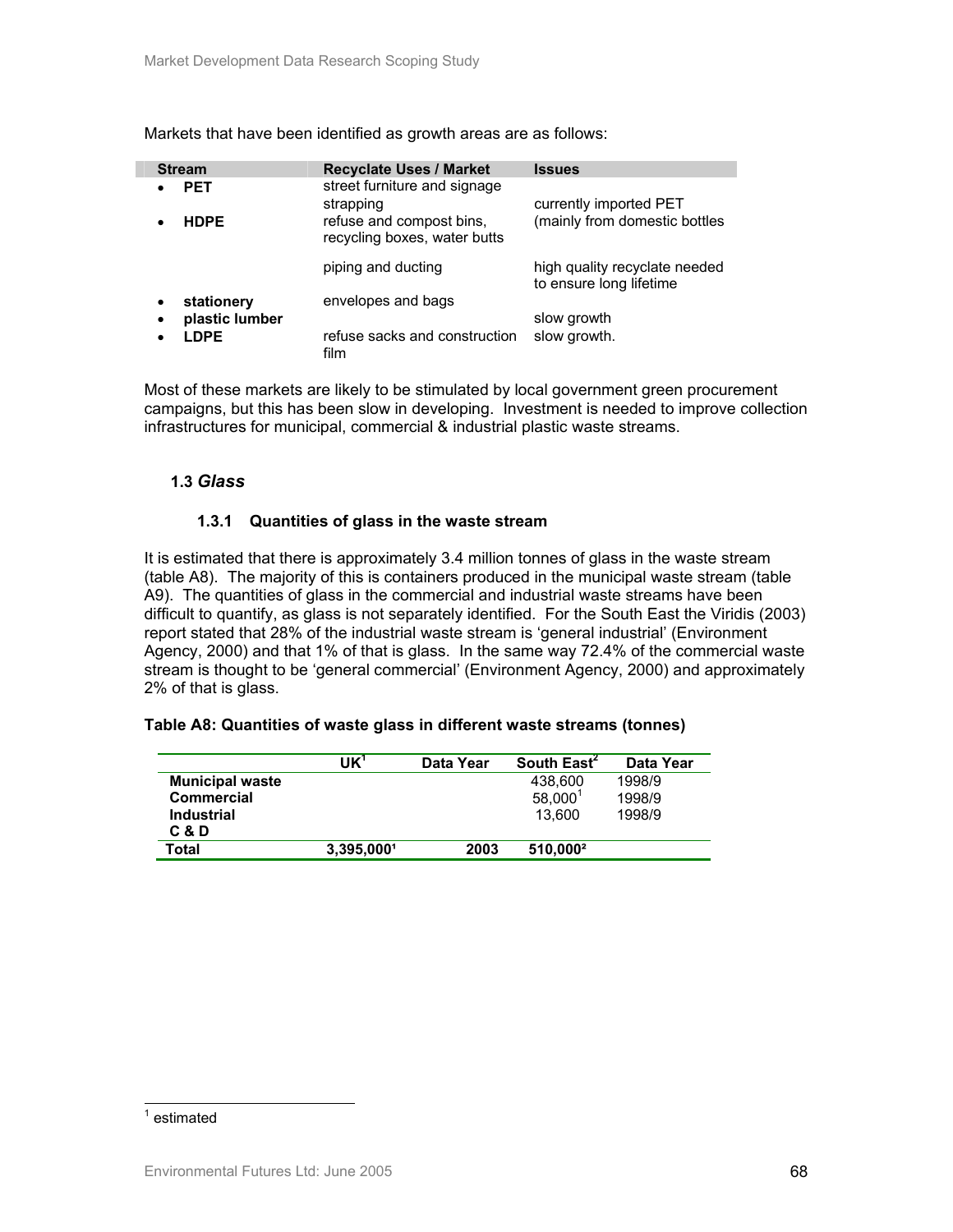| <b>Types of</b>       | UK <sup>1</sup> | Data year | <b>South East</b> | Data year |
|-----------------------|-----------------|-----------|-------------------|-----------|
| arisings:             |                 |           |                   |           |
| <b>Container</b>      | 2,400,000       | 2003      |                   |           |
| Flat                  | 760,000         | 2003      |                   |           |
| <b>Fibre</b>          | 60.000          | 2003      | $1,600^2$         | 1998/9    |
| Lighting              | 15,000          |           |                   |           |
| <b>CRT</b>            | 100,000         |           |                   |           |
| Tableware             | 40,000          |           |                   |           |
| <b>Heat resistant</b> | 20,000          |           |                   |           |
| Total                 | 3,395,000       |           |                   |           |

## **Table A9: Types of glass in the waste stream (tonnes)**

#### **Table A10: Estimated flat glass waste arisings**

| C&D            | 500,000                   |
|----------------|---------------------------|
| motor vehicles | 80,000                    |
| process scrap  | 180,000 tpa               |
| total          | 760,000tpa <sup>1</sup> . |

## **1.3.2 Current recycling**

It is estimated that approximately 33% of waste glass is recycled (36% of containers and 30% of flat glass) (Enviros, 2004). As shown in table A11, glass recycling is mainly from post-consumer containers from households or pubs and restaurants. There is a relatively well-developed collection and processing infrastructure that is financially supported by the PRN system. The quantities recycled are limited largely by the quantities of post-consumer material collected, and there are indications that far greater re-use levels are possible, provided that there are improvements in the economic advantages to producers.

## **Table A11: Quantities of glass collected for recycling (tonnes)**

|                             | UK          | Data year |
|-----------------------------|-------------|-----------|
| Total                       | 1.105.000   | 2003      |
| Container                   | 875,000     | 2003      |
| Flat                        | 230,000     | 2003      |
| Other (fibre/lighting/CRT/  | *Negligible | 2003      |
| tableware/heat resistant)   |             |           |
| $\sim$ $\sim$ $\sim$ $\sim$ |             |           |

Source: Enviros (2004)

 1 Enviros (2004)

 $2$  Viridis (2003)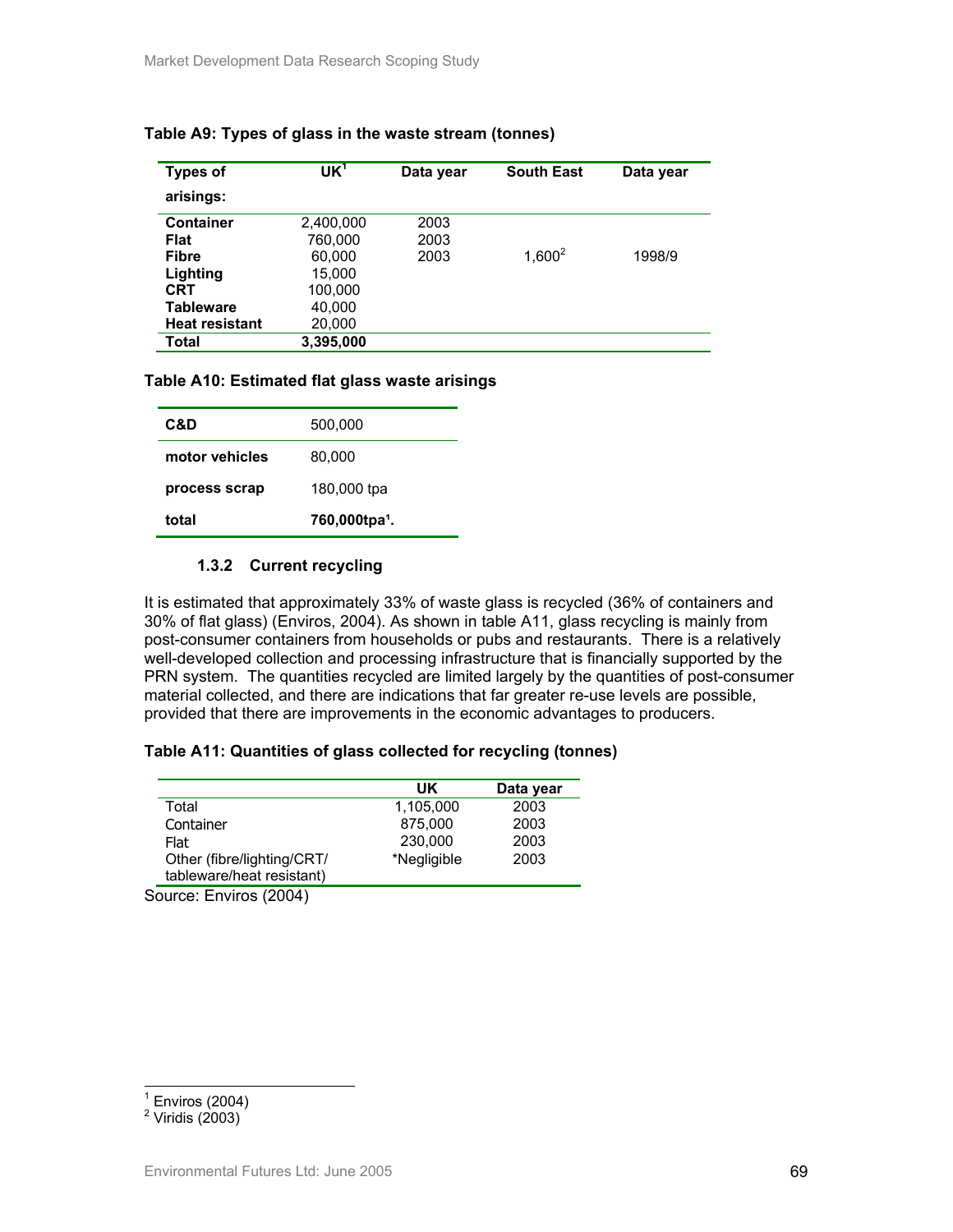| <b>End Use</b>                                          | <b>Tonnes</b><br>2003 | % of total<br>2003 |
|---------------------------------------------------------|-----------------------|--------------------|
| Container                                               | 616,700               | 71%                |
| Export                                                  | 100.00                | 11%                |
| Aggregates                                              | 140.000               | 16%                |
| Glass fibre                                             | 15,000                | 1.7%               |
| Other (e.g. abrasives, water<br>filtration, decorative) | 3300                  | 0.3%               |
| TOTAL                                                   | 875,000               | 100%               |

## **Table A12: End Use of Recycled Container Glass (UK 2002/3)**

Source: Enviros (2004)

The primary market for recycled glass is the container sector (70%) but it is also exported and used for aggregates, glass fibre and other purposes (table A12). In recent years the market for feedstock for new containers has fluctuated due to competition from use in aggregates, which can tolerate higher levels of impurity and colour mixing. This is important as in the UK 69% of the manufactured glass is clear but only 52% of the collected glass, due to the green glass imported into UK as wine bottles (Remade Scotland, 2003). It is estimated that by 2008 there will be an annual surplus of 550,000 of green glass in UK waste stream<sup>1</sup>. Therefore there is a need to promote high value end-use markets for mixed coloured/green.

Flat glass recyclate is usually process glass, off-cut or reject materials from factories that process flat glass, e.g. window and windscreen manufacturers. Very little glass is recovered from demolition sites or ELVs (Remade Scotland, 2003). In general it is only this process recyclate glass that is used in flat glass production as there can be problems obtaining sufficiently high quality post consumer glass at an economical cost. Flat glass recyclate is also used for containers and other products (table A13).

| <b>TOTAL</b>         | 230,000 |  |
|----------------------|---------|--|
| Fibre<br>glass/other | 50,000  |  |
| Flat                 | 70,000  |  |
| Container            | 110,000 |  |
|                      |         |  |

## **Table A13: Estimated end uses of flat glass recyclate (tonnes/year)**

## **Other glass products**

Non-container/non-flat glass products, especially tableware and heat resistant glass, have significantly different chemical composition and are therefore not suitable for inclusion in the production process with cullet from container/flat sources. A major problem with other post consumer products is contaminants (e.g. ceramic/ electronic). Partly due to these complications, collection provision has not been easy to develop, and remains poor, with limited prospects for increase. Possible exceptions may be CRT and lighting glass where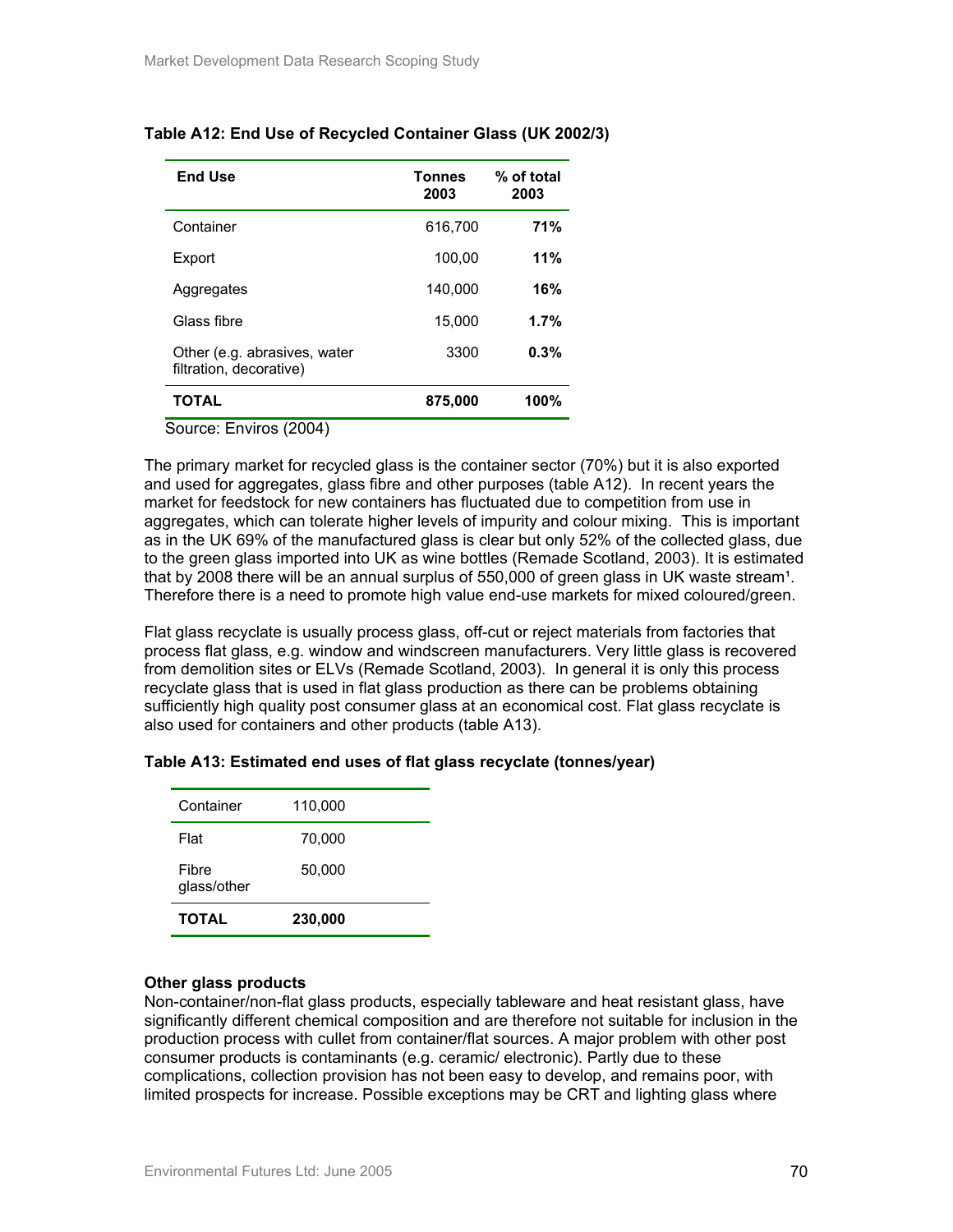obligations under WEEE directive may increase incentives for improved post consumer collection infrastructure and separation of components.

## **1.3.3 Economics of glass recycling**

Collected container glass is usually delivered to a processor who cleans and sorts the glass for the main glass manufacturers (Enviros, 2004). The prices in table A14 reflect the sum that may be paid at the weighbridge by the aggregates sector and glass industry recyclers.

A variety of contractual arrangements exist with local authorities who are the main provider of glass for recycling. Bottle banks are usually owned by the local authority or leased from a glass collector or waste management company. It costs between £10-20 per tonne for the glass to be collected, which is deducted from the value of the glass, resulting in a net charge or profit to the council depending on the current market value (Enviros, 2004).

## **Table A14: Glass containers delivered to a collector (£ per tonne)**

|       | January<br>2005 |
|-------|-----------------|
| Clear | $27 - 30$       |
| Green | $8 - 12$        |
| Mixed | $11 - 15$       |

Source: Letsrecycle web site

## **1.3.4 Future opportunities**

There is still considerable scope for increasing the recovery of container glass from the municipal and hospitality sectors with capacity available at glass container manufacturers (table A15). However there is a need for further investment in collection infrastructure (main current investor is DEFRA's £140 million National Waste Minimisation and Recycling Fund). Despite the gradual annual increase in glass recycling, future targets are unlikely to be met without major extension in collection provision, especially in the commercial sector.

There are also opportunities for glass recovery from ELVs and the construction and demolition sector. For the latter, considerable effort is needed to introduce and maintain the concept of source separation of waste on site.

The use of processed recyclate in non-glass end uses is significant and increasing, but there is a need for further investment in new high value end use applications, which are less likely to suffer from primary material market value fluctuations. Processes that will provide future opportunities include:

**'Glasphalt'** (road construction) 30% of natural aggregate substituted with processed recyclate

**Glass sharp sand**, crushed and milled recycled glass, followed by recently developed fine sifting techniques, is a source for BS graded sharp sand, and for a substrate for groundwork construction

**Glass abrasives** for shot blasting (recently developed technologies)

**A fluxing agent in brick and ceramic manufacture** (recently developed technologies)

#### **Decorative applications**

**Filtration systems** (recently developed technologies)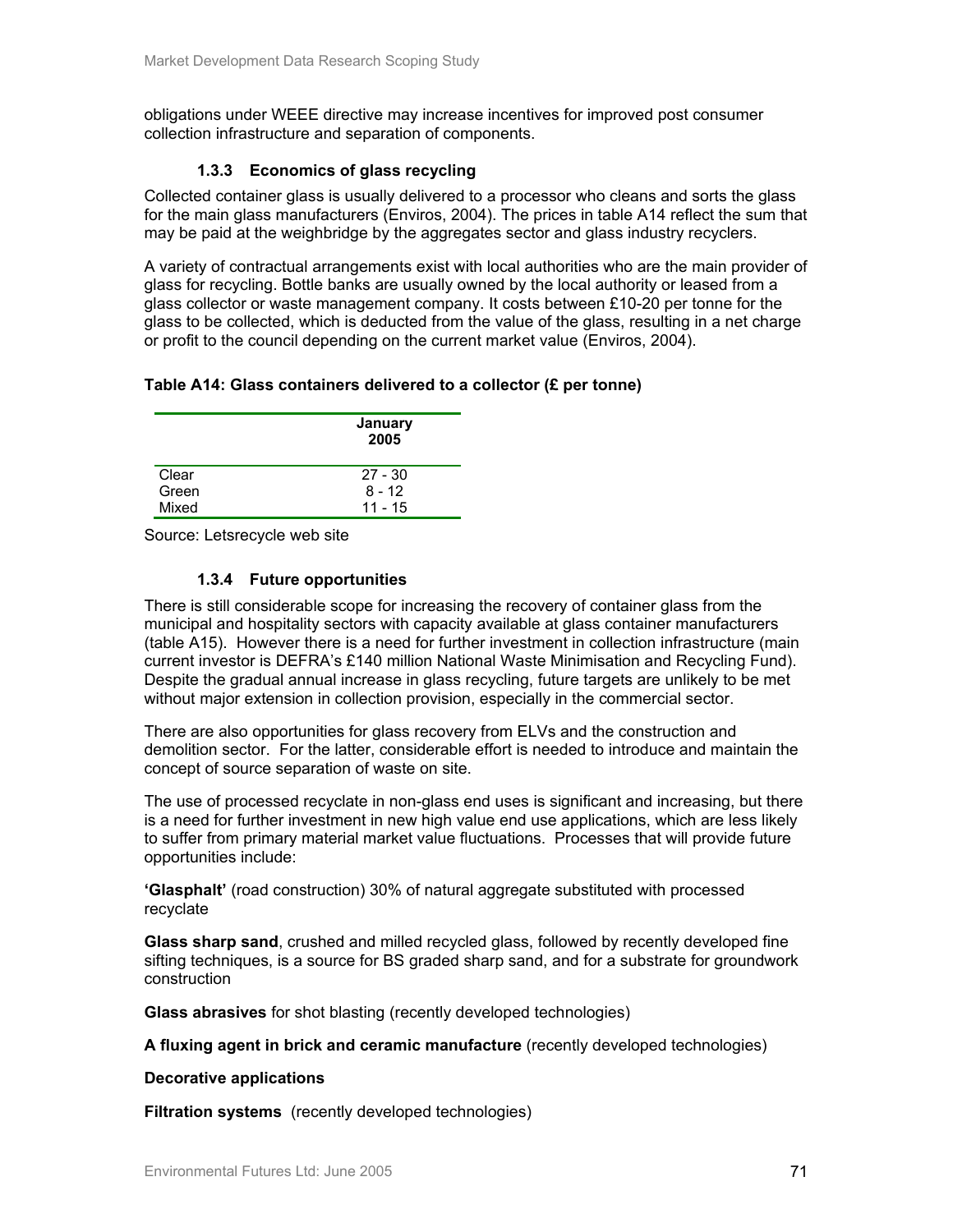| <b>Application</b>                    | 2002    | 2004     | 2008     |
|---------------------------------------|---------|----------|----------|
| Containers (green from green)         | 242,000 | 250,000  | 275,000  |
| Containers (amber from amber)         | 55,000  | 100,000  | 170,000  |
| Containers (clear from clear)         | 197,000 | 350,000  | 560,000  |
| Containers (from flat)                | 60,000  | 40,000   | 30,000   |
| Fibre glass (from flat)               | 50,000  | 70,000   | 90,000   |
| Fibre glass (from container)          | 15,000  | 17,000   | 20,000   |
| Flat glass (from flat)                | 70,000  | 75,000   | 85,000   |
| Aggregates - concrete                 | 25,000  | 30,000   | 80,000   |
| Aggregates - General Fill             | 55,000  | 60,000   | 60,000   |
| Aggregates - Bound road base course   | 90,000  | 100,000  | 100,000  |
| Aggregates - decorative               | 2000    | 2000     | 2000     |
| Water filtration - drinking           | 0       | 10,000   | 50,000   |
| Water filtration - waste              | 200     | 10,000   | 40,000   |
| Abrasives                             | 2000    | 10,000   | 40,000   |
| Fluxing agent for bricks and ceramics | 0       | 30       | 120      |
| Art/craft                             | 20      | 50       | 300      |
| Export                                | 64,000  | 50,000   | 50,000   |
| <b>TOTAL</b>                          | 927,000 | 1204,000 | 1772,000 |

## **Table A15: Projected UK glass recycling by end use application**

## **Source: Enviros (2003)**

## **Reprocessing capacity**

The Enviros Report (2004) includes considerable information on glass processors and reprocessors and other users of glass recyclate such as aggregate companies. Hampshire glass recyclate is processed by Midland Glass Reprocessing Company at a new facility in Southampton Docks, that includes the most up to date coloured glass sorting equipment in Europe (Project Integra, 2004). It is then shipped for remanufacturing.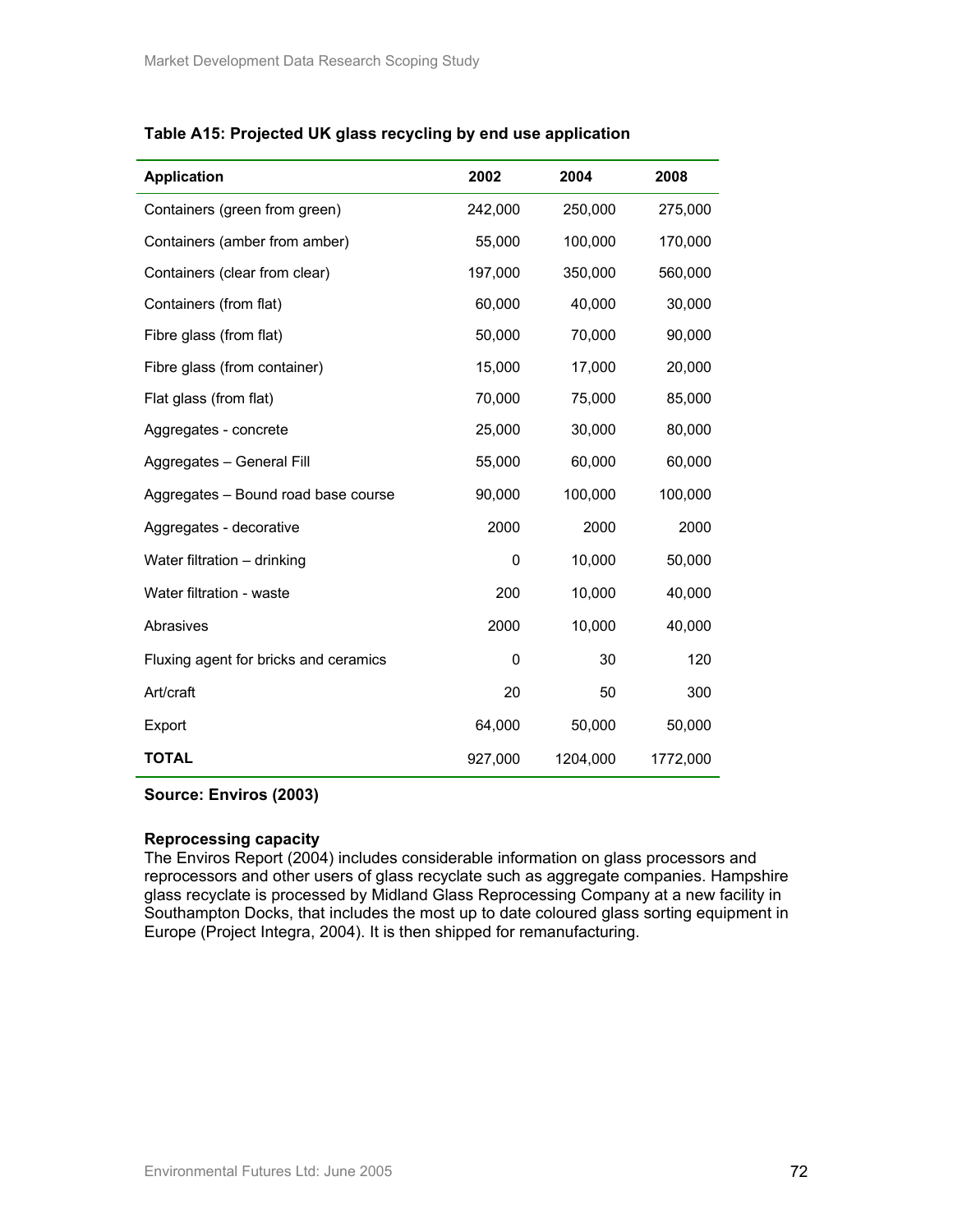# **1.4** *Paper and card*

### **1.4.1 Quantities of paper and card in the waste stream**

Defra (2004) and the Viridis (2003) report provide quantities of paper and card in various waste streams both nationally and for the South East (table A16) but neither provide quantities of the different types of paper and card. For reprocessing purposes this information is necessary as different types of paper and card can be used for different purposes. Average composition data available for both household and civic amenity paper and card waste streams (Parfitt, 2002) have been applied to the Viridis (2003) data to provide average streams of different types of paper and card in the municipal waste streams (table A17). However similar compositional data are not available for the other waste streams.

### **Table A16: Quantities of waste paper and card in different waste streams (000s tonnes per year)**

|              | UK                 | Data year | South East <sup>1</sup> | Data year |
|--------------|--------------------|-----------|-------------------------|-----------|
| Municipal    |                    | 2002      | 1,313.70                |           |
| Commercial   | $2,502^2$          |           | 1.943.08                | 1998      |
| Industrial   | 2.744 <sup>1</sup> |           | 984.00                  | 1998      |
| C&D waste    |                    |           | 800.00                  | 1998      |
| Agricultural |                    |           | 88.00                   | 1998      |
|              |                    |           | 4,328.78                |           |

### **Table A17: Composition of paper and card in UK municipal waste stream applied to South East municipal waste stream.**

|                      | UK composition (%) | S-E municipal waste<br>stream (000's tonnes) |
|----------------------|--------------------|----------------------------------------------|
| newspapers/magazines | 41.64              | 5,470.58                                     |
| other recyclable     | 29.80              | 3,915.01                                     |
| cartons              | 2.07               | 271.44                                       |
| board packaging      | 8.42               | 1,106.64                                     |
| card/paper packaging | 17.17              | 2,255.05                                     |
| other card           | 0.90               | 118.32                                       |
| Total                |                    | 13.137.04                                    |

### **1.4.2 Current Recycling**

As a proportion of UK consumption there was an estimated national recovery level of 47.8% of paper and board in 2003 compared with an average 55.7% in Europe (PPIC, 2004). However this varies significantly with far higher levels for newsprint (58%) and case materials (69.7%), while for 'printings and writings' only 25.3% are recovered. Paper and board recyclate originates from two sources; pre-consumer (e.g. offcuts from printers) and postconsumer (municipal and commercial waste). The majority of paper and board currently recycled is pre-consumer waste that is generally clean and homogeneous in quality. Table A18 indicates the types of paper that are recycled and the products they are reprocessed into.

 $\overline{a}$  $<sup>1</sup>$  Viridis (2003)</sup>

<sup>2</sup> Environment Agency (1999)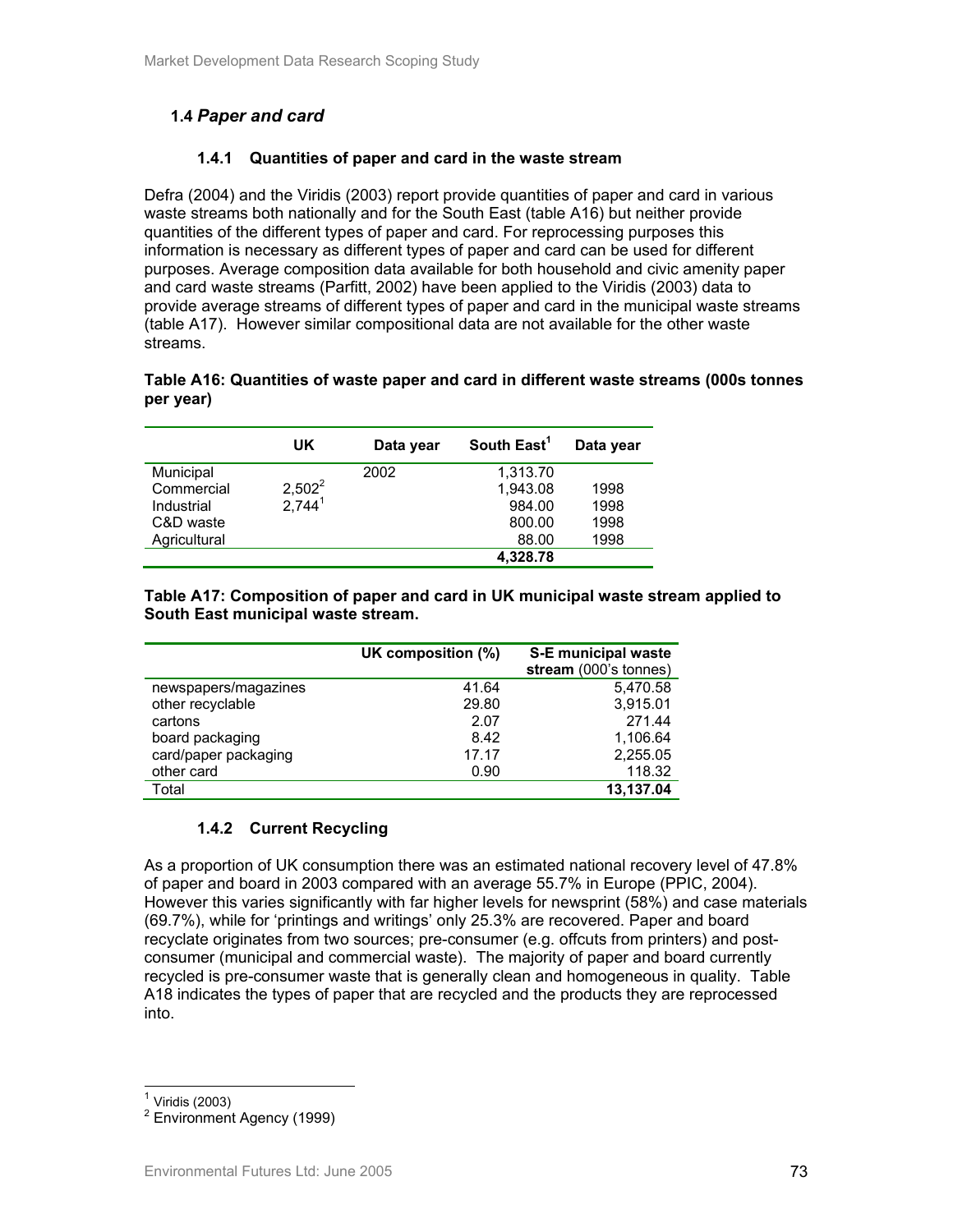As mentioned earlier the main data are available on current levels of recycling are associated with packaging waste. As shown in table A18, the majority of paper in the municipal waste stream is newspapers and magazines, but approximately 25% is packaging. In 2003 1,979,215 tonnes of paper packaging was reprocessed and 449,378 tonnes were exported for reprocessing, a recycling rate of 65.2% based on an assumption of 128,000 tonnes paper packaging in the waste stream (Environment Agency web site, 2005). This already achieved the 65% recycling target for 2004, which will increase to 70% by 2008 (DEFRA, 2003).

In a WRAP report (2003) 560 samples of paper and card collected for recycling were analysed to compare the compliance with a standard (BS EN 643:2001) using different types of collection system. It was found that most samples approached the requirements of the standard with little difference in the collection systems.

| Paper recovered                            | <b>Recycled products</b>                |
|--------------------------------------------|-----------------------------------------|
| Newspapers, Magazines, Directories (white) | Newspapers, Cartons, Corrugated boxes   |
| Other printed/unprinted (e.g. junk mail)   | Newspapers                              |
| Photocopy                                  | Printing paper                          |
| Computer                                   | Writing paper                           |
|                                            | Photocopy paper                         |
|                                            | Computing paper                         |
|                                            | tissues                                 |
| Cartons, boxes, bags sacks, tubes,         | Cartons, boxes, bags, tubes, corrugated |
| corrugated boxes                           | boxes                                   |
| Any paper, cartons, boxes                  | Food packaging                          |
| Directories - colour                       | packaging                               |
| Beverage cartons, packaging                | Packaging, Heavy tubes, plasterboard    |

**Table A18: Types of paper recovered and the recycled products** 

Source: Remade (2000)

### **1.4.3 The economics of paper and card recycling**

Waste paper is usually sold via a waste paper merchant or the merchanting arm of a waste management company. However some local authorities have formed groups that deal directly with a paper mill, thus obtaining a better price. The value varies according to the type of paper and card (Table A19), the quantities being sold in and its quality. Table A19 highlights that many local authorities as well as businesses could receive better prices for their waste paper if they segregated it into different types.

### **Table A19: UK prices paid for paper and card (£ per tonne, Jan 2005)**

|                                        | Domestic mill | Export prices | Merchant prices |
|----------------------------------------|---------------|---------------|-----------------|
|                                        | prices        |               |                 |
| Mixed paper                            | $25 - 28$     | 38-40         | $2 - 10$        |
| Old kis (cardboard)                    | $39 - 41$     | 51-54         | $3 - 14$        |
| News and pams                          | 44-46         | 46-51         |                 |
| Over-issue news                        | $50 - 52$     | 68-71         |                 |
| Sorted office waste                    | 63-65         |               |                 |
| Coloured paper                         | 65-68         |               |                 |
| Coloured best pams                     | 64-69         |               |                 |
| Light letter                           | 82-87         |               |                 |
| White letter                           | 120-125       | 123-130       |                 |
| Computer paper                         | 130-140       |               |                 |
| Mixed coloured office waste            |               |               | $10 - 22$       |
| White office paper                     |               |               | $30 - 42$       |
| $\Omega$ . I II $\Omega$ I IQ $\Omega$ |               |               |                 |

Source: Let's Recycle (2005)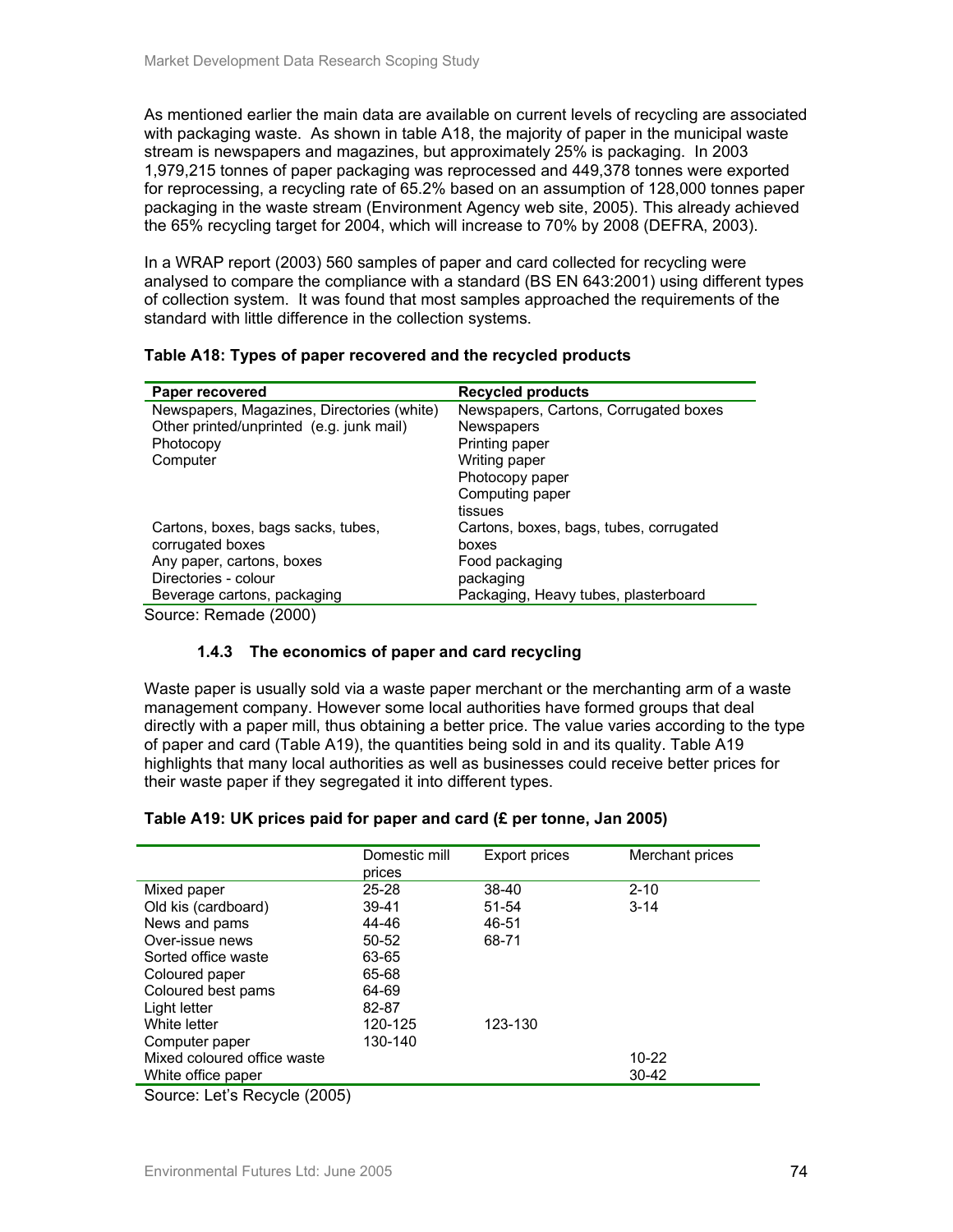### **1.4.4 Barriers to the increased use of recycled paper**

In a study on the barriers to the use of recovered paper and alternative markets (Remade, 2000) three types of barriers were explored: economic barriers, technical barriers and public perceptions. In the intervening five years the financial situation has changed with increased investment, supported by grants, in paper reprocessing infrastructure (see below). Price fluctuations remain an issue, but long term contracts and the development of the market are likely to stabilise prices to some extent. Also regulations, such as the Newsprint Bill (Recycled Content Directive) that will require newsprint to have recycled content of 80% by 2010, increase the demand for recycled newsprint, resulting in the cost-competitiveness of recovered paper being less important.

Demonstrations of product quality, publicity campaigns, and awareness strategies were identified as essential to changing public perceptions and to stimulate market demand. Green procurement was, and still is, identified as having a key role to stimulating market demand.

A further barrier, identified by wastepaper merchants and paper mills, is that of unsorted paper grades and high levels of contamination.

### **1.4.5 Future opportunities**

The reprocessing of paper is dominated by the large paper mills with increased collection being stimulated by increases in their capacity. However opportunities are also available for smaller scale reprocessing, particularly in the construction sector.

**New capacity:** a new paper recycling facility opened at UPM-Kymmene's Shotton paper mill in July 2004, producing 100% recycled newsprint. The £128 million facility was part funded by WRAP with a grant of £17 million. The facility, which includes the world's largest deinking plant, will process 321,000 tonnes of recovered paper and magazines per year. This now means that all UK newsprint can be made from 100% recycled paper.

**Market de-inked pulp:** Approximately 80% of market de-inked pulp consumed in the UK is imported. A feasibility study (WRAP, 2003) assessed that a UK based MDIP plant would be economically feasible only if a 25% grant were available, the plant was co-located with another mill, and a recovered fibre price of £65/tonne were available.

**Paper tissue:** Although UK tissue manufacture currently uses 50% recovered fibre, there is room for growth. The barriers to this growth are quality requirements, over specifications and poor public perceptions (WRAP, 2004). It is a WRAP target (2004-2006) to increase the use of recovered fibres for tissue manufacture by 40,000 tonnes per year. R&D research on this topic is the subject of a current WRAP funded study.

#### **Construction products: cellulose insulation**

The development of cellulose insulation, usually manufactured from over issued news, print works and telephone directories (Remade Scotland, 2000) is currently being researched by the Steel Construction Institute (2004) for WRAP. Block insulation is also manufactured by Homatherm Insulation (see www.londonremade.com).

Waste paper can also be made into other construction products such as panel board, fibreboard, acoustic panels, and gypsum wallboard panels (Remade Scotland, 2000; Enviros, 1999). A company in the Medway area manufactures wood chip wallpaper from recovered office paper (Remade Kent & Medway, 2004)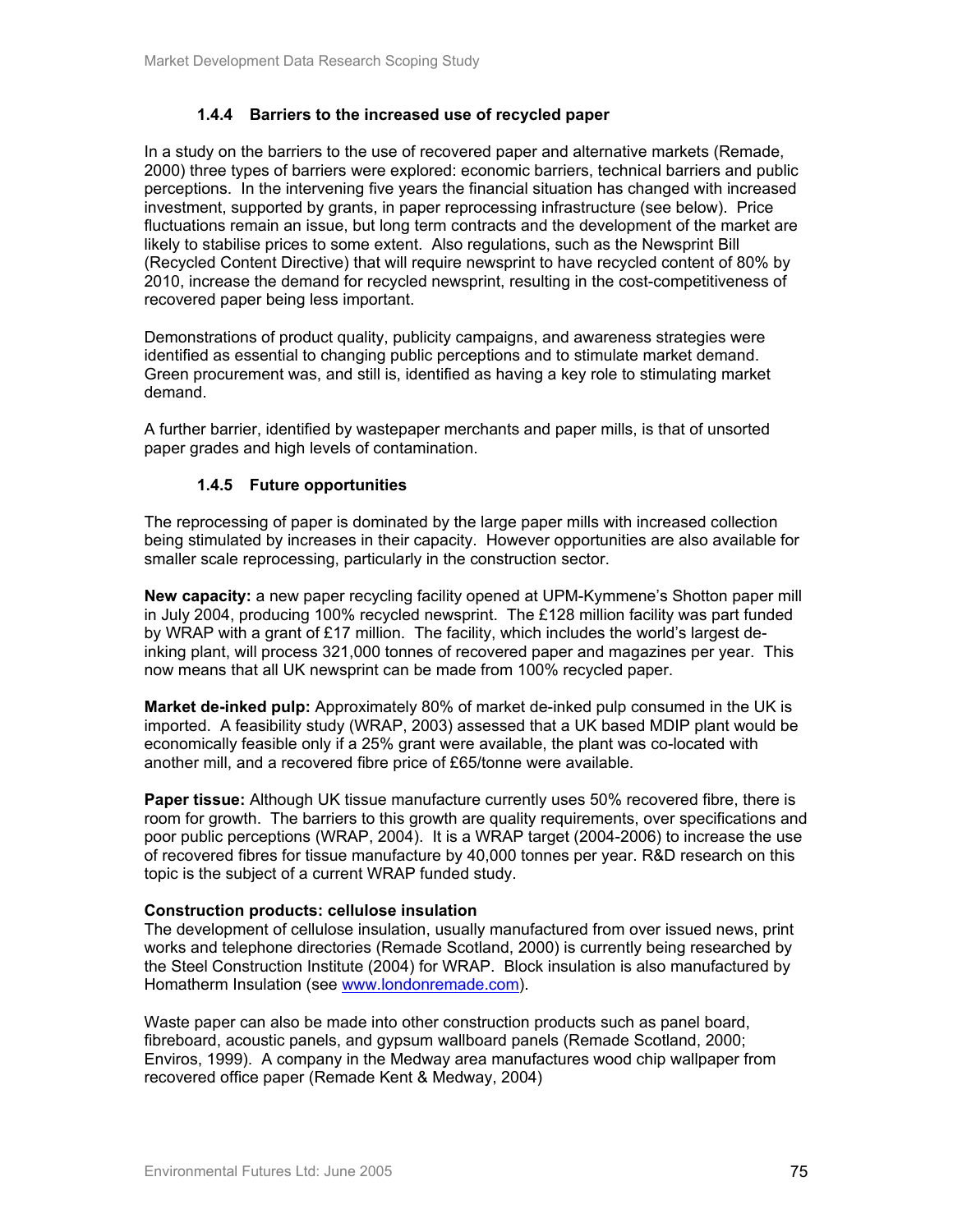### **Moulded pulp**

There are now several companies that manufacture products (such as disposable bedpans) and packaging from moulded pulp using 100% waste paper. This is a potential area of growth particularly in the replacement of expanded polystyrene packaging.

### **Animal Bedding**

Shredded waste paper provides a dust free, absorbent bed for horses and other animals, that is biodegradable and unpalatable to eat (Remade Scotland, 2000). Betta Bedding operates in Worcestershire and Halifax.

### **Briquetting**

Waste paper can be compressed into blacks and used as a fuel.

Remade are undertaking a study to identify the current barriers to the local use of recycled paper fibre that will identify new market opportunities, review technical limitations, costs, and explore customer views and concerns over contamination (Remade Kent & Medway, 2004).

### **1.5** *Construction, demolition and excavation waste (CD&EW)*

### **1.5.1 Quantities of CD&EW in the waste stream**

Construction and demolition (C&D) waste is identified by the EC as a priority waste stream. This waste has in the past been disposed of in landfill sites, but the introduction of the Landfill and Aggregates Taxes has lead to considerably increased recycling. It is estimated that a total of 93,911,000 tonnes per year of hard C&D and excavation waste is produced in England and Wales of which 38,016,000 tonnes are recycled as aggregates (41%) and 7,052,000 tonnes are recycled as soils (Symonds, 2002) (table A20). Although the majority of CD&EW waste is aggregates, soil and rocks etc, many other materials arise from construction and demolition such as wood and plastic packaging (table A20). Waste produced from road construction and maintenance will also have a different composition.

| <b>Waste group</b>   | <b>Construction</b><br>waste | <b>Demolition</b><br>waste | <b>Waste transfer</b><br>station |
|----------------------|------------------------------|----------------------------|----------------------------------|
|                      | %                            | $\%$                       | %                                |
| Timber               | 19.3                         | 3.3                        | 12.44                            |
| Concrete             | 5.9                          | 40                         | 13.72                            |
| Inert <sup>1</sup>   | 11.1                         | 24                         | 40.85                            |
| Asphalt              | $0^3$                        | 15                         | 1.35                             |
| Ceramic              | 3                            | 0 <sup>2</sup>             | 1.35                             |
| Insulation           | 2.5                          | 0 <sup>2</sup>             | 0.81                             |
| Plastic              | 13.0                         |                            | 1.90                             |
| Packaging            | 25.7                         | 17                         | 1.51                             |
| Metal                | 2.6                          |                            | 5.69                             |
| Plaster & cement     | 3.1                          |                            | 1.93                             |
| <b>Miscellaneous</b> | 13.8                         |                            | 18.02                            |

#### **Table A20: Composition of construction, demolition and excavation waste delivered to a transfer station**

<sup>1</sup> inert material includes brinks, masonry, rubble, hardcore sand and stone  $2$  included in figure for miscellaneous  $3$  included in figure for inert

Source: (Hurley, 2001).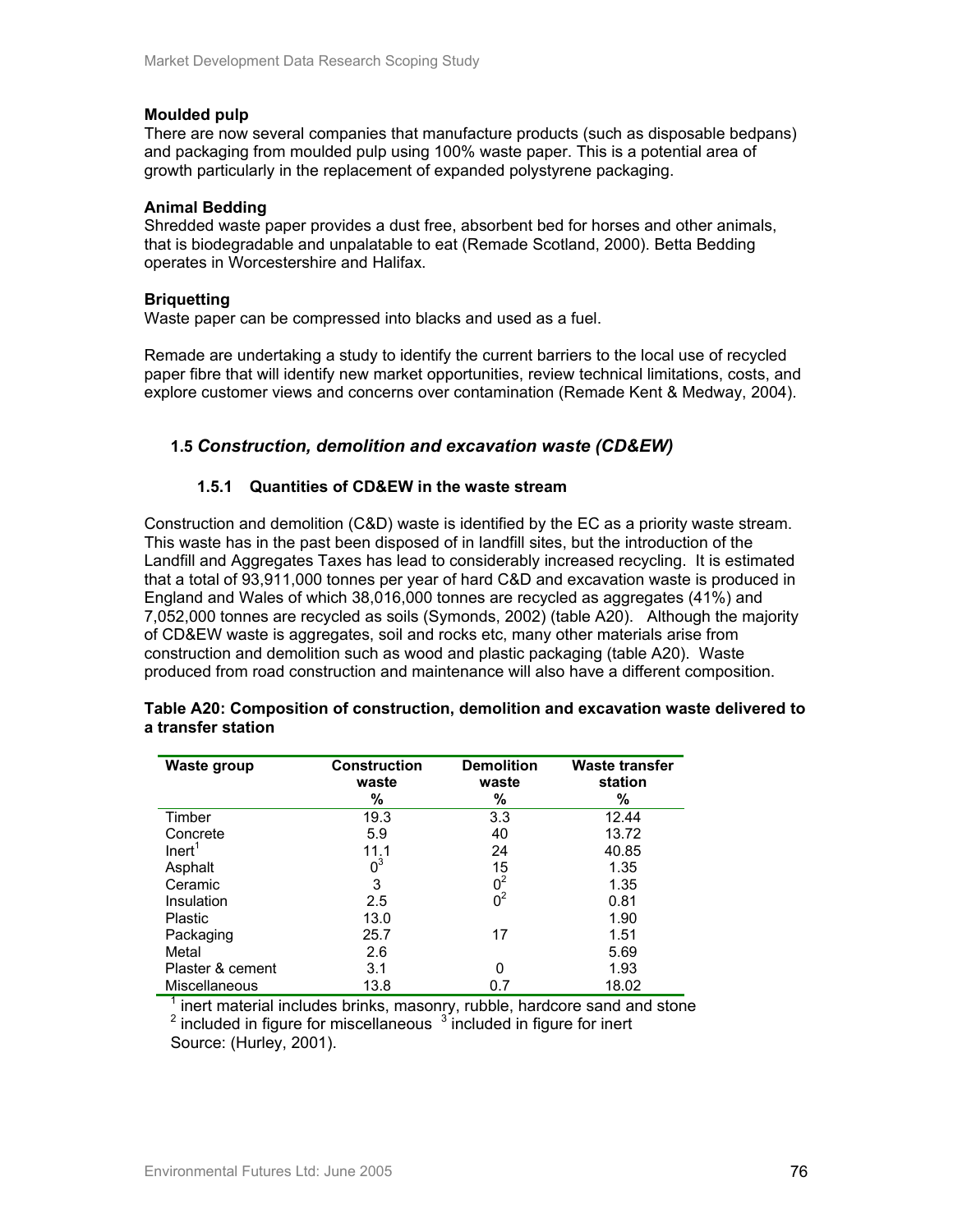The South East region produced 15% of the total recycled aggregate and soil (table 2.21), the highest of all the regions. This is mainly due to the movements of waste out of London and the high level of economic activity in the region (Symonds, 2002). Of the total 13,444,000 tonnes 36.4% was crushed or screened for aggregates and 7% was screened for soil (table A21). Approximately 275 million tonnes of aggregates are currently used in the UK, with 65 million tonnes from secondary (recycled) sources.

|                                                          | England &<br><b>Wales</b> | South & East |
|----------------------------------------------------------|---------------------------|--------------|
| Crushed/screened aggregates                              | 38.016                    | 4898         |
| Excavation waste/screened CDEW for soil                  | 7,052                     | 945          |
| Sub-total recycled aggregates & soil                     | 45.068                    | 5,843        |
| Material used for landfill engineering or<br>restoration | 9.409                     | 1.792        |
| Material used to backfill quarry voids                   | 11,531                    | 2.202        |
| Material used at registered exempt sites                 | 23,682                    | 2,828        |
| Landfilled material                                      | 4.222                     | 779          |
| Total                                                    | 93.911                    | 13.444       |

### **Table A21: Estimated recycled aggregate and soil production in 2001 (000s tonnes)**

Source: Symonds (2002)

### **1.5.2 Barriers to recycling**

Data from the ODPM survey (2002) suggests that most hard CD&EW that can be recycled is being recycled and that there is limited scope for increasing the amount due to mixing with soils and contaminated materials (Viridis, 2003). However it has been estimated by WRAP  $(2004<sup>2</sup>)$  that an additional 20-25 million tonnes secondary aggregates could be recycled.

The on-site mixing identified by the ODPM study is an important barrier to recycling as it increases contamination levels and the cost of disposal making it far more difficult to recycle. The on-site separation of C&D wastes is particularly poor for small scale builders and repair and maintenance markets (Viridis, 2004). This often stems from a lack of understanding of the potential financial benefits of recycling, but is also due to a lack of time and facilities for source separation.

Education of all C&D stakeholders is also an important factor in increasing the use of secondary materials, particularly aggregates (Viridis, 2003). The lack of information is another key barrier that has been addressed to some extent by the introduction of initiatives such as the Aggregates Information Service, AggRegain, CIRIA register of recycling sites and various Internet based waste material exchanges.

The surveys that have been carried out provide a fairly good picture of CD&EW waste at national level but at regional level the error margins on the estimates are very high due to the low response rate. This makes it difficult to plan for change particularly as data are not available at a local level or at individual sites. This is particularly important for aggregates due to the high cost of transporting low value material (Viridis, 2003).

### **1.5.3 Future Opportunities**

Increasing the opportunities for recycling C&D waste is highly dependent on obtaining local and regional data on production and reprocessing facilities. This is important for highway maintenance as well as building sites. There is a need to develop a standardised methodology for data collection. A detailed study was carried out for Greater Nottingham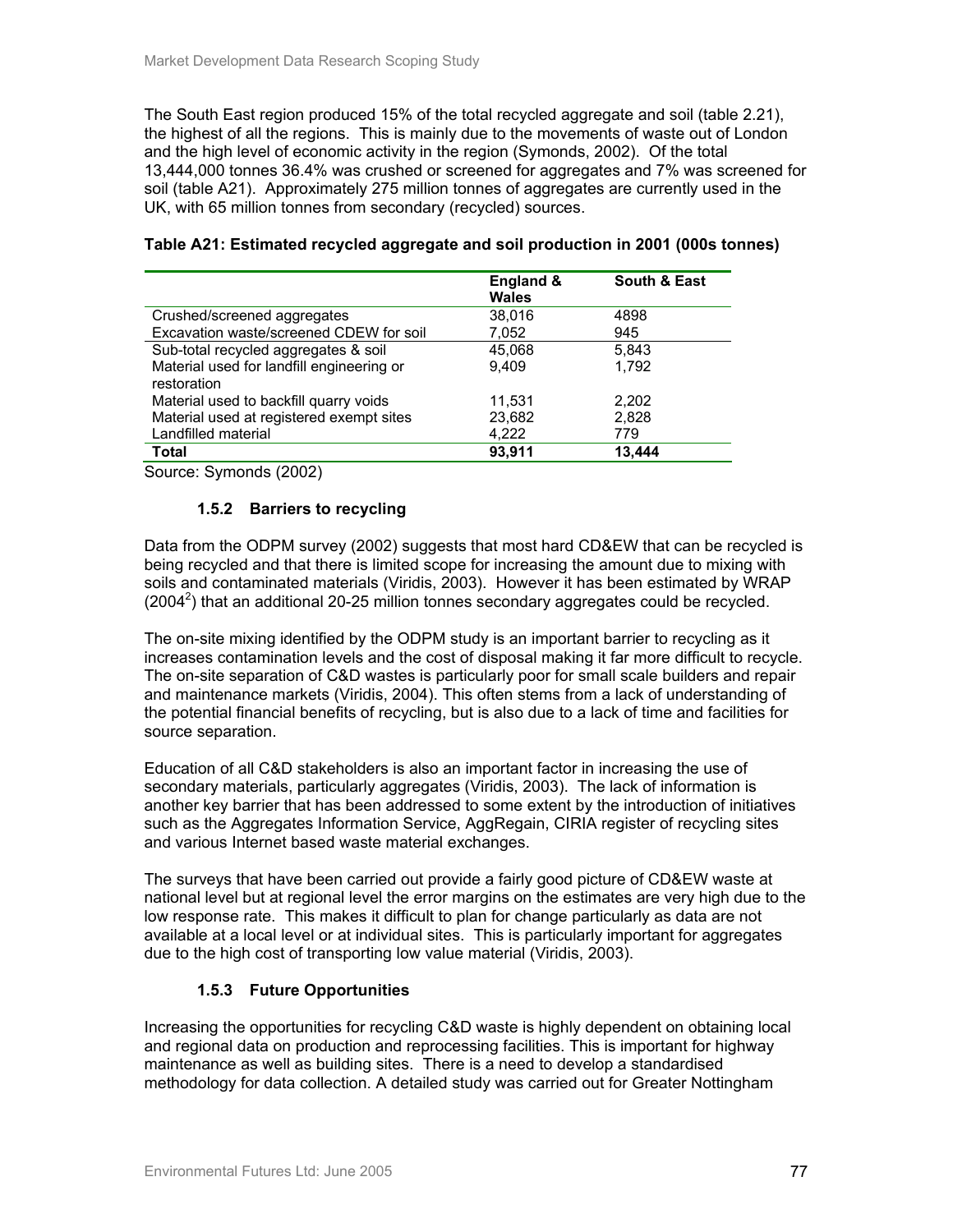(APT Environmental, 2002). County or regional based waste audits would also be useful as would site based audits. There is a need to develop and promote pre-demolition audits.

Increasing the value of the recovered waste streams will provide a more consistent market and a better return for time spent on source separation but requires 'cleaner' recyclate streams. Also markets for the non aggregates parts of the construction waste stream (42% in the Nottingham study) such as wood, plastics and paper, need to be developed, as they will support the viability of the aggregates. For some waste streams an 'income' will not be available but the 'disposal' cost will be lower or even free. As discussed earlier the development of a market for mixed plastics is important for C&D plastic waste.

The use of secondary aggregates in concrete is limited even though the British Standard BS 8500 permits the use of up to 20% recycled aggregate into concrete, and reclaimed bituminous material into new asphalt, without altering the composition of the designated mixes (Viridis, 2003). This would be a good opportunity for ready mix concrete producers but most do not have the equipment to introduce the recyclate into the mix in a controlled manner. Therefore capital investment is needed.

Using recycled materials for highways maintenance has been shown to be cost neutral or, in some cases, financially beneficial when taking into consideration the avoidance of waste disposal charges, Landfill Tax and Aggregates Levy payments (WRAP, 2004<sup>3</sup>). Transport cost savings can also be made when secondary materials are used that are sourced locally. In addition some maintenance techniques have lower costs and improved performance. WRAP (2004<sup>3</sup>) has identified 'crack and seal', Rhinopatch and cold-lay foamed asphalt mix.

Hampshire County Council has a target to divert 40,000 tonnes of aggregate waste from landfill at a saving of £80,000 on landfill tax alone. The Newport Southern Distributor Road Scheme saved £1million by using 450,000 tonnes of secondary instead of primary aggregates (WRAP, 2004 $^3$ ).

### **1.6** *Metal*

### **1.6.1 Quantities of metals in the waste stream**

In 2004 13.8 million tonnes of steel was produced in the UK incorporating 40% recycled steel. Aluminium production is, on average 340,000 tonnes per year. The National Waste Production Survey (1998/9) estimated 4.254 million tonnes of waste were produced by industry and 0.537 million tonnes of waste by commerce (Environment Agency, 2000).

Of the UK market 5% of steel production was used for packaging, with around 13 billion steel cans used each year (equivalent to 455,000 tonnes) and 5.3 billion aluminium cans (82,000 tonnes) (Aluminium Can Recycling Association, 2001).

According to the National Waste Production Survey of 1998/9, the South East produced 313,000 tonnes of waste metal by the industrial sector and 98,000 tonnes by commerce, a total of 414,000 tonnes, 8.6% of the England and Wales arisings (Environment Agency, 2000).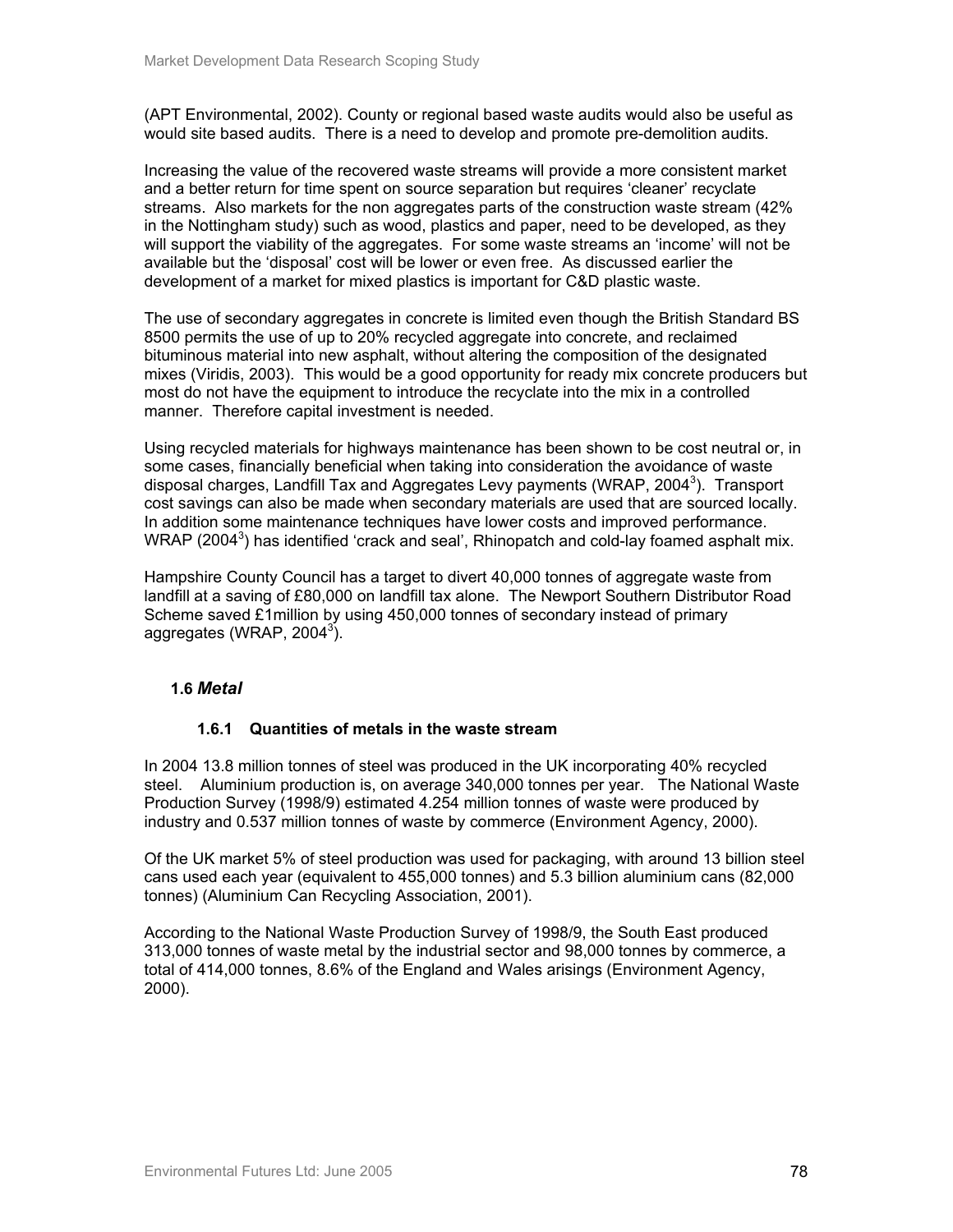### **1.6.2 Current recycling**

The recycling of metals is a well established process with significant environmental and financial benefits. In 2001 9.67 million tonnes were deposited at metal recycling facilities in England and Wales with 902,798 tonnes treated at licensed metal recycling and vehicle dismantling sites in the South East (DEFRA, 2004). This total excludes exempt metal recyclers and scrap yards as they are not required to provide site input returns. The major inputs in the South East were to facilities in Hampshire (192,829 tonnes), Kent (235,952 tonnes) and East Sussex (133,659 tonnes).

The majority of metal for recycling is produced by industry and commerce (97.6%). Scrap metal is divided into two types, ferrous and nonferrous. Ferrous scrap is sourced predominantly from End of Life Vehicles (ELVs), household appliances, steel beams, railroad tracks, ships and packaging. In addition to aluminium nonferrous scrap includes metals such as copper, lead, zinc, nickel, titanium etc. New legislation on the recycling of fridges and ELVs will change the way these waste streams are managed.

There is ample capacity for ferrous metal to be reprocessed in the UK although there is also a significant export market. Aluminium is reprocessed at secondary foundries. Unusually the arisings of aluminium scrap more than meets the needs of the UK foundries so secondary refiners have developed an export market that is currently affected by the high value of UK sterling. There is also a flourishing export market of scrap aluminium to China.

### **Packaging waste**

Recent years have seen a steady growth in steel recycling rates - with 44% of all steel packaging being recycled in 2003 (table A22). Steel and aluminium containers are mainly collected from the municipal waste stream with other products such as aerosol cans and aluminium foil (Waste Online, 2004). In 2003 304,000 tonnes of steel cans were recycled, but 350,000 tonnes were still sent to landfill (personal communication, Steel Can Recycling Information Bureau, 2005) despite a strong market for scrap metal.

| Packaging        | UK<br>reprocessing | <b>Exported for</b><br>reprocessing | UK tonnes<br>accepted for<br>recycling | <b>Recycling rate</b><br>$2003$ (%) |
|------------------|--------------------|-------------------------------------|----------------------------------------|-------------------------------------|
| Steel            | 129.219            | 175.301                             | 304.520                                | 44.5                                |
| <b>Aluminium</b> | 25,382             | 6.449                               | 31.831                                 | 24.9                                |

### **Table A22: Recycling of packaging metals (tonnes per year)**

### **1.6.3 Economics of metal recycling**

In a report for the DTI (Hummel, 2004) the sorting and processing costs at a MRF were estimated as £20 per tonne for kerbside sorted metals, £40 per tonne for 2-stream metals and £55 per tonne for co-mingled metals. The revenues from the sale of metals delivered to a regional centre are on average £60 per tonne for steel cans (£75 in Jan 2005), £700 per tonne for aluminium cans and £450 per tonne for aluminium foil (Hummel, 2004). The report concluded that the collection of metals, even at a low level of recovery, can have a positive benefit on the cost of kerbside recycling and MRF processing.

The value of ferrous scrap from the industrial waste stream in Jan 2005 ranged from £29/tonne for light iron to £139 for 4A low residual bales. Copper prices were up to £1,250/tonne, brass up to £1000/tonne and aluminium cuttings £650/tonne (Letsrecycle, 2005). Lead scrap was worth £360/tonne and batteries £25/tonne.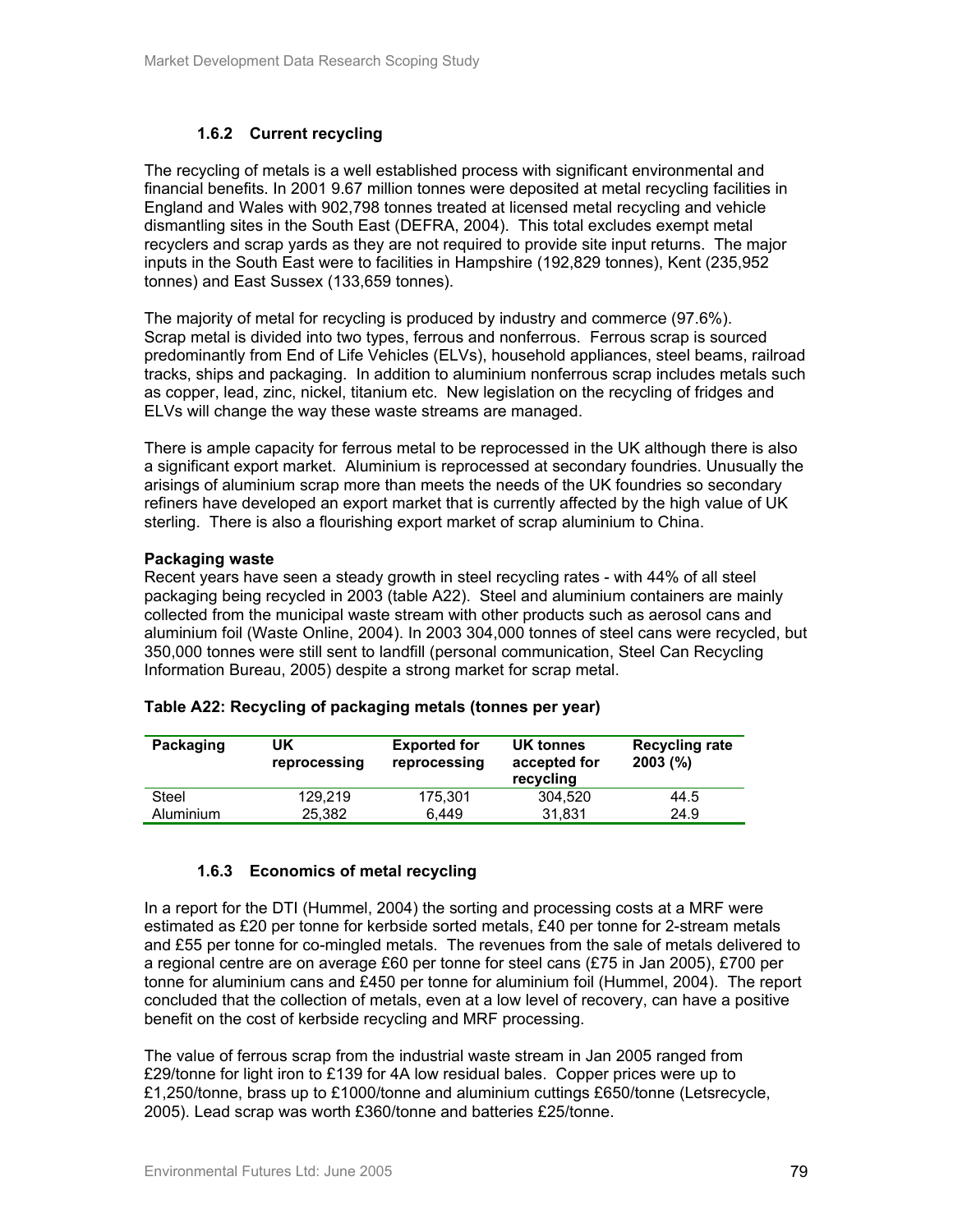### **1.6.4 Future opportunities**

Metal scrap is a global commodity with ample reprocessing capacity in the UK or for export. The main limiting factor is the quantity collected. For packaging waste although there has been a significant increase in both aluminium and steel can recovery for recycling this will need to increase further if the packaging target of 35.5% for aluminium and 61.5% for steel are to be achieved by 2008.

### **1.7** *Wood*

### **1.7.1 Quantities of wood in the waste stream**

In 2002 the UK consumed in the region of 45million  $m^3$  of wood raw material (Forestry Commission 2004). Around half of this is consumed as wood and board material, while half is accounted for by paper and paperboard applications. It is estimated that approximately two-thirds of the UK softwood consumption is used by the joinery and construction sector, with a further 12% being utilised for pallet and packaging production, 10% for fencing and 4% for furniture production (Remade Scotland 2004).

There are thus large amounts of wood waste arising in a number of different streams. However the majority of wood and board material passes through a complex supply chain before becoming waste (BFM and BRE 2004). Due to the variety of uses of wood, wastes can be of widely differing quality, quantity and levels of contamination.

There is little accurate information documenting wood waste arisings (Remade Scotland 2004). A further issue is the lack of cross-industry standard specifications for wood recycling (Lets Recycle, 2005) as most wood recyclers will accept nearly all soft and hardwoods. In contrast with the majority of major streams, Defra does not report data on wood or wood waste in England and Wales or the regions.

Viridis (2003) estimate that the total recorded wood waste arisings in the South East are approximately 540,000 tonnes per annum, although this figure is prone to fluctuation with economic and property market changes.

A recent WRAP report (BFM & BRE, 2004) into wood waste, reclamation and reuse, divides wood waste into five sectors: construction, demolition, refurbishment, end of life furniture and packaging, and estimates arisings based on a broad literature review and stakeholder consultation (table A23). A second report (Excelar, 2002), estimates wood waste is between 0.2% and 3.0% of collected household waste. This would suggest that the total wood waste collected with household waste in the South East in 2002-03 was between 8,498 tonnes and 127,470 tonnes based on Defra (2003) municipal waste data 2002-03.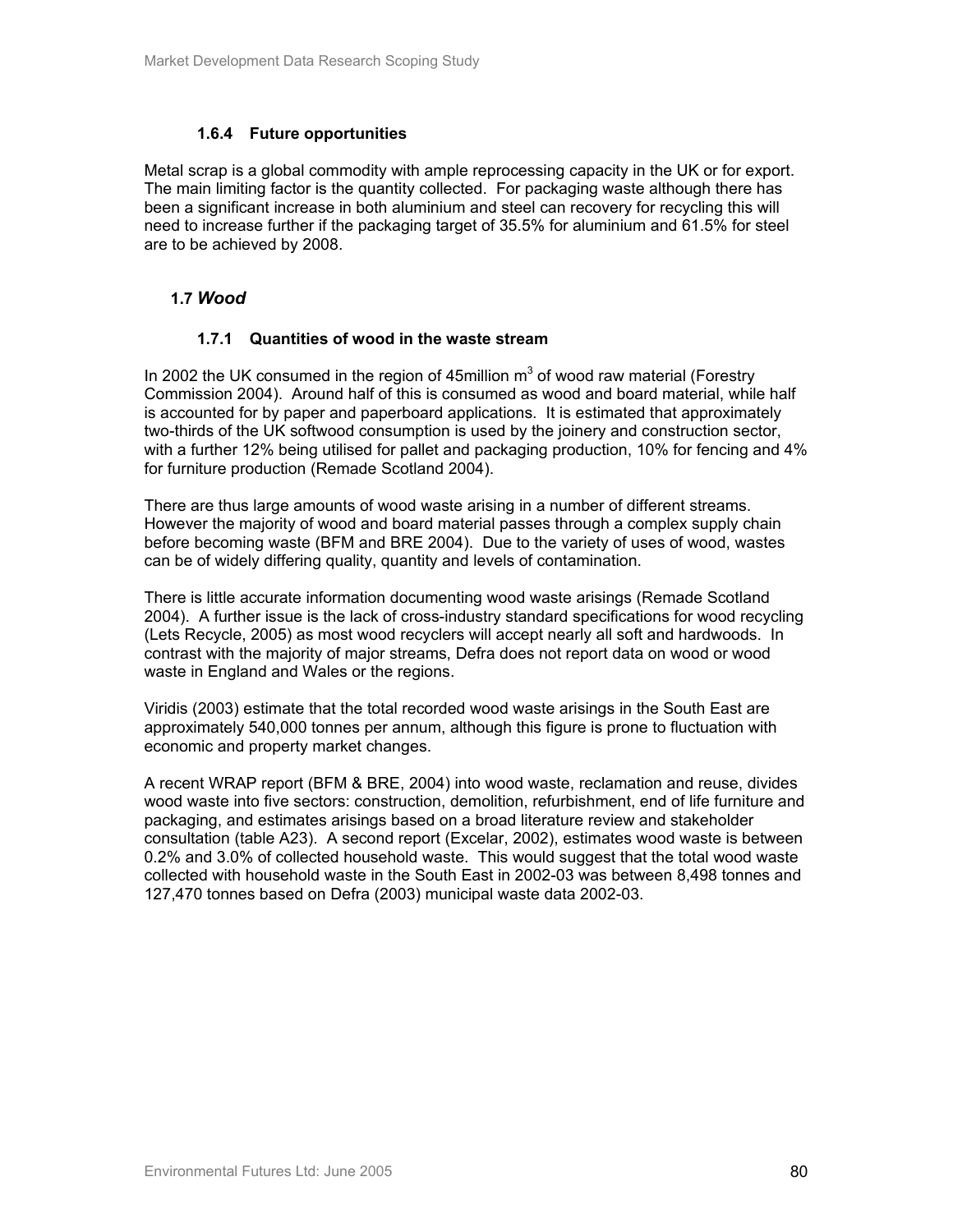|                  | UK                            | Data year | <b>South East</b> | Data year |
|------------------|-------------------------------|-----------|-------------------|-----------|
|                  |                               |           |                   |           |
| Municipal        | $1,762^1$                     | 2002      |                   |           |
| Construction     | $1,053^2$                     | 2003      |                   |           |
| Demolition &     | $1,033^2$                     | 2003      |                   |           |
| Refurbishment    |                               |           |                   |           |
| End of Life      | 2.050 <sup>2</sup>            | 2003      |                   |           |
| <b>Furniture</b> |                               |           |                   |           |
| Packaging        |                               | 2003      |                   |           |
| Forestry         | $1,400^2$<br>378 <sup>3</sup> | 2001      | $54^3$            | 2001      |
|                  |                               |           |                   |           |

#### **Table A23: Quantities of wood in different waste streams (000's tonnes)**

### **Table A24: Estimated municipal wood waste in the South East.**

| Tonnes<br>based on %<br>of total HH<br>and CA                | wood<br>content<br>HН<br>waste | timber<br>content<br>CA sites | woody<br>content<br>CA sites | furniture<br>content<br>CA sites | wood<br>content<br>CA sites | wood<br>content<br>trade<br>waste | wood<br>content<br>bulky HH<br>waste |
|--------------------------------------------------------------|--------------------------------|-------------------------------|------------------------------|----------------------------------|-----------------------------|-----------------------------------|--------------------------------------|
| waste: 4                                                     | 1.5%                           | 11%                           | 6.5%                         | 5%                               | 22.5%                       | 0.5%                              | 6%                                   |
| <b>Total tonnes</b><br>for South<br>East Region <sup>5</sup> | -                              | 112.437                       | 66.440                       | 51.107                           | 229.988                     | 5.111                             | -                                    |

Source: calculated from BRM & BRE (2004) HH – Household Waste CA – Civic Amenity sites

#### **1.7.2 Current Recycling**

DTI (2001) categorises wood waste into five categories and identifies recovery options, as summarised in table A25.

#### **Table A25: Categories of wood waste**

| Category                       | <b>Description</b>                                                                                    | Recovery option                                                    |
|--------------------------------|-------------------------------------------------------------------------------------------------------|--------------------------------------------------------------------|
| Green waste                    | By-product of management of<br>trees – thinning and pruning                                           | Decomposition in-situ;<br>chipping for land spreading<br>and mulch |
| Untreated wood                 | Mostly packaging wood                                                                                 | Reuse; recycling; energy<br>recovery                               |
| Structural wood                | Construction wood including rail<br>sleepers and telegraph poles and<br>C&D waste (generally treated) | Reuse; limited recycling and<br>energy recovery                    |
| Process waste                  | Sawdust, chippings, off-cuts                                                                          | Reuse; recycling; energy<br>recovery                               |
| Waste manufactured<br>products | Products made entirely, or partly<br>of wood, such as furniture                                       | Reuse and refurbish;<br>recycling; energy recovery                 |

Approximately 5.5 million tonnes/year of wood waste are produced with 9.6% reused and 25.4% recycled (BFM & BRE, 2004) with wide variation between sectors (table A26). Based on these data 64.5% of wood waste in the UK is disposed of in landfill or incineration without heat recovery, suggesting that there is very large potential for reuse, recycling and recovery of wood waste.

l

 $1$  Exelar LTD (2002) – England, Scotland and Wales only

 $\overline{P}$  BFM & BRE (2004)

 $3$  Reward (2001) – England and Wales only

<sup>&</sup>lt;sup>4</sup> Gaps in data where total waste figures incomplete, making estimation impossible

<sup>&</sup>lt;sup>5</sup> Excludes Reading for which no data available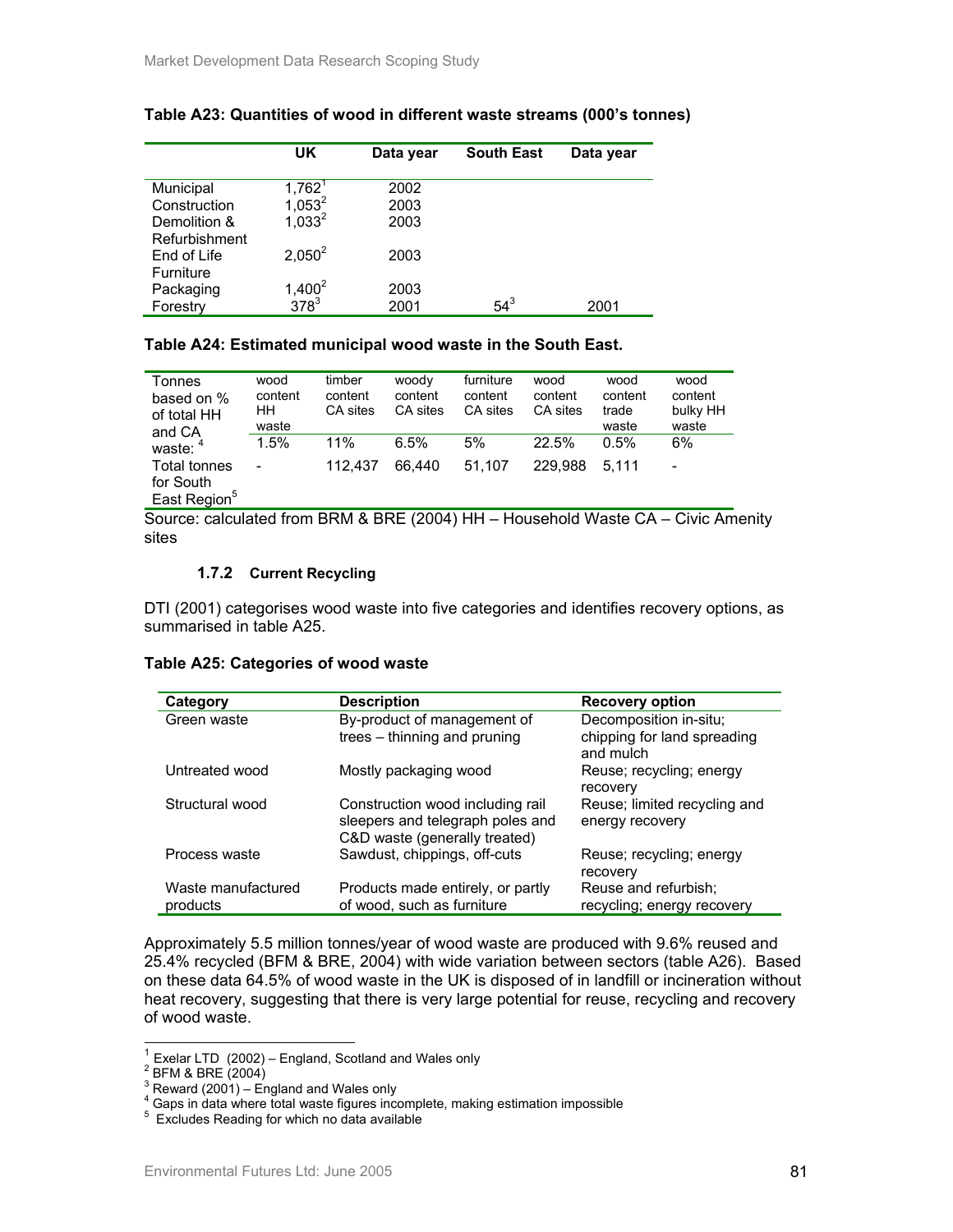| Sector                                            | Wood<br>waste<br>arisings<br>(tonnes) | Tonnage<br>reclaimed<br>for reuse | Tonnage<br>recycled<br>or<br>recovered | Rate of<br>reuse,<br>recycling<br>and<br>recovery | Potential<br>rate of<br>reuse,<br>recycling<br>and<br>recovery | Potential<br>tonnage or<br>reuse,<br>recycling<br>and<br>recovery<br>(estimated |
|---------------------------------------------------|---------------------------------------|-----------------------------------|----------------------------------------|---------------------------------------------------|----------------------------------------------------------------|---------------------------------------------------------------------------------|
|                                                   |                                       |                                   |                                        |                                                   |                                                                | 2004)                                                                           |
| Construction<br>Demolition<br>and<br>refurbishmen | 1,053,000*<br>1.033.000               | 135,000<br>133.000                | 377,000<br>240.000                     | 51%<br>36%                                        | 83%<br>84%                                                     | 870,000<br>868,000                                                              |
| End of life                                       | 2,050,000                             | 212,500                           | 24.500                                 | 9%                                                | 71%                                                            | 1.447.000                                                                       |
| furniture**<br>Packaging                          | 1,400,000                             | 50.000***                         | 767,000                                | 58%                                               | 90%                                                            | 1,267,000                                                                       |
| Totals                                            | 5,536,000                             | 530.500                           | 1,408,500                              | 36%                                               | 80%                                                            | 4,452,000                                                                       |

#### **Table A26: Current and potential wood waste reuse, recycling and recovery**

\*Includes 26,000 tonnes for 'other' uses

\*\*Furniture figure does not include production wood waste, estimated 482,000 tonnes p.a. \*\*\*This figure only includes packaging wood waste reclaimed for reuse and excludes the weight of reusable packaging such as pallets which are reused.

Source: (BFM & BRE, 2004)

The majority of wood wastes have the potential to be recovered, reused or recycled, but this potential depends largely on the quality and composition of the wood waste arisings. Where there is a large degree of contamination, which can often be the case with post-consumer waste, the material will often require some degree of sorting and or processing. The degree of contamination and condition of material can greatly influence processing costs (Remade Scotland 2004).

The Lets Recycle website identifies 83 wood recyclers and reprocessors in the UK, of which 7 are based in the South East. However it is likely the actual figure is larger than this.

#### **Construction, Demolition and Refurbishment**

The main forms of wood waste from construction include scaffolding planks, joinery off-cuts, temporary fencing / hoarding, sheet materials, formwork and packaging. Of these scaffolding planks, hoardings and fencing and packaging are the most commonly reused. It is estimated that 26% of waste generated at construction sites is composed of wood waste (WRAP 2004).

Demolition can produce many wood products suitable for reuse both in renovation and new build. Examples are large beams, doors, flooring and windows (WRAP 2004). Reclamation typically follows two routes: either the demolition contractor re-sells the reclaimed stock themselves, or it is sold to dealers. Where wood waste from demolition is not reclaimed it is normally segregated for recycling or disposed of through waste transfer stations (WRAP 2004).

Refurbishment wood waste is generally similar to that generated by construction and demolition. For example windows, doors, skirting boards, decking, flooring, display counters as well as off- cuts, sheet materials and packaging etc. Much of the waste generated through refurbishment will already be accounted for in the demolition stream, however wood waste from shop-fitting was estimated at 66,000 tonnes (WRAP 2004).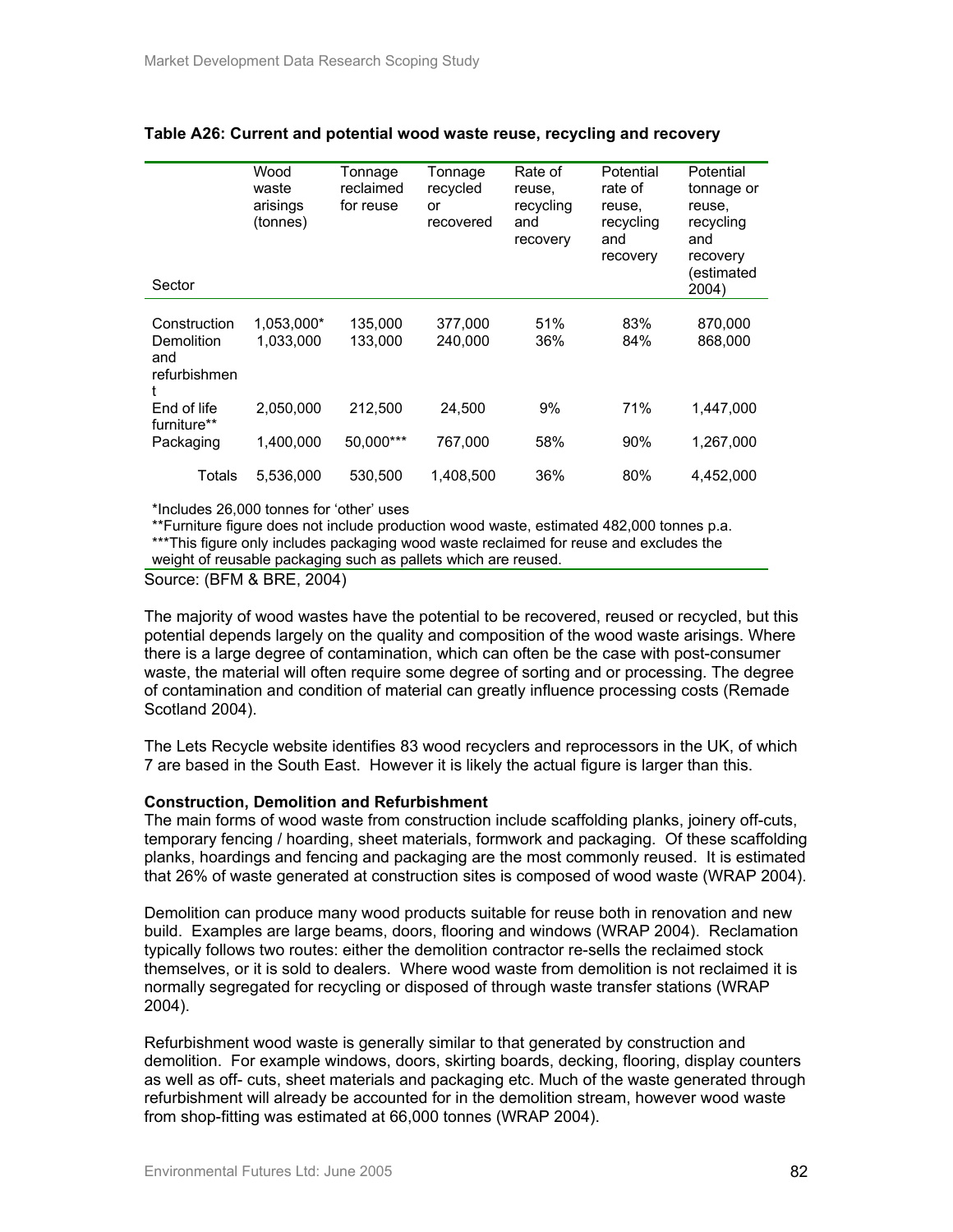Detailed data are not available for wood waste generated however BFM & BRE (2004) summarises a range of estimates of the quantity of construction and demolition wood waste produced in the UK, Table A27. Also outlets for construction, demolition and refurbishment wood waste are identified (table A28).

| Source and Data Year <sup>1</sup> | <b>Quantity (tonnes)</b>    |
|-----------------------------------|-----------------------------|
| DTI, 2001                         | 750.000                     |
| <b>WRAP. 2001</b>                 | 1.000.000                   |
| McGrath et al, 2000               | 1,000,000 (demolition only) |
| CIRIA, 1999                       | 2.500.000                   |
| Hurley, 2002                      | 3,100,000                   |

### **Table A28: Waste management method for different wood waste streams (%)**

| <b>Disposal method</b>             | <b>Construction</b> | <b>Demolition</b> | <b>Refurbishment</b><br>(shop-fitting) |
|------------------------------------|---------------------|-------------------|----------------------------------------|
| Landfill                           | 38                  | 35                | 85                                     |
| Sent for recycling                 | 20                  |                   | 4                                      |
| Recycled into production (on site) | 15                  |                   |                                        |
| Reused internally                  | 14                  |                   | 8                                      |
| Burnt (no heat recovery)           | 13                  | 29                | 2                                      |
| Burnt with energy recovery         | 5                   |                   |                                        |
| Burnt with heat recovery and       |                     |                   | 2                                      |
| recycling in situ.                 |                     |                   |                                        |
| Reclaimed beams                    |                     | 5                 |                                        |
| Reclaimed flooring                 |                     | 5                 |                                        |
| Reclaimed antiques (architectural) |                     | 2.5               |                                        |
| Salvaged wood (for recycling)      |                     | 18.5              |                                        |

### **End of Life Furniture**

It is estimated that of the total stock of wood contained in UK furniture (36 million tonnes) between 1.9 and 2.2 million tonnes/year ends up as wood waste (BFM & BRE, 2004). The reuse and recycling of end of life furniture in the UK is estimated to be 237,000 tonnes/year, only 12% of the total (table A29). There is thus seen to be large potential for increased reuse and re-manufacturing (table A30).

|                                | Total<br>tonnage<br>segregated | <b>Estimated</b><br>reuse<br>tonnes | <b>Estimated</b><br>recycling<br>tonnes | <b>Notes</b>                                                       |
|--------------------------------|--------------------------------|-------------------------------------|-----------------------------------------|--------------------------------------------------------------------|
| Civic amenity<br>sites         | 33.000                         | 16.500                              | 16.500                                  | Even split assumed in<br>absence of actual data                    |
| Local authority<br>bulky waste | 20,000                         | 19.000                              | 1.000                                   | 5% of these wastes deemed<br>suitable only for recycling           |
| Charitable<br>organisations    | 100.000                        | 95,000                              | 5.000                                   |                                                                    |
| Office furniture               | 50,000                         | 50.000                              | 0                                       | Office furniture typically only<br>reclaimed if suitable for reuse |
| Manufacturer<br>seconds        | 34.000                         | 32.500                              | 2.000                                   | 95% assumed to go for reuse                                        |
| Total                          | 237.000                        | 212.500                             | 24.500                                  |                                                                    |

### **Table A29: Estimated end of life furniture reuse and recycling rates**

<sup>1</sup> All sources cited in WRAP, 2004

l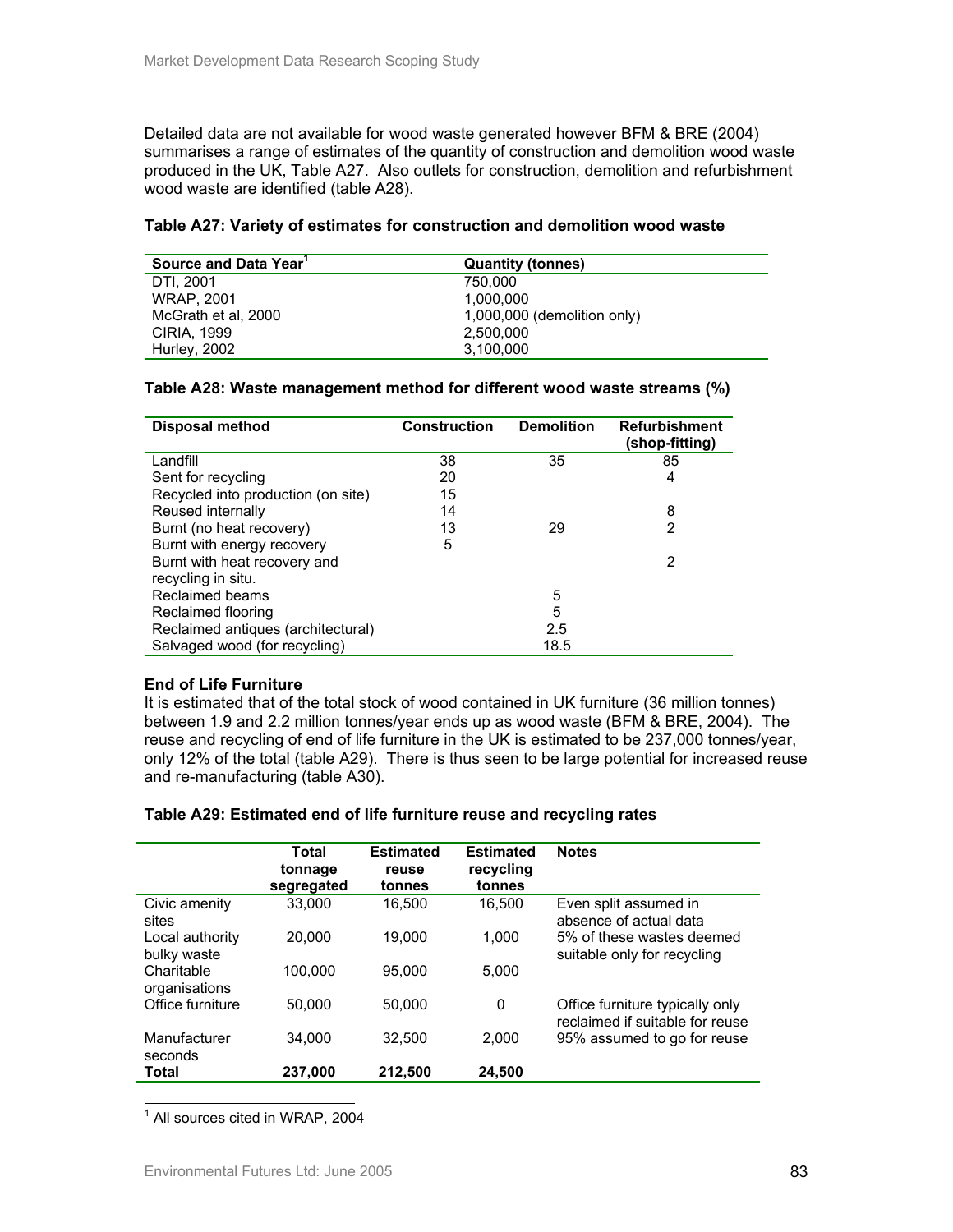#### Source: adapted from BFM & BRE, 2004

|                     | Tonnage available   | <b>Current reuse and</b> | <b>Potential increase</b> |
|---------------------|---------------------|--------------------------|---------------------------|
| <b>Source</b>       |                     | recycling                | (estimates)               |
|                     |                     |                          |                           |
| Household waste     | 12,000              | 0                        | 6,000                     |
| Civic amenity sites | 329,000             | 33,000                   | 181,000                   |
| <b>Bulky waste</b>  | 40,000 (LAs)        | 20,000                   | $18,000^1$                |
| collection          | 100,000 (Charitable | 100,000                  |                           |
|                     | orgs)               |                          |                           |
| Household           | 220,000 (domestic   | 0                        | 165,000                   |
| clearances          | kitchens)           |                          |                           |
|                     | 700,000 (contract   | 0                        | 165,000                   |
|                     | furniture)          |                          |                           |
| Commercial          | 250,000 (office)    | 50.000                   | 138,000                   |
| clearances          | furniture)          |                          |                           |
|                     | 700,000 (contract   | 0                        | 525,000                   |
|                     | furniture)          |                          |                           |
| Manufacturer and    | 50,000              | 34,000                   | 12,000                    |
| retailer waste      |                     |                          |                           |
| Total               | 1,900,000           | 237,000                  | 1,210,000                 |

#### **Table A30: Potential to increase the reuse and recycling of end of life furniture arisings in the UK**

Source: adapted from BFM & BRE, 2004

### **Case study: Furniture Reuse Network**

Established in 1989, the Furniture Reuse Network (FRN) is the national co-ordinating body for 300 furniture and appliance reuse and recycling organisations in the UK that collect a wide range of household items to pass onto people in need. FRN members are spread across the country from Cornwall to the north of Scotland with a concentration around the major conurbations. Operations range in size from one man and a van through to schemes involving 50+ people.

Around 1.26 million items of furniture were reused and passed onto low income families by FRN members in 2002. This resulted in the diversion of 53,000 tonnes of furniture from landfill as well as providing jobs for 5000 people. 160 of the organisations conduct refurbishment for reuse (Anderson, 2004), though there is very little activity which could be described as remanufacturing. FRN recognises that supply rather than demand is a serious barrier to the expansion EOL furniture reuse. If supply was adequate, the volume of material handled could be doubled or quadrupled in a short space of time

(Anderson – cited in WRAP 2004)

### **Packaging Wood**

 $\overline{a}$ 

Wooden packaging includes a variety of products such as pallets, pallet collars, crates, boxes and barrels. It has been estimated that of 1,417,379 tonnes of wooden packaging produced in 2002, 767,230 tonnes (54%) was recycled (Defra 2003). Of the remaining 650,000 tonnes it is estimated that 50,000 tonnes are used to repair damaged packaging, with the remaining 600,000 tonnes 'unaccounted for'. It is estimated that around 450,000 tonnes of this waste could be used for recycling each year (BFM & BRE, 2004).

<sup>&</sup>lt;sup>1</sup> Bulky waste disposal collections have the potential to be expanded considerably through the diversion of material currently disposed of through household clearances.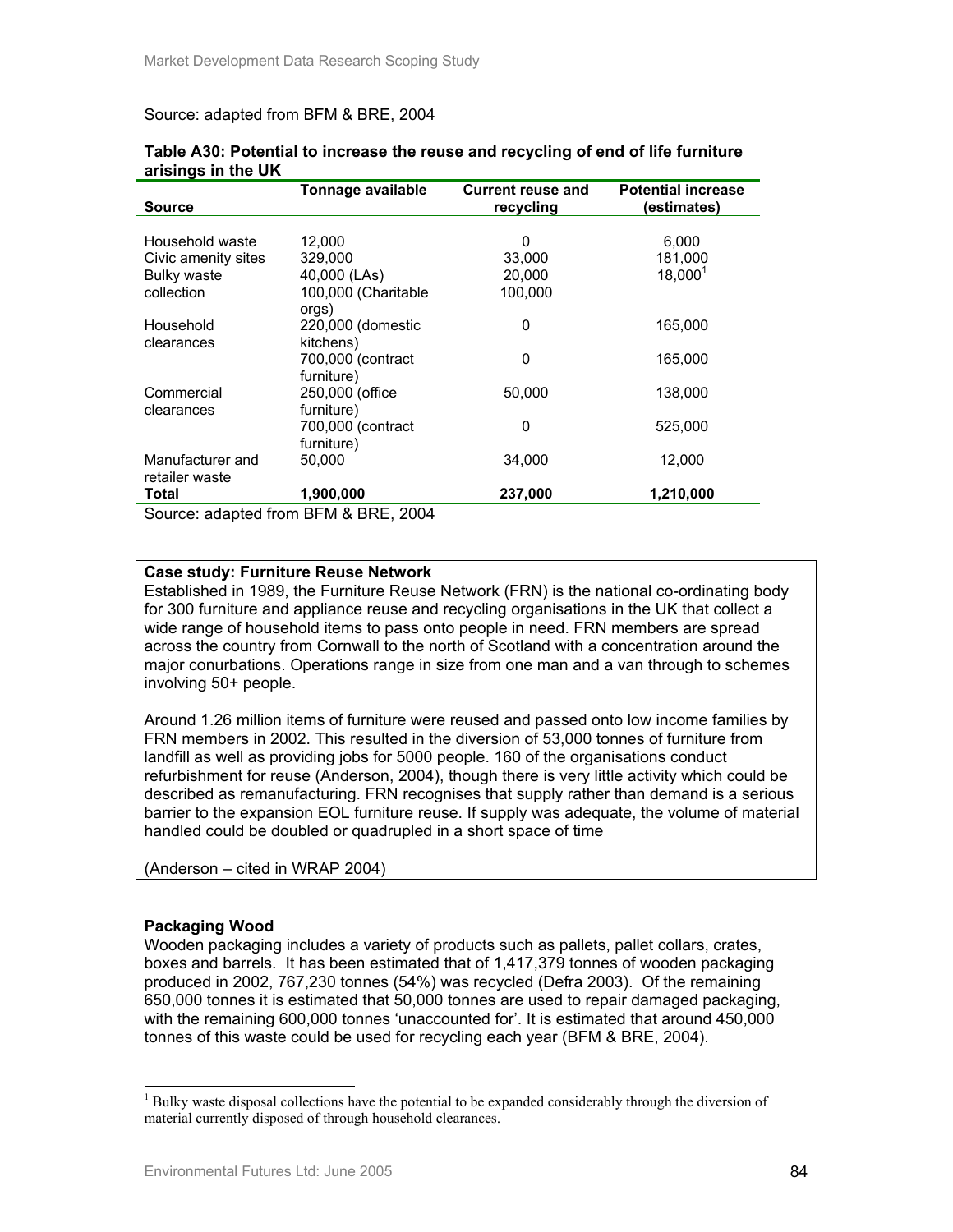From January 2000 wood packaging was included in the Packaging Waste Regulations encouraging the use of light-weight non-reusable packaging, and an overall increase in recycling of 94,000 tonnes in 1998 to 767,230 in 2002. However it has also been estimated that an average annual decrease of 17% (2000 – 2002) has occurred in re-use or repair of wood pallets, due to the increased use of weaker one-trip pallets (NAPD, 2005).

# **1.7.3 Economics of wood recycling**

Letsrecycle.com produces an estimated recycling guide price of -£4 to -£15 which equates to the sum that may be paid by a wood waste recycling business for mixed wood waste. This is different from the figure that may be paid by a boardmaker for processed and graded material. Letsrecycle suggest this figure should be seen as a wood disposal cost as it is generally a negative number to cover processing and transport costs to a boardmaker or other reprocessed wood user. Clearly the viability and value of the wood waste market depends on the value of reprocessed wood as well as this 'disposal' cost.

# **1.7.4 Barriers to increased wood recycling**

As with most waste materials the quantity and condition of wood waste generally dictates the final disposal route. BFM & BRE (2004) and Remade Scotland (2004) identify a number of barriers to wood recycling and reuse:

- Problems of space, time and labour for the identification, segregation and storage of waste wood.
- Lack of segregation, leading to patchy availability of certain types of reclaimed wood product. This limited and / or sporadic supply acts as a disincentive to potential buyers.
- Low degree of awareness of wood waste issues at the company level, particularly cost of wood waste and potential revenues.
- Legal barriers, such as fire regulations limiting the re-use of end of life furniture, and PRNs for packaging leading to the chipping rather than reuse of pallets.
- Demolition rather than deconstruction (also influenced by health and safety legislation which has lead to greater mechanisation of demolition)
- Lack of quality data.
- The treatments used in wood limiting reuse and recycling options.

A survey of 63 local authorities identified barriers to increased wood recycling (Magin, 2001) (table A31).

# **Table A31: Barriers to wood recycling, as identified by local authorities**

| <b>Barrier</b>                    | % of respondents <sup>1</sup> |
|-----------------------------------|-------------------------------|
| Lack of local outlet for material | 62                            |
| Lack of resources                 | 38                            |
| Lack of space at sites            | 37                            |
| Contamination of material         | 24                            |
| Logistics / infrastructure        | 6                             |
| Tendering process                 | 3                             |
| Lack of political will            |                               |
|                                   |                               |

Source: Magin, 2001

l  $1$  Note: % add to more than 100, as many respondents identified more than one constraint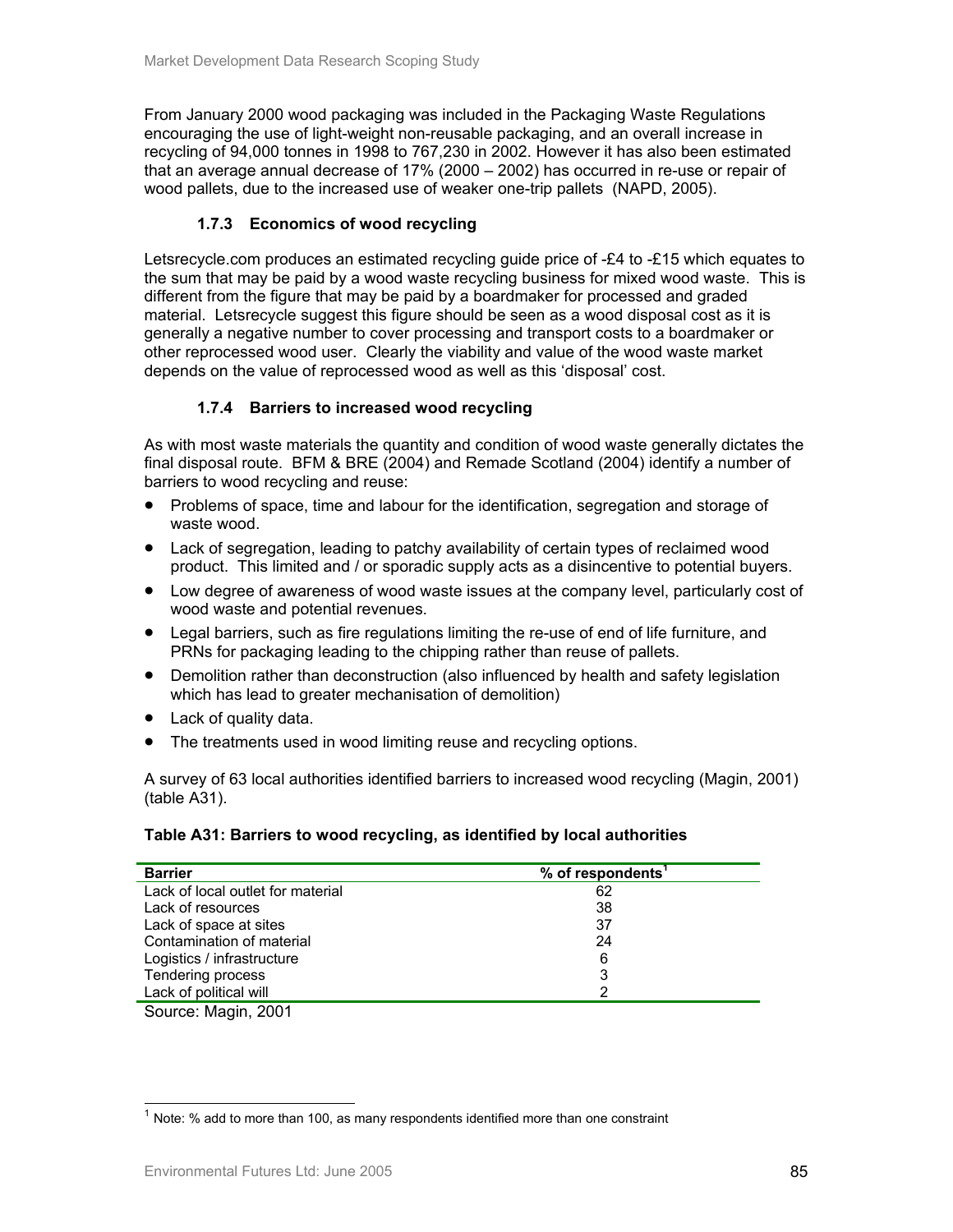### **1.7.5 Future opportunities**

### **Board manufacturing**

Board production has increased its share of the UK building and furnishing market in recent years, replacing the use of solid timber with 75% of the board products consumed in the UK (1999) being produced in the UK. The mix of fibres used in board products varies but proportion of recycled fibres are increasing with a potential for 100%. This represents a potentially large market for recycled woodchip and sawdust. (Remade Scotland, 2004).

### **Biofuels and charcoal production**

Technological advances are increasing the potential to use wood as a source of heat and energy, for example more advanced filters for the removal of dioxins present in wood treatments. Thermal conversion offers the opportunity to generate heat and power from wood waste, while diverting this waste from landfill. (Remade Scotland 2004)

Another option is the carbonisation of wood waste, particularly of hard wood waste. The Waste Book (2005) estimates that around 50,000 tonnes of charcoal are used in barbecues in the UK annually. This market is expanding, but current production is mainly from about 200 small operators. A two tonne 'burn', that takes a week and produces 0.33 tonnes charcoal has a wholesale value of £200. This market is expected to expand with a potential market for 300,000 tonnes of hard-wood waste, particularly with the introduction of new technology (portable kilns) and greater market development and support from major retail chains (The Waste Book, 2005).

### **Animal Bedding**

Sawdust and shavings are used widely as animal bedding and flooring. It is estimated that the current market for animal bedding in the UK is 450,000 tonnes per annum (Remade Scotland 2004). Due to relatively high moisture content, virgin wood may have lower absorption properties and be susceptible to mould. Recycled fibre conversely generally has much lower moisture levels, however other contaminants (metals, plastics or chemicals) are prohibited in animal bedding.

### **Composite materials**

Wood / plastic composites can be formed of 100% recycled fibre. Applications include door and window frames, fencing, signs and construction uses, though the market is at present very much in its infancy (Remade Scotland 2004). Wood plastic composite, manufactured by combining finely ground wood (known as wood flour) with plastics such as polyethylene is already produced in significant quantities in the USA and this market is expected to increase over coming years (Recycle Wood 2005).

### **1.8** *Organics*

### **1.8.1 Quantities of organics in the waste stream**

The many different waste streams that can be included in the term 'organics', are usually defined according to their source. Green waste originates from gardens and parks, while kitchen waste may include cooked food in addition to vegetable peelings. There are also wastes from the food industry and commercial kitchens, that includes cooking oil, plus biosolids from the sewage treatment process and farm waste.

It was estimated that the UK produced 5 million tonnes of green waste per year (DETR, 1999), while the National Waste Production Survey (Environment Agency, 2000) estimated 2.744 million tonnes of food waste from industry and 2.502 million tonnes from commercial sources (table A32).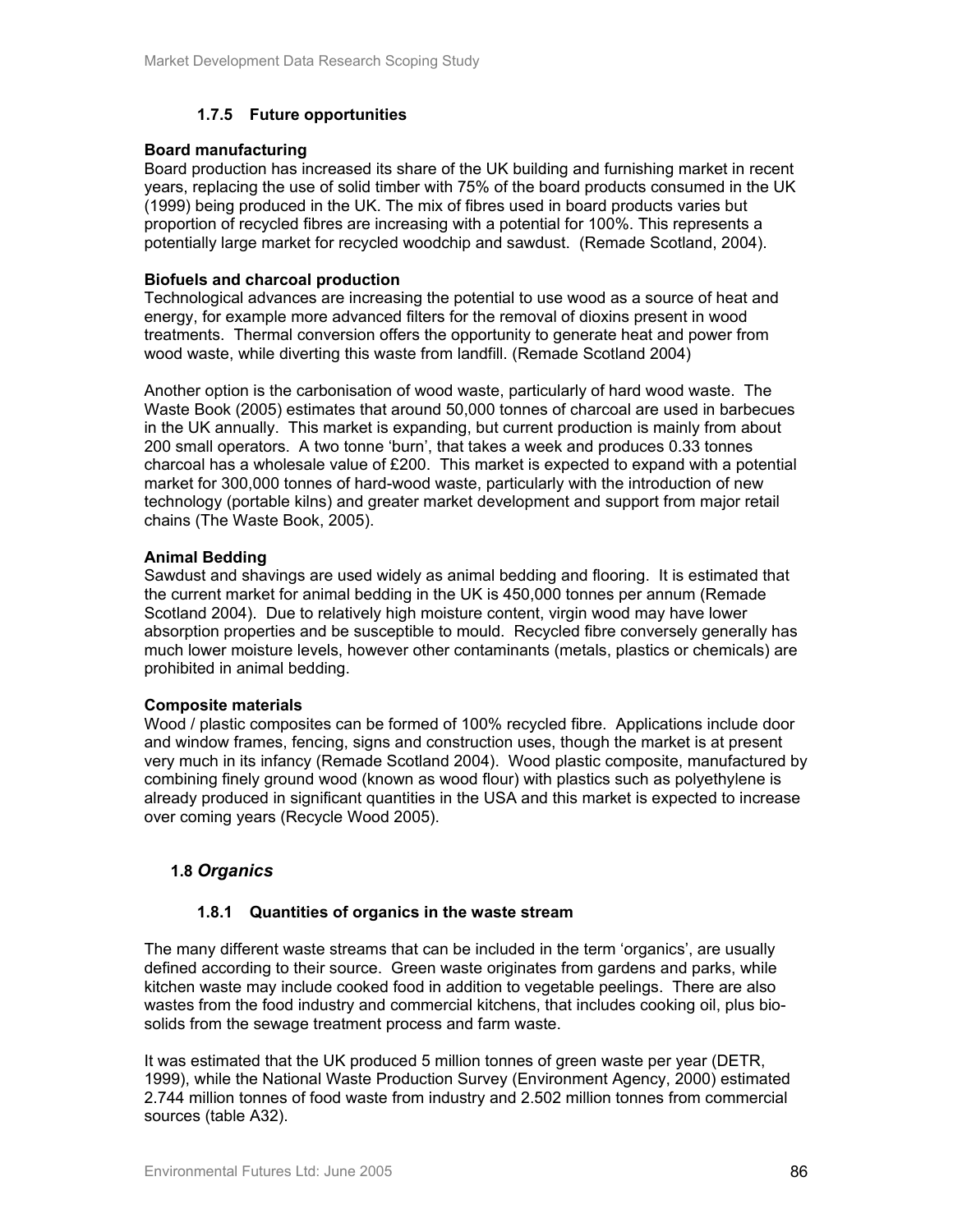### **Table A32: Organic waste production (tonnes/year)**

|                             | England &<br>Wales <sup>1</sup> | Data year | South East <sup>2</sup> | Data year |
|-----------------------------|---------------------------------|-----------|-------------------------|-----------|
| Municipal – food and garden | $9,768^3$                       | 2003      | $1171^{4}$              | 2003      |
| Green waste-collected       |                                 |           | 570                     |           |
| Industry - food             | 2.744                           | 1998/9    | 232                     | 1998/9    |
| Commerce - food             | 2.502                           | 1998/9    | 65                      |           |
| Sewage sludge               |                                 |           | 20                      |           |
| Agricultural                |                                 |           | 4943                    |           |

### **1.8.2 Current recycling**

Very little information is available on the quantities of organic waste that are composted. The majority of agricultural waste and significant quantities of treated sewage sludge are spread on farmland. However under the Animal By-Products Order amended in 2001 'all catering waste, which could contain, or have been in contact with meat or other products of animal origin must be disposed of so that livestock and wild birds cannot gain access to them' (Defra, 2004). This means that compost produced from kitchen waste cannot be spread onto land. However the composting and use of green waste from gardens and parks are not affected by this regulation.

A WRAP project (Paul Waller & Goldenbrown Consulting, 2003) identified 55 green compost production sites in the UK that had average inputs of 10,000 tonnes of green waste per year and produced about 740,000 tonnes of compost overall.

For the South East the Viridis report (2003) estimates a total of 570,000 tonnes of green waste collected for recycling, while Defra (2004) gives a value of 258,000 tonnes 'compost' from household waste (kitchen and garden) recycled in 2002/3.

### **1.8.3 Economics of organics recycling**

The average prices paid for green waste compost is £16/m<sup>3</sup>, approximately £28/tonne. This compares with £13  $-$  22/m<sup>3</sup> for forestry residues, spent mushroom compost and shredded green waste, while peat and peat based products have a price of about  $£35/m<sup>3</sup>$  (Arthur D. Little, 2004). However the cost is highly dependent on the haulage cost, with the green waste having the benefit of short distances compared with the alternatives.

### **1.8.4 Future opportunities**

The demand for organic matter is estimated as 1.565 million tonnes including 314,000 tonnes of green waste compost. Half of this is from landscape contractors, the remainder from other users (Arthur D Little, 2004). Currently only 18% of organic material used for mulching, planting and bedding by landscape contractors is green waste compost. So there are considerable opportunities to increase this proportion.

Key to increasing the opportunities are to develop local suppliers in order to keep the haulage costs low and to increase the customers' preferences for green waste compost. This can be achieved by developing local markets and by actively marketing and tailoring

 $\overline{a}$ 

<sup>1</sup> Environment Agency (2000)

<sup>&</sup>lt;sup>2</sup> Viridis (2003)

 $3$  calculated using 2003 municipal data and Parfitt (2002) composition data

<sup>4</sup> calculated using 2003 municipal data and Northants (2002) composition data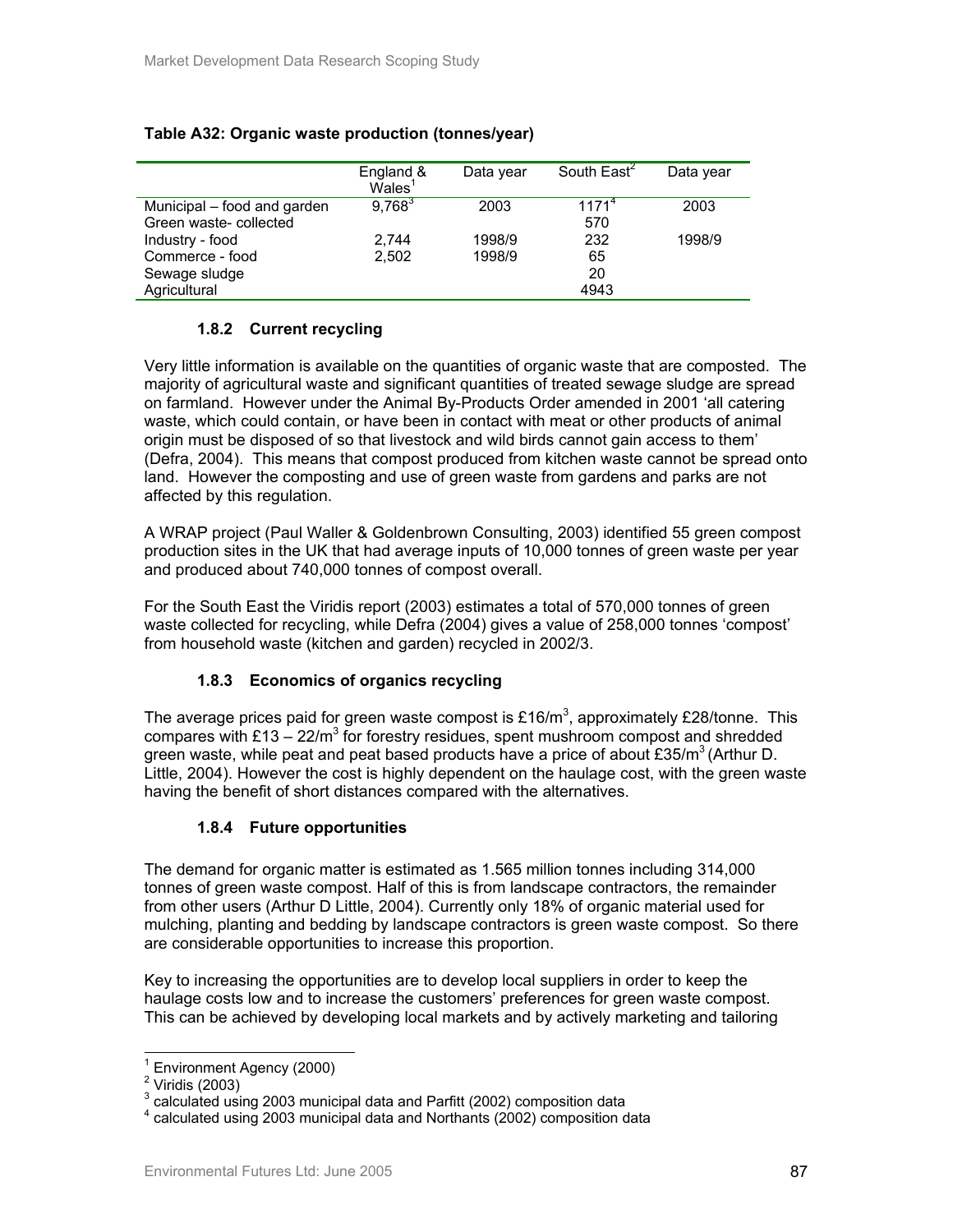products to local needs (Arthur D. Little, 2004). To develop local markets a network of suppliers are needed.

In the UK the growing media manufacturing sites are mainly in Northern Ireland, North East and North West England and Somerset, with no significant growing media operation in the South East. This is a disadvantage for the sale of compost to the growing media manufacturers and unless a growing media plant can be attracted to the South East it will be necessary to look for alternative markets.

Other opportunities include substituting green waste compost for imported topsoils in land reclamation schemes and other specialist applications such as turf dressing for golf courses (Arthur D Little, 2004).

There are also considerable opportunities in the organic farming and horticultural sector, with an estimated growth of 303% if concerns about quality are addressed. Opportunities have been particularly identified in the South East and other traditional horticultural areas, where the production cycle was most intensive and where there was an absence of other abundant, low cost sources of organic matter such as farmyard manure (Organic Resource Agency Ltd et al, 2004).

### **1.9** *Tyres*

### **1.9.1 Quantities of waste tyres in the waste stream**

Viridis (2003) report that between 50,000 and 80,000 tonnes of post consumer tyres are produced in the South East each year. These estimates come from two sources, the lower from Viridis themselves, and the higher from the Environment Agency Strategic Waste Management Assessment. The SEERA Waste Regional Strategy estimates arisings at the lower end of the scale and predicts that this is likely to rise to 67,000 tonnes by 2012. (SEERA, 2004)

What is clear is that the scale of this stream is very large, and is fed by a constant supply of used tyres, approximately 100,000 per day (Used Tyre Working Group<sup>1</sup>), around 40 million tyres per year. In 2001 it is estimated the total UK arisings to be in the region of 480,000 tonnes, 7% higher than 2000 (UTWG, 2001).

It is difficult to predict with any accuracy future levels of used tyre arisings or the levels of different types of recovery. However, road traffic is predicted to grow significantly over the next twenty years (between 29 and 63 per cent according to DETR forecasts), and as a result it is likely that used tyre arisings will also increase. (DTI, 2001)

### **1.9.2 Current recycling**

In 2001 the total tonnage of tyres recovered in the UK was 290,000 tonnes representing an overall recovery rate of 60% (table A33) (Used Tyre Working Group, 2001) with the balance largely disposed of to landfill. No regional data on reuse or recycling have been identified. Given new legislation the market will need to recover 100% of used tyres by mid-2006 when the landfill ban takes full effect.

 $\overline{a}$ 

 $1$  The Used Tyre Working Group was formed in 1995 to act as a link between industry and Government on used tyre recovery issues. It is formed of the Directors of the four tyre trade associations, together with a number of industry representatives, and officials from the Environment Agency and the Department of Trade and Industry.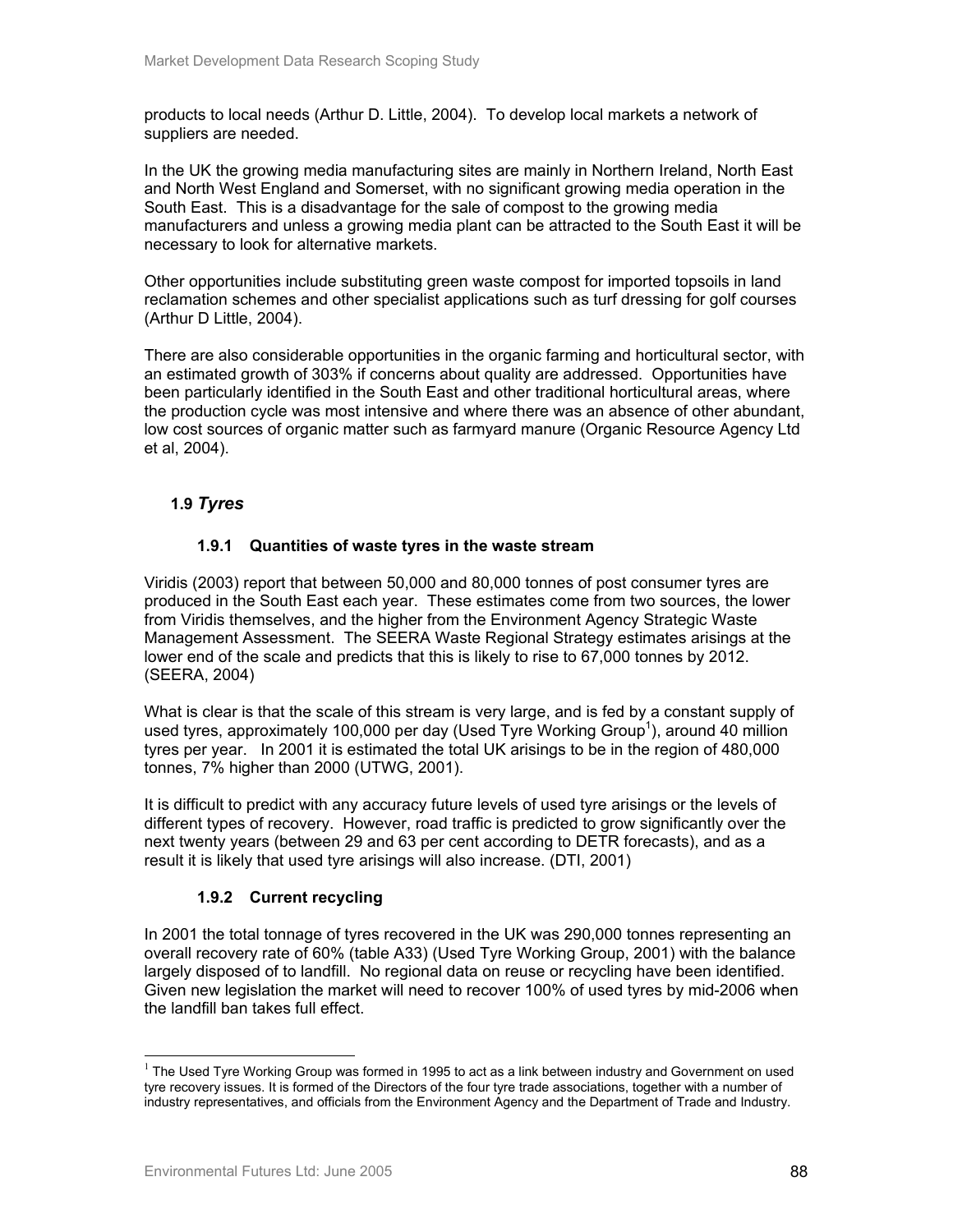| Disposal method      | Tonnes  | Percentage |
|----------------------|---------|------------|
| Total                |         |            |
| Recovered            | 481,496 |            |
| Recovery rate        | 290.496 | 60.3       |
|                      |         |            |
| Reuse                | 78,217  | 16.0       |
| Retreading           | 49,179  | 9.9        |
| Recycling            | 107,000 | 22.2       |
| Landfill engineering | 16,100  | 3.3        |
| Energy recovery      | 40.000  | 8.3        |
|                      |         |            |

### **Table A33: Disposal routes for used tyres, UK 2001**

Source: Adapted from UTWG 2001

The Used Tyre Working Group estimates there to be thirty used tyre recycling facilities in the UK, while Lets Recycle lists thirteen used tyre collectors in the South East (www.letsrecycle.com).

### **1.9.3 Economics of tyre recycling**

Economic information relating to the disposal of tyres emphasises that there is a cost associated with the disposal and recovery of used tyres. The Used Tyre Working Group estimate this to be in the region of £100 - £140 per tonne of tyres in 2003 which includes retailer's costs, including providing for storage of used tyres, transport costs in getting used tyres to disposal and recovery facilities and the gate fee raised by such facilities for accepting used tyres.

The Working Group also notes that as a rule of thumb, landfill costs, for disposal or engineering, are significantly cheaper than the other options available. (UTWG 2004). However with the introduction of new legislation and the banning of tyre disposal through landfill this situation will inevitably change, and the economics of tyre recycling will be altered fundamentally. Clearly the viability and value of the reuse and recycling of tyres in the market will depends on the value of materials arising from reprocessing as well as 'disposal' costs.

### **1.9.4 Future opportunities and barriers**

The Landfill Directive requires the diversion of waste tyres from landfill. Whole tyres were banned from landfill in 2003, with shredded tyres banned by 2006. This enforced change in available disposal routes means that alternative tyre waste management facilities will be required across the country.

SEERA (2004) report that there is an existing processing capacity shortfall in the region and forecasts that this situation is likely to worsen. As summarised in Table A33 above, the current management routes, which may have potential for expansion in the Region are (UTWG, 2004 and SEERA, 2004):

- re-use and re-treading,
- re-use in construction.
- recycling (crumb used as road, playground or sport surfaces and in manufacturing),
- combustion (tyres used as a fuel in cement or lime kilns or for energy recovery).

Traditional markets such as carpet underlay and sports and safety surfacing remain stable, and that FIFA have recently approved a surface containing rubber crumb which is hoped to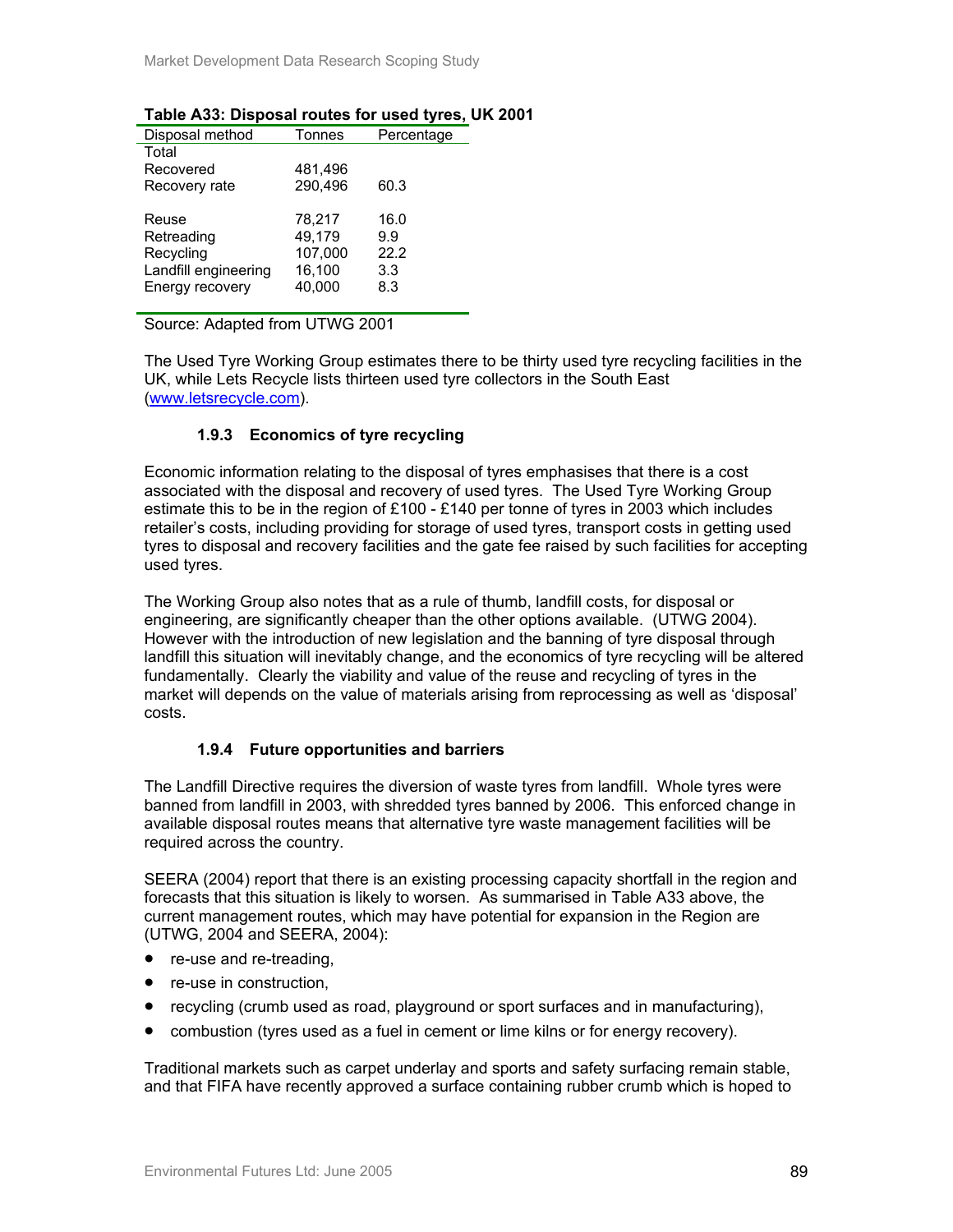lead to new market opportunities UTWG (2004). Furthermore the use of the material for equine uses has shown notable growth in recent years.

There is active research into other end-use markets such as rubber crumb in road surfaces and as an aggregate replacement in concrete (UTWG 2004). The UTWG also note that a stretch of 'rubber road' has been laid near Battle, East Sussex and that the use of rubber in concrete, although at an early stage, is a potentially promising market opportunity.

The SEERA Strategy suggests that the Region should plan for pyrolysis at the regional level. The process, which effectively amounts to cooking the tyres in the absence of oxygen, breaks down the constituent parts of the tyre into carbon char, oil, steel and gas. The gas is used to fuel the process.

The Used Tyre Working Group (www.tyredisposal.co.uk) identifies a number of issues surrounding tyre recycling and the forthcoming ban on the landfill of tyres:

- The need for the development of a robust recovery infrastructure capable of handling all tyres that would previously have been disposed of in landfill. This includes the development of the logistics support to enable tyres to be efficiently delivered into the recovery infrastructure.
- The need for recovery infrastructure to actually receive the tyres it needs to operate effectively. Businesses currently receiving used tyres must progressively manage the transition away from landfill. The UTWG expresses that it is impractical to assume that tyres can move en masse from disposal at landfill to recovery overnight.
- Cost of recovery is the prime factor on which both the development of adequate recovery facilities, and delivery of tyres into those facilities hinges. Businesses will inevitably take their own view as to the immediate costs of supporting recovery now compared to the relative cost of disposal to landfill presently available. The UTWG urges businesses to carefully weigh the perceived attractiveness of lower cost landfill disposal against the need for a managed transition away from landfill. If it appears this balance is not right, there is a real danger that Government may intervene with an imposed solution, with the loss of flexibility and increased costs this would be likely to bring.

### **1.10** *Waste electrical and electronic equipment (WEEE)*

### **1.10.1 Quantities of WEEE in the waste stream**

The Environment Agency estimates that householders and businesses in the UK throw at least one million tonnes of electrical and electronic equipment away each year. This amount is thought to be growing by up to 80,000 tonnes annually. (Environment Agency, WEEE Directive webpage)

Taking Stock mass balance report for the South East estimated that householders in the Region consumed 100,000 tonnes of household electrical appliances in 2000, an average of 13 kg per person. Washing machines make up 22,000 tonnes, fridges and TVs each 10,000 tonnes and personal computers 6,000 tonnes. (EcoSys, 2000)

The SEERA Strategy (2004) estimates the regional generation of waste electrical and electronic equipment to be 140,000 tonnes per year which is consistent with the Viridis (2003) estimate of 136,000 tonnes per year.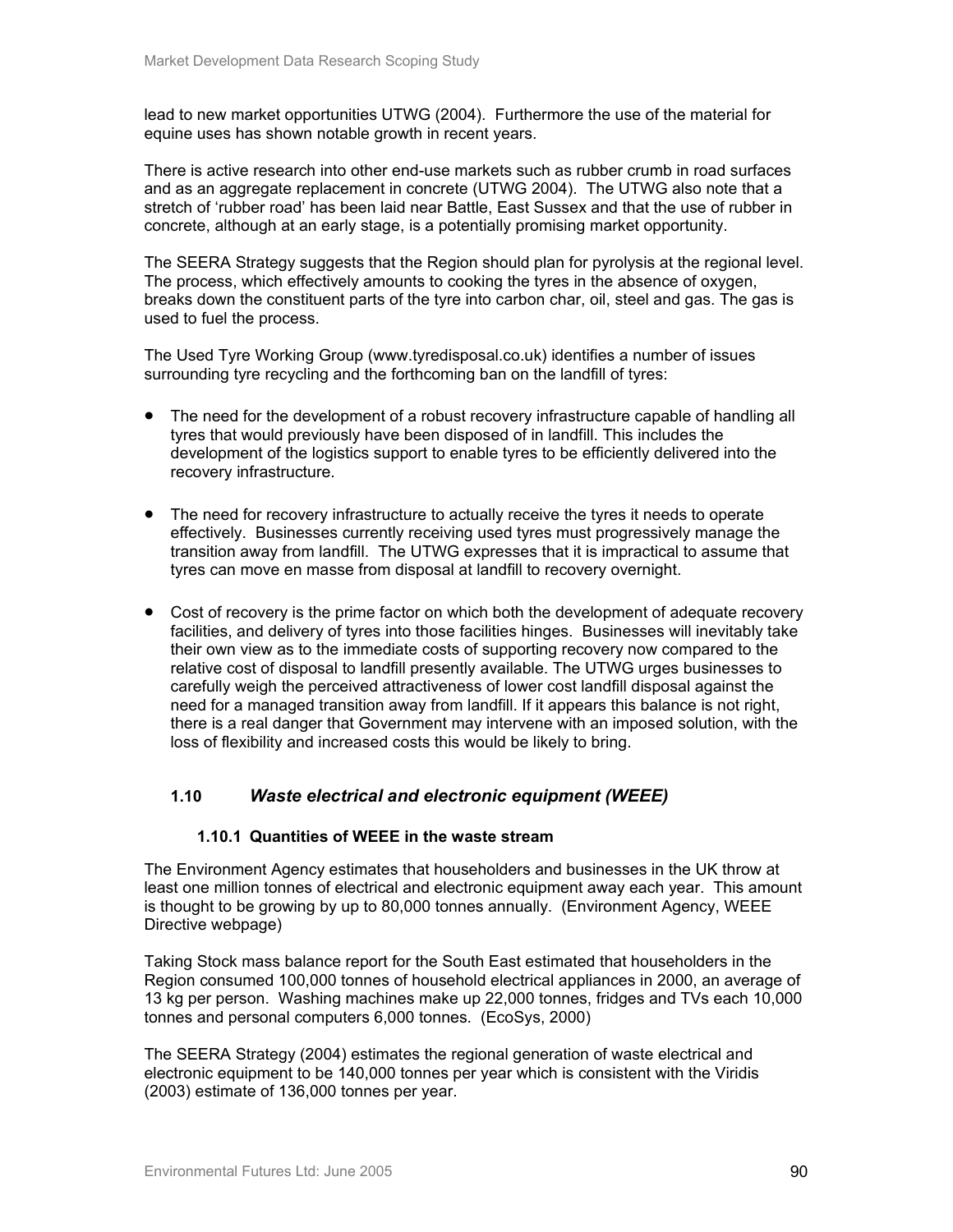Due to the nature and variety of appliances and articles included as WEEE waste, SEERA suggest that there will be a need for several dismantling, disassembly and re-manufacturing facilities at the sub-regional level.

Detailed data on the composition (categories) of WEEE waste is only available at the national level. However applying the relative proportions of each category to the overall total for the South East allows us to calculate approximate figures for regional WEEE categories (Table A34). It should be noted that the data available at the national level is for domestic WEEE only, whereas the South East figure (to the best of the authors' knowledge) is for total WEEE waste, including commercial.

| <b>TADIO AVA. QUARRIOU OF HEEE HYASIO</b> III VAOIT VAIONOT |                                               |            |                                                                 |
|-------------------------------------------------------------|-----------------------------------------------|------------|-----------------------------------------------------------------|
| Category of domestic<br><b>WEEE</b>                         | National tonnes<br>discarded (000s<br>tonnes) | Percentage | Approximate tonnes<br>discarded in South East (%<br>x SE Total) |
| Large household<br>appliances                               | 644.000                                       | 69%        | 96,600                                                          |
| Small household<br>appliances                               | 80.000                                        | 8%         | 11,200                                                          |
| IT / Telecoms                                               | 68,000                                        | 7%         | 9,800                                                           |
| Consumer equipment                                          | 120,000                                       | 13%        | 18.200                                                          |
| Tools                                                       | 23,000                                        | 2%         | 2,800                                                           |
| Toys / leisure / sports                                     | 2.000                                         | 0.2%       | 280                                                             |
| Lighting                                                    | 2.000                                         | 0.2%       | 280                                                             |
| Monitoring and control<br>equipment                         | < 1.000                                       | $< 0.1\%$  | < 140                                                           |
| Total                                                       | 939,000                                       | 100%       |                                                                 |
| $C_{\text{AllICA}}$ ICED 2005                               |                                               |            |                                                                 |

| Table A34: Quantities of WEEE Waste in each category |  |
|------------------------------------------------------|--|
|------------------------------------------------------|--|

Source: ICER 2005

### **1.10.2 Current recycling**

Letsrecycle currently identifies nine WEEE recyclers in the South East. However by its nature WEEE is a complex waste stream that requires several levels of reprocessing and recycling expertise to ensure the maximum value is recovered. There are mature markets for many of the products from WEEE, however in the area of plastic and cathode ray tubes the end use markets need to be developed (Enviros 2002) – this is expanded on under future opportunities below.

The Industrial Council for Electronic Equipment Recycling (ICER) reports that the only types of domestic WEEE currently being recycled on a large scale are in the large household appliance category (refrigeration equipment, large white goods and microwave ovens). Such appliances tend to have a large metal content, and follow similar routes to ELV due to their scrap metal value (ICER 2005). Around 12% of recycled WEEE is IT and office equipment. This is processed by around 50 UK companies using manual dismantling for the separation of individual materials and components or by granulation. Some equipment is also refurbished for resale. (SEERA 2004). Ozone depleting substances (ODS) regulations introduced in 2002 mean that refrigeration equipment is required to be separately collected for recycling.

ICER's data suggest that around 49% by weight of WEEE is recycled although volumes of arisings are thought to be underestimated (SEERA 2004).

In addition to recycling routes a significant amount of WEEE is reused in the UK. ICER (2005) estimate that over 600,000 items of equipment were refurbished in 2003/4 by the four major community sector organisations; CREATE, FRN, Remploy and RENEW Trust. These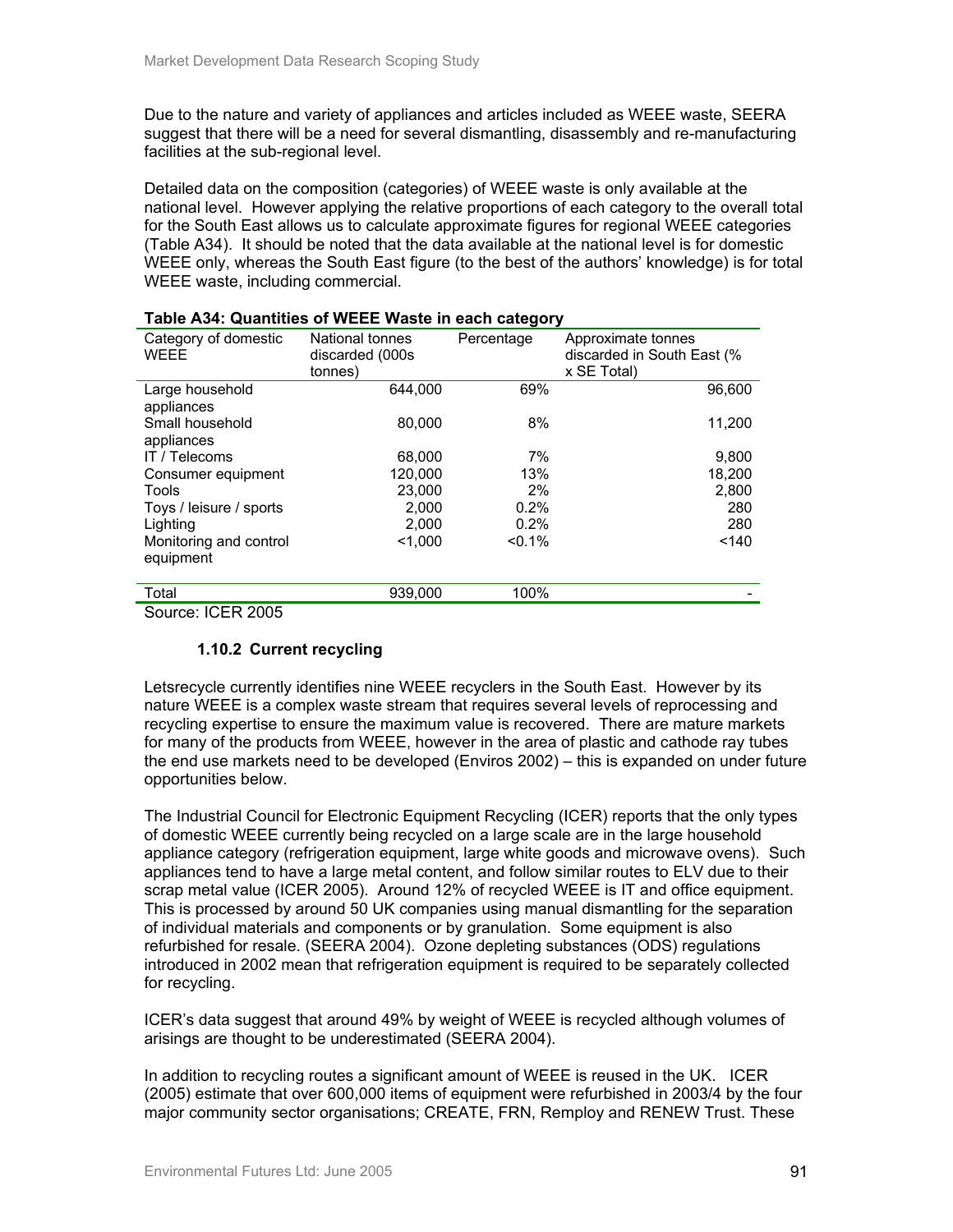organisations estimate that they account for between 50 and 70 per cent of the UK reuse market for domestic equipment (ICER 2005). The total number of items re-used in the UK seems likely to exceed 1 million. This is because of the large number of independent operators (e.g. repairers, second-hand shops and totters) who also sell equipment for reuse. Car boot sales, and donations between friends also account for some WEEE reuse.

There is also a notable amount of WEEE exported to non-OECD countries, where demand for used appliances is high, and where refurbishment and repair costs are generally lower (ICER 2005)

Research conducted for the Environment Agency identified around 28,000 tonnes of household WEEE (over a million items) exported from the UK in 2003 to non-OECD countries, made up of four types of equipment (ICER 2005):

- Televisions 11,000 tonnes (500,000 units)
- refrigeration equipment 7,500 tonnes (150,000 units)
- other large household appliances 9,000 tonnes (150,000 units)
- video recorders 400 tonnes (100,000 units)

However it is considered that the total amount of exports is likely to be considerable higher than this figure (ICER 2005). Regional breakdown of these data are not available.

#### **An introduction to the WEEE Directive**

The Directive covers WEEE used by consumers and for professional purposes.

#### **By 13 August 2005:**

- private householders will be able to return their WEEE to collection facilities free of charge;
- producers (manufacturers, sellers, distributors) will be responsible for financing the collection, treatment, recovery and disposal of WEEE from private households deposited at these collection facilities;
- producers will be responsible for financing the collection, treatment, recovery and disposal of WEEE from users other than private householders from products placed on the market after 13 August 2005; and
- producers will also be responsible for financing the management of WEEE from products placed on the market before 13 August 2005. However, it may be possible for all or part of these costs to be recovered from users other than private householders.

#### **By 31 December 2006:**

- producers will be required to achieve a series of demanding recycling and recovery targets for different categories of appliance; and
- the UK must have reached an average WEEE collection rate of four kilograms for each private householder annually.

Adapted from the Environment Agency website http://www.environmentagency.gov.uk/netregs/legislation/380525/473094/?version=1&lang=\_e

### **1.10.3 The economics of WEEE recycling**

ICER (2005) reports the costs of treatment and recycling, but note that these costs will vary considerably for different groups of equipment.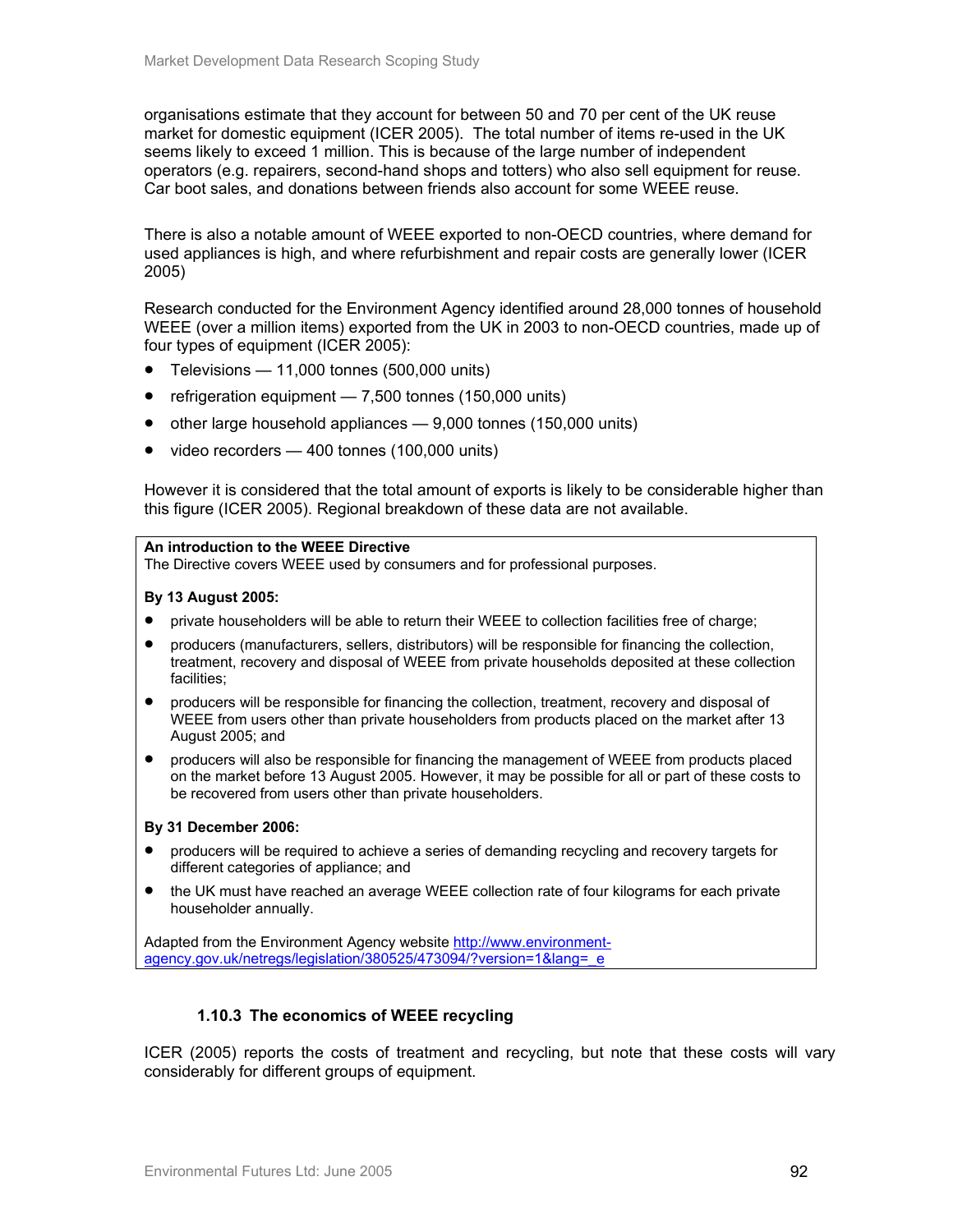Estimated costs are shown in Table A35. These estimates are based on current prices (ICER 2005), although prices for some types of equipment may be misleading as treatment and recycling is not yet being carried out on a commercial scale. With the exception of lighting, the estimates do not include the costs of transporting equipment from a designated collection facility to a treatment operator.

### **Table A35: Costs of treating WEEE**

| <b>WEEE grouping</b>                          | <b>Estimated costs</b>               |
|-----------------------------------------------|--------------------------------------|
| Refrigeration equipment                       | £5 per unit                          |
| Large Household Appliances (excluding fridges | Varies widely depending on treatment |
| and heating)                                  | required                             |
| Equipment containing Cathode Ray Tubes        | £7 per unit                          |
| Lighting                                      | 30-40 pence per unit                 |
| All other WEEE                                | £100-£200 per tonne                  |
|                                               |                                      |

Source: adapted from table in ICER 2005

A number of factors affect the costs of treatment and recycling (ICER, 2005)

- The location of treatment facilities
- The degree of sorting required
- The amount of manual labour required to dismantle equipment
- How much processing is required to prepare material streams for recycling
- The composition of equipment entering a treatment facility
- The market value of the resulting material streams
- Technology required to add value, e.g. to plastics streams

### **1.10.4 Future opportunities**

The WEEE Directive sets a number of targets for the recycling of WEEE, and the SEERA Strategy (2004) notes that meeting these target will require additional recycling in the Region, although the Strategy also concludes that it is not possible to predict what sites or technologies may be required. It does however emphasise the need to focus on the plastic and glass content of WEEE particularly present in smaller household appliances, electrical goods and toys, both of which are currently not recycled in any significant quantities.

Traditional end uses of WEEE are reuse and refurbishment or recycling to extract value from ferrous metals (cookers, washing machines, fridges), Non-ferrous metals (aluminium, copper, tin) and precious metals (gold, silver and platinum are all found in WEEE – circuit boards) contained within appliances. A report for Remade by Enviros (2002) identifies a number of potential market opportunities related to plastics within WEEE. These are summarised below:

• Plastic from WEEE. Generally, the plastics used in EEE are engineering thermoplastics  $(ETP)^1$ , Virgin ETPs are often high-value specialised polymers and recovered ETPs have the potential to attract a high price in line with virgin prices if reprocessed to the required specifications. The consumption of ETPs in the UK has grown by about 140% in the last few years (Enviros 2002). This growth is predicted to continue, but at a lower rate. The UK now consumes approximately 16% of the plastics for electronic and electrical equipment in Europe, equivalent to 240,000 tonnes.

l

 $1$  ETP includes the following types High impact polystyrene (HIPS), Acrylonnitrile Butadiene Styrene (ABS), Polycarbonate (PC), PC/ ABS blends, Polyphenylene Oxide blends (PPO)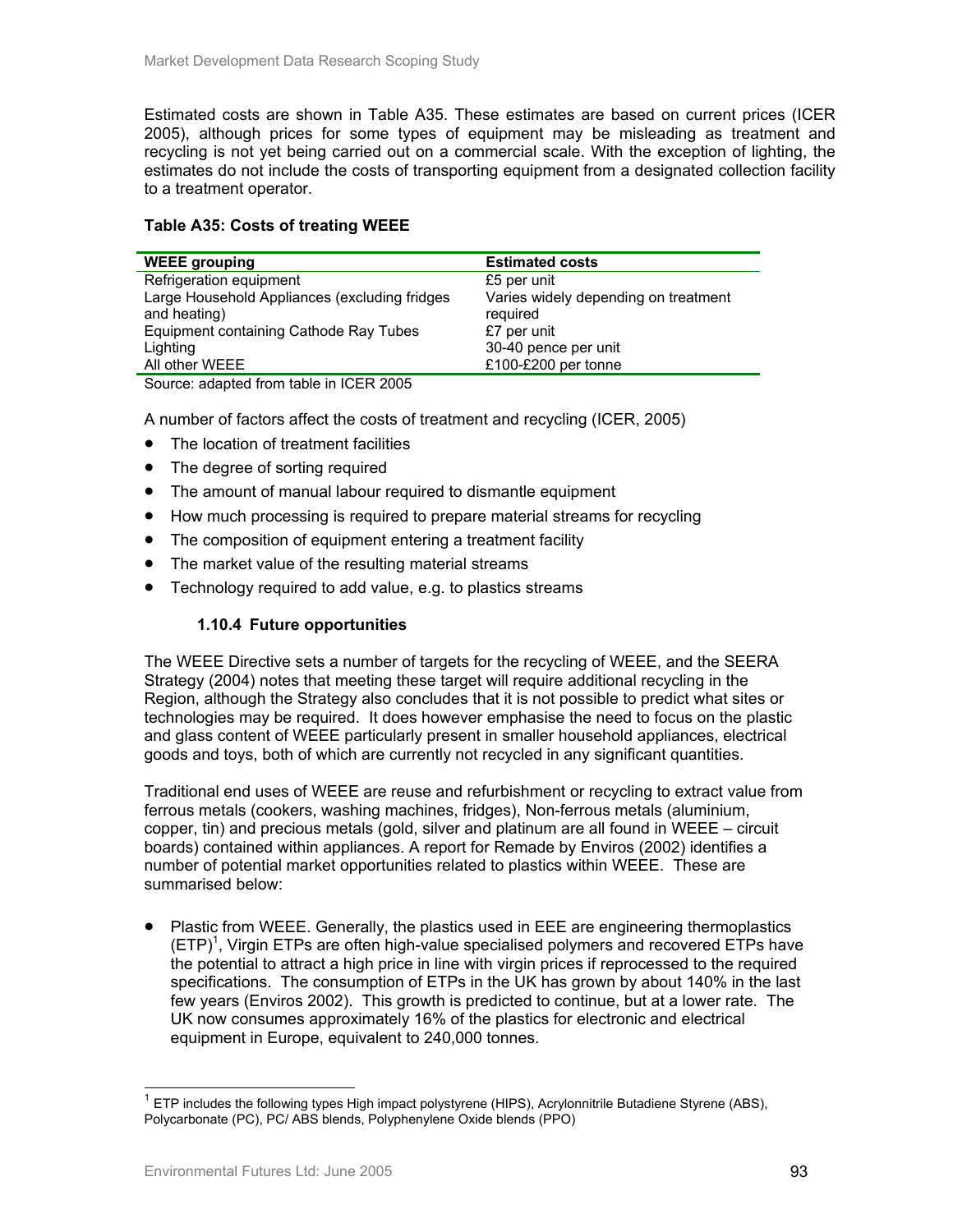| <b>Market</b>                 | Use                                                     |
|-------------------------------|---------------------------------------------------------|
| Telecommunications            | Spools; novelty phones; fax machines; modems - hubs     |
|                               | for networks.                                           |
| Automotive                    | Bumpers, mirror housings; liners on pick-up trucks; low |
|                               | temperature engine parts.                               |
| Electrical                    | Fuse boxes, enclosures, connectors, wire nuts, wire     |
|                               | coating                                                 |
| Construction                  | Flooring, counter tops, artificial timber, concrete     |
|                               | additives, etc                                          |
| Material handling / packaging | Pallets, totes                                          |
| Computer/ data processing     |                                                         |
| Household appliances          | vacuum cleaners, power tools, TVs                       |
| Gardening                     | Tool handles                                            |
| Traffic control               | Speed bumps, parking stops etc.                         |

### **Table A36: End uses for plastic recyclate from WEEE**

Other opportunities identified by Enviros (2002) are:

• Mercury Lamps

A new company called Recyclite has recently opened in The East of England (Norfolk) to provide mercury lamp and sodium lamp recycling services to London and South East. http://www.recyclite.co.uk/index.html

• Cathode Ray Tubes

The following markets for glass from CRT are available or under development -After cleaning re-use glass as CRT

-Use CRT glass in lead smelting as flux agent and to recover lead

-X-ray shielding products

-Decorative tile products

# **1.11** *End of life vehicles (ELV)*

### **1.11.1 Quantities of ELV in the waste stream**

Viridis (2003) estimate that the regional generation of ELV is about 330,000 vehicles, or the equivalent to 310,000 tonnes per year.

There were around 30 million motor vehicles in the UK in 2002 (Waste Online). The Environment Agency estimates that approximately 2 million new vehicles are registered each year, and a similar number scrapped. Around 1.2 million of these go to vehicle dismantlers in the first instance, the remaining 0.6 million go directly to scrap yards (Defra, 2005). The average life-span of a car is 13.5 years (Waste Online).

The composition of a typical car has changed substantially in recent years, with the ferrous metal content decreasing significantly as lighter, more fuel-efficient materials such as plastics have been incorporated into vehicle design (Waste Online, 2004). The Automotive Consortium on Recycling and Disposal (ACORD) provide a breakdown of the materials (by weight) which go to make a typical car (based on 1998 models). It seems likely in the seven intervening years that the metal content will have reduced, however given the life-span of cars entering the waste market as ELVs this should provide a fair estimate of material quantities. Waste Online

Applying this breakdown to the total arisings in the South East enables us to estimate the quantities of each material arising from current ELVs (table A37).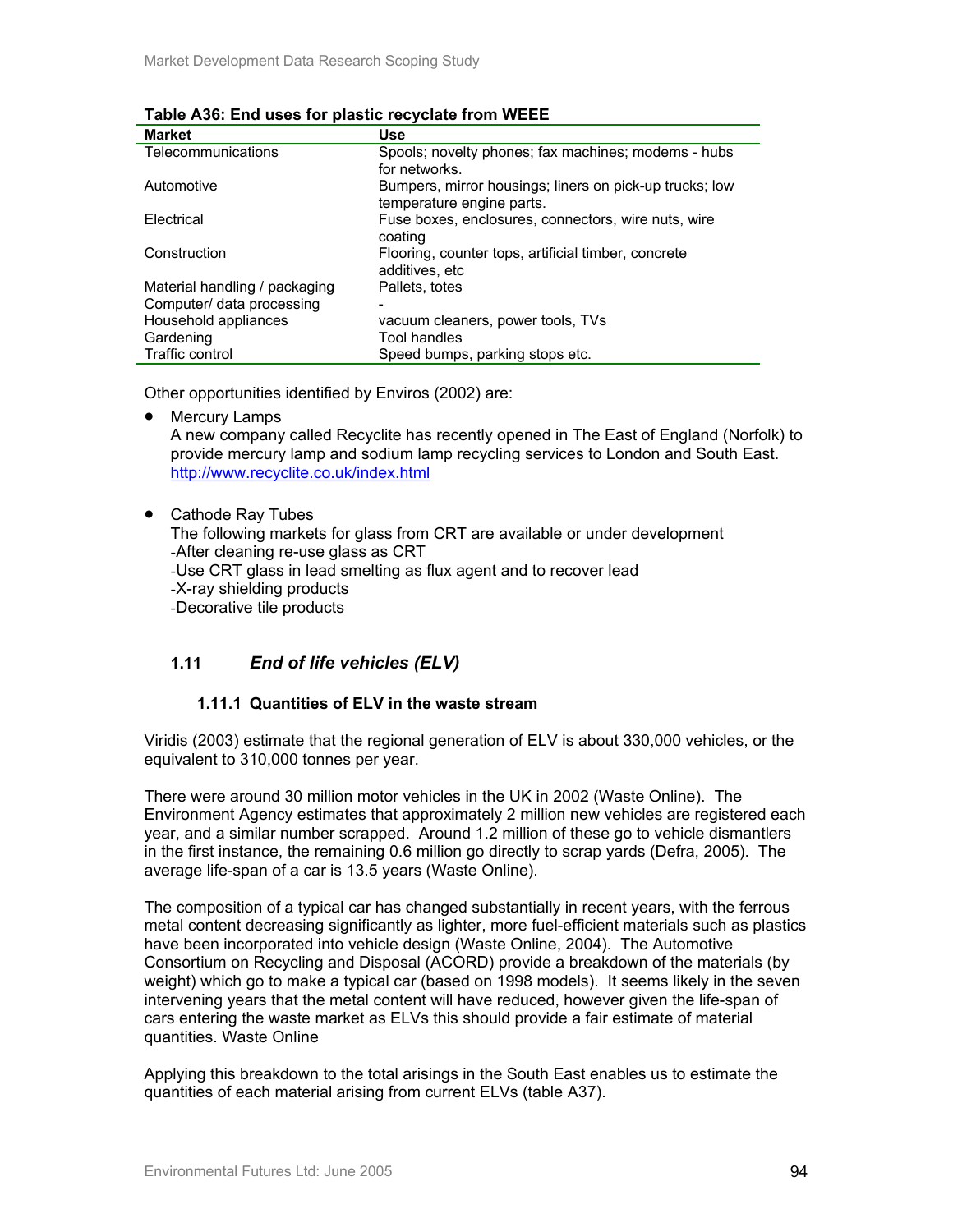| <b>Material contained</b><br>in ELV | Percentage | <b>Estimated quantity in South East (based on 2003</b><br>total of 310,000 tonnes) |
|-------------------------------------|------------|------------------------------------------------------------------------------------|
| Ferrous metal                       | 68%        | 210,800                                                                            |
| Non ferrous metal                   | 8%         | 24.800                                                                             |
| <b>Plastics</b>                     | 9%         | 27.900                                                                             |
| Glass                               | 3%         | 9.300                                                                              |
| <b>Tyres</b>                        | 3%         | 9.300                                                                              |
| Rubber                              | 2%         | 6.200                                                                              |
| <b>Fluids</b>                       | 2%         | 6,200                                                                              |
| Process polymers,                   | 1%         | 3,100                                                                              |
| Carpets                             | $1\%$      | 3.100                                                                              |
| Electrical parts                    | 1%         | 3,100                                                                              |
| <b>Batteries</b>                    | 1%         | 3,100                                                                              |
| Other                               | $1\%$      | 3,100                                                                              |

### **Table A37: Estimated quantities of ELV materials in the South East**

### **1.11.2 Current recycling**

Of the 2 million ELVs arising in the UK each year, approximately 74-80% (by weight) are currently re-used or recycled. (Environment Agency ELV Directive website). (ACORD: 80%)

### **An introduction to the ELV Directive**

- The Directive's main requirements are for Member States to ensure that:
- producers limit the use of certain hazardous substances in the manufacture of new vehicles and automotive components, and promote the recyclability of their vehicles;
- ELVs are subject to de-pollution prior to dismantling, recycling or disposal;
- treatment facilities operate to higher environmental standards and have permits if they want to deal with undepolluted ELVs;
- certain recovery and recycling targets are met by 1 January 2006 and 1 January 2015;
- by 2007, producers pay 'all or a significant part' of the costs of treating negative or nil value ELVs at treatment facilities.

#### Adapted from Environment Agency ELV Website

The ELV directive targets require the achievement of 85% recovery, of which 80% is to be re-use or recycling, by 2006 rising to 95% and 85% respectively by 2015.

Though simplifying the process, current recycling from ELV waste can be categorised into four main streams: metals, plastics, batteries and glass. Of these streams metals, plastics and glass are covered in greater detail in separate sections.

The Transport Research Laboratory (TRL 2003) state that a range of materials can be recovered but at present there are limited (or no) market outlets for reprocessing and hence it is not commercially viable to recover or reprocess these materials (TRL include plastics and glass in this category).

#### **Metals**

As the data above show approximately 76% by weight of the average car is metal and the majority of this is sheet steel, although the amount of non-ferrous metals has increased. Currently about 98% of the metals are recycled, recovered by the vehicle shredding industry and subsequently utilised by the steel industry and re-smelting plants. (Waste Online ELV Information Sheet).

#### **Plastics**

The proportion of ELV plastics being recovered is currently very low (Waste Online). The wide variety of polymer types used is a contributing factor in this low recycling level.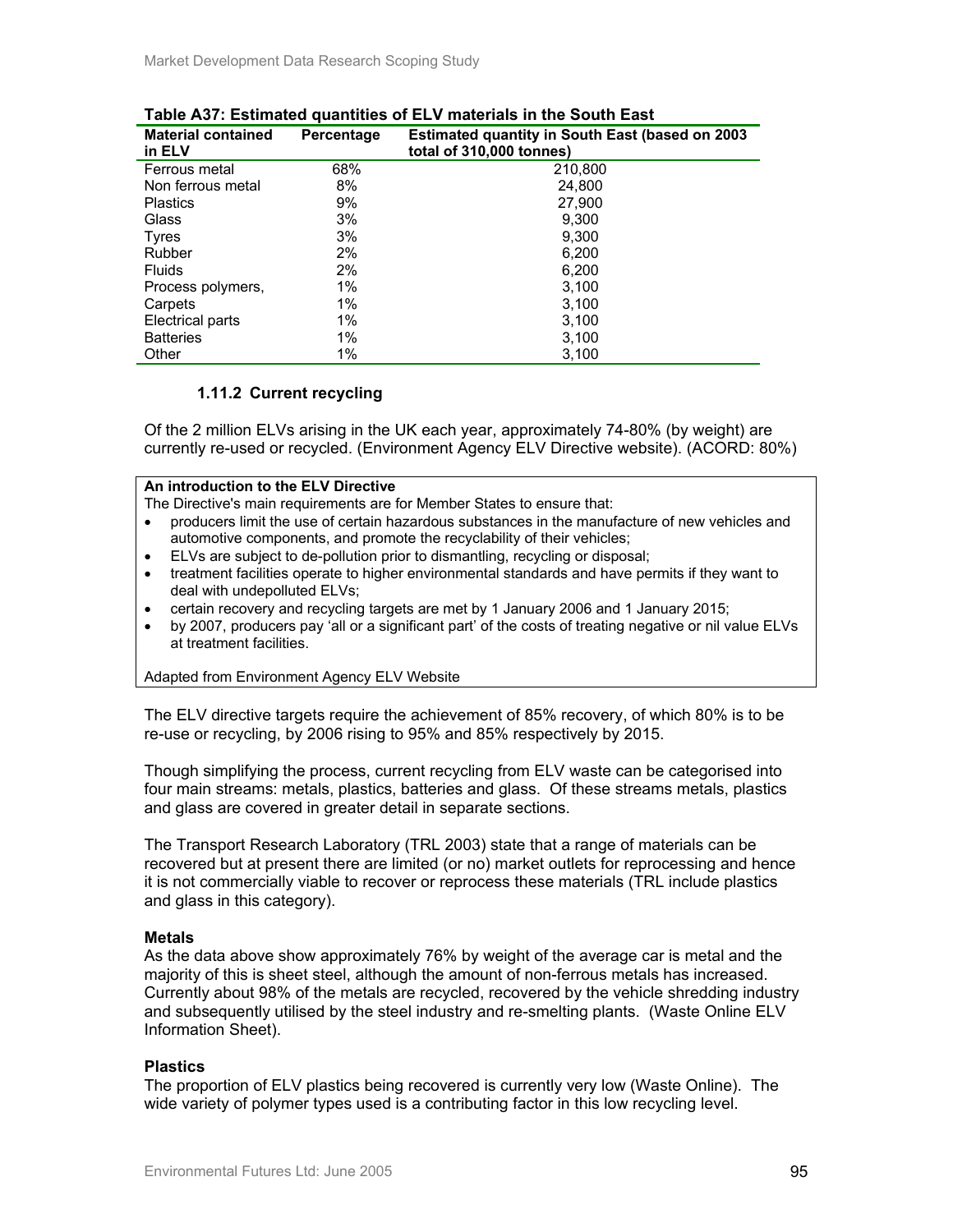However an estimated 14,000 tonnes of automotive plastics were recycled in 1998, including 5,000 tonnes of plastic battery cases. However in the same year 121,000 tonnes of ELV plastic waste was also landfilled (Waste Online ELV Information Sheet).

### **Batteries**

The recycling rate for car batteries is estimated to exceed 90%, although is it also estimated that a significant number of batteries are not recovered and recycled (many scrap cars still contain batteries when they are shredded, although this is now illegal).

### **Glass**

Due to costs associated with the removal of glass from ELVs, currently, in the UK the majority of ELV glass is sent to landfill and only a small proportion is recycled. In addition, as the value of glass is relatively low (approximately £0.48 per ELV), it is currently not possible to recover the cost of removal glass. (Waste Online)

### **1.11.3 Future opportunities**

Under the Directive dismantlers will need to be authorised and will have to follow strict environmental treatment standards. As some facilities may close due to these new standards and associated costs, SEERA (2004) predicts that due to economies of scale new facilities are likely to be large-scale, serving a wide catchment,

As high levels of metals are already recycled the Directive's requirements may have to be met through additional recycling of other materials, principally tyres, glass and plastics (SEERA 2004). The reprocessing of all of these materials is covered in detail elsewhere in this report.

A market opportunity may exist in reprocessing catalytic converters. Catalytic converters have been fitted as standard in new petrol injected-engine cars since 1992. Technology for their recovery is still being developed, however the US has a well established network for their collection. The steel from the exhaust and the precious metals from the converter can be recovered when the unit is replaced. Platinum, rhodium and palladium can be recovered for reuse, either in new auto cats or for some other purpose, and as 68% of platinum and 90% of rhodium used in Western Europe go into the production of catalysts, this business is extremely viable. The ceramic casing is also recovered as a powder for refining. (Waste Online ELV Information Sheet.

### **1.12** *Textiles*

### **1.12.1 Quantity of textiles in the waste stream**

The majority of textile waste is in the domestic waste stream with about 550- 900,000 being produced in total per year (Waste online, 2004). Defra (2002-3) estimates approximately 1% of English domestic waste is textiles (54,000 tonnes), while Parfitt, (2002) calculates it is closer to 3%. In addition to household sources about 100,000 tonnes textile waste are produced by industry as pre-consumer waste and by the retail industry (Ogilvie & Poll, 1999). About 400-700,000 tonnes, worth approximately £400 million, are landfilled each year, 50% of which are recyclable.

In the South East approximately 14,000 tonnes of textiles (2%) are in the domestic waste stream (Defra, 2002-3). The total of municipal and commercial Regional arisings of waste clothing and textiles have been estimated in the order of 130,000 tonnes per annum (Viridis 2003).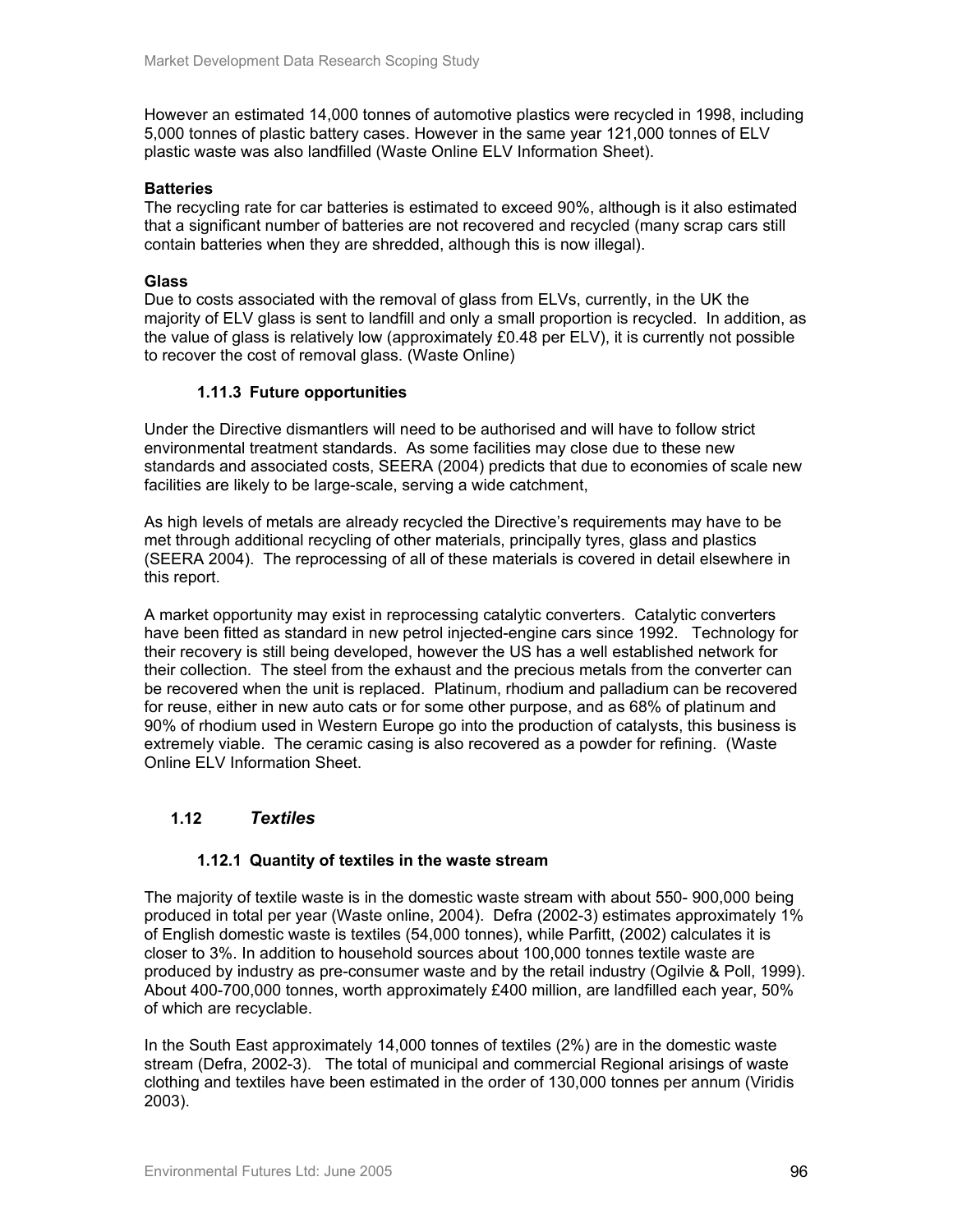### **1.12.2 Current recycling**

It is estimated that approximately 25% textiles are currently recycled, the majority being collected by charities such as the Salvation Army, Scope and Oxfam. Reusable clothing is sold in charity shops but as supply outstrips demand a significant quantity is now exported to developing countries. The Salvation Army, the largest operator of textile banks in the UK, collects about 17,000 tonnes of clothing a year. Non reusable items are sold for recycling or for wiping cloths. Oxfam Wastesaver processes about 100 tonnes of unusable clothing a week.

Clothing that cannot be reused as clothing is sent to merchants for re-use and recycling (table A38). Post industrial textiles such as offcuts are often reprocessed in-house, although are also recycled as fibre. Recovered fibre is used to make new clothes or products such as carpets, pencils, paper, felt, insulating material, fillings and wadding for mattresses and car upholstery (Waste up to Waste, 2003). It is claimed that only 7% is rejected usually because it consists of items such as broken zips etc.

| <b>Application</b>        | %  |  |
|---------------------------|----|--|
| Second hand clothing      | 43 |  |
| Filing materials          | 22 |  |
| Wiping cloths             | 12 |  |
| Second-hand shoes         | 9  |  |
| Fibre reclamation         |    |  |
| <b>Rejection landfill</b> |    |  |

### **Table A38: Breakdown of recovered post-consumer textiles**

Source: Environmental Resources Management (2002)

### **1.12.3 Economics of textile recycling**

The top 10% of textile recyclate can be resold as nearly new or in charity shops. This is the most profitable option for textile recovery with values as high as £10,000 per tonne (Olgivie & Poll, 2002). However the typical resale price is very low, so only large scale operations can make a profit due to economies of scale. The prices paid for textile recyclate is given in table A39. The banks price may be higher if the local authorities hire the banks.

| Table A39: Prices paid for textile recyclate |           |                           |  |  |
|----------------------------------------------|-----------|---------------------------|--|--|
| Jan 05 £/tonne                               |           |                           |  |  |
| <b>Banks</b>                                 | $25 - 45$ | Paid to local authorities |  |  |
| Charity rags                                 | 100-180   | Unsold by charity shops   |  |  |
| Shop collections                             | 80-140    | Delivered to factory      |  |  |

### **Table A39: Prices paid for textile recyclate**

### **1.12.4 Opportunities**

Although there is a large network of textile banks across the UK, a lack of consumer awareness means that they are not used to their full potential (Ogilvie & Poll, 2002), resulting in clothes still being disposed of to landfill. However opportunities for new businesses are limited. Although several charities and companies operate textile recycling programmes, the labour-intensive nature of collection and sorting are major barriers to new market entrants (ERM, 2002).

The import of cheap clothing from abroad makes the sale of reused clothes less viable. In addition the high value of sterling makes it difficult for UK reuse clothing to compete with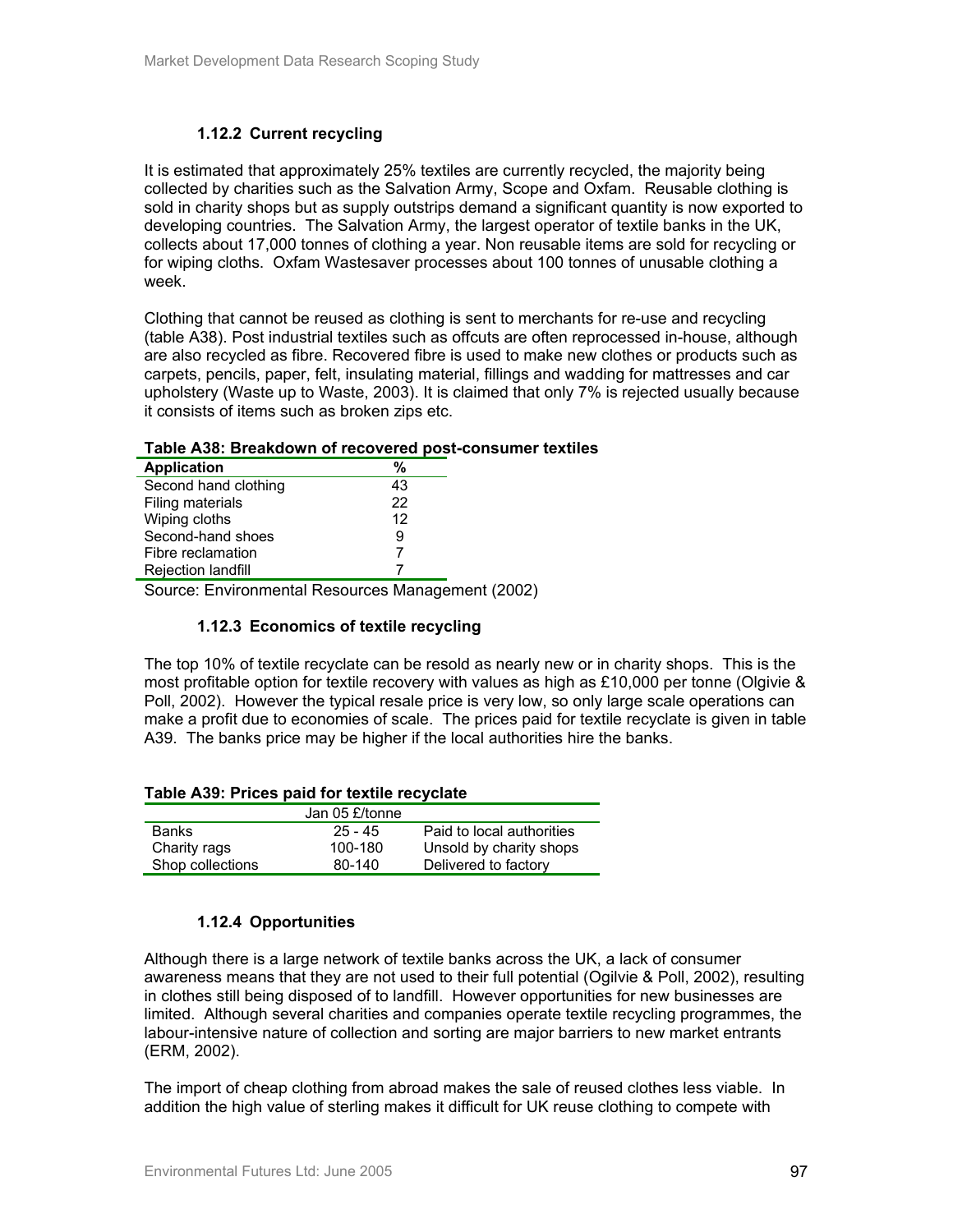Europe in the export market (ERM, 2002). However textiles are classified as biodegradable so are subject to the Landfill Directive, therefore local councils will need to be encouraging their re-use and recycling. This will lead to increasing quantities coming onto the market.

New markets will need to be developed particularly for clothing that cannot be sold as second hand clothing. An opportunity could develop from a pilot study in Germany that is looking at reprocessing techniques to recycle textiles into products such as sound insulation board.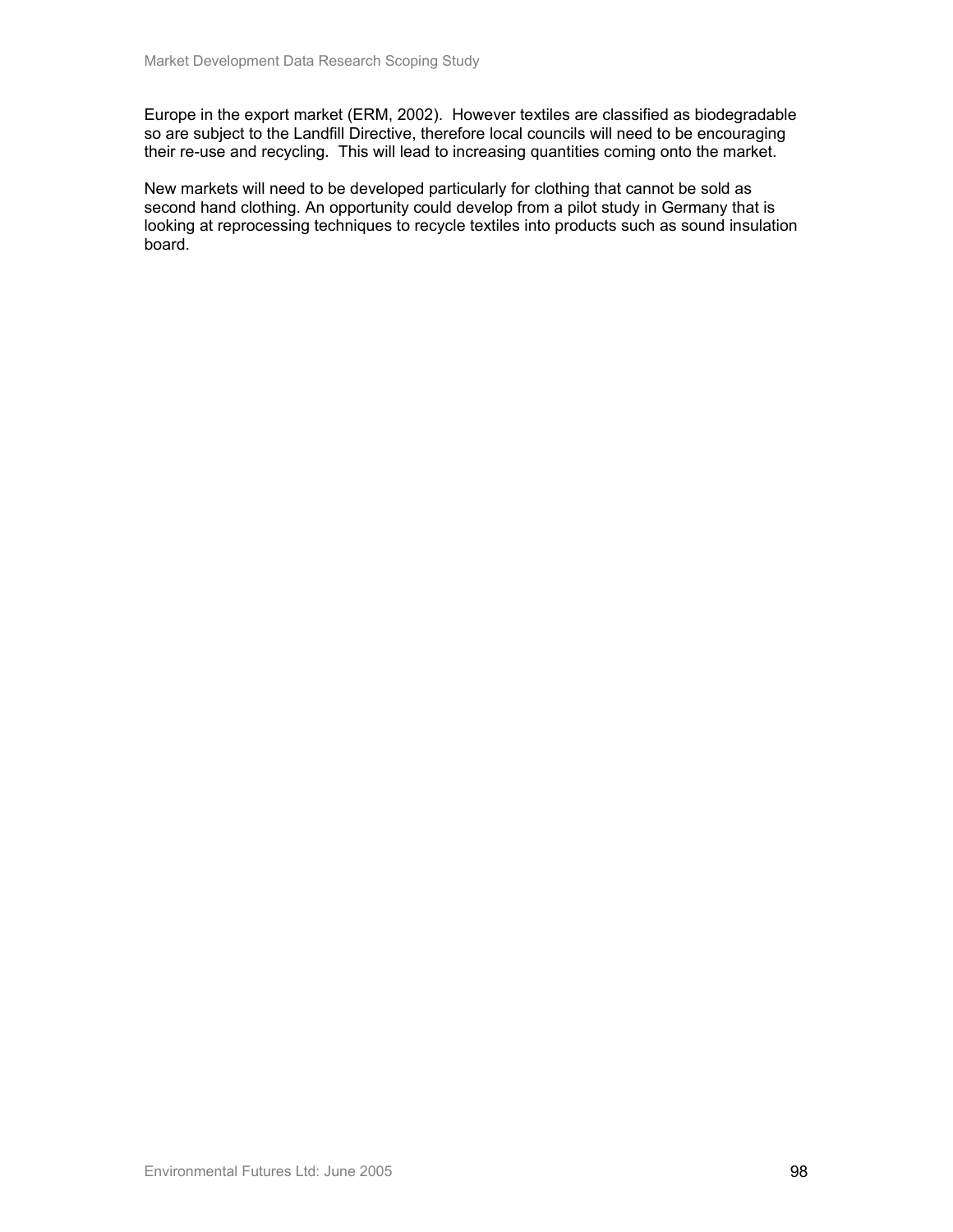# **Appendix 2 - List of stakeholders contacted**

| <b>Business / Agency Name</b> | <b>Sector / Market</b>                                         | <b>Contact Details /</b><br><b>Comments</b>   |
|-------------------------------|----------------------------------------------------------------|-----------------------------------------------|
|                               |                                                                |                                               |
|                               | Government Agencies / Waste Management Promotion Organisations |                                               |
| <b>WRAP</b>                   | National Waste and                                             | <b>Steve Creed</b>                            |
|                               | <b>Resources Action</b>                                        | <b>Director Business and Procurement</b>      |
|                               | Programme (DTI/Defra)                                          | Programmes                                    |
|                               |                                                                | 01295 819621                                  |
|                               |                                                                | Member of SEEDA WMD Team                      |
| <b>Environment Agency</b>     |                                                                | John Gower                                    |
|                               |                                                                | <b>Environmental Management</b>               |
|                               |                                                                | 01903 832194                                  |
|                               |                                                                | john.gower@environment-                       |
|                               |                                                                | agency.gov.uk                                 |
| <b>REMADE Kent and</b>        | Recycling market                                               | Diana Lock                                    |
| Medway                        | development                                                    | Programme Manager                             |
|                               |                                                                | 01732 876618                                  |
|                               |                                                                | diana.lock@kent.gov.uk                        |
|                               |                                                                | Member of SEEDA WMD Team                      |
| Government Office of          |                                                                | <b>Terry Clarke</b>                           |
| the South East (GOSE)         |                                                                | Sustainable Business Team                     |
|                               |                                                                | 01483 882531                                  |
|                               |                                                                | tclarke.gose@go-regions.gov.uk                |
|                               |                                                                | Member of SEEDA WMD Team                      |
| <b>Envirowise South East</b>  | Government initiative to                                       | Regional Agent:                               |
|                               | promote environmental                                          | Dr Mick Lynn                                  |
|                               | performance in business                                        | 01580 201308                                  |
| <b>CIRIA</b>                  | Construction research                                          | New Project:                                  |
|                               | and innovation in the UK                                       | <b>Business Data for Recycling Facilities</b> |
|                               |                                                                | http://www.ciria.org/rp706.htm                |
|                               |                                                                | Contact:                                      |
|                               |                                                                | Jeff Kersey                                   |
|                               |                                                                | Jeff.kersey@ciria.org                         |
|                               |                                                                | Project Manager                               |
|                               |                                                                | 020 7549 3326                                 |
|                               |                                                                |                                               |
|                               | <b>County Councils - Waste Disposal Authorities</b>            |                                               |
| Buckinghamshire               | <b>Council Waste</b>                                           | Mark Tipton                                   |
|                               | Management office                                              | 01296 387783                                  |
|                               |                                                                | Mtipton@buckscc.gov.uk                        |
| Oxfordshire                   | <b>Commercial Waste</b>                                        | Sue Kent                                      |
|                               | reduction officer                                              | 01865 815959                                  |
|                               |                                                                | 077 899 23206                                 |
|                               |                                                                | Susan.Kent@Oxfordshire.gov.uk                 |
| Hampshire                     | Hampshire Council                                              | Campbell Williams                             |
|                               | waste services                                                 | 01962 845661                                  |
|                               |                                                                | <b>Bob Lisney</b>                             |
|                               |                                                                | 01962 846647                                  |
|                               |                                                                | bob.lisney@hants.gov.uk                       |
| East Sussex                   | <b>Council Waste</b>                                           | David Greenfield                              |
|                               | <b>Management Group</b>                                        | 01273 482153                                  |
| <b>West Sussex</b>            | <b>Council Waste</b>                                           | Colin McHale                                  |
|                               | Management office                                              | <b>Phil Russell</b>                           |
|                               |                                                                | 01243 777595                                  |
| Surrey                        | <b>Council Waste</b>                                           | Mariane Cole, Manager Waste Policy            |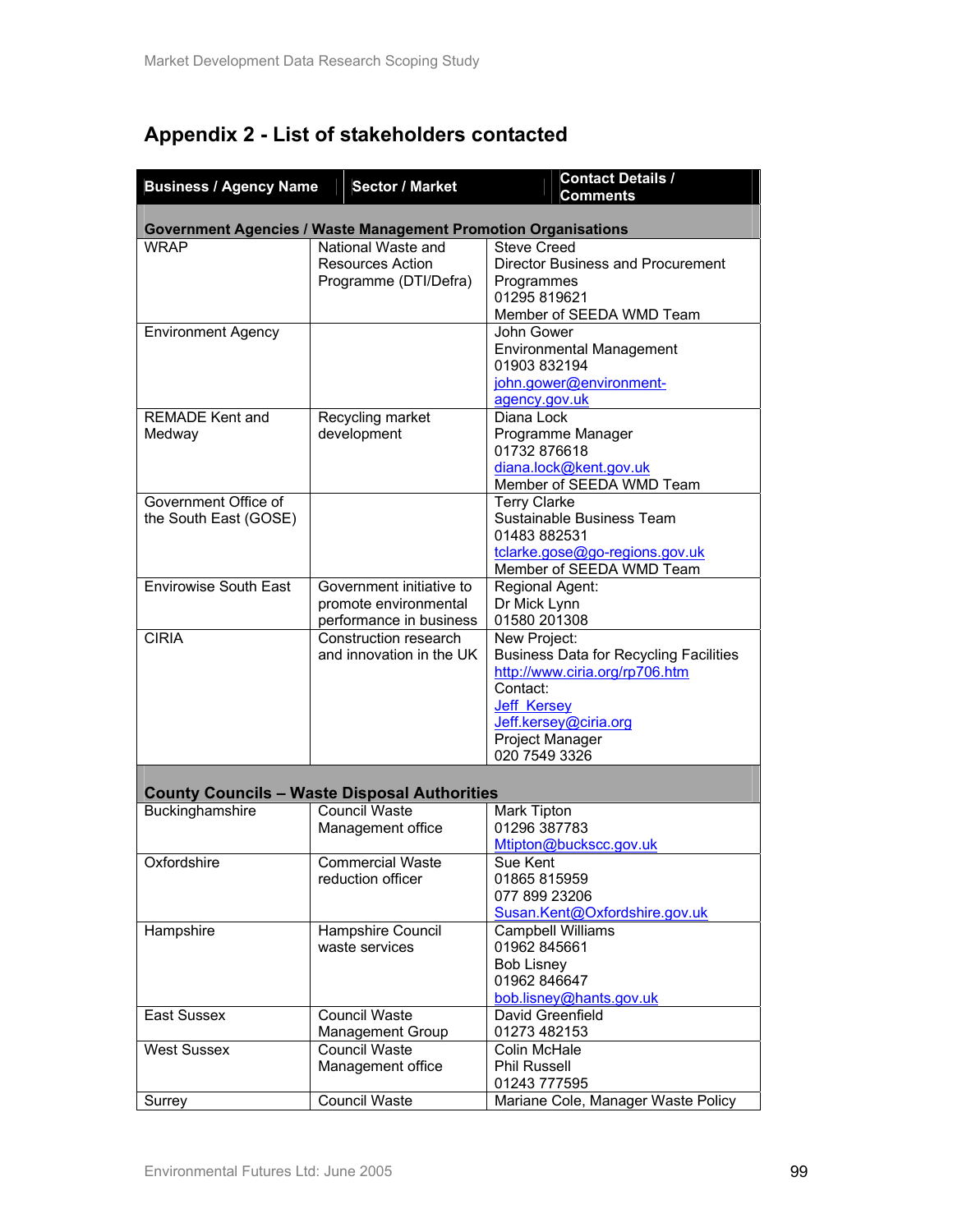| <b>Business / Agency Name</b>             | <b>Sector / Market</b>                                                | <b>Contact Details /</b><br><b>Comments</b>                                                                                                                                                                                                                                |
|-------------------------------------------|-----------------------------------------------------------------------|----------------------------------------------------------------------------------------------------------------------------------------------------------------------------------------------------------------------------------------------------------------------------|
|                                           | Management                                                            | 0208 541 9341                                                                                                                                                                                                                                                              |
| Kent                                      | Kent County Council<br>Waste Management                               | Nick Gill, Planning and Environment<br>Manager<br>01622 605976                                                                                                                                                                                                             |
| <b>West Berkshire</b>                     | <b>West Berkshire Waste</b><br>Services                               | Jackie Ward<br>01635 519216                                                                                                                                                                                                                                                |
| SMEs)<br>Directory as published by SEEDA. |                                                                       | Regional / Local Reprocessing / Waste Management and Related Companies (including<br>The list below is a representative list of waste reprocessing / recycling related business in the<br>South East. These have been selected from the South East Environmental Suppliers |
| <b>Aylesford Newsprint</b>                | Recycling used paper                                                  | Newsprint House, Bellingham Way,<br>Aylesford, Kent ME20 7DL<br><b>AS McKendrick</b><br>01622 796000<br>alan.mackendrick@aylnews.com<br>www.aylesford-newsprint.co.uk                                                                                                      |
| <b>Baileys Waste Paper</b>                | All grades of cardboard<br>recycling                                  | 28 Stirling Avenue, Grange Farm<br>Estate, Upper Halliford Road,<br>Shepperton, Surrey TW17 8TH<br>Simon Bailey 01932 786045<br>www.baileyswastepaper.co.uk                                                                                                                |
| <b>CD Services</b>                        | Waste paper merchants<br>and collectors                               | Walsh Manor Farm, Walshes Road,<br>Crowborough, East Sussex TN6 3RB<br>Chris Dillon 01892 669787<br>cdwaste@dillon.fsbusiness.co.uk                                                                                                                                        |
| Waste Away                                | Recycle all grades of<br>waste paper and advise<br>on paper recycling | Unit 4, Henley Business Park, Medway<br>City Estate, Rochester, Kent ME2 4ER<br>Mr Simon Whybrow<br>01634 296176<br>simonwhybrow@wastaway.co.uk<br>www.wastaway.co.uk                                                                                                      |
| <b>Woodside Recycling</b>                 | Paper recycling                                                       | Woodside Farm, Goodboys Lane,<br>Reading, Berkshire RG7 1ND<br>Mr Richard Foster 01189 834327<br>info@woodside-recycling.fsnet.co.uk<br>www.woodsiderecycling.com                                                                                                          |
| <b>Glass</b>                              |                                                                       |                                                                                                                                                                                                                                                                            |
| <b>Industrial Reclamations</b>            | Glass recycling and<br>processing                                     | Glass Recycling Depot, Oare Creek,<br>Faversham, Kent ME13 7TX<br>Mr Kell Clark 01580 766395                                                                                                                                                                               |
| <b>Plastics</b>                           |                                                                       |                                                                                                                                                                                                                                                                            |
| Save a Cup Recycling<br>Company Ltd       | Collection and recycling<br>of polystyrene vending<br>cups            | Suite 2 Bridge House, Bridge Street,<br>High Wycombe, Buckinghamshire<br><b>HP11 2EL</b><br>Graham Pascoe 01494 510167<br>hq@save-a-cup.co.uk<br>www.save-a-cup.co.uk                                                                                                      |
| Surrey Springboard                        | Arranges the collection                                               | Book House, Glebeland Centre,                                                                                                                                                                                                                                              |

of plastics / toner cartridges for recycling. Vincent Lane, Dorking, Surrey RH4 3HW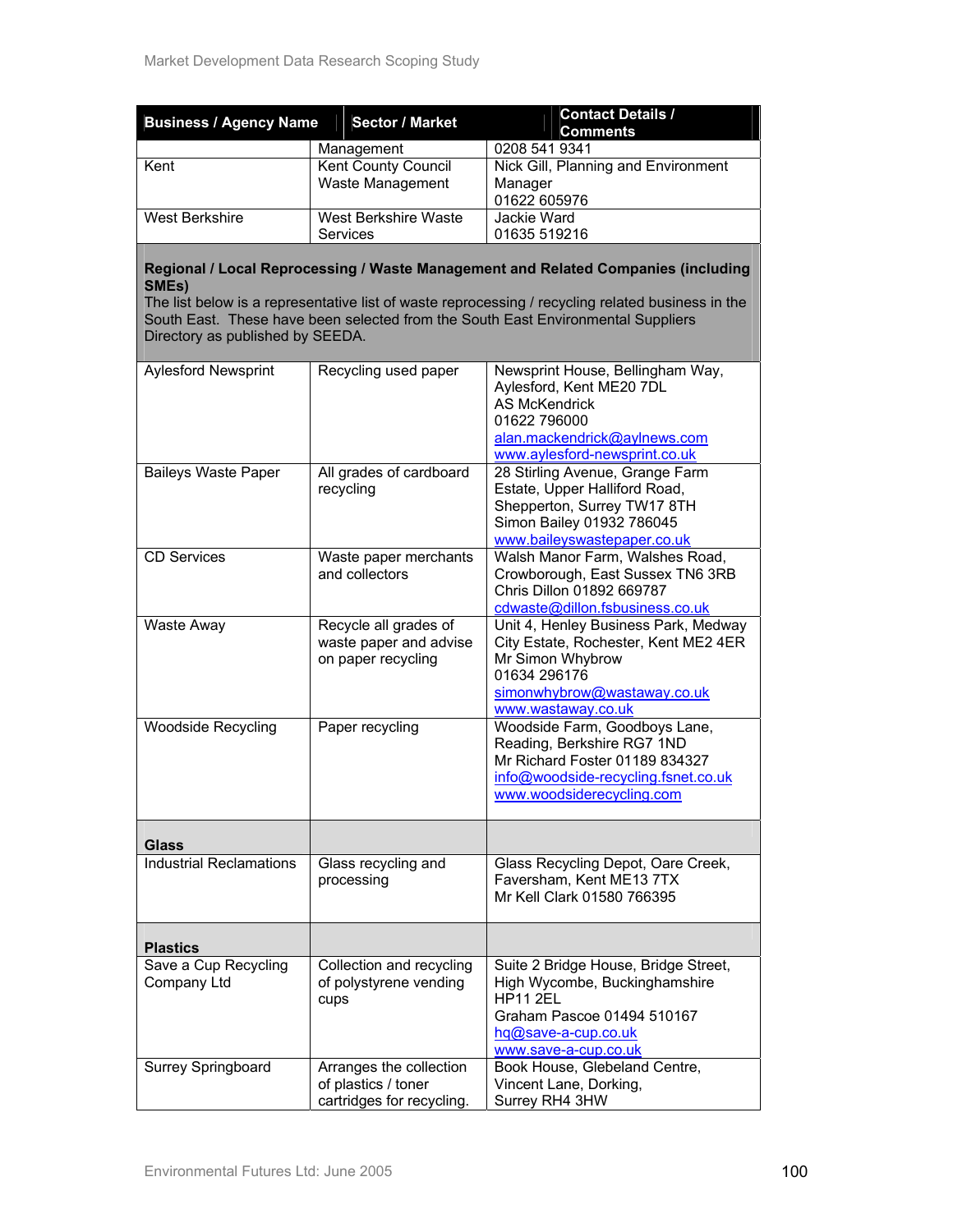| <b>Business / Agency Name</b>                    | <b>Sector / Market</b>                                                                              | <b>Contact Details /</b><br><b>Comments</b>                                                                                                                                                     |
|--------------------------------------------------|-----------------------------------------------------------------------------------------------------|-------------------------------------------------------------------------------------------------------------------------------------------------------------------------------------------------|
|                                                  | Reclaims furniture for<br>redistribution; training /<br>work experience for long<br>term unemployed | Steven Hawkins 01306 741359<br>email@SurreySpringboard.co.uk<br>www.surreyspringboard.co.uk                                                                                                     |
| <b>Metals</b>                                    |                                                                                                     |                                                                                                                                                                                                 |
| CF Sparrowhawk Ltd                               | Ferrous and non-ferrous<br>metals                                                                   | 24 Epsom Lane North, Tadworth,<br>Surrey, KT20 5EH<br>Mr Pile 01737 352 889<br>cfsparrowhawkltd@btconnect.com                                                                                   |
| <b>EMR Ltd</b>                                   | UK's largest metal<br>recycler                                                                      | Manor Road, Erith, Kent DA8 2AD<br>Cherry Read 01322 336970<br>info@emrltd.com www.emrltd.com                                                                                                   |
| <b>GD Townsend</b>                               | Metal and textile<br>recycling                                                                      | Briardene, Hempstead Lane, Hailsham,<br>East Sussex BN27 3PR<br><b>Richard Townsend</b><br>01323 841632                                                                                         |
| Metal Recycling Ltd                              | Metal recycling                                                                                     | Elmfield, Downash, Hailsham, East<br>Sussex BN27 2RP<br>Mr Clarke 01323 840287<br>www.metalrecyclingItd.co.uk                                                                                   |
| <b>Stevemar Metals</b><br><b>Reclamation Ltd</b> | Metal recycling - all<br>types                                                                      | Old Forest Road, Wokingham,<br>Berkshire, RG41 1XA<br>Mr Les Stovens 0118 978 0476                                                                                                              |
| <b>WEE and Computer</b>                          |                                                                                                     |                                                                                                                                                                                                 |
| <b>Computer Salvage</b>                          | Waste taken includes<br>televisions, audio<br>equipment                                             | Contact: Helen Dickenson<br>5 Abex Road<br><b>Bone Lane Industrial Estate</b><br>Newbury, Berks RG14 5EY<br>Tel: 01635 552666<br>www.computersalvagespecialists.com                             |
| <b>Charterhouse Mueller</b><br>plc               | IT & electronic<br>equipment                                                                        | Littlejohns Lane, Reading,<br>Berkshire, RG30 1RA<br>Mr Ray Johnson 0118 9569000<br>www.cmplc.com                                                                                               |
| Computer Salvage<br><b>Specialists</b>           | Computers, printers and<br>circuit boards                                                           | 5 Abex Road,<br>Bone Lane Industrial Estate,<br>Newbury, Berkshire RG14 5EY<br>Rachel Martin 01635 552 666<br>enquires@computersalvagespecialists.<br>com<br>www.computersalvagespecialists.com |
| Jade Re-Marketing Ltd                            | Specialising in the<br>environmental disposal<br>of all computer and IT<br>related equipment        | Unit 2, Angeldown Farm,<br>Manor Road, Wantage, Oxfordshire<br>OX12 8NQ<br>Mr David Eyley 01235 763999<br>dave@jaderml.co.uk<br>www.jaderml.co.uk                                               |
| <b>Organics</b>                                  |                                                                                                     |                                                                                                                                                                                                 |
| Organic Resource<br>Management                   |                                                                                                     | Clayhanger Hall, Chislet Forstal,<br>Canterbury, Kent CT3 4DT<br>Stephen Muggleton 01227 860901<br>stephen@organic-resources.com                                                                |
| Phalanx Worms Ltd                                | Waste management;<br>composting.                                                                    | Eastwood Stud Farm, Graffham, West<br>Sussex GU28 0QF                                                                                                                                           |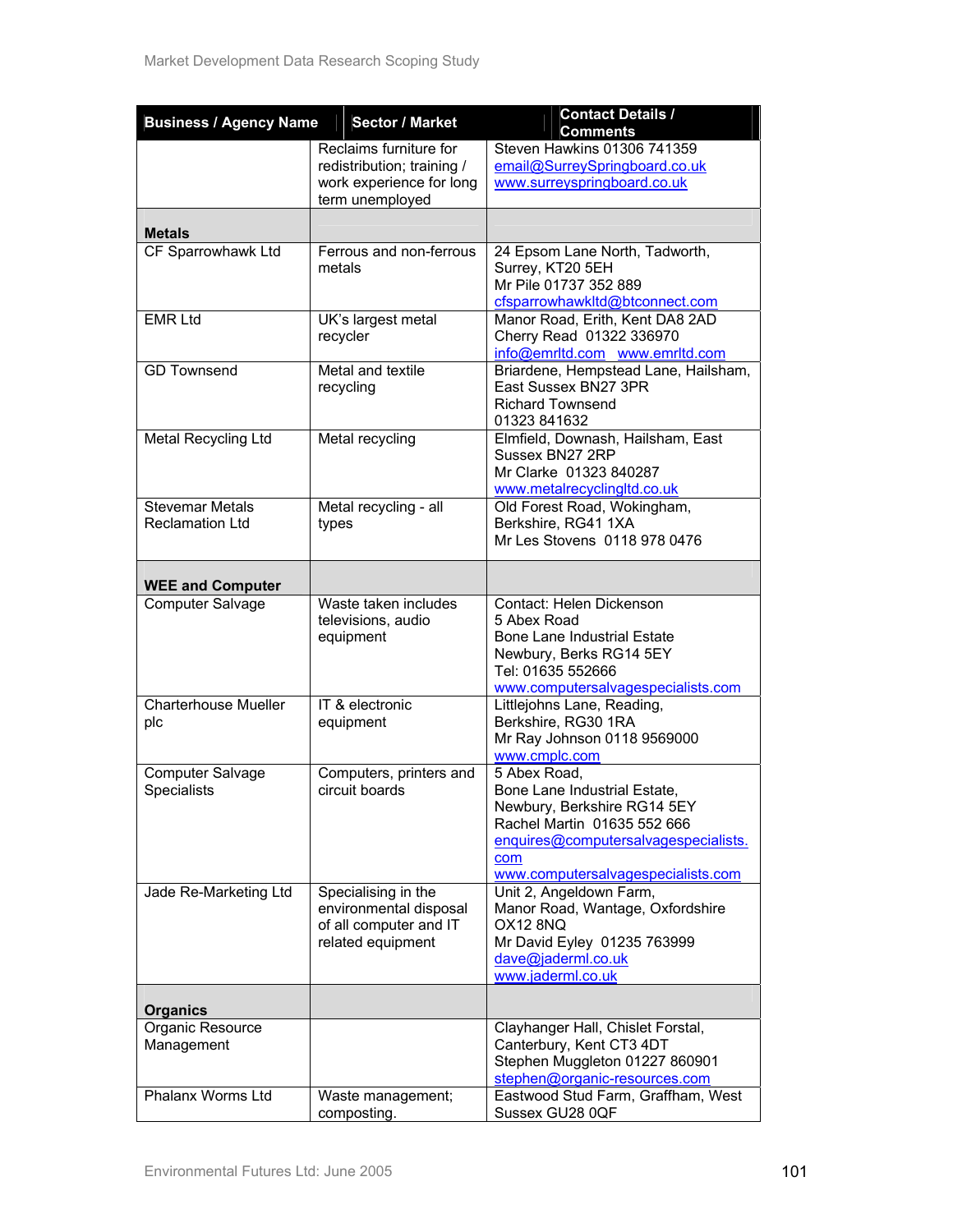| <b>Business / Agency Name</b>                    | <b>Sector / Market</b>                                | <b>Contact Details /</b>                                           |
|--------------------------------------------------|-------------------------------------------------------|--------------------------------------------------------------------|
|                                                  |                                                       | <b>Comments</b>                                                    |
|                                                  |                                                       | Mr Tim Twelvetree 01243 536311<br>phalanx.worms@ntlworld.com       |
| Terra EcoSystems                                 | Biosolids recycling:                                  | Clearwater Court, Vastern Road,                                    |
|                                                  | organic composts, soil                                | Reading,                                                           |
|                                                  | improvers etc supplied                                | Berkshire RG1 8DB                                                  |
|                                                  | and spread                                            | Victoria Zolkiewka 0118 923 6647                                   |
|                                                  |                                                       | www.terraecosystems.com                                            |
| <b>Worton Park</b>                               | Centralised composting                                | Worton Park, Worton, Cassington,                                   |
| Composting (Worton<br>Farms Ltd)                 | facility for garden<br>trimmings. Sell compost        | Oxfordshire OX29 4SU<br>Mrs Pauline Nelson 01865 882644            |
|                                                  | products                                              | pnelson@wortonfarms.co.uk                                          |
|                                                  |                                                       | www.wortonfarms.co.uk                                              |
|                                                  |                                                       |                                                                    |
| <b>Oils</b>                                      |                                                       |                                                                    |
| Cooking Oil Services                             | Oil recycling and                                     | Wood Lane Farm, Wood Lane, Iver,                                   |
|                                                  | disposal services                                     | Buckinghamshire SL0 0LD<br>Mr Peter O'Hara 01753 651223            |
| <b>Goldsmith and Evans</b>                       | Reprocess waste                                       | Mandalay House, Stroude Road,                                      |
|                                                  | cooking or edible oils                                | Egham,                                                             |
|                                                  |                                                       | Surrey TW20 9UW                                                    |
|                                                  |                                                       | Miss L Evans 01784 471079                                          |
|                                                  |                                                       | goldsmithandevans@postmaster.co.uk                                 |
| <b>Demolition and</b>                            |                                                       |                                                                    |
| <b>Construction</b>                              |                                                       |                                                                    |
| Site 77                                          | Handle and sell                                       | College Road Business Park, College                                |
|                                                  | reclaimed building                                    | Road North, Aston Clinton,                                         |
|                                                  | materials from                                        | Buckinghamshire HP22 5EZ                                           |
|                                                  | demolition waste.                                     | Mr Mike Meiris 01296 631717                                        |
| RH Ovenden Ltd                                   | Crusher and dumptruck                                 | mike@site77.co.uk www.site77.co.uk<br>Wellhead Farm, Wingham Well, |
|                                                  | hire; construction and                                | Canterbury, Kent CT3 1NS                                           |
|                                                  | demolition waste                                      | R Ovenden 01227 720777                                             |
|                                                  | recycling                                             | mo@ovendens.fsnet.co.uk                                            |
|                                                  |                                                       |                                                                    |
| <b>General Commercial /</b><br><b>Industrial</b> |                                                       |                                                                    |
| <b>Britania Crest Recycling</b>                  | General commercial                                    | 26 Reigate Road, Hook Wood,                                        |
| Ltd                                              | waste recycling                                       | Surrey RH6 0HJ                                                     |
|                                                  |                                                       | Mr Ray Foss 01293 820021                                           |
|                                                  |                                                       |                                                                    |
| <b>General Waste</b><br><b>Management</b>        |                                                       |                                                                    |
| <b>Christian Environmental</b>                   | Management of waste                                   | 27 Lower Mere, East Grinstead,                                     |
| Consultants                                      | from individual facilities                            | West Sussex RH 19 4TB                                              |
|                                                  | includes waste                                        | Dr Peter Lingwood 01342 313597                                     |
|                                                  | minimisation,                                         | info@ceconsultants.co.uk                                           |
|                                                  | separation, reuse,                                    | www.ceconsultants.co.uk                                            |
|                                                  | recycling and cost<br>effective disposal              |                                                                    |
| Elite Environmental Ltd                          | Waste management and                                  | Honey Pot Farm, Hailsham Rd,                                       |
|                                                  | recycling services                                    | Polegate, East Sussex, BN26 6QL                                    |
|                                                  |                                                       | Richard Taylor 01323 488808                                        |
|                                                  |                                                       | info@eliteenvironmental.co.uk                                      |
|                                                  |                                                       | www.eliteenvironmental.co.uk                                       |
| <b>Environmental Support</b>                     | <b>Environmental Support</b><br>Services offers fully | Sondes Place Farm, Dorking,                                        |
| Services                                         |                                                       | Surrey RH4 3EB                                                     |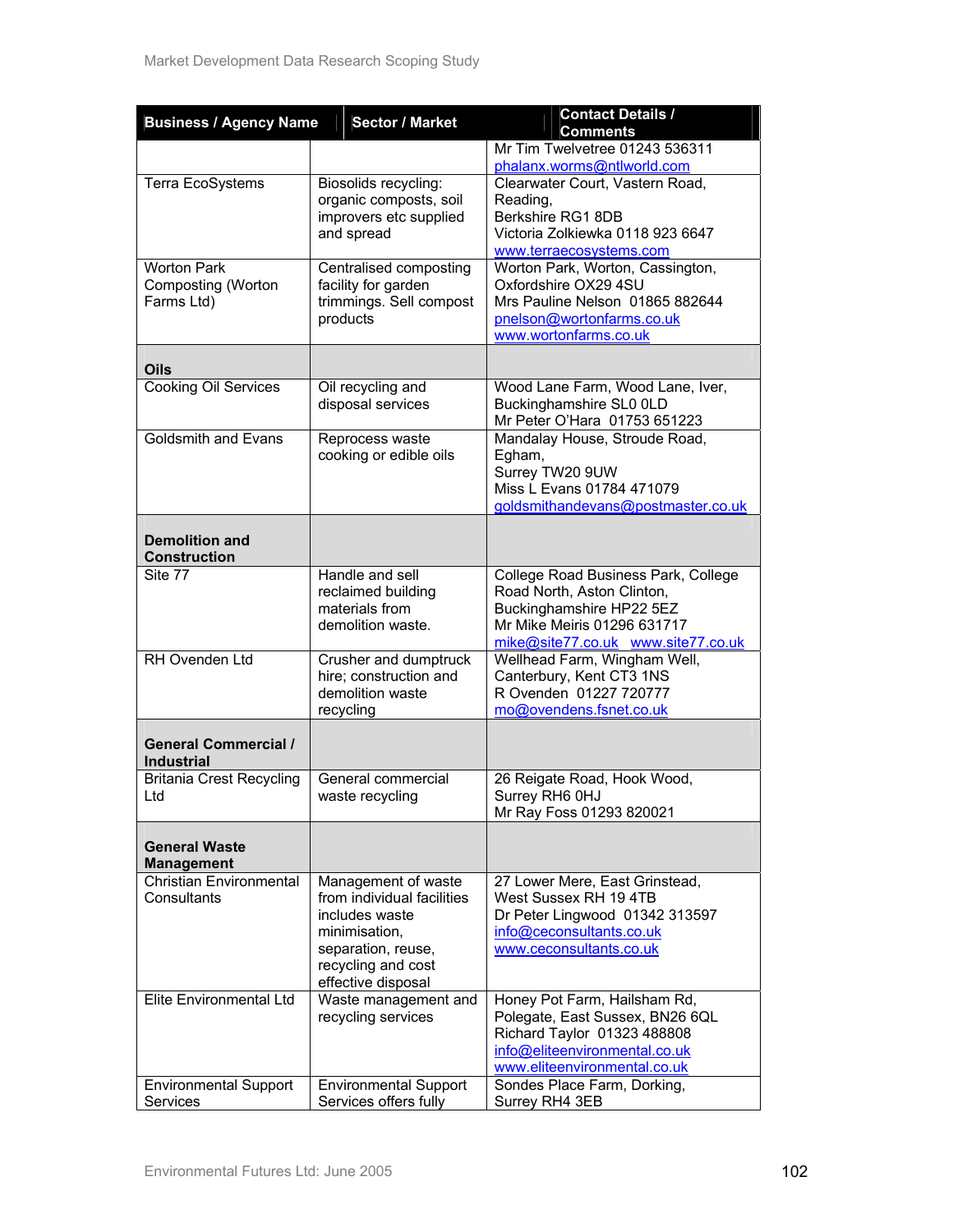| <b>Business / Agency Name</b>              | <b>Sector / Market</b>   | <b>Contact Details /</b>                                    |
|--------------------------------------------|--------------------------|-------------------------------------------------------------|
|                                            |                          | <b>Comments</b>                                             |
|                                            | integrated cleaning,     | George Broom 01306 740 743                                  |
|                                            | recycling and waste      | info@cleanest.co.uk                                         |
|                                            | management.              | www.cleanest.co.uk                                          |
| Erith Group                                | Contaminated land        | Riverside House, Maypole Crescent,                          |
|                                            | remediation; recycling   | Darent Industrial Park, Erith,                              |
|                                            | and waste management.    | Kent DA8 2JZ                                                |
|                                            |                          | Mr Barry Menzies 01322 346811                               |
|                                            |                          | information@erith.net                                       |
|                                            | Office waste collections | www.erith-group.co.uk<br>Unit E, Bridge Farm, Reading Road, |
| Phoenix Reycling                           | for recycling shredding  | Arborfield, Reading,                                        |
|                                            | and incineration.        | Berkshire RG2 9HT                                           |
|                                            |                          | Mr Roderick Baker 0118 973 7200                             |
|                                            |                          | collection@phoenix-security.com                             |
|                                            |                          | www.phoenix-security.com                                    |
| Sericol Ltd                                | Waste collection and     | Pysons Road, Broadstairs,                                   |
|                                            | disposal scheme;         | Kent CT10 2LE                                               |
|                                            | publish                  | Mr Kenneth Boyd 01843 866668                                |
|                                            | Safety Environmental     | Kenny.Boyd@sericol.com                                      |
|                                            | <b>News</b>              | www.sericol.co.uk                                           |
| <b>Thames Waste</b>                        | Provides dry and liquid  | Swan House, Swan Court,                                     |
| Management Ltd                             | integrated waste         | Leatherhead,                                                |
|                                            | management and           | Surrey KT22 8AH                                             |
|                                            | recycling services, and  | Mr Stephen Ivanec 01372 376777                              |
|                                            | contaminated land        | info@twm.co.uk_www.twm.co.uk                                |
|                                            | remediation.             |                                                             |
| <b>Vines Centre Trust</b>                  | Recovery and recycling.  | Vineswood House, Gas House Road,                            |
|                                            |                          | Rochester, Kent ME1 1PN                                     |
|                                            |                          | Mr Paul Robinson 01634 406245                               |
|                                            |                          | trust@vinescentre.org.uk                                    |
|                                            |                          | www.vinescentre.org.uk                                      |
|                                            |                          |                                                             |
|                                            |                          |                                                             |
| <b>National Waste Management Companies</b> |                          |                                                             |
| <b>Biffa Waste Service Ltd</b>             | <b>Commercial Waste</b>  | Peter Jones                                                 |
|                                            | Management               | Director - Development & External                           |
|                                            |                          | <b>Relations</b>                                            |
|                                            |                          | 01494 556426 peter.jones@biffa.co.uk                        |
|                                            |                          | Member of SEEDA WMD.                                        |
| Onyx Environmental                         | Commercial and           | 49 Dolphin Road, Shoreham By Sea,                           |
| Group / Onyx UK Ltd                        | household waste,         | West Sussex BN43 6PB                                        |
|                                            | recovery                 | 01273 731557                                                |
|                                            | and disposal, recycling  | info@onyxgroup.co.uk                                        |
|                                            | and reduced packaging    | www.onyxgroup.co.uk                                         |
|                                            | services.                |                                                             |
| Shanks                                     | Waste management         | Astor House, Station Road,                                  |
|                                            | company; collection,     | Bourne End,                                                 |
|                                            | transport, recycling,    | Buckinghamshire SL8 5YP                                     |
|                                            | treatment, cleaning and  | <b>Customer Services</b>                                    |
|                                            | disposal services.       | 01628 524523                                                |
|                                            | Landfill gas electricity | info@shanks.co.uk www.shanks.co.uk                          |
|                                            | generators and fuel-     |                                                             |
|                                            | from-waste products.     |                                                             |
| <b>SITA</b>                                | Resource and waste       | SITA House, Grenfell Road,                                  |
|                                            | management services to   | Maidenhead, Berkshire SL6 1ES                               |
|                                            | businesses and           | 01628 513100                                                |
|                                            | residents throughout the | enquiries@sita.co.uk www.sita.co.uk                         |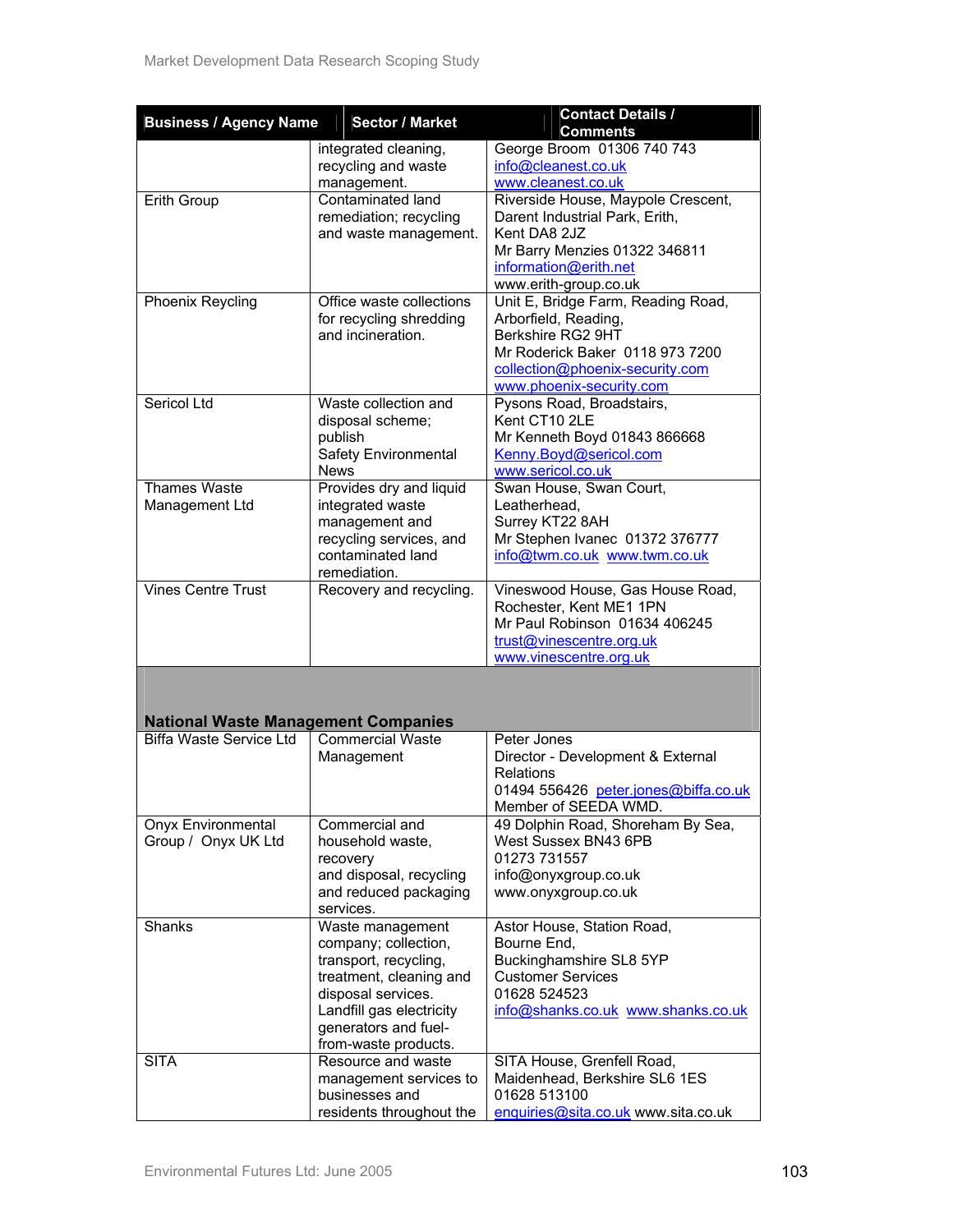| <b>Business / Agency Name</b> | <b>Sector / Market</b>               | <b>Contact Details /</b><br><b>Comments</b>                                                                                        |
|-------------------------------|--------------------------------------|------------------------------------------------------------------------------------------------------------------------------------|
|                               | UK.                                  |                                                                                                                                    |
| Viridor Waste<br>Management   | Leading waste<br>management company. | Malling House, Town Hill, West Malling,<br>Kent ME19 6QL<br>01732 220044<br>rturner@viridor-waste.co.uk<br>www.viridor-waste.co.uk |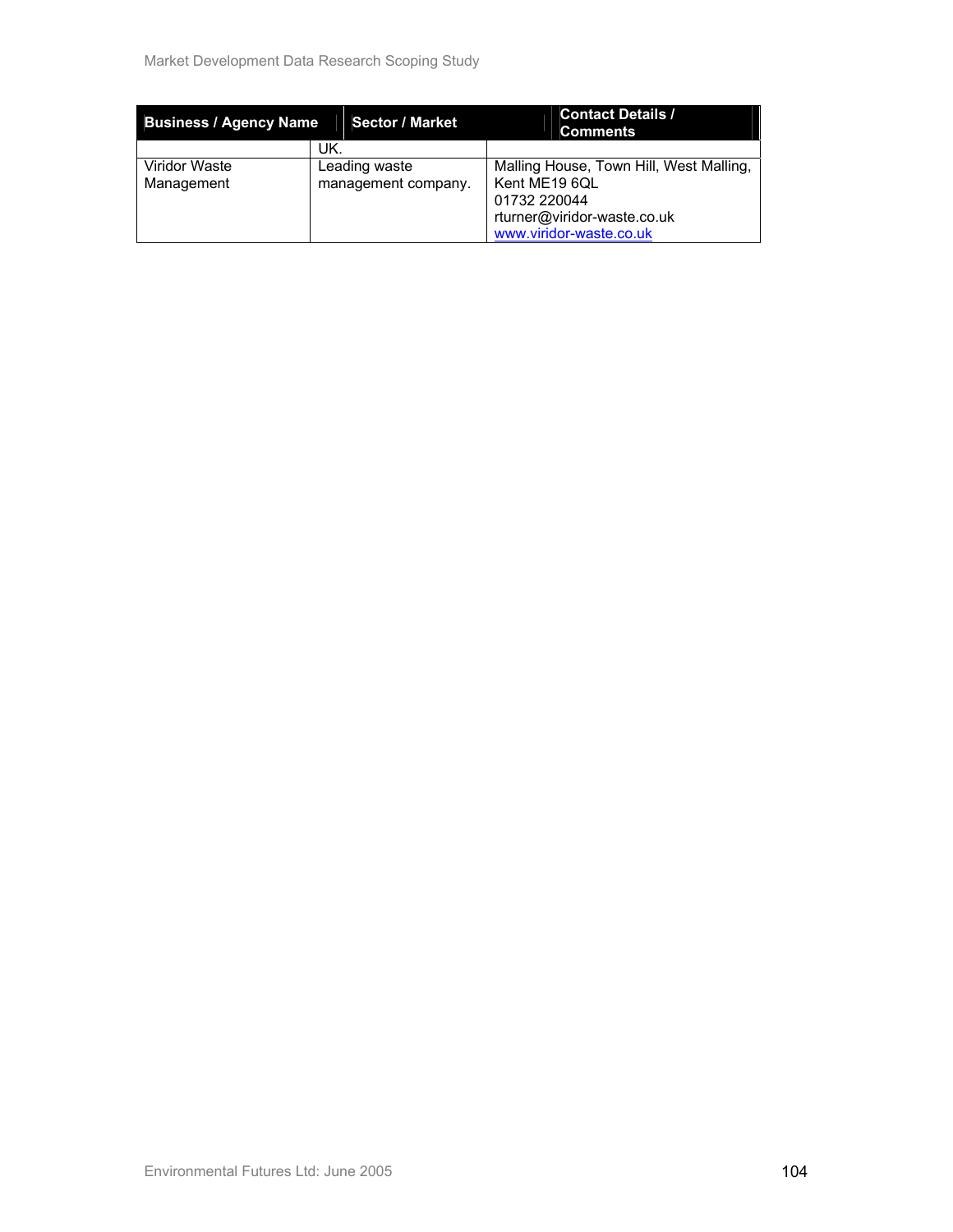# **Appendix 3 – Destinations of recyclate**

#### **East Sussex**

East Sussex comprises five districts – Eastbourne, Hastings, Lewis, Rother, and Wealdon.

| Material /<br>Recyclate | <b>Districts</b>           | <b>Destinations</b>                |
|-------------------------|----------------------------|------------------------------------|
| Glass                   | Fastbourne                 | United Glass, Harlow, Essex        |
|                         | Hastings                   | RMC aggregates, Battle (local)     |
|                         | Lewis, Rother, Wealdon     | British Glass, Harlow, Essex       |
| Paper                   | Eastbourne                 | Aylesford Newsprint, Kent          |
| Cardboard               |                            | UPM, Deeside                       |
|                         | Hastings                   | Aylesford newsprint                |
|                         |                            | Newport Paper – end destination    |
|                         |                            | Spora Enso - Belgium               |
|                         | I ewis                     | <b>Aylesford Newsprint</b>         |
|                         | Rother and Wealdon         | <b>Aylesford Newsprint</b>         |
| <b>Plastics</b>         | Hastings, Rother           | Grovenors, Crayford, Kent          |
|                         | Lewis                      | Roydons, St Helens, Merseyside     |
| Fe cans                 | Eastbourne, Lewis, Wealdon | AMG, Wales                         |
| <b>Aluminium</b>        | Fastbourne                 | AMG, Wales                         |
|                         | Hastings, Rother           | Grovenors, Crayford, Kent Firbank, |
|                         | Lewis, Wealdon             | <b>Bedfordshire</b>                |
| Kitchen waste           |                            |                                    |
| Garden waste            | Composted locally          |                                    |
| Textiles / shoes        | All districts              | Salvation Army, Wellingborough,    |
|                         |                            | Northamptonshire                   |
|                         |                            | Oxfam, Southampton                 |

#### **6.6.1 West Berkshire**

The main reprocessor in West Berks is Grundons Material Recovery Facility in Newbury.

| <b>Material</b>  | <b>Destinations</b> |
|------------------|---------------------|
| <b>Glass</b>     | Harlow, Essex       |
| Paper            | Aylesford           |
| <b>Cardboard</b> | no info given       |
| Plastic – film   | no info given       |
| Plastic – rigid  | no info given       |
| Fe metal         | Port Talbot         |
| <b>Aluminium</b> | Warrington          |